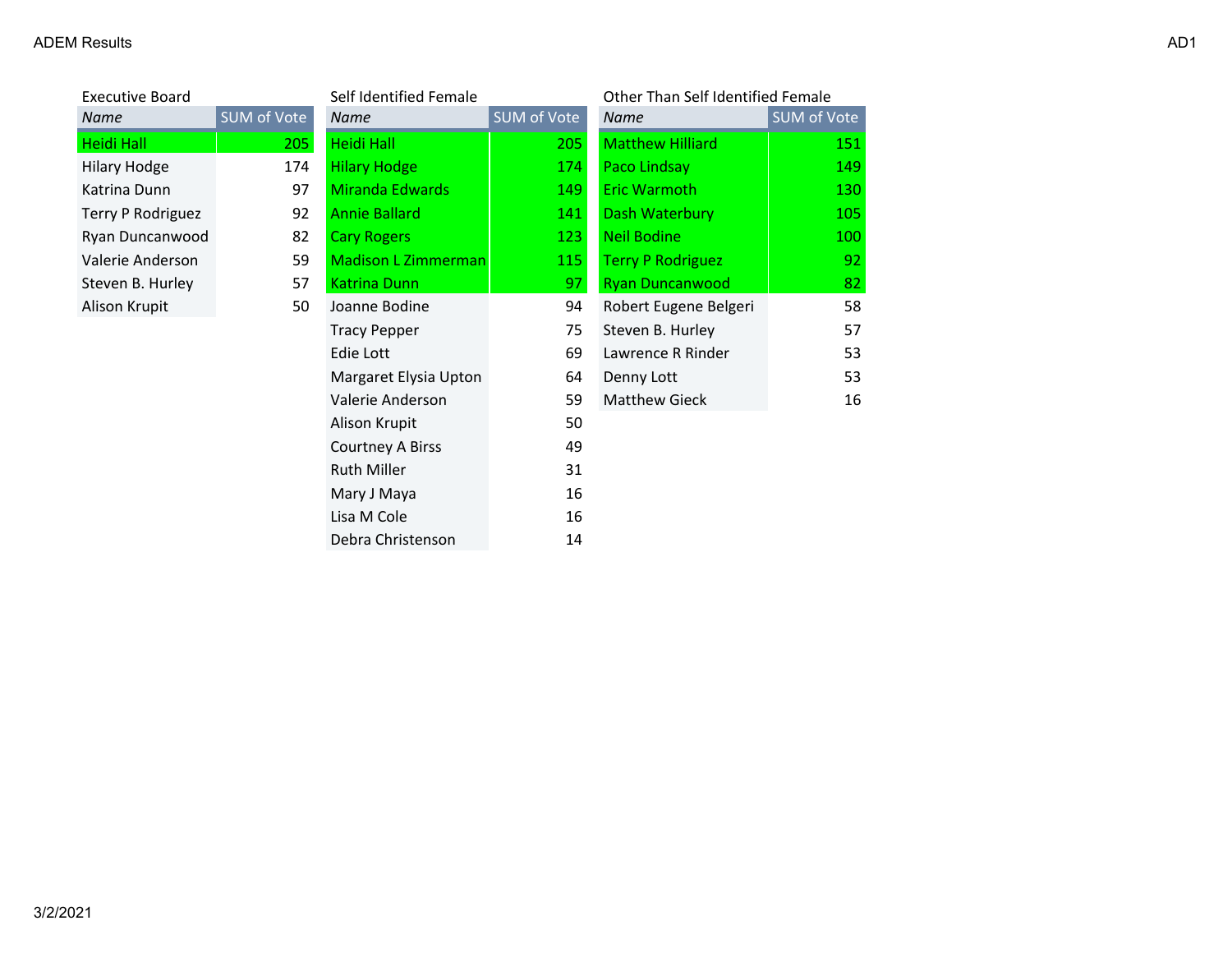#### ADEM Results and the contract of the contract of the contract of the contract of the contract of the contract of the contract of the contract of the contract of the contract of the contract of the contract of the contract

| <b>Executive Board</b> |             | <b>Self Identified Female</b> |             | <b>Other Than Self Identified Female</b> |             |
|------------------------|-------------|-------------------------------|-------------|------------------------------------------|-------------|
| Name                   | SUM of Vote | Name                          | SUM of Vote | Name                                     | SUM of Vote |
| Lisa Maldonado         | 415         | Lisa Maldonado                | 415         | <b>Ever Flores</b>                       | 411         |
| Ever Flores            | 411         | Robilyn "Robi" Camacho        | 396         | Joe Louis Wildman                        | 374         |
| Robilyn "Robi" Cama    | 396         | <b>Kellie Shaner</b>          | 387         | <b>Geoffrey Robinson</b>                 | 362         |
| Kellie Shaner          | 387         | Liza Welsh                    | 367         | <b>Jerold Eaton</b>                      | 352         |
| Geoffrey Robinson      | 362         | <b>Sarah Brooks</b>           | 366         | Peter Loetterle                          | 336         |
| Cheryl A. Seidner      | 361         | <b>Mary Lynn Rounds</b>       | 365         | David Frank                              | 314         |
| Jerold Eaton           | 352         | Cheryl A. Seidner             | 361         | <b>Nikolaos Pelekis</b>                  | 116         |
| Mary Watts             | 146         | Mary Watts                    | 146         | Manny Baldenegro Jr                      | 112         |
| Ron Taylor             | 92          | Nicole Lim                    | 130         | <b>Brian Leubitz</b>                     | 100         |
|                        |             | Dianna MacDonald              | 111         | Ron Taylor                               | 92          |
|                        |             | Robin C Sunbeam               | 92          | Jeffrey Hunerlach                        | 77          |
|                        |             | Kirstyne Lange                | 79          | Clayton C Taylor                         | 70          |
|                        |             | Carrie Helen Schumach         | 50          |                                          |             |
|                        |             | Martha McClure                | 45          |                                          |             |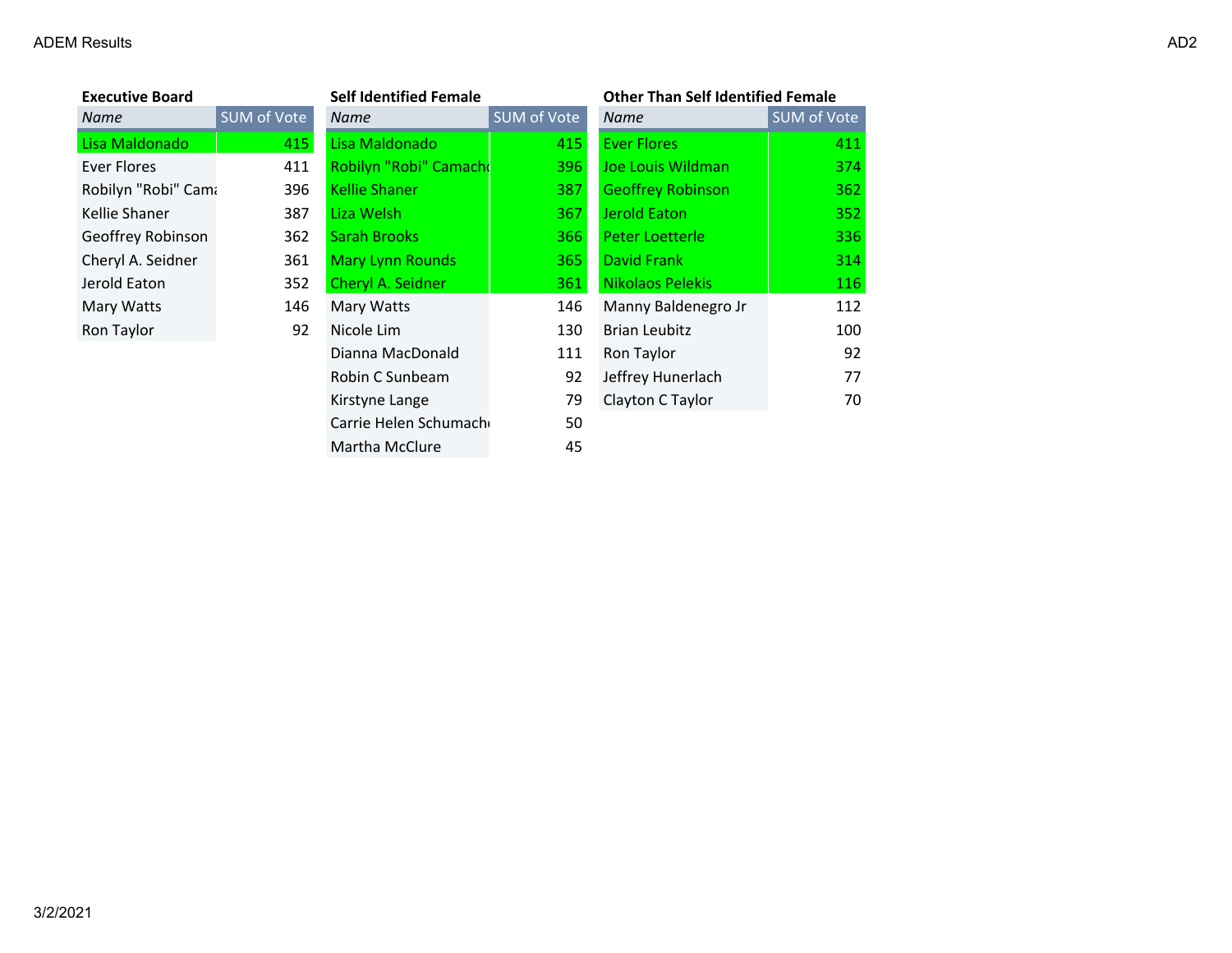| <b>Executive Board</b> |             | <b>Self Identified Female</b> |             | <b>Other Than Self Identified Female</b> |             |
|------------------------|-------------|-------------------------------|-------------|------------------------------------------|-------------|
| Name                   | SUM of Vote | Name                          | SUM of Vote | Name                                     | SUM of Vote |
| Debra Lucero           | 139         | Debra Lucero                  | 139         | David Welch                              | 123         |
| David Welch            | 123         | Lauren Kohler                 | 113         | <b>Benjamin Gheller</b>                  | 92          |
| Lauren Kohler          | 113         | Jessica Gadow                 | 108         | <b>Aaron Draper</b>                      | 87          |
| Benjamin Gheller       | 92          | <b>Sisarie Sherry</b>         | 100         | <b>Max Porter</b>                        | 80          |
| Aaron Draper           | 87          | Kathleen Anne Bautista        | 95          | Milton H Whaley                          | 79          |
| Jane Oberg             | 26          | Sonia Hitchcock               | 83          | <b>Aaron Haar</b>                        | 78          |
| Kate Vanderwall-Co     | 24          | <b>Amanda May Reilly</b>      | 76.         | Jacob Bendicksen                         | 69          |
|                        |             | Susan Gordon Green            | 48          | Michael Worley                           | 48          |
|                        |             | Norma Wilcox                  | 45          | Duncan Ober                              | 44          |
|                        |             | Jessica S Resendez            | 41          | Thomas C Reed                            | 30          |
|                        |             | Jane Oberg                    | 26          | George Gold                              | 28          |
|                        |             | Kate Vanderwall-Cook          | 24          | Lucas Sarcona                            | 22          |
|                        |             | Jessica Hanna                 | 20          | Cruz Mora                                | 17          |
|                        |             | Gin Lawson                    | 19          | Peter J Delle                            | 10          |
|                        |             | Tanya King                    | 14          |                                          |             |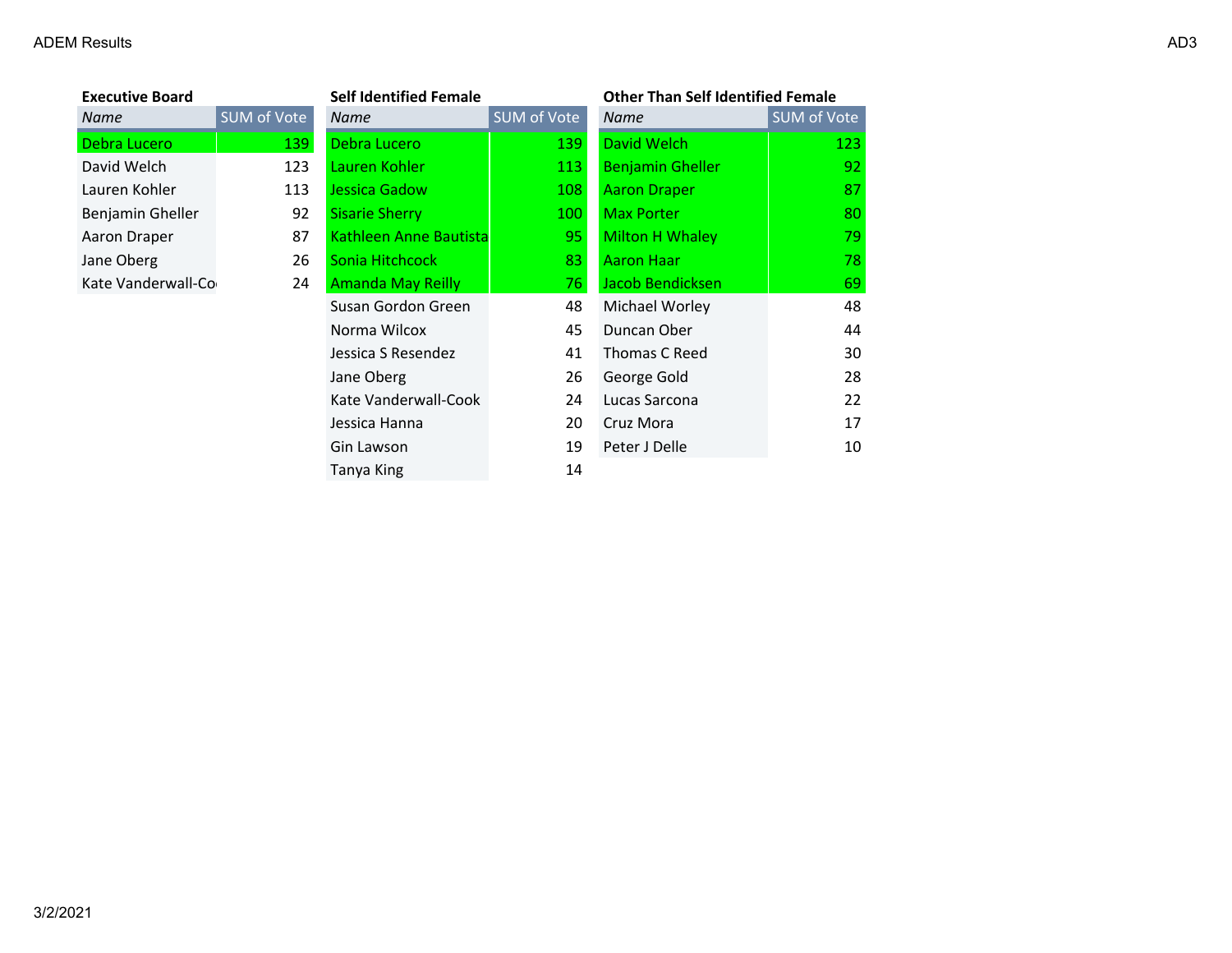| <b>Executive Board</b>      |        |
|-----------------------------|--------|
| Name                        | SUM of |
| <b>Stephanie Pahwa</b>      |        |
| Jennifer Rindahl            |        |
| Cecilia Escamilla-Greenwald |        |
| Jerry Castanon Sr           |        |
| Robert J. Van Der Velde     |        |
| Ines DeLuna                 |        |
| Joe Romero Jr.              |        |

| <b>Executive Board</b>      |             | <b>Self Identified Female</b> |             | <b>Other Than Self Identified Female</b> |             |
|-----------------------------|-------------|-------------------------------|-------------|------------------------------------------|-------------|
| Name                        | SUM of Vote | <b>Name</b>                   | SUM of Vote | <b>Name</b>                              | SUM of Vote |
| Stephanie Pahwa             | 332         | <b>Stephanie Pahwa</b>        | 332         | Joaquin Chavez                           | 310         |
| Jennifer Rindahl            | 329         | Jennifer Rindahl              | 329         | Sean Raycraft                            | 299         |
| Cecilia Escamilla-Greenwald | 259         | <b>Rachael Fulp-Cooke</b>     | 322         | Dave Griffin                             | 294         |
| Jerry Castanon Sr           | 207         | <b>Natalie Higley</b>         | 314         | <b>G. Anthony Phillips</b>               | 287         |
| Robert J. Van Der Velde     | 67          | Nichole Arnold                | 267         | Jonathon Howard                          | 274         |
| Ines DeLuna                 | 58          | Cecilia Escamilla-Greenwald   | 259         | Daniel Salgado                           | 224         |
| Joe Romero Jr.              | 41          | <b>Valerie Opry</b>           | 249         | Jerry Castanon Sr                        | 207         |
|                             |             | Kelly Hurst                   | 244         | Skyler Blakeslee                         | 197         |
|                             |             | Melissa Johnson-Camacho       | 216         | Logan Legg                               | 123         |
|                             |             | Karen Rosenkilde-Bayne        | 211         | Joshua Jones                             | 106         |
|                             |             | Desiree Rojas                 | 182         | Perrin Swanlund                          | 103         |
|                             |             | Aurora Schunemann             | 118         | Robert J. Van Der Velde                  | 67          |
|                             |             | Ines DeLuna                   | 58          | Joe Romero Jr.                           | 41          |
|                             |             | Rachele Wurr                  | 47          | Kris de Porcel                           | 15          |
|                             |             | Maite Iturri                  | 43          | Andy Sabherwal                           | 11          |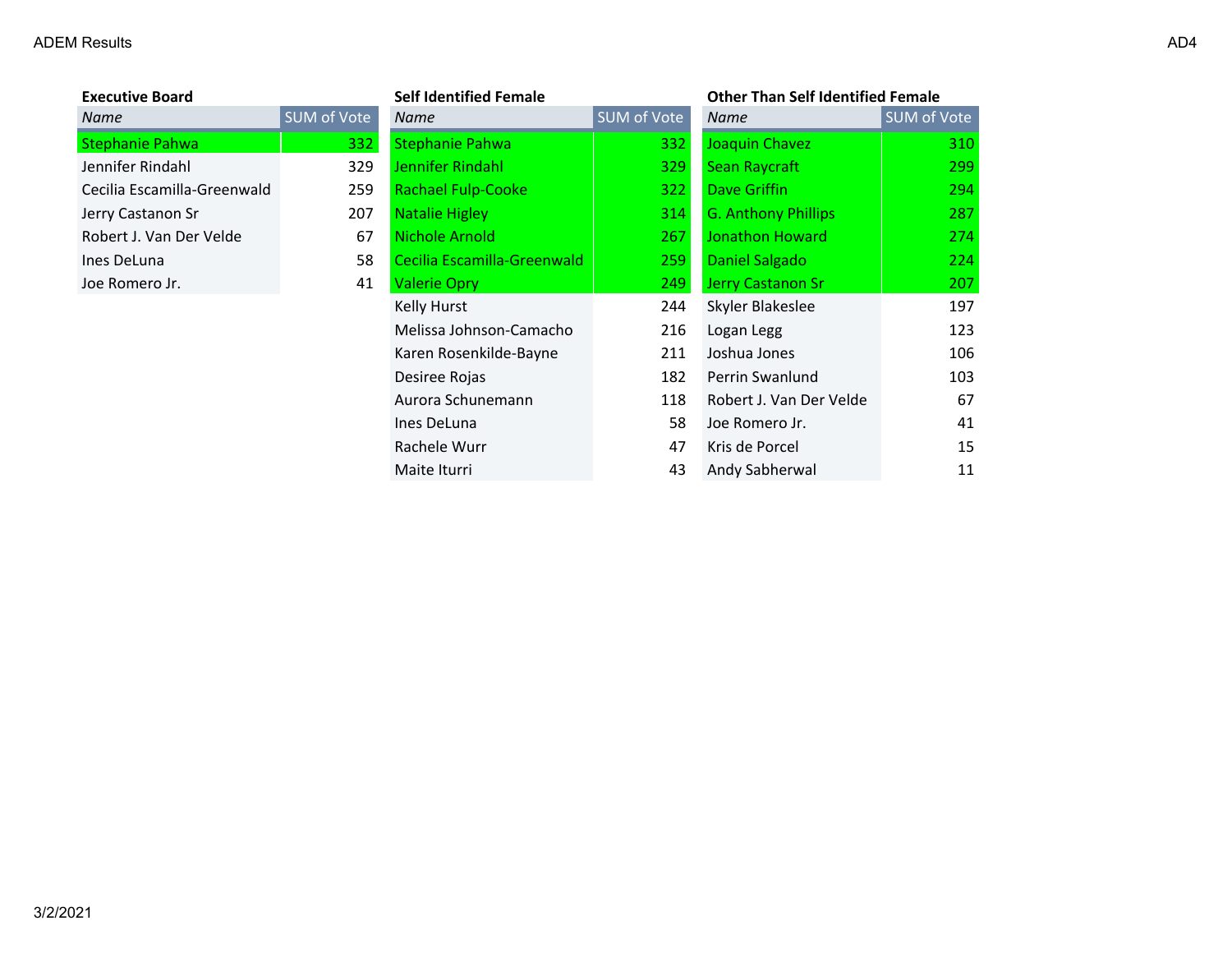| <b>Executive Board</b>  |                    | <b>Self Identified Female</b> |             | <b>Other Than Self Identified Female</b> |             |
|-------------------------|--------------------|-------------------------------|-------------|------------------------------------------|-------------|
| Name                    | <b>SUM of Vote</b> | Name                          | SUM of Vote | Name                                     | SUM of Vote |
| <b>Michael Saunders</b> | 250                | <b>Elaine Hagen</b>           | 291         | <b>Michael Saunders</b>                  | 250         |
| Amy Champ               | 226                | Dana Baker                    | 266         | <b>Daniel Stephenson</b>                 | 230         |
| Felipe Grimaldo         | 92                 | Deborah Baron                 | 242         | <b>John Savage</b>                       | 226         |
|                         |                    | Amy Champ                     | 226         | Joshua Lewis                             | 190         |
|                         |                    | Aletha R Nelligan             | 220         | Edna Raridan                             | 189         |
|                         |                    | Kim-Ellen Monson              | 211         | <b>James Lex Bufford</b>                 | 185         |
|                         |                    | Julie C Robinson              | 198         | <b>Paul Slemmons</b>                     | 164         |
|                         |                    | Nichole Rice                  | 86          | Felipe Grimaldo                          | 92          |
|                         |                    | Sarah Saunders                | 78          | Santos Garcia                            | 48          |
|                         |                    | Olga Garcia                   | 73          | Artemio Villegas                         | 37          |
|                         |                    | Martha Garcia                 | 69          |                                          |             |
|                         |                    | Violeta Grimaldo              | 66          |                                          |             |
|                         |                    | Celeste Alicia Boggs          | 51          |                                          |             |
|                         |                    | Anita D Evans                 | 45          |                                          |             |
|                         |                    | Sarah Ottley                  | 40          |                                          |             |
|                         |                    | Matilda Villafan              | 40          |                                          |             |
|                         |                    | Lauren Singer                 | 17          |                                          |             |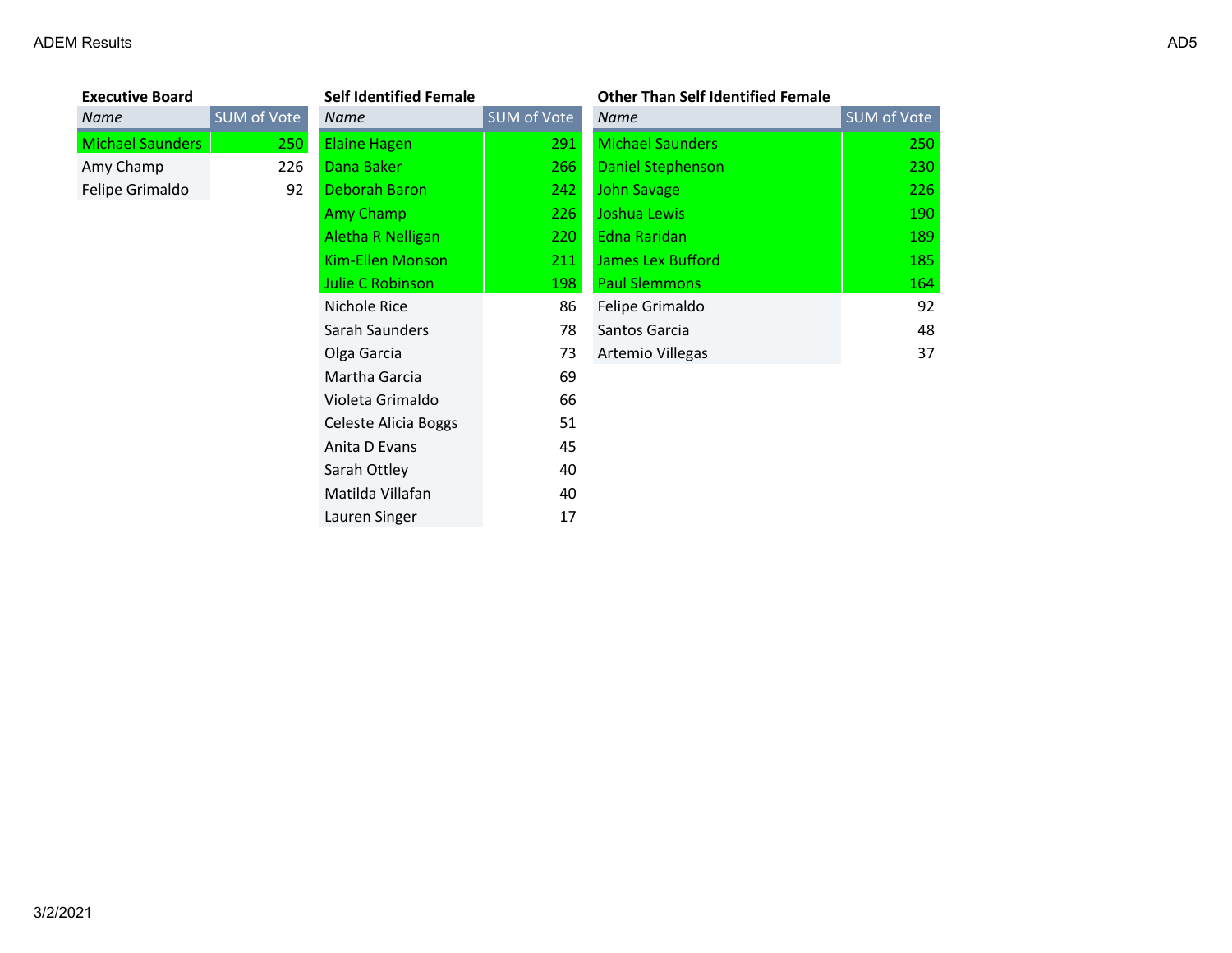| <b>Executive Board</b> |        |
|------------------------|--------|
| Name                   | SUM of |
| <b>Susan Gutowsky</b>  |        |
| David Brame            |        |
| LaMills Garrett        |        |
| Kristina Bas Hamilton  |        |
| Jasvir Sidhu           |        |

| <b>Executive Board</b> |             | <b>Self Identified Female</b> |             | <b>Other Than Self Identified Female</b> |             |
|------------------------|-------------|-------------------------------|-------------|------------------------------------------|-------------|
| Name                   | SUM of Vote | Name                          | SUM of Vote | Name                                     | SUM of Vote |
| <b>Susan Gutowsky</b>  | 348         | <b>Ann M Bowler</b>           | 365         | <b>Casey Mills</b>                       | 299         |
| David Brame            | 241         | <b>Susan Gutowsky</b>         | 348         | <b>Evan Minton</b>                       | 295         |
| LaMills Garrett        | 217         | JaRita Booker-Pichon          | 327         | Sameer Kazim                             | 294         |
| Kristina Bas Hamilton  | 147         | <b>Gladys Deloney</b>         | 307         | Em Ward                                  | 286         |
| Jasvir Sidhu           | 54          | Michelle Wright               | 295         | John Shaban                              | 259         |
|                        |             | Michelle Sutherland           | 275         | Laurence T Hufty                         | 257         |
|                        |             | Jasmine Partida               | 257         | David Brame                              | 241         |
|                        |             | Lynne R. Snyder               | 174         | LaMills Garrett                          | 217         |
|                        |             | Lisa Larkin                   | 169         | Victor Monjaras                          | 215         |
|                        |             | Kristina Bas Hamilton         | 147         | William E Lauritsen                      | 127         |
|                        |             | Rebecca Friedman              | 85          | Gary Miller                              | 123         |
|                        |             | Margaret Fortune              | 66          | Terry Brady                              | 95          |
|                        |             | Tiesha Tallman                | 61          | Jasvir Sidhu                             | 54          |
|                        |             | Cydney Jones                  | 37          | Michael D Burckhard                      | 23          |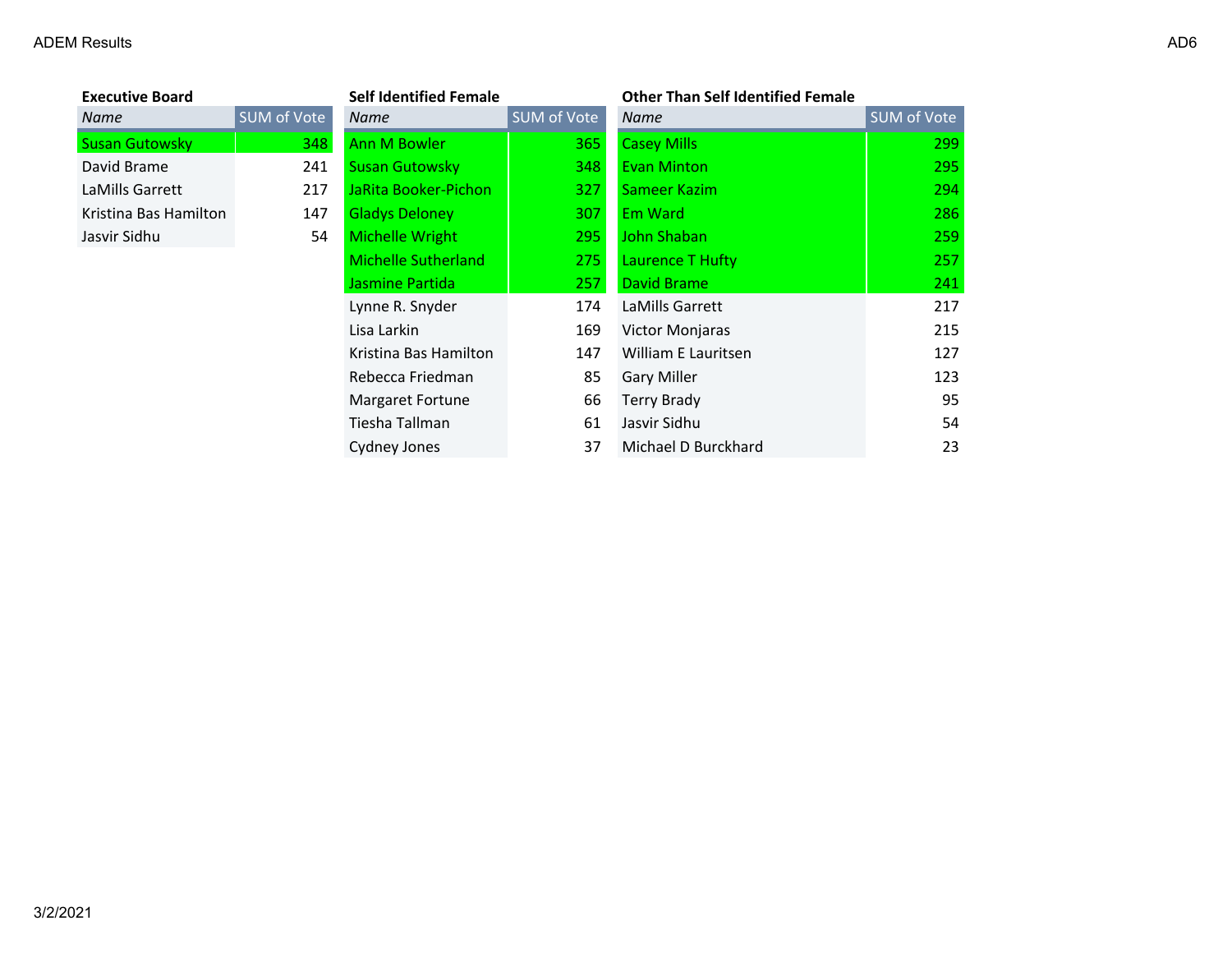#### ADEM Results and the contract of the contract of the contract of the contract of the contract of the contract of the contract of the contract of the contract of the contract of the contract of the contract of the contract

| <b>Executive Board</b> |                    | <b>Self Identified Female</b> |             | <b>Other Than Self Identified Female</b> |                    |
|------------------------|--------------------|-------------------------------|-------------|------------------------------------------|--------------------|
| Name                   | <b>SUM of Vote</b> | <b>Name</b>                   | SUM of Vote | <b>Name</b>                              | <b>SUM of Vote</b> |
| Katie Valenzuela       | 716                | Katie Valenzuela              | 716         | <b>Mohammad N Kashmiri</b>               | 571                |
| Fatima T. Malik        | 353                | Tamika L'Ecluse               | 643         | <b>Jasjit Singh</b>                      | 514                |
| Steven Maviglio        | 167                | Shirley L. Toy                | 578         | <b>Danny Thirakul</b>                    | 511                |
| Dustin Tsai            | 147                | Norma Alcala                  | 571         | <b>Manuel Buenrostro</b>                 | 491                |
| Jeffery Taylor         | 133                | Nailah Pope-Harden            | 547         | lan Lee                                  | 487                |
| Jimmy Fremgen          | 120                | <b>Clarissa White</b>         | 504         | <b>Cesar Aguirre</b>                     | 446                |
| Belinda Calvin         | 116                | <b>Chelsea Kelly-Reif</b>     | 497         | Scott A. Hill                            | 369                |
| Maria Gutierrez        | 104                | Fatima T. Malik               | 353         | Mario Guerrero                           | 255                |
| Raynette Johnson       | 71                 | <b>Caity Maple</b>            | 224         | Murad "Moe" Sarama                       | 192                |
|                        |                    | Areej Khan                    | 185         | Steven Maviglio                          | 167                |
|                        |                    | <b>Tiffany Starkey</b>        | 118         | Alejandro Torres                         | 158                |
|                        |                    | Belinda Calvin                | 116         | Earl Lagomarsino                         | 155                |
|                        |                    | Danisha McCall                | 111         | <b>Dustin Tsai</b>                       | 147                |
|                        |                    | Maria Gutierrez               | 104         | Jeffery Taylor                           | 133                |
|                        |                    | Katherine Jamieson            | 101         | Jimmy Fremgen                            | 120                |
|                        |                    | Nkiruka Catherine Ohaegbu     | 95          | Jay Cummings                             | 106                |
|                        |                    | Cynthia Castillo              | 92          | Joshua Cameron                           | 77                 |
|                        |                    | Denise Farinsky               | 90          | Harvey Stark                             | 65                 |
|                        |                    | Hyunsoo Gloria Kim            | 78          | E. Páramo Hetnández                      | 47                 |
|                        |                    | Jamie McDole                  | 72          | Alfredo LaMont                           | 28                 |
|                        |                    | Raynette Johnson              | 71          |                                          |                    |
|                        |                    | <b>Brenda Borge</b>           | 55          |                                          |                    |
|                        |                    | Patricia Williams             | 44          |                                          |                    |

Deniz Tuncer 29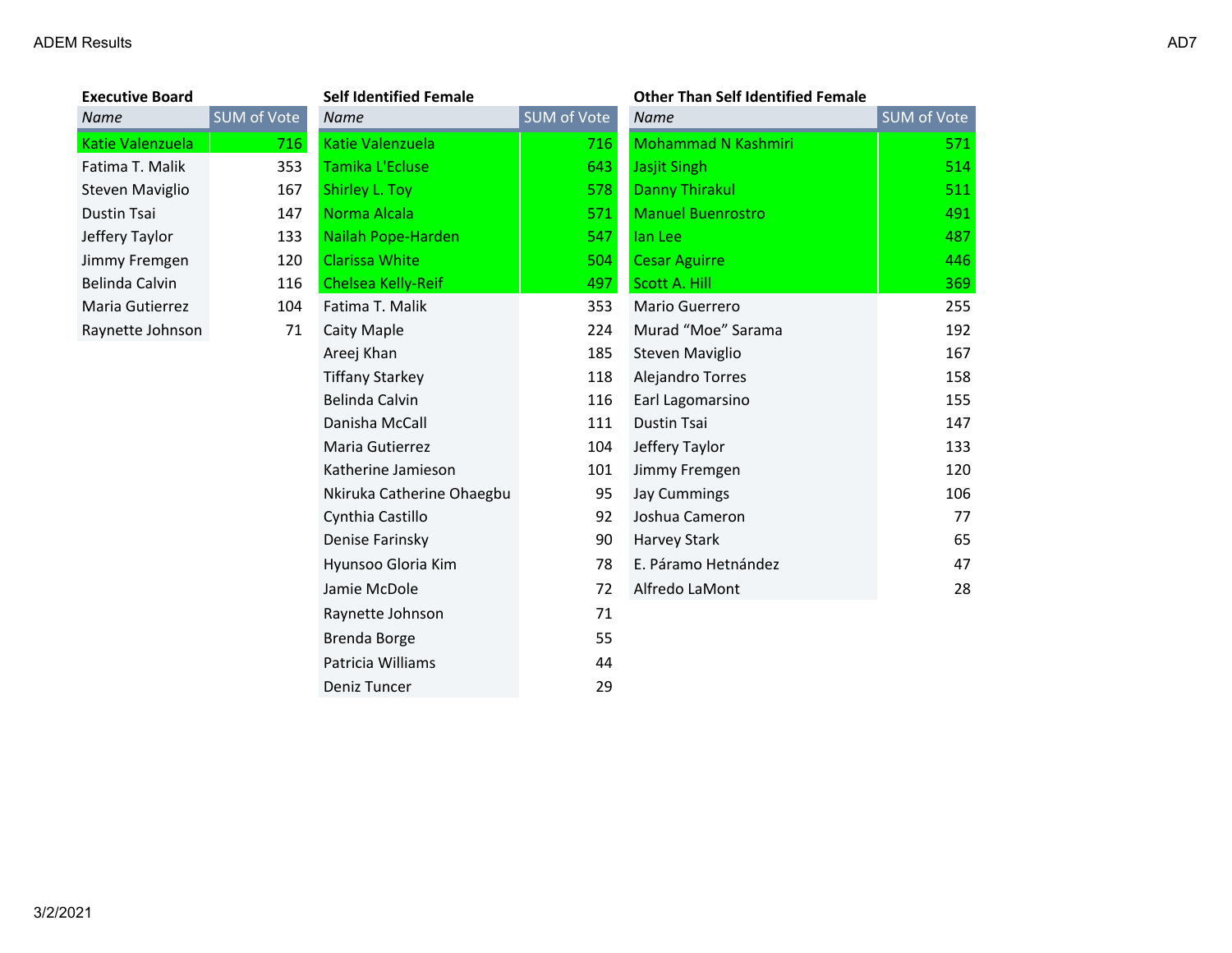| <b>Executive Board</b>   |             | <b>Self Identified Female</b>  |             | <b>Other Than Self Identified Female</b> |             |
|--------------------------|-------------|--------------------------------|-------------|------------------------------------------|-------------|
| Name                     | SUM of Vote | Name                           | SUM of Vote | Name                                     | SUM of Vote |
| <b>Kendra Noel Lewis</b> | 160         | <b>Catherine B Kennedy</b>     | 195         | <b>Tanweer Ahmad</b>                     | 195         |
| Gold Smith               | 21          | <b>Magali Kincaid</b>          | 181         | <b>Ricky-Ric Barreto</b>                 | 170         |
|                          |             | <b>Robin Rahil</b>             | 166         | <b>David Hildebrand</b>                  | 149         |
|                          |             | Harue Seki                     | 164         | <b>Sean Frame</b>                        | 143         |
|                          |             | <b>Carol Gonzalez-Trujillo</b> | 164         | <b>Gregg Borden</b>                      | 141         |
|                          |             | <b>Kendra Noel Lewis</b>       | 160         | <b>Karif Lawrence</b>                    | 137         |
|                          |             | <b>Belinda Beeks</b>           | 154         | <b>Bryan Reese</b>                       | 118         |
|                          |             | Jacqueline Wyse                | 151         | Jack Zwald                               | 117         |
|                          |             | <b>Jody Pratt</b>              | 144         | Beau E Reynolds                          | 115         |
|                          |             | Melissa Reese                  | 131         | <b>Kennard Harris</b>                    | 110         |
|                          |             | LaShawnda Barker               | 110         | Daljit Dhanda                            | 71          |
|                          |             | <b>Brittany Trudeau</b>        | 102         | Steve Juarez                             | 58          |
|                          |             | Joyce Childs                   | 89          | Eric Milstein                            | 23          |
|                          |             | Latifah Janay Alexander        | 77          | Gold Smith                               | 21          |
|                          |             | Dolores J. Eitel               | 55          |                                          |             |
|                          |             | <b>Heather Bradley</b>         | 41          |                                          |             |
|                          |             | Anahit Sargsyan                | 32          |                                          |             |
|                          |             | Denice Rocker                  | 26          |                                          |             |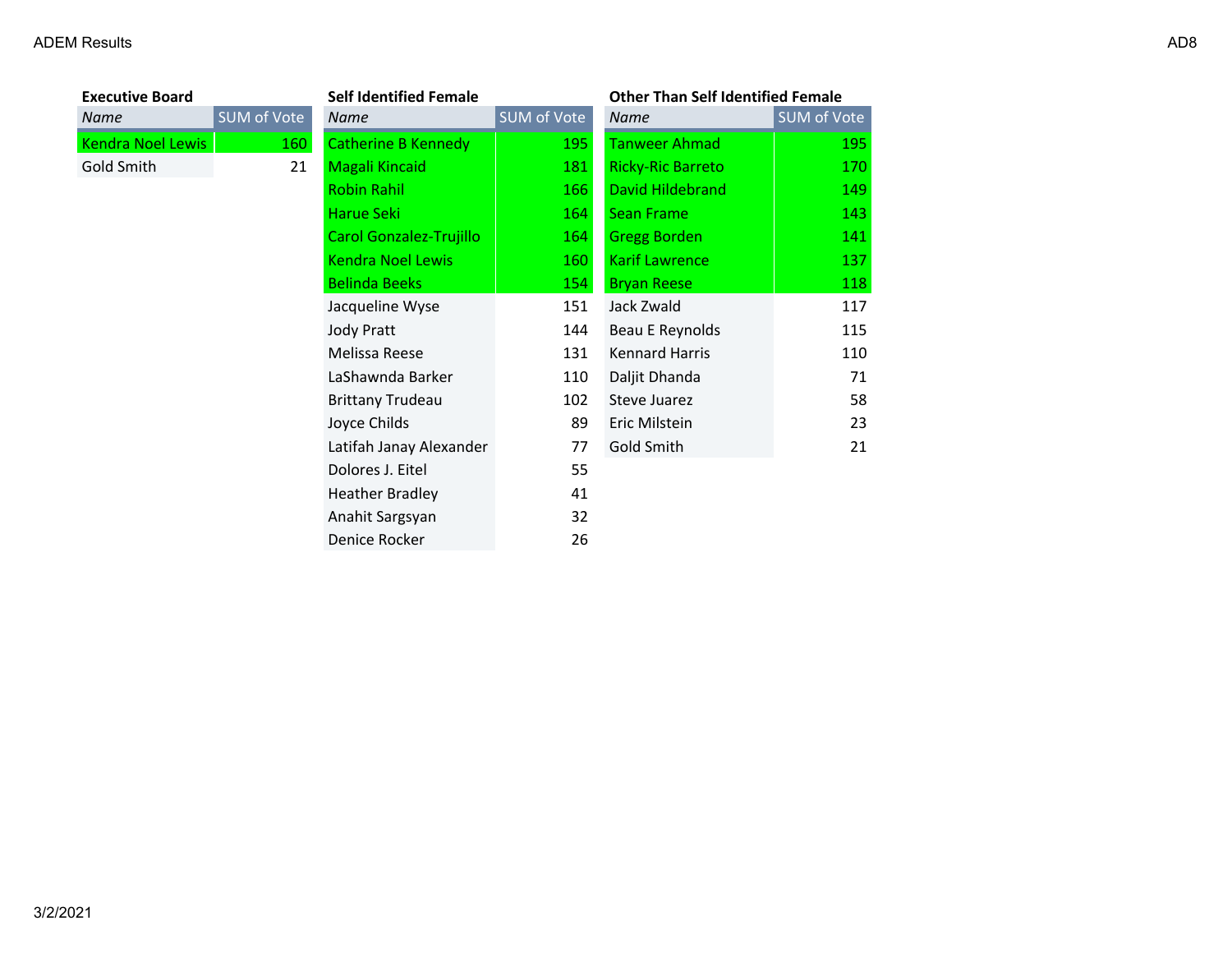**Executive Board<br>
Name** SU

| <b>Executive Board</b>      |             | <b>Self Identified Female</b> |             | <b>Other Than Self Identified Female</b> |             |
|-----------------------------|-------------|-------------------------------|-------------|------------------------------------------|-------------|
| Name                        | SUM of Vote | <b>Name</b>                   | SUM of Vote | <b>Name</b>                              | SUM of Vote |
| <b>Amar Shergill</b>        | 468         | Regina Q. Banks               | 514         | <b>Amar Shergill</b>                     | 468         |
| Devinder Grewal             | 449         | Ida Mae Jones                 | 453         | Amandeep Singh                           | 451         |
| Manjit Singh                | 442         | <b>Devinder Grewal</b>        | 449         | <b>Manjit Singh</b>                      | 442         |
| Ales Lee                    | 422         | <b>Monica Madrid</b>          | 446         | <b>Winty Singh</b>                       | 433         |
| Pablo Espinoza              | 165         | Cha Vang                      | 446         | <b>Gurneel Boparai</b>                   | 405         |
| Spencer M Dayton            | 113         | Karen Jackson                 | 440         | <b>Mahmoud Moody Zahriya</b>             | 355         |
| Ann M. Richardson           | 108         | Ales Lee                      | 422         | <b>Yassar Dahbour</b>                    | 347         |
| <b>Elaine Beverly Green</b> | 88          | <b>Tracie Stafford</b>        | 260         | <b>Tristan Brown</b>                     | 191         |
| LeAngela M Eason            | 52          | Georgette Bradford            | 256         | Ali Moua                                 | 170         |
|                             |             | Sharie Thompson               | 140         | Pablo Espinoza                           | 165         |
|                             |             | Mackenzie Wieser              | 129         | Rod Brewer                               | 153         |
|                             |             | Samantha Farmer-Helton        | 119         | Sergio D. Robles                         | 145         |
|                             |             | Ann M. Richardson             | 108         | Jose Goris Jr                            | 138         |
|                             |             | Sandra Vargas                 | 96          | Gurjatinder Randhawa                     | 119         |
|                             |             | Elaine Beverly Green          | 88          | Spencer M Dayton                         | 113         |
|                             |             | Carrie McKinley               | 87          | Jonathan Stein                           | 94          |
|                             |             | Judy Aletha Covington         | 77          | Phuong Nguyen                            | 76          |
|                             |             | Kristie Rivera                | 56          | <b>Matthew Munoz</b>                     | 66          |
|                             |             | LeAngela M Eason              | 52          | Michael P Espinoza                       | 45          |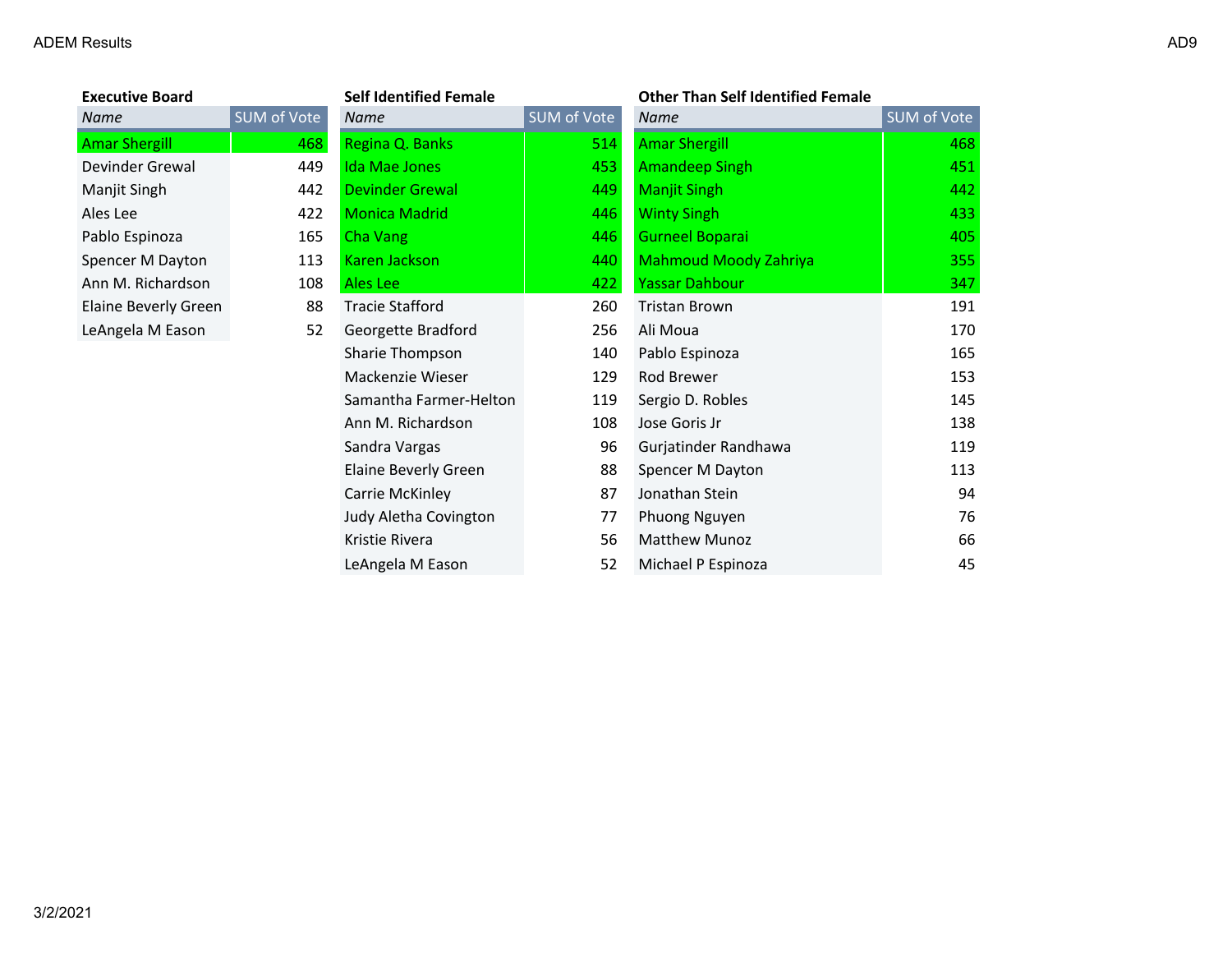| <b>Executive Board</b> |             | <b>Self Identified Female</b> |             | <b>Other Than Self Identified Female</b> |             |
|------------------------|-------------|-------------------------------|-------------|------------------------------------------|-------------|
| <b>Name</b>            | SUM of Vote | <b>Name</b>                   | SUM of Vote | <b>Name</b>                              | SUM of Vote |
| <b>Lisa Bennett</b>    | 589         | <b>Lisa Bennett</b>           | 589         | <b>Omar Figueroa</b>                     | 516         |
| Omar Figueroa          | 516         | <b>Ruth Carter</b>            | 529         | <b>Norman Solomon</b>                    | 495         |
| Norman Solomon         | 495         | Samantha Ramirez              | 519         | <b>Mark Malouf</b>                       | 481         |
| Carey Caccavo Wheaton  | 494         | <b>Caroline Banuelos</b>      | 511         | <b>Jerry Threet</b>                      | 473         |
| Elizabeth Escalante    | 487         | <b>Carey Caccavo Wheaton</b>  | 494         | Daniel F. Levy                           | 445         |
| Mark Malouf            | 481         | <b>Elizabeth Escalante</b>    | 487         | Ralph I. Miller                          | 424         |
| Susan Bolle            | 461         | <b>Susan Bolle</b>            | 461         | Perry Lloyd                              | 417         |
| Connie Barker          | 457         | Connie Barker                 | 457         | Max Perrey                               | 362         |
| Daniel F. Levy         | 445         | Rachel Farac                  | 325         | <b>Brian Colbert</b>                     | 328         |
| Ralph I. Miller        | 424         | Helen Rosen                   | 323         | John J. Bagala                           | 299         |
| Perry Lloyd            | 417         | Erika Rosales-Shelfo          | 318         | Eli Beckman                              | 292         |
| Max Perrey             | 362         | Mary Sandberg                 | 293         | Gabe Kearney                             | 281         |
| Rachel Farac           | 325         | Rina A. Lopez                 | 288         | Eli Hill                                 | 263         |
| Erika Rosales-Shelfo   | 318         | Elaine Newman                 | 54          | Daniel Alm                               | 224         |
| Eli Beckman            | 292         | Rose Strauss                  | 31          | Jim Wheaton                              | 83          |
| Eli Hill               | 263         | Morgan Shanahan               | 26          | Joshua Simmons                           | 53          |
| Jim Wheaton            | 83          | Layne Gray                    | 26          | Kevin Tellez                             | 48          |
| Morgan Shanahan        | 26          | Arunima Kohli                 | 21          | Lucas Lindenbusch                        | 21          |
| Layne Gray             | 26          |                               |             | Alexandro Sauerwein                      | 11          |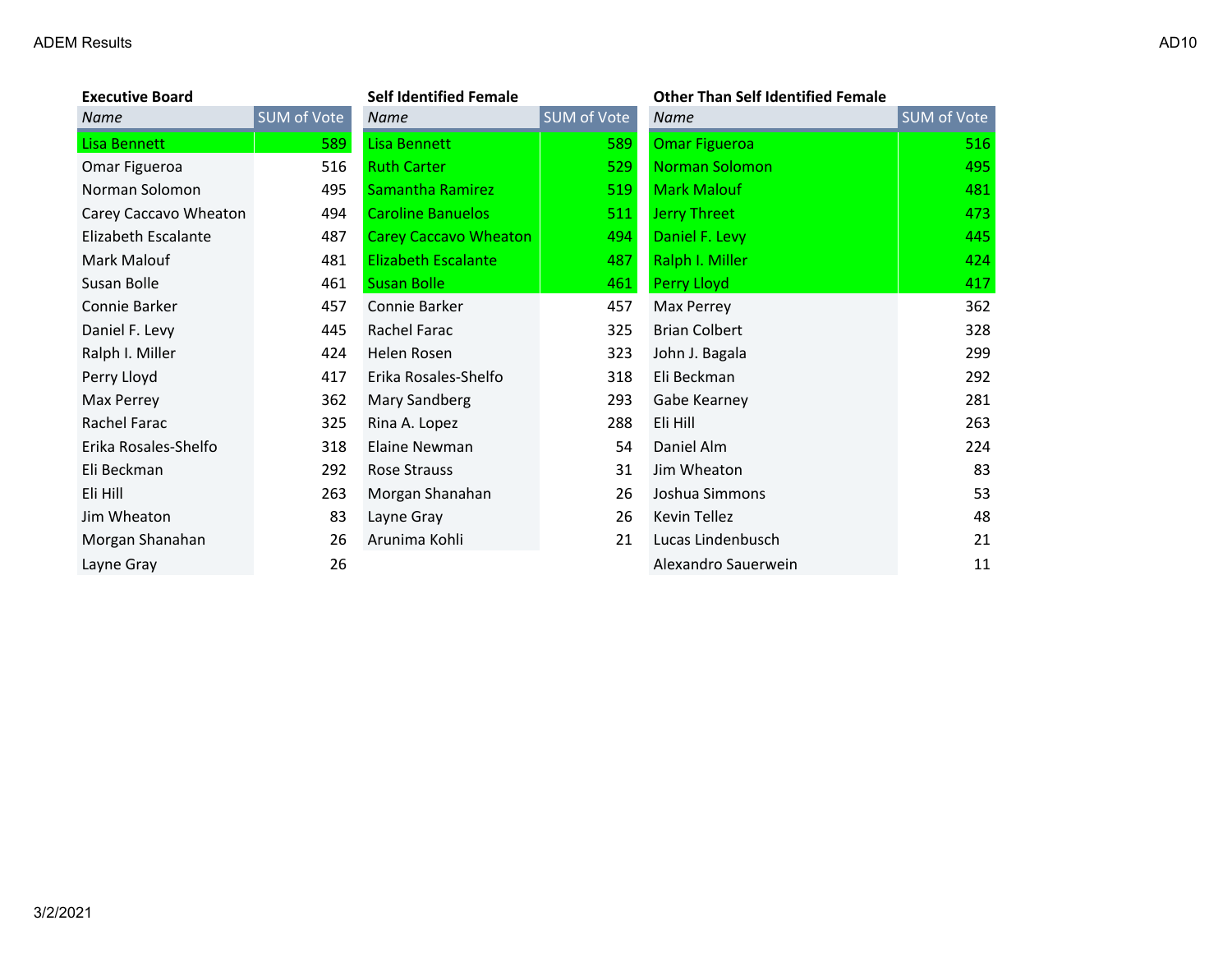| <b>Executive Board</b> |             | <b>Self Identified Female</b> |             | <b>Other Than Self Identified Female</b> |             |
|------------------------|-------------|-------------------------------|-------------|------------------------------------------|-------------|
| <b>Name</b>            | SUM of Vote | <b>Name</b>                   | SUM of Vote | <b>Name</b>                              | SUM of Vote |
| <b>Susana Williams</b> | 176         | Lori D Wilson                 | 204         | David C Isom                             | 174         |
| Don Lowrie             | 84          | <b>Wanda Williams</b>         | 203         | <b>Joe Summers</b>                       | 141         |
| Kimberly Olson         | 61          | <b>K Patrice Williams</b>     | 200         | Kam Holzendorf                           | 130         |
|                        |             | <b>Monica E Wilson</b>        | 183         | <b>Tyler Wilson</b>                      | 121         |
|                        |             | <b>Susana Williams</b>        | 176         | <b>Jonathan Nathanael Cook</b>           | 116         |
|                        |             | Cecilia Lopez Panduro         | 171         | <b>Justin Brown</b>                      | 111         |
|                        |             | <b>Justine Fout</b>           | 159         | Jason Lindsey                            | 111         |
|                        |             | Hannah Hunley                 | 72          | Akbar Marvin Bibb                        | 107         |
|                        |             | Tamela Hawley                 | 68          | Don Lowrie                               | 84          |
|                        |             | Kimberly Olson                | 61          | Manyeer Sandhu                           | 63          |
|                        |             | Miesha H Gash                 | 59          | Juan Carlos Mora                         | 62          |
|                        |             | Yvonne Lang Bigham            | 56          | James F Corcoran                         | 42          |
|                        |             | Odessa Lefrancois             | 43          | Daniel Pozzesi                           | 24          |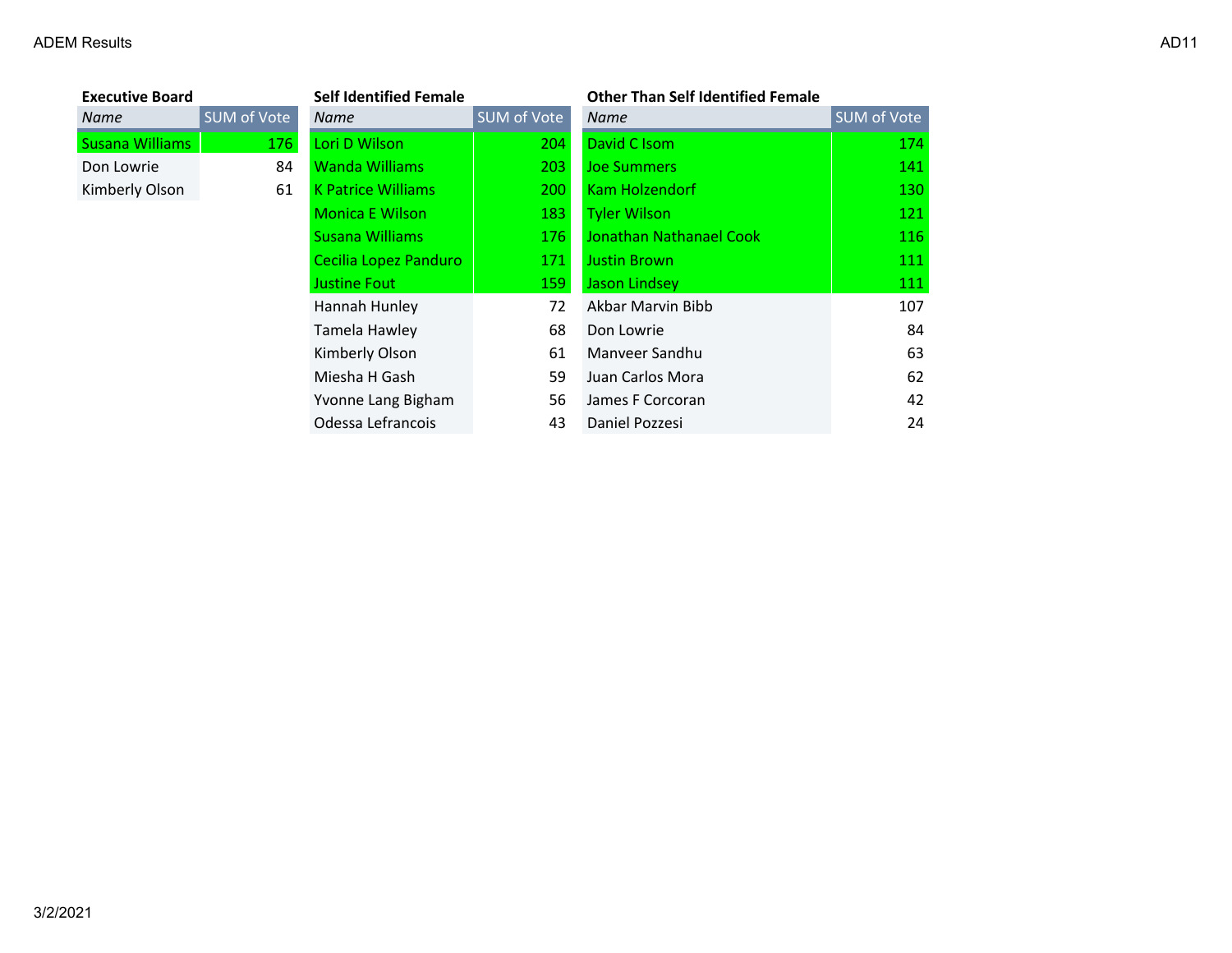| <b>Executive Board</b>         |             | <b>Self Identified Female</b>  |                    | <b>Other Than Self Identified Female</b> |             |
|--------------------------------|-------------|--------------------------------|--------------------|------------------------------------------|-------------|
| Name                           | SUM of Vote | Name                           | <b>SUM of Vote</b> | <b>Name</b>                              | SUM of Vote |
| <b>Elizabeth Leigh Talbott</b> | 133         | <b>Elizabeth Leigh Talbott</b> | 133                | <b>Naramsen Goriel</b>                   | 111         |
| Sukhminder Singh Deol          | 91          | <b>Julissa Ruiz Ramirez</b>    | 114                | Keristofer Seryani                       | 108         |
| Marjorie E Sturdy              | 89          | <b>Michelle Tennell</b>        | 110                | Luis Uribe                               | 100         |
| Paul Akinjo                    | 56          | Katie Jaycox                   | 99                 | <b>Sukhminder Singh Deol</b>             | 91          |
| Hadassah Dulay                 | 30          | Jennifer Hidalgo               | 97                 | <b>Traevor Carlton</b>                   | 89          |
| Matthias Elijah Lopez          | 20          | <b>Crystal Sousa</b>           | 92                 | <b>Marco Camacho</b>                     | 87          |
| Rumualdo Castaneda             | 15          | Marjorie E Sturdy              | 89                 | Jarrod Levell Brown Jr.                  | 83          |
|                                |             | Nia de Jesus                   | 45                 | Anthony Arceneaux                        | 60          |
|                                |             | Michelle Moshirnia             | 38                 | Paul Akinjo                              | 56          |
|                                |             | Hadassah Dulay                 | 30                 | <b>Marcus Lawrence</b>                   | 35          |
|                                |             | Anna Lima                      | 23                 | Anthony Drobnick                         | 22          |
|                                |             |                                |                    | Matthias Elijah Lopez                    | 20          |
|                                |             |                                |                    | <b>Patrick Mitchell</b>                  | 19          |
|                                |             |                                |                    | Rumualdo Castaneda                       | 15          |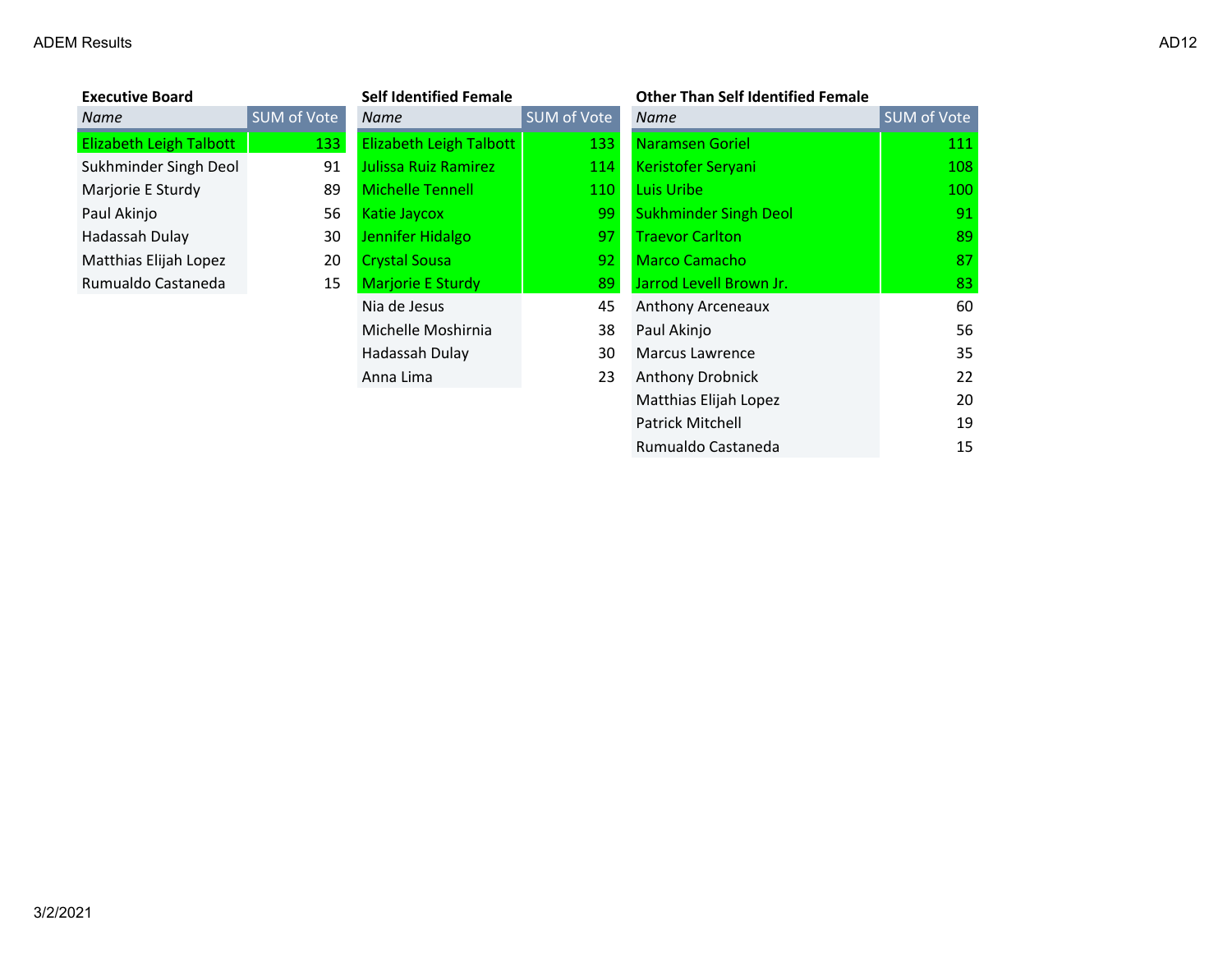| Executive Board        |          |
|------------------------|----------|
| Name                   | SUM of V |
| <b>Gurtej Atwal</b>    |          |
| Dan Arriola            |          |
| Ruben Silva            |          |
| Zach Denney            |          |
| Esau Hernandez         |          |
| Alyssa Carmelita Leiva |          |
| Rinnie Kaur            |          |
|                        |          |

| <b>Executive Board</b> |                    | <b>Self Identified Female</b> |             | <b>Other Than Self Identified Female</b> |
|------------------------|--------------------|-------------------------------|-------------|------------------------------------------|
| Name                   | <b>SUM of Vote</b> | <b>Name</b>                   | SUM of Vote | <b>Name</b>                              |
| Gurtej Atwal           | 300                | <b>Mana Shooshtari</b>        | 216         | <b>Gurtej Atwal</b>                      |
| Dan Arriola            | 226                | Jasmine Leek                  | 210         | Dan Arriola                              |
| Ruben Silva            | 219                | <b>Robin Cole</b>             | 197         | <b>Ruben Silva</b>                       |
| Zach Denney            | 196                | <b>Nancy HuanteTzintzun</b>   | 194         | <b>William Muetzenberg</b>               |
| Esau Hernandez         | 184                | Takeia Watts                  | 192         | <b>Zach Denney</b>                       |
| Alyssa Carmelita Leiva | 183                | Savonnda Blaylock             | 192         | Dustin J. Brakebill                      |
| Rinnie Kaur            | 103                | Alyssa Carmelita Leiva        | 183         | Esau Hernandez                           |
|                        |                    | Rinnie Kaur                   | 103         | Toj Mangat                               |
|                        |                    | Anne Baird                    | 68          | Cameron Atler Lamb                       |
|                        |                    | Katrina Alison Jaggears       | 64          | <b>Anthony Gragg</b>                     |
|                        |                    | Kathleen Gapusan              | 56          | Earl Maxson                              |
|                        |                    | Erica Amundsen                | 51          |                                          |
|                        |                    | Cheryl Hicks                  | 51          |                                          |

| <b>Executive Board</b> |             | Seif Identified Female      |             | Other Than Self Identified Female |                   |
|------------------------|-------------|-----------------------------|-------------|-----------------------------------|-------------------|
| Name                   | SUM of Vote | Name                        | SUM of Vote | Name                              | SUM of Vote       |
| Gurtej Atwal           | 300         | Mana Shooshtari             | 216         | <b>Gurtej Atwal</b>               | <b>300</b>        |
| Dan Arriola            | 226         | Jasmine Leek                | 210         | Dan Arriola                       | 226               |
| Ruben Silva            | 219         | <b>Robin Cole</b>           | 197         | <b>Ruben Silva</b>                | 219               |
| Zach Denney            | 196         | <b>Nancy HuanteTzintzun</b> | 194         | <b>William Muetzenberg</b>        | 202               |
| Esau Hernandez         | 184         | <b>Takeia Watts</b>         | 192         | Zach Denney                       | 196               |
| Alyssa Carmelita Leiva | 183         | Savonnda Blaylock           | 192         | <b>Dustin J. Brakebill</b>        | 185               |
| Rinnie Kaur            | 103         | Alyssa Carmelita Leiva      | 183         | <b>Esau Hernandez</b>             | 184               |
|                        |             | Rinnie Kaur                 | 103         | Toj Mangat                        | 88                |
|                        |             | Anne Baird                  | 68          | Cameron Atler Lamb                | 48                |
|                        |             | Katrina Alison Jaggears     | 64          | <b>Anthony Gragg</b>              | 33                |
|                        |             | Kathleen Gapusan            | 56          | Earl Maxson                       | $22 \overline{ }$ |
|                        |             | Frica Amundsen              | 51          |                                   |                   |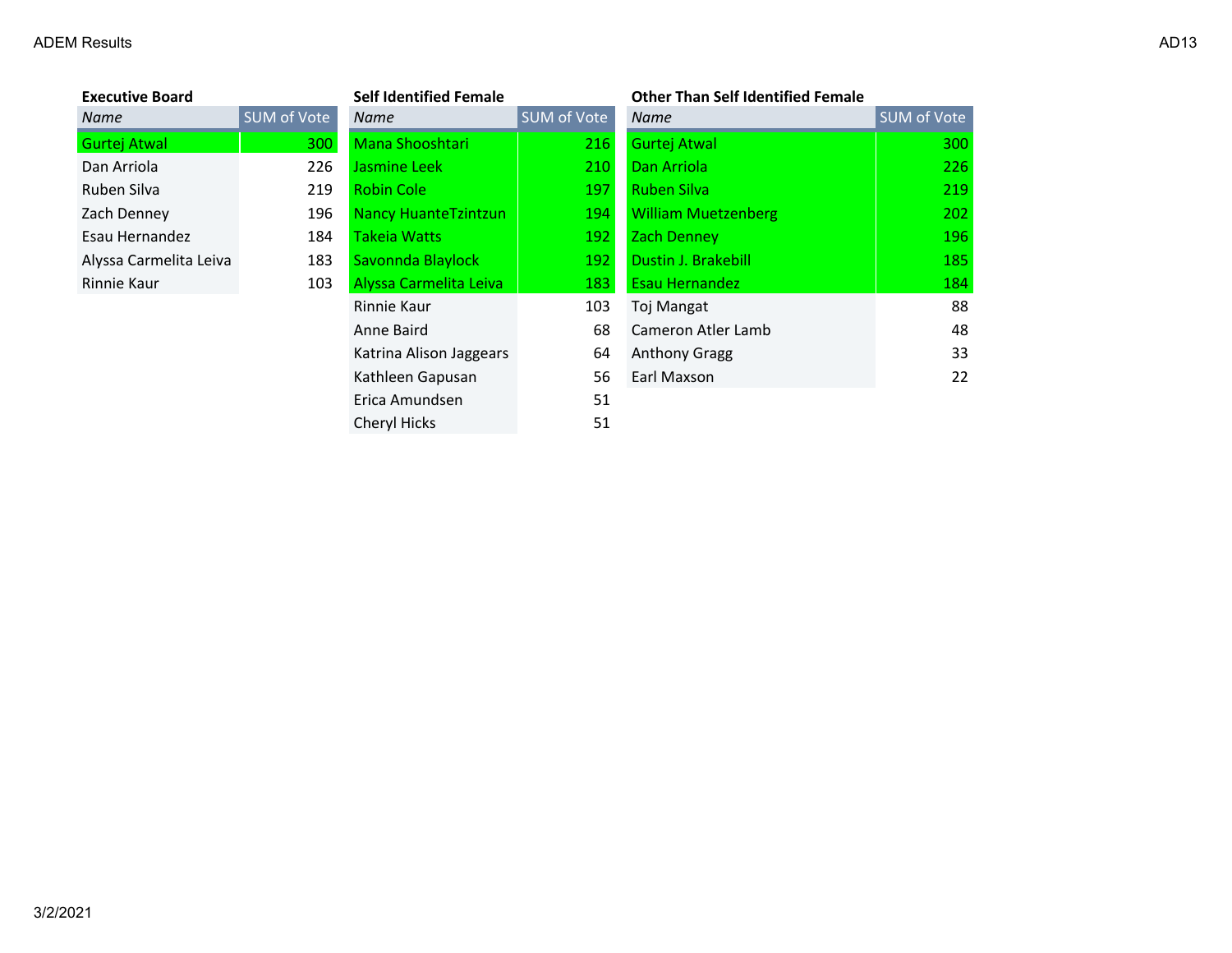|--|--|--|

| <b>Executive Board</b> |                    |
|------------------------|--------------------|
| Name                   | <b>SUM of Vote</b> |
| Anamarie Avila Farias  | 42                 |
| Tiffanee Jones         | 42                 |
| Susan George           | 37                 |
| <b>Thomas Bilbo</b>    | 36                 |
| Matthew Finkelstein    | 33                 |
| Bambi Marien           | 32                 |
| Aasim Yahya            | 10                 |
| Victoria Gordon        | 5                  |
|                        |                    |

| <b>Executive Board</b> |             | <b>Self Identified Female</b> |             | <b>Other Than Self Identified Female</b> |                    |
|------------------------|-------------|-------------------------------|-------------|------------------------------------------|--------------------|
| Name                   | SUM of Vote | Name                          | SUM of Vote | Name                                     | <b>SUM of Vote</b> |
| Anamarie Avila Farias  | 421         | <b>Anamarie Avila Farias</b>  | 421         | Kenji Yamada                             | 411                |
| Tiffanee Jones         | 420         | <b>Tiffanee Jones</b>         | 420         | <b>Brenda Crawford</b>                   | 378                |
| Susan George           | 371         | Keisha Nzewi                  | 414         | <b>Thomas Bilbo</b>                      | 361                |
| Thomas Bilbo           | 361         | <b>Susannah Delano</b>        | 393         | <b>Ruscal Cayangyang</b>                 | 361                |
| Matthew Finkelstein    | 333         | <b>Taylor Sims</b>            | 374         | <b>Gabriel Haaland</b>                   | 361                |
| Bambi Marien           | 329         | <b>Susan George</b>           | 371         | Phillip "Maui" Wilson                    | 360                |
| Aasim Yahya            | 101         | <b>Amy Scott-Slovick</b>      | 368         | Satinder S. Malhi                        | 354                |
| Victoria Gordon        | 58          | Leilani Quesada               | 360         | Josh Barker                              | 337                |
|                        |             | Courtney Masella-O'Brien      | 349         | Matthew Finkelstein                      | 333                |
|                        |             | Bambi Marien                  | 329         | Ryan Skolnick                            | 321                |
|                        |             | Kari Birdseye                 | 315         | Steve Sillen                             | 319                |
|                        |             | Cassandra James               | 115         | Danial Kenneth Leahy                     | 315                |
|                        |             | Lisa J. Mendes                | 71          | Ryan H. Apperson                         | 307                |
|                        |             | Victoria Gordon               | 58          | Aasim Yahya                              | 101                |
|                        |             | Tabitha Romero                | 54          | Mark Murphy                              | 44                 |
|                        |             | Kristin Korsgaard             | 51          | L. Joseph Smith                          | 9                  |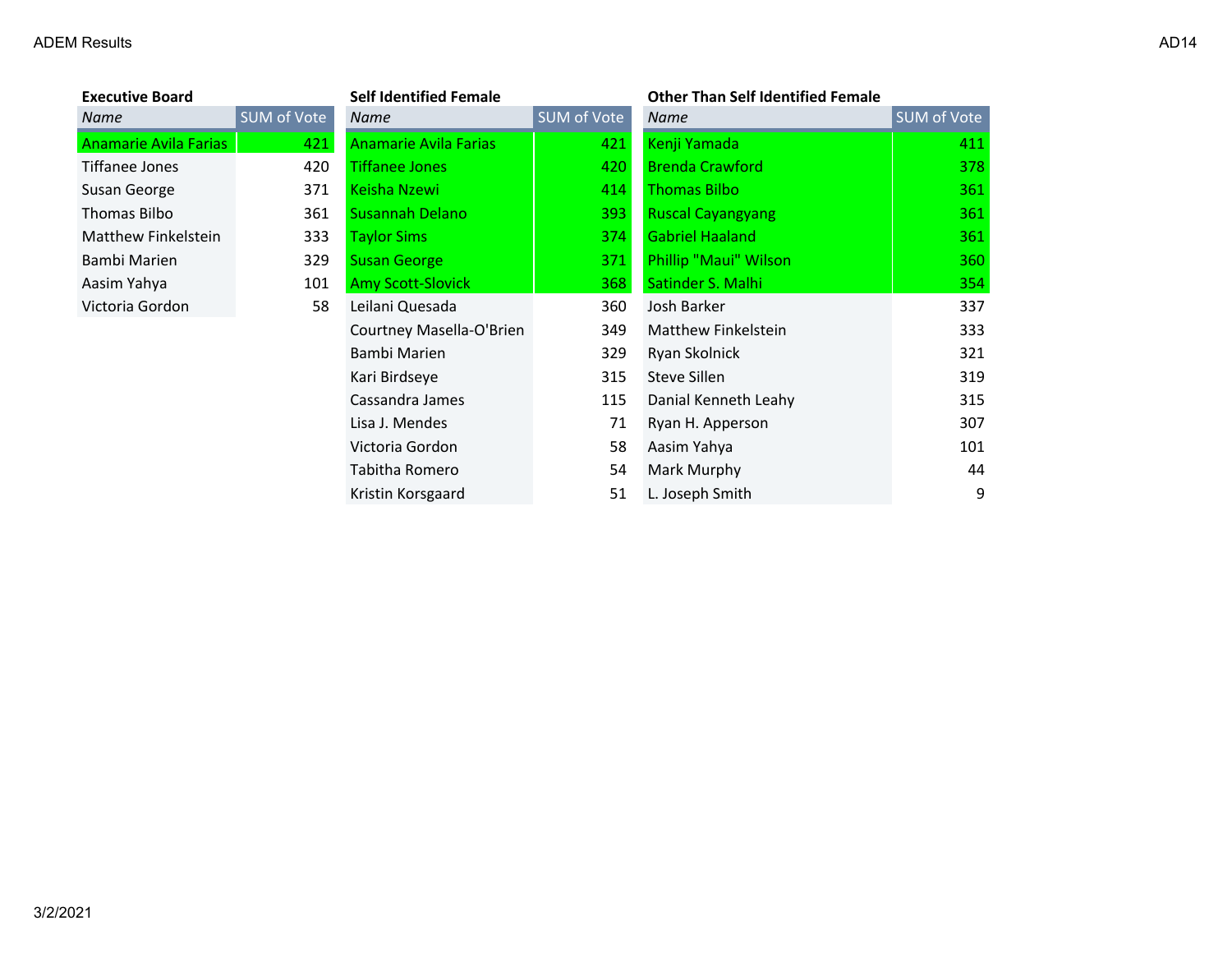| <b>Executive Board</b> |             | <b>Self Identified Female</b> |             | <b>Other Than Self Identified Female</b> |             |
|------------------------|-------------|-------------------------------|-------------|------------------------------------------|-------------|
| Name                   | SUM of Vote | <b>Name</b>                   | SUM of Vote | Name                                     | SUM of Vote |
| <b>Alfred Twu</b>      | 917         | Rochelle Pardue-Okimoto       | 893         | <b>Alfred Twu</b>                        | 917         |
| Carolyn Wysinger       | 852         | Ana Vasudeo                   | 877         | Dan Kalb                                 | 904         |
| Melvin Willis          | 694         | Alexandria Rodriguez          | 870         | <b>Demetrio Gonzalez-Hoy</b>             | 804         |
| Devin T. Murphy        | 691         | <b>Carolyn Wysinger</b>       | 852         | <b>Zac Unger</b>                         | 797         |
| La Trena Robinson      | 210         | Dyana Delfín Polk             | 804         | Soli Alpert                              | 763         |
| La'Tanya J. Dandie     | 155         | <b>Kate Harrison</b>          | 775         | <b>Melvin Willis</b>                     | 694         |
| Champagne Brown        | 155         | <b>Connie TaylorSmith</b>     | 748         | Devin T. Murphy                          | 691         |
| David Gutfeld          | 116         | Rita Xavier                   | 216         | Ben Fong                                 | 271         |
| Anna Shane             | 103         | La Trena Robinson             | 210         | Shane Krpata                             | 145         |
| Alexandra Saba         | 61          | La'Tanya J. Dandie            | 155         | <b>William Ktsanes</b>                   | 135         |
| Mary Marsella          | 52          | Champagne Brown               | 155         | David Gutfeld                            | 116         |
|                        |             | Johana Gurdian                | 154         | Sean Newlin                              | 80          |
|                        |             | Anna Smith                    | 103         | James Mordecai                           | 41          |
|                        |             | Anna Shane                    | 103         | <b>Edward Malaret</b>                    | 23          |
|                        |             | Alexandra Saba                | 61          |                                          |             |
|                        |             | Mary Marsella                 | 52          |                                          |             |
|                        |             | Nicolemarie Greene            | 34          |                                          |             |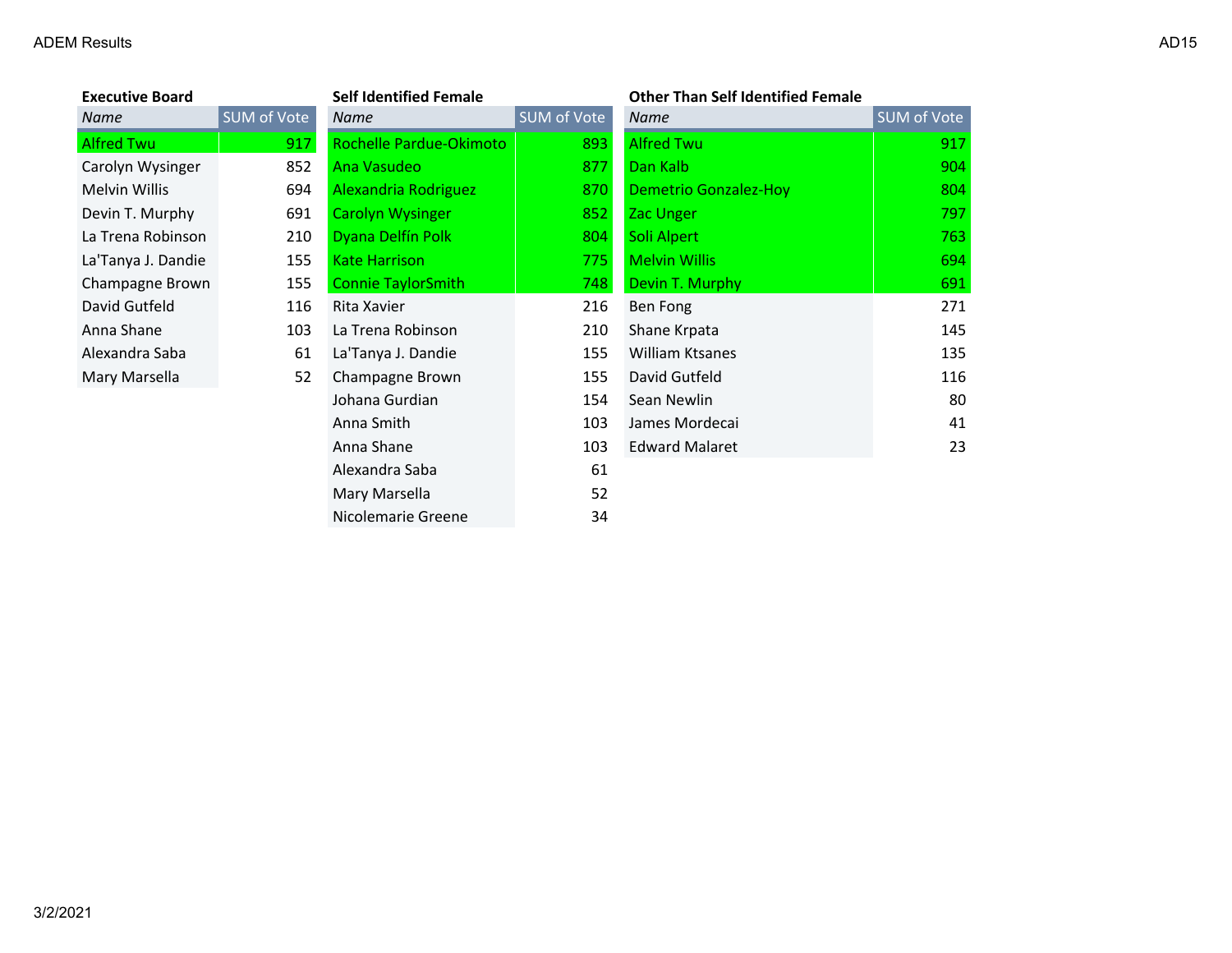| <b>Executive Board</b>   |          |
|--------------------------|----------|
| Name                     | SUM of ' |
| Marilyn Cachola Lucey    |          |
| Marisol Rubio            |          |
| Cecilia Minalga          |          |
| Jerome Pandell           |          |
| Lynna Lan Tien Nguyen Do |          |
| Scott J Rafferty         |          |
| <b>Rithvik Sarna</b>     |          |
|                          |          |

| <b>Executive Board</b>       |             | <b>Self Identified Female</b> |             | <b>Other Than Self Identified Female</b> |             |
|------------------------------|-------------|-------------------------------|-------------|------------------------------------------|-------------|
| Name                         | SUM of Vote | <b>Name</b>                   | SUM of Vote | <b>Name</b>                              | SUM of Vote |
| <b>Marilyn Cachola Lucey</b> | 341         | <b>Marilyn Cachola Lucey</b>  | 341         | <b>Kurtis Reese</b>                      | 302         |
| <b>Marisol Rubio</b>         | 272         | <b>Brodie Hilp</b>            | 332         | <b>Patrick John Vanier</b>               | 269         |
| Cecilia Minalga              | 136         | Latika Malkani                | 316         | <b>Iman Novin</b>                        | 262         |
| Jerome Pandell               | 106         | <b>Katha Hartley</b>          | <b>308</b>  | <b>Bradley Lloyd Waite</b>               | 233         |
| Lynna Lan Tien Nguyen Do     | 58          | <b>Ann Katzburg</b>           | 301         | <b>Vincent James Courtney</b>            | 214         |
| Scott J Rafferty             | 36          | <b>Marisol Rubio</b>          | 272         | <b>Dan Torres</b>                        | 213         |
| Rithvik Sarna                | 31          | <b>Stacy Lynne Crinks</b>     | 258         | <b>Nick Campins</b>                      | 190         |
|                              |             | Leslie Shafton                | 251         | Arun Goel                                | 159         |
|                              |             | Jamie Salcido                 | 247         | Joseph Mauro                             | 147         |
|                              |             | Sri Muppidi                   | 181         | Mark Van Landuyt                         | 143         |
|                              |             | Maria Luisa Esteves           | 176         | <b>Richard Adler</b>                     | 132         |
|                              |             | Alexandria Rubio-Talavera     | 173         | Steven Finch                             | 128         |
|                              |             | Silvia Young                  | 164         | <b>Connor ONeill</b>                     | 127         |
|                              |             | Sara Lashanlo                 | 159         | <b>Thomas Tellner</b>                    | 125         |
|                              |             | Lynda Deschambault            | 138         | Cody Keller                              | 120         |
|                              |             | Cecilia Minalga               | 136         | Greg Bonato                              | 116         |
|                              |             | Wietske Medema                | 127         | Asa Strout                               | 113         |
|                              |             | Lynna Lan Tien Nguyen Do      | 58          | Jerome Pandell                           | 106         |
|                              |             | Radhika Gawde                 | 55          | Ronald P. Lorentz                        | 38          |
|                              |             | Ana Gomez                     | 48          | Scott J Rafferty                         | 36          |
|                              |             |                               |             | Rithvik Sarna                            | 31          |
|                              |             |                               |             | William Fred Johnson                     | 5           |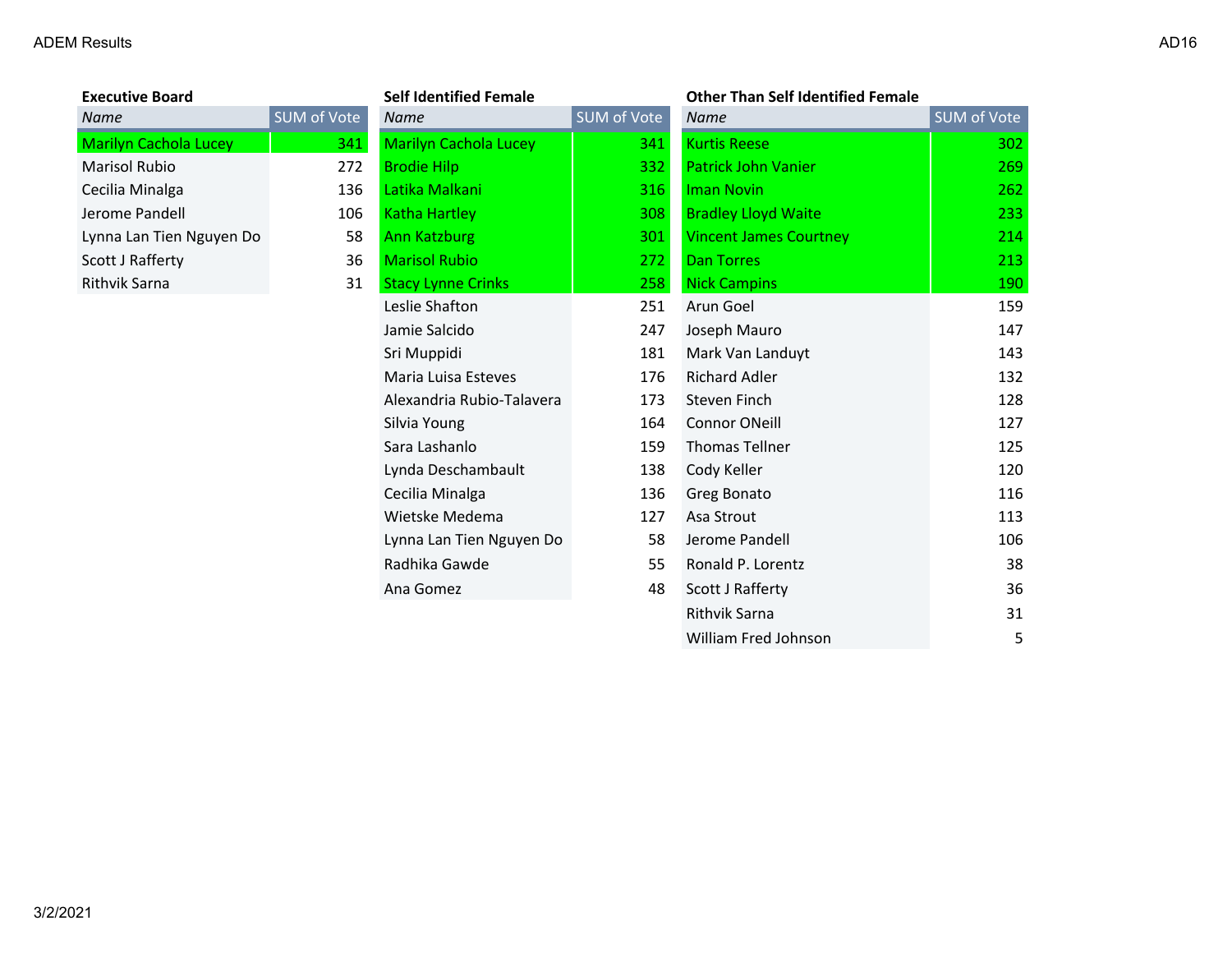| <b>Executive Board</b> |             | <b>Self Identified Female</b> |             | <b>Other Than Self Identified Female</b> |             |
|------------------------|-------------|-------------------------------|-------------|------------------------------------------|-------------|
| <b>Name</b>            | SUM of Vote | <b>Name</b>                   | SUM of Vote | <b>Name</b>                              | SUM of Vote |
| Nima Rahimi            | 1523        | Thea Selby                    | 1558        | Nima Rahimi                              | 1523        |
| Mike Chen              | 1516        | <b>Gladys Soto</b>            | 1529        | <b>Mike Chen</b>                         | 1516        |
| Alex Barrett-Shorter   | 1498        | <b>Tyra Fennell</b>           | 1510        | <b>Tony Rodriguez</b>                    | 1449        |
| Kristen Webb           | 1481        | <b>Alex Barrett-Shorter</b>   | 1498        | <b>Kurt B. Grimes</b>                    | 1447        |
| Annie Fryman           | 1459        | <b>Kristen Webb</b>           | 1481        | <b>Sharky Laguana</b>                    | 1432        |
| Tony Rodriguez         | 1449        | <b>Annie Fryman</b>           | 1459        | <b>Chris Corgas</b>                      | 1410        |
| Kurt B. Grimes         | 1447        | Anita Lau                     | 1378        | <b>Marcos Aranda</b>                     | 1395        |
| Sharky Laguana         | 1432        | Jackie Prager                 | 956         | Vanessa Pimentel                         | 1002        |
| Chris Corgas           | 1410        | Joy Chaoying Zhan             | 934         | Julian LaRosa                            | 932         |
| Anita Lau              | 1378        | Nomvula OMeara                | 851         | <b>Njon Sanders</b>                      | 923         |
| Nomvula OMeara         | 851         | Venecia Margarita             | 780         | Robert Sandoval                          | 748         |
| Cherelle Jackson       | 567         | Susan Solomon                 | 769         | William Shields                          | 729         |
| Cedric Jackson Jr      | 198         | Cherelle Jackson              | 567         | Corey Hallman                            | 528         |
| April Patrice Crawford | 139         | Karol Ruiz                    | 538         | Marc Dantona                             | 453         |
| Anietie Ekanem         | 113         | <b>Christin Evans</b>         | 512         | Christopher Christensen                  | 435         |
| <b>Brad Chapin</b>     | 84          | Janelle Jolley                | 451         | Jeffrey Kwong                            | 389         |
| <b>Tedd Hunt</b>       | 74          | Gaynorann Siataga             | 446         | Calvin Quick                             | 272         |
|                        |             | <b>Bivett Brackett</b>        | 185         | Michael Losak                            | 207         |
|                        |             | Frances C Schreiberg          | 139         | Cedric Jackson Jr                        | 198         |
|                        |             | <b>April Patrice Crawford</b> | 139         | Anietie Ekanem                           | 113         |
|                        |             | Aisha Jordan                  | 121         | <b>Rick Hauptman</b>                     | 88          |
|                        |             | Tessa Antonia Delsener        | 91          | <b>Brad Chapin</b>                       | 84          |
|                        |             | Danielle Elizabeth McVay      | 66          | James Larsen                             | 80          |
|                        |             | Beth Jaeger Skigen            | 25          | <b>Tedd Hunt</b>                         | 74          |

Toby Sachs-Quintana 40 Connor Kelley 28 Colin Jackson 20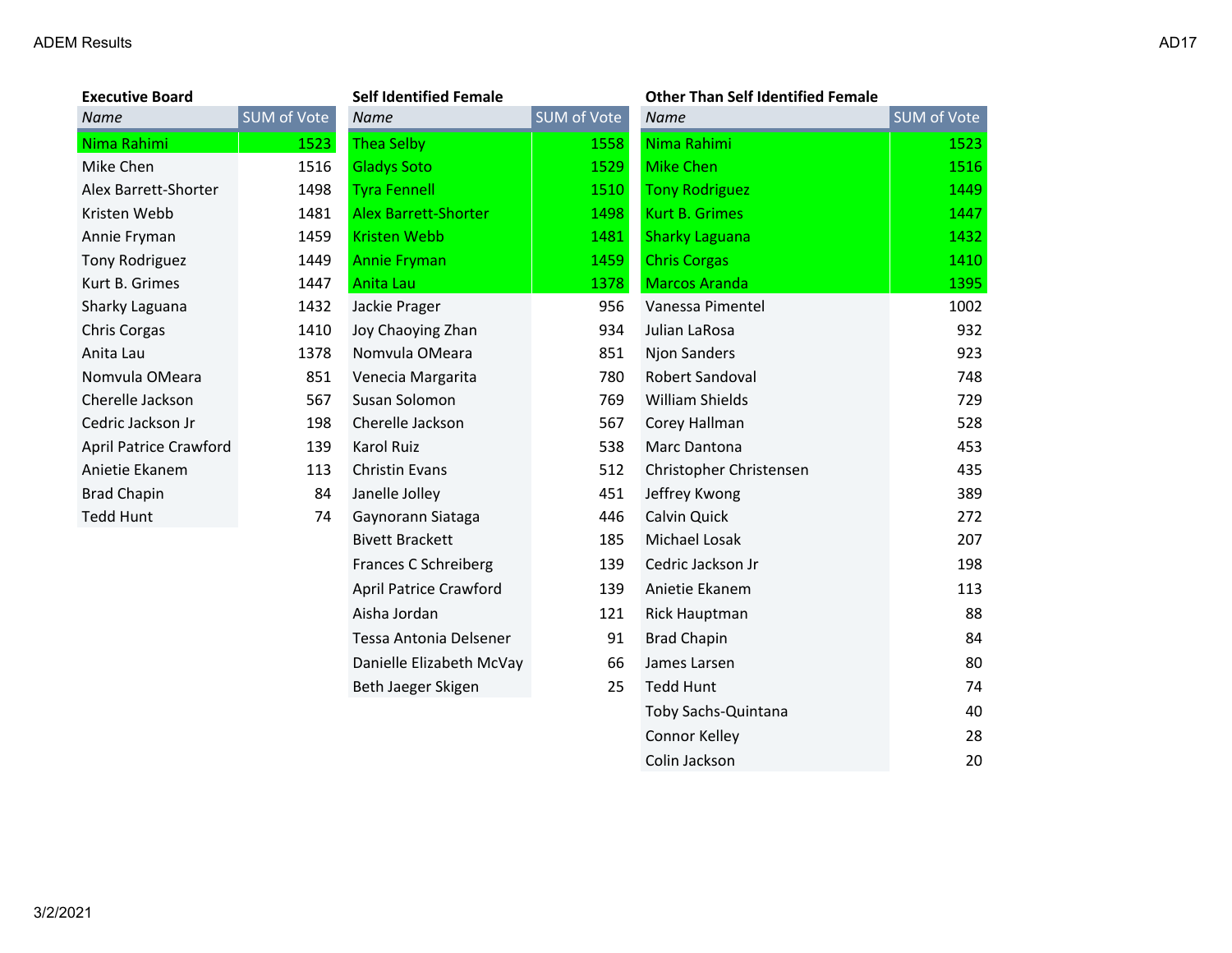| <b>Executive Board</b>        | <b>Self Identified Female</b> |                        | <b>Other Than Self Identified Female</b> |                            |                    |
|-------------------------------|-------------------------------|------------------------|------------------------------------------|----------------------------|--------------------|
| <b>Name</b>                   | <b>SUM of Vote</b>            | <b>Name</b>            | SUM of Vote                              | <b>Name</b>                | <b>SUM</b> of Vote |
| <b>Malia Vella</b>            | 761                           | <b>Malia Vella</b>     | 761                                      | <b>VanCedric Williams</b>  | 568                |
| Mayra Alvarado                | 573                           | <b>Amanda Gallo</b>    | 723                                      | <b>Ricahrd Raya</b>        | 515                |
| Ricahrd Raya                  | 515                           | <b>Mari Perez-Ruiz</b> | 587                                      | <b>Gary Jimenez</b>        | 501                |
| Gary Jimenez                  | 501                           | Mayra Alvarado         | 573                                      | <b>Zac Bowling</b>         | 494                |
| Kieryn Darkwater              | 464                           | <b>Allyssa Victory</b> | 568                                      | Rodney K. Nickens Jr.      | 491                |
| Katherine O Toole             | 447                           | <b>Nina Moore</b>      | 545                                      | <b>Kieryn Darkwater</b>    | 464                |
| Kiisha Orr                    | 440                           | <b>Charina Enciso</b>  | 495                                      | <b>Andre Jones</b>         | 447                |
| Rabi'a Keeble                 | 422                           | <b>Melody Davis</b>    | 468                                      | Chaney Turner              | 428                |
| Mika Lacabe                   | 365                           | Katherine O Toole      | 447                                      | Quinn Costello             | 404                |
| Dylan M. Boldt                | 341                           | Kiisha Orr             | 440                                      | <b>Fred Simon</b>          | 404                |
| Amos White                    | 197                           | Morissa Zuckerman      | 436                                      | Jose Carlos Moreno         | 386                |
| Natalie L. Wilson             | 138                           | Rabi'a Keeble          | 422                                      | Mike Katz-Lacabe           | 383                |
| Mario Gonzalez-Brito          | 125                           | Mika Lacabe            | 365                                      | Alan E Marling             | 354                |
| Tyron C. Jordan               | 123                           | Erica Joy Baker        | 175                                      | Dylan M. Boldt             | 341                |
| Debbie Kang                   | 98                            | Natalie L. Wilson      | 138                                      | <b>Richard D Chennault</b> | 306                |
| <b>Desmond Jeffries</b>       | 64                            | Elizabeth Cortez       | 104                                      | Amos White                 | 197                |
| Lori Joyce Watkins            | 63                            | Debbie Kang            | 98                                       | Ed Hernandez               | 135                |
| John Lane                     | 34                            | Katherine Cameron      | 93                                       | Mario Gonzalez-Brito       | 125                |
| <b>Francis Ellison Howard</b> | 32                            | Ronnie G Caplane       | 70                                       | Tyron C. Jordan            | 123                |
| Woof Kurtzman                 | 23                            | Lori Joyce Watkins     | 63                                       | Andres E Jimenez           | 100                |
|                               |                               | Moira Hess             | 56                                       | Michael MacDonald          | 67                 |
|                               |                               | Deborah Lagutaris      | 43                                       | <b>Desmond Jeffries</b>    | 64                 |
|                               |                               |                        |                                          | Stewart G. Chen            | 61                 |
|                               |                               |                        |                                          | Robert Oliver              | 50                 |

John Lane 34 Francis Ellison Howard 32 Kyle Hamilton-Lecky 28 Dennis Spencer 25 Woof Kurtzman 23 Bryan Thomas Farley 13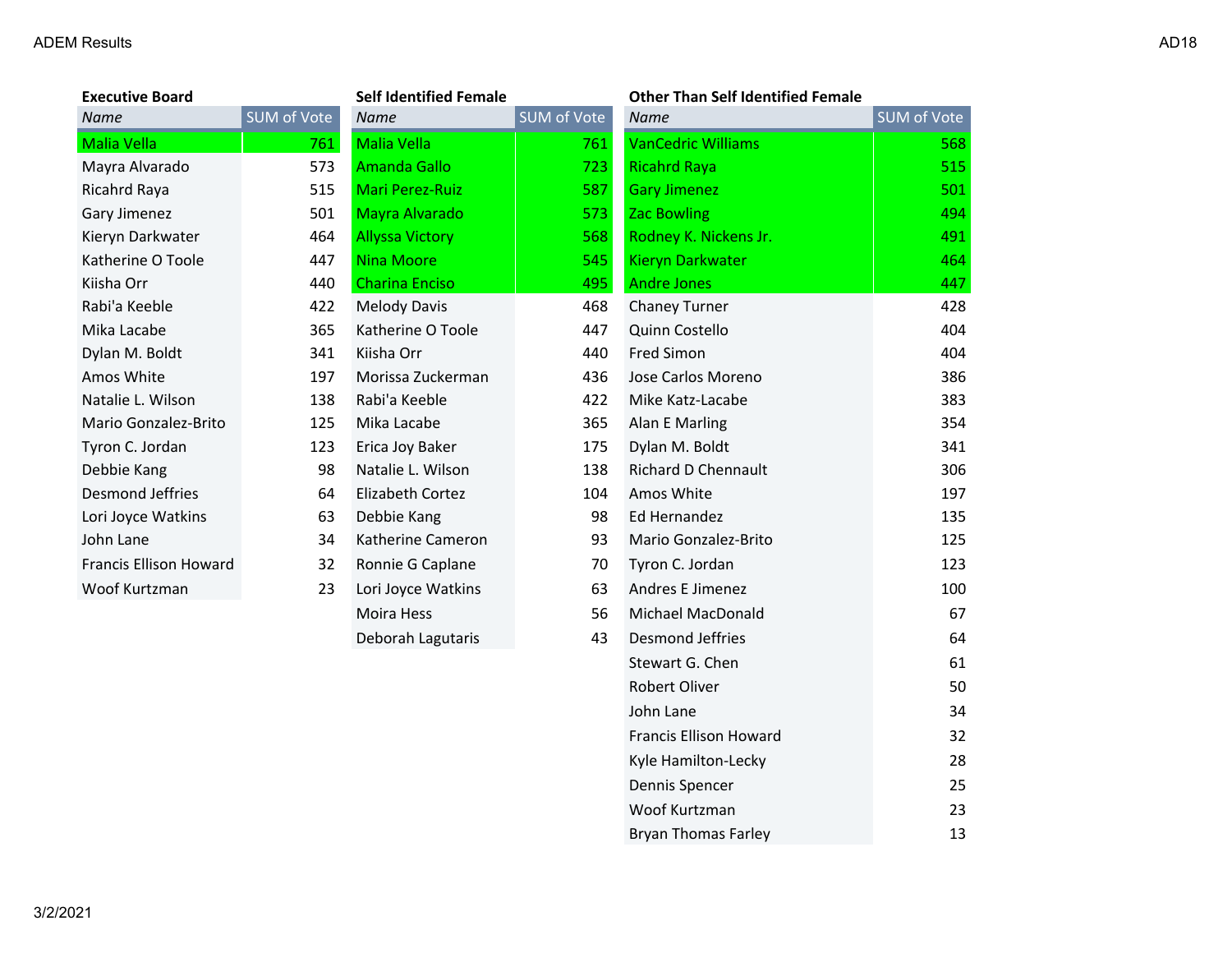|  |  | AD |
|--|--|----|
|  |  |    |
|  |  |    |
|  |  |    |

| <b>Executive Board</b>      |                    | Self Identified <b>R</b> |
|-----------------------------|--------------------|--------------------------|
| Name                        | <b>SUM of Vote</b> | Name                     |
| <b>Martin Rawlings-Fein</b> | 714.               | Selina Sun               |
| Lanier Coles                | 696                | Jane Natoli              |
| Stephanie Lehman            | 692                | Ellie Miller Hall        |
| Brandon Harami              | 546                | <b>Lanier Coles</b>      |
| Susan Pfeifer               | 514                | Stephanie Lehn           |
| Hatim Mansori               | 145                | Anupama Krishi           |
| Judith Bolker               | 115                | <b>Ashley McGove</b>     |
| Terilyn Love                | 85                 | Alida Fisher             |
| Daniel Landry               | 79                 | Kaylah Paige W           |
| Xavier Aubuchon-Mendoza     | 53                 | Brigitte Davila          |
| Tuquan Harrison             | 52                 | Kalimah Salahu           |
|                             |                    | Sophia Andary            |
|                             |                    |                          |

| <b>Executive Board</b>      |             | <b>Self Identified Female</b>    |             | <b>Other Than Self Identified Female</b> |             |
|-----------------------------|-------------|----------------------------------|-------------|------------------------------------------|-------------|
| Name                        | SUM of Vote | <b>Name</b>                      | SUM of Vote | <b>Name</b>                              | SUM of Vote |
| <b>Martin Rawlings-Fein</b> | 714         | Selina Sun                       | 993         | <b>Basem Manneh</b>                      | 875         |
| Lanier Coles                | 696         | <b>Jane Natoli</b>               | 935         | <b>Alan Wong</b>                         | 824         |
| Stephanie Lehman            | 692         | <b>Ellie Miller Hall</b>         | 926         | <b>Martin Rawlings-Fein</b>              | 714         |
| Brandon Harami              | 546         | <b>Lanier Coles</b>              | 696         | <b>Matthew Rhoa</b>                      | 698         |
| Susan Pfeifer               | 514         | <b>Stephanie Lehman</b>          | 692         | <b>Michael Sweet</b>                     | 680         |
| Hatim Mansori               | 145         | Anupama Krishna Menon            | 674         | <b>Marcus Ismael</b>                     | 670         |
| Judith Bolker               | 115         | <b>Ashley McGovern Wessinger</b> | 632         | <b>David Golden</b>                      | 670         |
| Terilyn Love                | 85          | Alida Fisher                     | 588         | <b>Ryan McGilley</b>                     | 601         |
| Daniel Landry               | 79          | Kaylah Paige Williams            | 578         | Gabriel Medina                           | 558         |
| Xavier Aubuchon-Mendoza     | 53          | <b>Brigitte Davila</b>           | 570         | Brandon Harami                           | 546         |
| Tuquan Harrison             | 52          | Kalimah Salahuddin               | 553         | Al Perez                                 | 541         |
|                             |             | Sophia Andary                    | 549         | Jason Pellegrini                         | 536         |
|                             |             | Susan Pfeifer                    | 514         | Joshua Ochoa                             | 515         |
|                             |             | Alondra Esquivel                 | 495         | <b>Gilbert Williams</b>                  | 423         |
|                             |             | Monique Guidry                   | 446         | Cris Garza                               | 401         |
|                             |             | Jasper G Wilde                   | 414         | <b>Benjamin Gonzales</b>                 | 361         |
|                             |             | Vivian Liang                     | 363         | Clayton Koo                              | 343         |
|                             |             | Carley-Ann Manalo                | 316         | De'Anthony Daymone Jones                 | 316         |
|                             |             | Sascha Bittner                   | 192         | Alex Gudich                              | 278         |
|                             |             | Judith Bolker                    | 115         | Kenyatta O. Scott                        | 251         |
|                             |             | Manufou Liaiga-Anoa'i            | 105         | Hatim Mansori                            | 145         |
|                             |             | Terilyn Love                     | 85          | Daniel Landry                            | 79          |
|                             |             | Kay Weinkam                      | 22          | Xavier Aubuchon-Mendoza                  | 53          |
|                             |             | Robyn M Palumbo                  | 19          | <b>Tuquan Harrison</b>                   | 52          |
|                             |             | Adrineh Gouloomian               | 16          |                                          |             |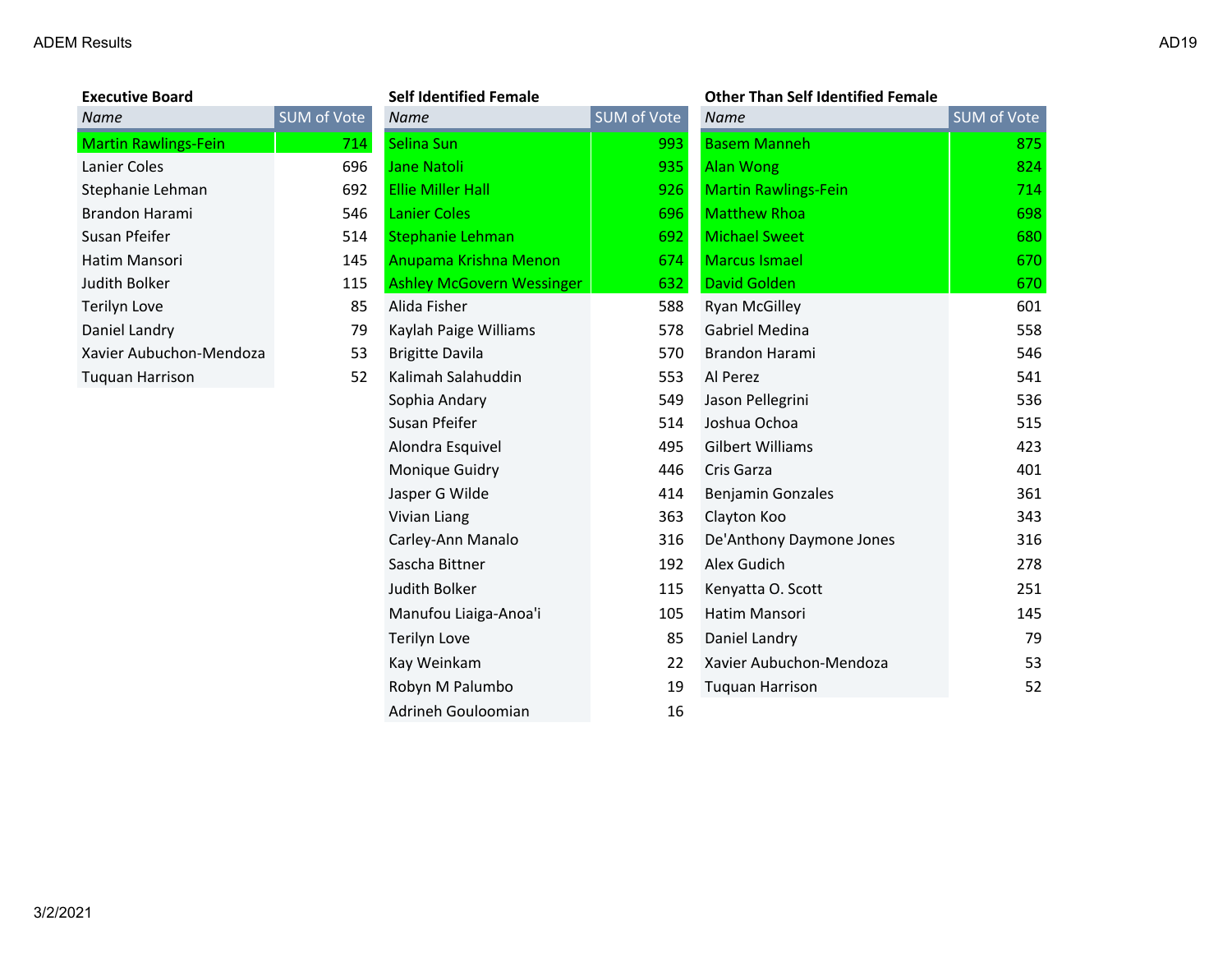| <b>Executive Board</b> |             | <b>Self Identified Female</b> |             | <b>Other Than Self Identified Female</b> |             |
|------------------------|-------------|-------------------------------|-------------|------------------------------------------|-------------|
| Name                   | SUM of Vote | <b>Name</b>                   | SUM of Vote | <b>Name</b>                              | SUM of Vote |
| Sarabjit Kaur Cheema   | 290         | Sarabjit Kaur Cheema          | 290         | <b>Gary Singh</b>                        | 298         |
| Jennifer Esteen        | 272         | <b>Jennifer Esteen</b>        | 272         | <b>Vinnie Bacon</b>                      | 247         |
| Vinnie Bacon           | 247         | Jatinderpal "JP" Sahi         | 246         | <b>Mike Kusiak</b>                       | 244         |
| Kelsey Pressnall       | 234         | <b>Dolly Adams</b>            | 236         | <b>Austin Michael Bruckner</b>           | 221         |
| Kristy Boer            | 178         | <b>Kelsey Pressnall</b>       | 234         | Zachariah Oquenda                        | 208         |
| Omar Hashwi            | 173         | Seema Salwan Sharma           | 231         | <b>Michael Gonzales</b>                  | 205         |
| John Smith             | 166         | Sara E. Raymond               | 220         | <b>Antonio Herrera</b>                   | 202         |
| Teresa Keng            | 150         | Jennifer H. Ong               | 181         | Harris Mojadedi                          | 186         |
| Maha Ibrahim           | 125         | <b>Kristy Boer</b>            | 178         | Omar Hashwi                              | 173         |
| Lisa Van Zevern        | 87          | Victoria Birbeck-Herrera      | 158         | John Smith                               | 166         |
| Annie Koya             | 79          | Teresa Keng                   | 150         | Aziz Akbari                              | 160         |
| Lavena Holmes          | 61          | Chandu "Chandrakala" Siramdas | 148         | Kewal Singh                              | 158         |
| <b>Yiling Peng</b>     | 58          | Maha Ibrahim                  | 125         | Vipan Bajwa                              | 135         |
| David Sorrell          | 50          | Sandra Macias                 | 107         | <b>Glenn Nate</b>                        | 114         |
|                        |             | Mary Swain                    | 95          | Jose Mari Galang                         | 99          |
|                        |             | Justine You Ching Tsai        | 95          | Anson Tjing                              | 82          |
|                        |             | Lisa Van Zevern               | 87          | Ramesh Konda                             | 78          |
|                        |             | Annie Koya                    | 79          | Anish Mohanty                            | 75          |
|                        |             | Lavena Holmes                 | 61          | Vincent Decierdo                         | 65          |
|                        |             | <b>Yiling Peng</b>            | 58          | David Sorrell                            | 50          |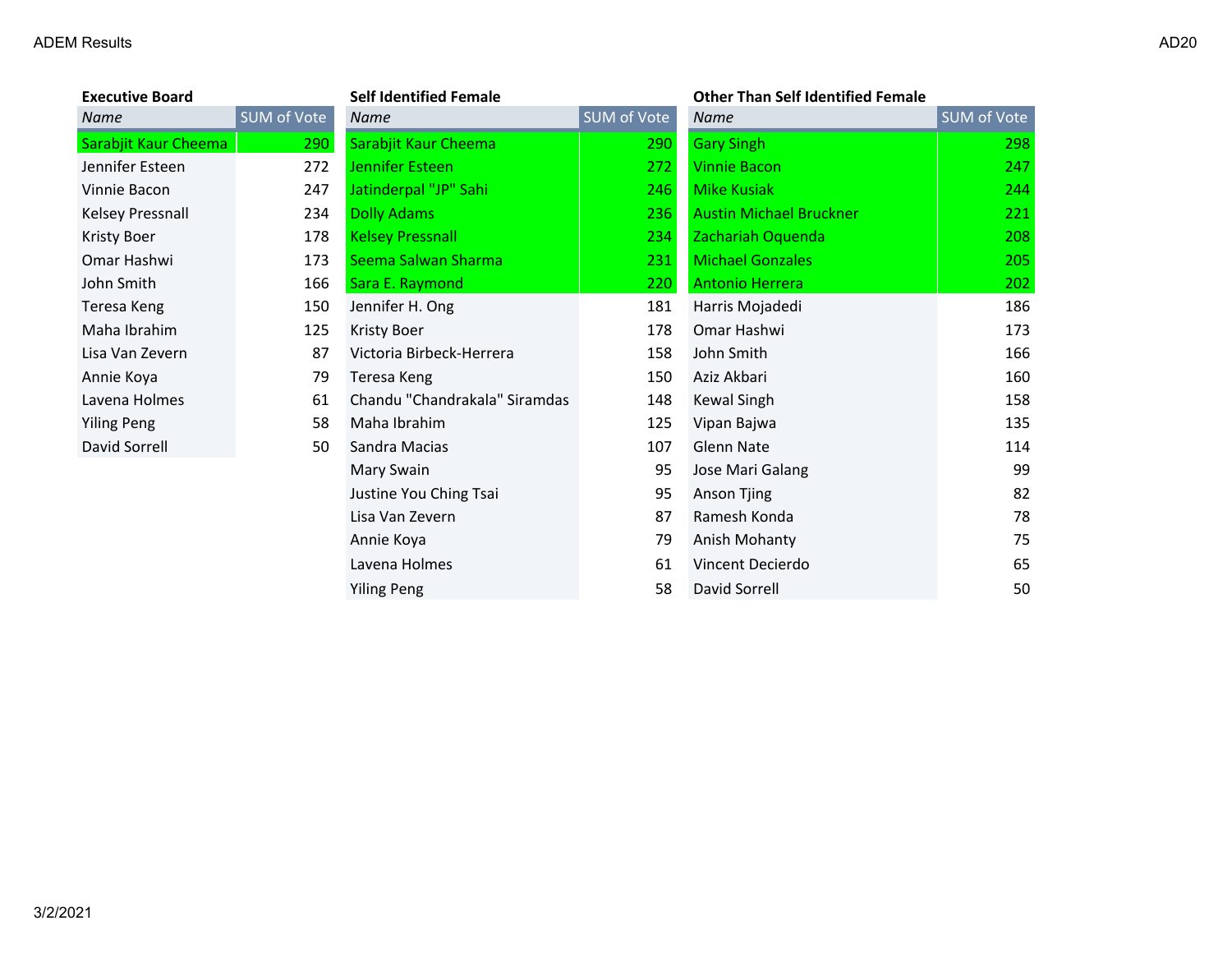| <b>Executive Board</b> |                    | <b>Self Identified Female</b> |             | <b>Other Than Self Identified Female</b> |             |
|------------------------|--------------------|-------------------------------|-------------|------------------------------------------|-------------|
| Name                   | <b>SUM of Vote</b> | <b>Name</b>                   | SUM of Vote | <b>Name</b>                              | SUM of Vote |
| <b>Astrid Zuniga</b>   | 243                | Necola Adams                  | 246         | Omar Jackson                             | 216         |
| Mohinder Singh Kanda   | 203                | <b>Astrid Zuniga</b>          | 243         | <b>Mohinder Singh Kanda</b>              | 203         |
| Raghupriya Lakireddy   | 186                | Debru Carthan                 | 211         | <b>Jerome Rasberry</b>                   | 184         |
| Juan Pablo Vazquez     | 106                | <b>Renee Zumstein Gaskill</b> | 204         | <b>Tony Madrigal</b>                     | 182         |
| Lisa Battista          | 80                 | Rosalinda L Vierra            | 200         | <b>Allen Brooks</b>                      | 180         |
|                        |                    | Raghupriya Lakireddy          | 186         | <b>Dennis McCord</b>                     | 165         |
|                        |                    | L. Carmen Ramirez             | 178         | <b>Jason Serang</b>                      | 158         |
|                        |                    | Lisa Battista                 | 80          | Juan Pablo Vazquez                       | 106         |
|                        |                    | Chinyere Nnodim Jack          | 54          | Ryan Segoviano                           | 67          |
|                        |                    | Marissa Ramirez               | 51          | Jonathan Grammatico                      | 61          |
|                        |                    | Amadita Ortiz Rodriguez       | 42          | Marc Medefind                            | 52          |
|                        |                    |                               |             | John Mataka                              | 35          |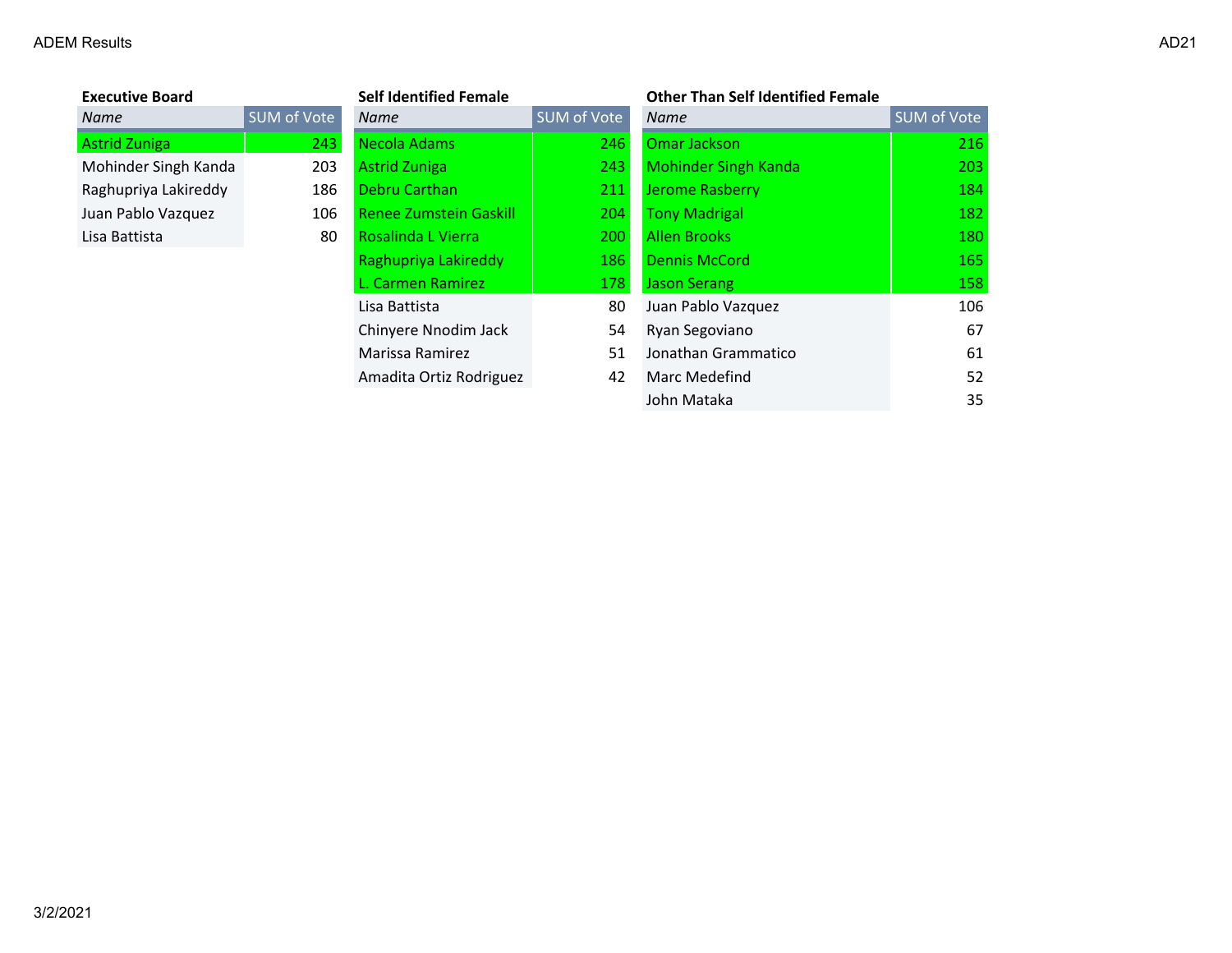| SUM of |
|--------|
|        |
|        |
|        |
|        |
|        |
|        |
|        |

| <b>Executive Board</b>        |             | <b>Self Identified Female</b> |             | <b>Other Than Self Identified Female</b> |             |
|-------------------------------|-------------|-------------------------------|-------------|------------------------------------------|-------------|
| Name                          | SUM of Vote | <b>Name</b>                   | SUM of Vote | <b>Name</b>                              | SUM of Vote |
| Chelsea Bonini                | 460         | Chelsea Bonini                | 460         | <b>Rick Bonilla</b>                      | 372         |
| <b>Maxine Elizabeth Hines</b> | 144         | Harini Krishnan               | 383         | <b>Rudy Espinoza</b>                     | 364         |
| Leila Tamale                  | 121         | <b>Amourence Lee</b>          | 380         | Sam Hindi                                | 351         |
| Talavou Aumavae               | 96          | Davina Hurt                   | 359         | Dan Stegink                              | 323         |
| Taso Zografos                 | 62          | Alicia Aguirre                | 358         | <b>Ray Larios</b>                        | 304         |
| Patrick J Sullivan            | 45          | <b>Karen Tkach Tuzman</b>     | 319         | <b>Chris Sturken</b>                     | 299         |
|                               |             | Sarah E. Fields               | 307         | <b>Hector Camacho</b>                    | 204         |
|                               |             | Ann Schneider                 | 175         | John Bouchard                            | 191         |
|                               |             | Sue Digre                     | 154         | You You Xue                              | 124         |
|                               |             | <b>Maxine Elizabeth Hines</b> | 144         | Denton Murphy                            | 118         |
|                               |             | Deirdre H Martin              | 140         | David Lim                                | 108         |
|                               |             | Leila Tamale                  | 121         | Talavou Aumavae                          | 96          |
|                               |             | Maggie Trinh                  | 115         | Richard Holober                          | 72          |
|                               |             | <b>Maxine Terner</b>          | 96          | Taso Zografos                            | 62          |
|                               |             | Nicole Johnson                | 56          | Michael Duncheon                         | 55          |
|                               |             | Margaret A. Marshall          | 46          | Patrick J Sullivan                       | 45          |
|                               |             | Pauline R Facciano            | 35          | Benjamin Mills Martin                    | 29          |
|                               |             | Jane Weidman                  | 20          | <b>Wallace A Torres</b>                  | 28          |
|                               |             |                               |             | David Klausner                           | 13          |

Matthew Miller 12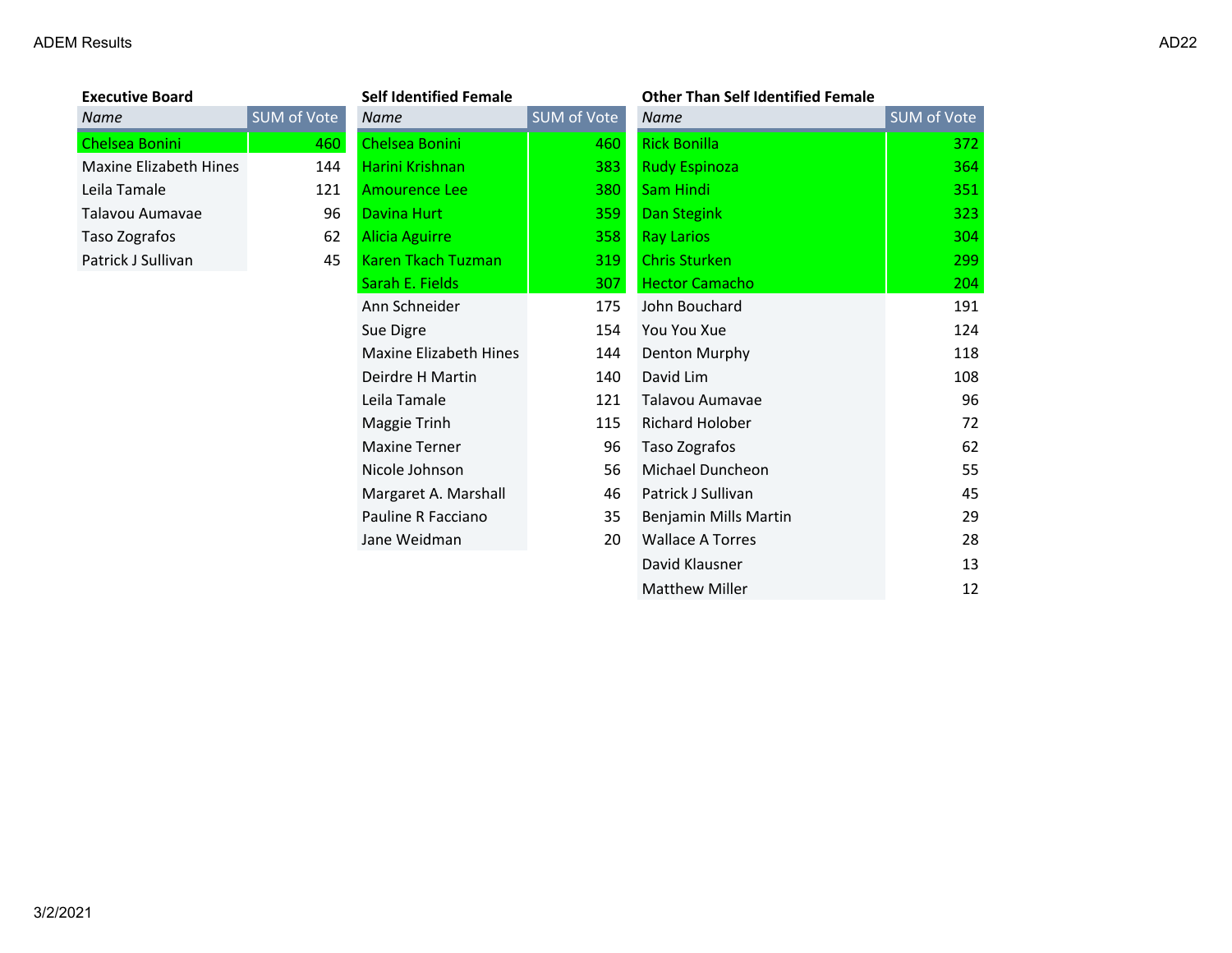| <b>Executive Board</b> |           |
|------------------------|-----------|
| <b>Name</b>            | SUM of Vo |
| Ricardo Franco         |           |
| <b>Bobby Bliatout</b>  |           |
| James Kratzer          |           |
| Mickey Chacon          |           |
| Dorothy "Dottie" Smith |           |
| Paulina Miranda        |           |
|                        |           |

| <b>Executive Board</b> |             | <b>Self Identified Female</b> |             | <b>Other Than Self Identified Female</b> |                    |
|------------------------|-------------|-------------------------------|-------------|------------------------------------------|--------------------|
| Name                   | SUM of Vote | <b>Name</b>                   | SUM of Vote | <b>Name</b>                              | <b>SUM of Vote</b> |
| Ricardo Franco         | 251         | Krista De La Torre            | 259         | <b>Ricardo Franco</b>                    | 251                |
| <b>Bobby Bliatout</b>  | 247         | Noha Elbaz                    | 235         | <b>Bobby Bliatout</b>                    | 247                |
| James Kratzer          | 201         | <b>Janet Miller</b>           | 235         | <b>Isaac Gudino</b>                      | 217                |
| Mickey Chacon          | 179         | <b>Emily S Brandt</b>         | 176         | James Kratzer                            | 201                |
| Dorothy "Dottie" Smith | 123         | <b>Camile Williams</b>        | 174         | Mickey Chacon                            | 179                |
| Paulina Miranda        | 86          | Alexandria Benn               | 162         | Alexandros Acedo                         | 172                |
|                        |             | <b>Patty Cappelluti</b>       | 150         | <b>Steven M Williams</b>                 | 149                |
|                        |             | Dorothy "Dottie" Smith        | 123         | Doyle Brian Bobbitt                      | 124                |
|                        |             | Cesilia Acevedo               | 109         | <b>Dillon Savory</b>                     | 118                |
|                        |             | Norma Villagrana              | 97          | Pablo Villagrana                         | 94                 |
|                        |             | Destiny Rodriguez             | 89          | Porfirio J Saenz III                     | 83                 |
|                        |             | Paulina Miranda               | 86          | Armando David Aragon III                 | 77                 |
|                        |             | Karen Castanon                | 57          | Michael McKneely                         | 41                 |
|                        |             | Vania Adina Gonzalez          | 35          | Andrew Shannon                           | 21                 |
|                        |             | Norma A Fausone               | 31          | Chris Berzac                             | 18                 |
|                        |             | Margaret A Grant              | 20          |                                          |                    |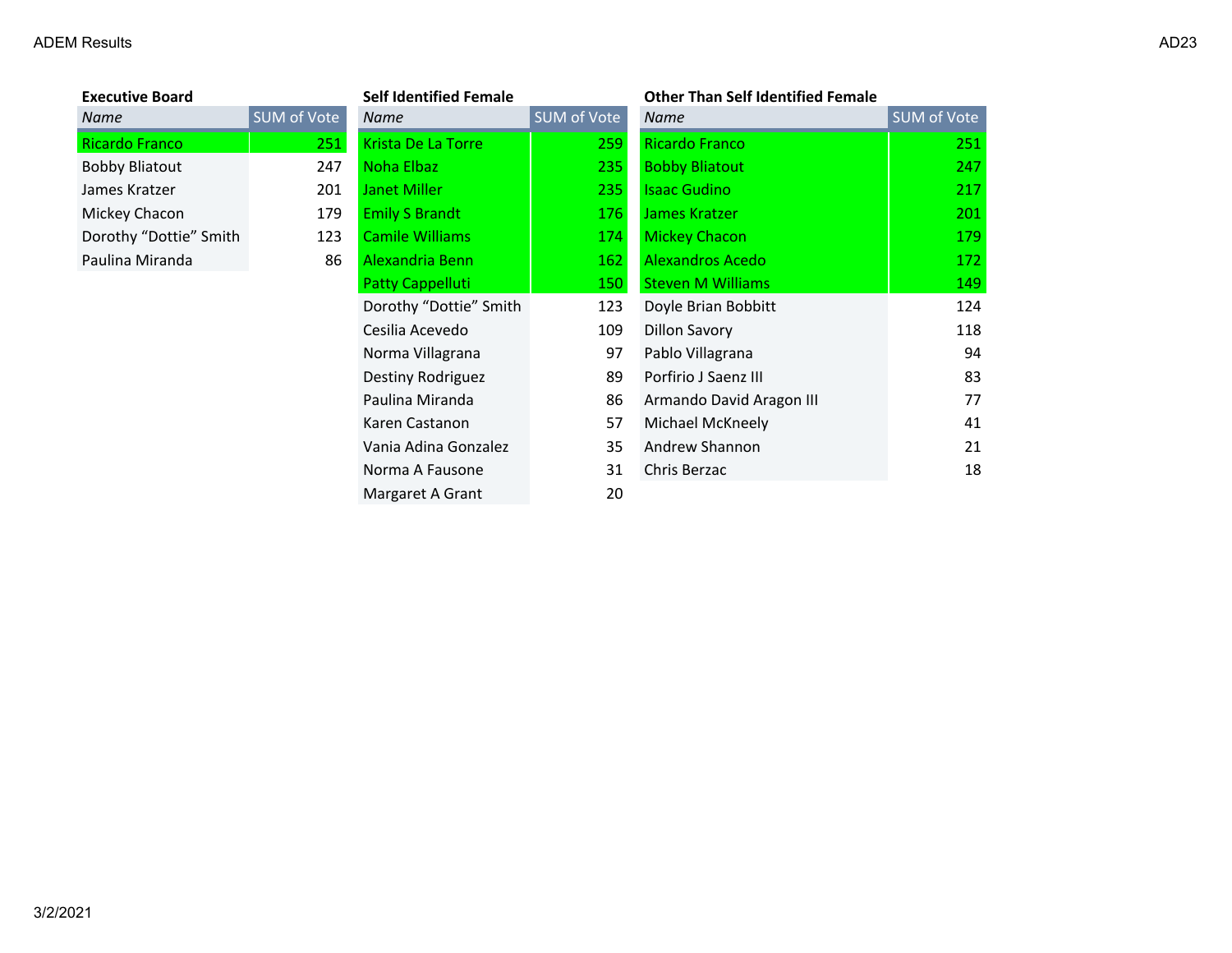| <b>Executive Board</b> |            |
|------------------------|------------|
| Name                   | <b>SUM</b> |
| <b>Sally Lieber</b>    |            |
| Steve Chessin          |            |
| Prameela Bartholomeusz |            |
| Rebecca Eisenberg      |            |
| Anand Vallamsetla      |            |
| Djamel Abid            |            |
| Myhanh Kasprow         |            |
| Anuj Aggarwal          |            |
|                        |            |

| <b>Executive Board</b> |             | <b>Self Identified Female</b> |             | <b>Other Than Self Identified Female</b> |                    |
|------------------------|-------------|-------------------------------|-------------|------------------------------------------|--------------------|
| Name                   | SUM of Vote | Name                          | SUM of Vote | Name                                     | <b>SUM of Vote</b> |
| <b>Sally Lieber</b>    | 850         | <b>Sally Lieber</b>           | 850         | <b>Cory Wolbach</b>                      | 676                |
| <b>Steve Chessin</b>   | 601         | <b>Cari Templeton</b>         | 761         | <b>Antonio Lopez</b>                     | 635                |
| Prameela Bartholomeusz | 480         | <b>Raven Malone</b>           | 738         | <b>Steve Chessin</b>                     | 601                |
| Rebecca Eisenberg      | 223         | Jennifer DiBrienza            | 687         | <b>Larry Klein</b>                       | 572                |
| Anand Vallamsetla      | 99          | <b>Alysa Cisneros</b>         | 657         | <b>Kevin Ma</b>                          | 553                |
| Djamel Abid            | 95          | <b>Meghan Fraley</b>          | 630         | <b>Richard F Mehlinger</b>               | 545                |
| Myhanh Kasprow         | 94          | Linda Sell                    | 607         | <b>Pat Burt</b>                          | 495                |
| Anuj Aggarwal          | 90          | Lisa Gauthier                 | 559         | Forest Olaf Peterson                     | 488                |
|                        |             | <b>Essy Stone</b>             | 532         | Omar Din                                 | 467                |
|                        |             | Cecilia Taylor                | 490         | Sangeeth Peruri                          | 463                |
|                        |             | Prameela Bartholomeusz        | 480         | Drew Combs                               | 449                |
|                        |             | Jessica Speiser               | 441         | Juan Mendez                              | 434                |
|                        |             | <b>Rachel Horst</b>           | 406         | Chris Clark                              | 408                |
|                        |             | Peipei Carol Yu               | 404         | Kenneth Dauber                           | 358                |
|                        |             | Rebecca Eisenberg             | 223         | Mark Goldstein                           | 126                |
|                        |             | Renee Rashid                  | 164         | <b>Brent Turner</b>                      | 125                |
|                        |             | Chitra Sharma                 | 162         | <b>Anand Vallamsetla</b>                 | 99                 |
|                        |             | Myhanh Kasprow                | 94          | Krishna Sundararama Gollamudi            | 98                 |
|                        |             | Leah Such Elkins              | 92          | Djamel Abid                              | 95                 |
|                        |             | Prabitha Ganesh               | 85          | Anuj Aggarwal                            | 90                 |
|                        |             | Aruna Uday Bellary            | 81          |                                          |                    |
|                        |             | Jane A Moffitt                | 39          |                                          |                    |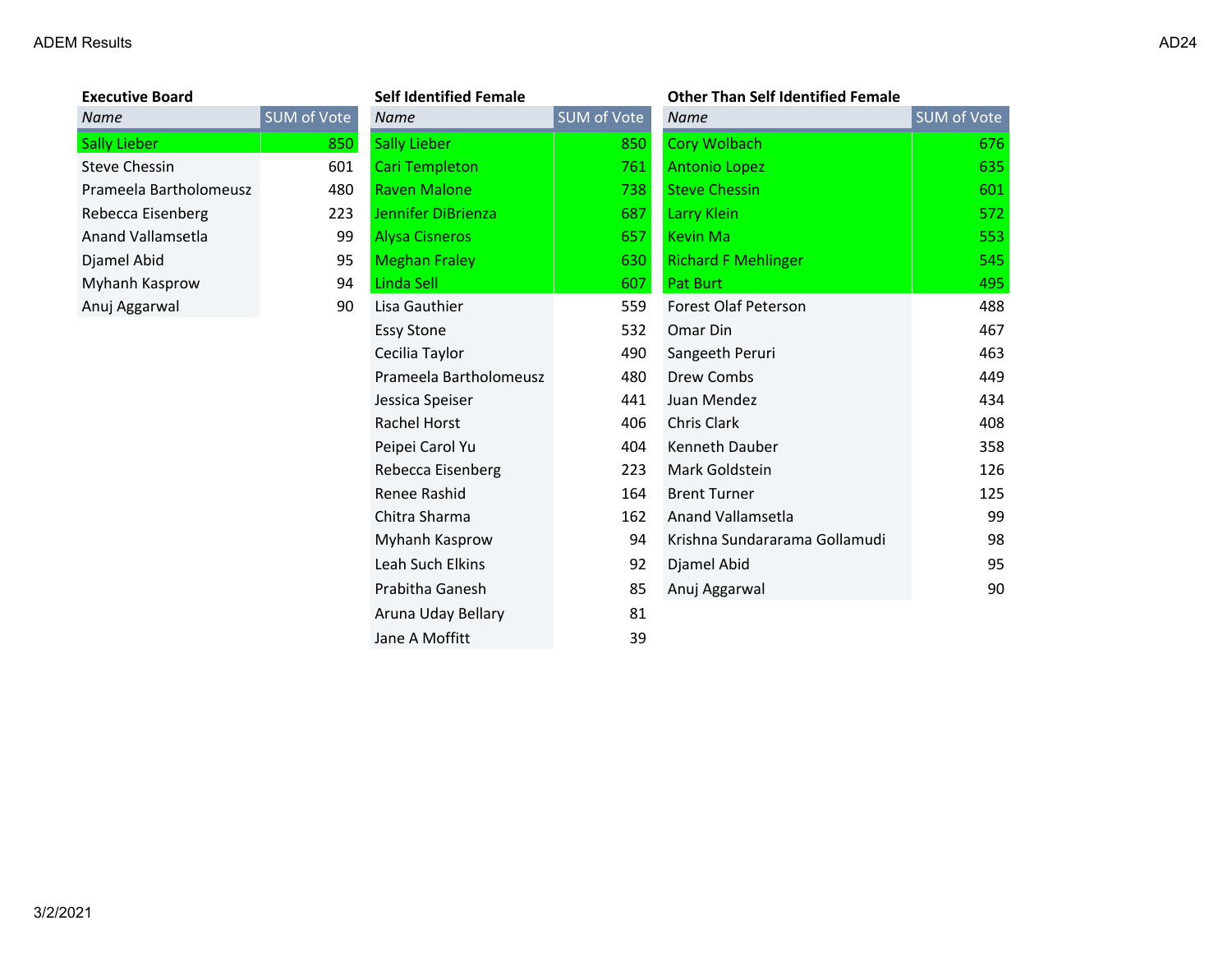| <b>Executive Board</b> |             | <b>Self Identified Female</b> |             | <b>Other Than Self Identified Female</b> |                    |
|------------------------|-------------|-------------------------------|-------------|------------------------------------------|--------------------|
| Name                   | SUM of Vote | Name                          | SUM of Vote | Name                                     | <b>SUM of Vote</b> |
| Raj Salwan             | 329         | <b>Martha Kreeger</b>         | 241         | Raj Salwan                               | 329                |
| Martha Kreeger         | 241         | Sameena Usman                 | 226         | <b>Shiv Salwan</b>                       | 301                |
| Michelle Hua           | 215         | Renata Sanchez                | 219         | Tejinder "TJ" Dhami                      | 244                |
| David Donaldson        | 189         | Priya Talreja                 | 218         | <b>Mahesh Patel</b>                      | 235                |
| Thai Le                | 184         | Michelle Hua                  | 215         | <b>Lucy Shen</b>                         | 230                |
| Hani Jamah             | 34          | Victoria Chon                 | $203 -$     | Alex Caraballo                           | 206                |
|                        |             | Jaria Jaug                    | 173         | <b>Ganesh Balamitran</b>                 | 200                |
|                        |             | Karina R. Dominguez           | 101         | Jeffrey Dixon                            | 195                |
|                        |             | Alma G Cruz                   | 93          | David Donaldson                          | 189                |
|                        |             |                               |             | Thai Le                                  | 184                |
|                        |             |                               |             | Huy Tran                                 | 181                |
|                        |             |                               |             | Anthony Phan                             | 54                 |
|                        |             |                               |             | Andrew Knaack                            | 44                 |
|                        |             |                               |             | Salvador Gutiérrez Ruíz                  | 35                 |

Hani Jamah 34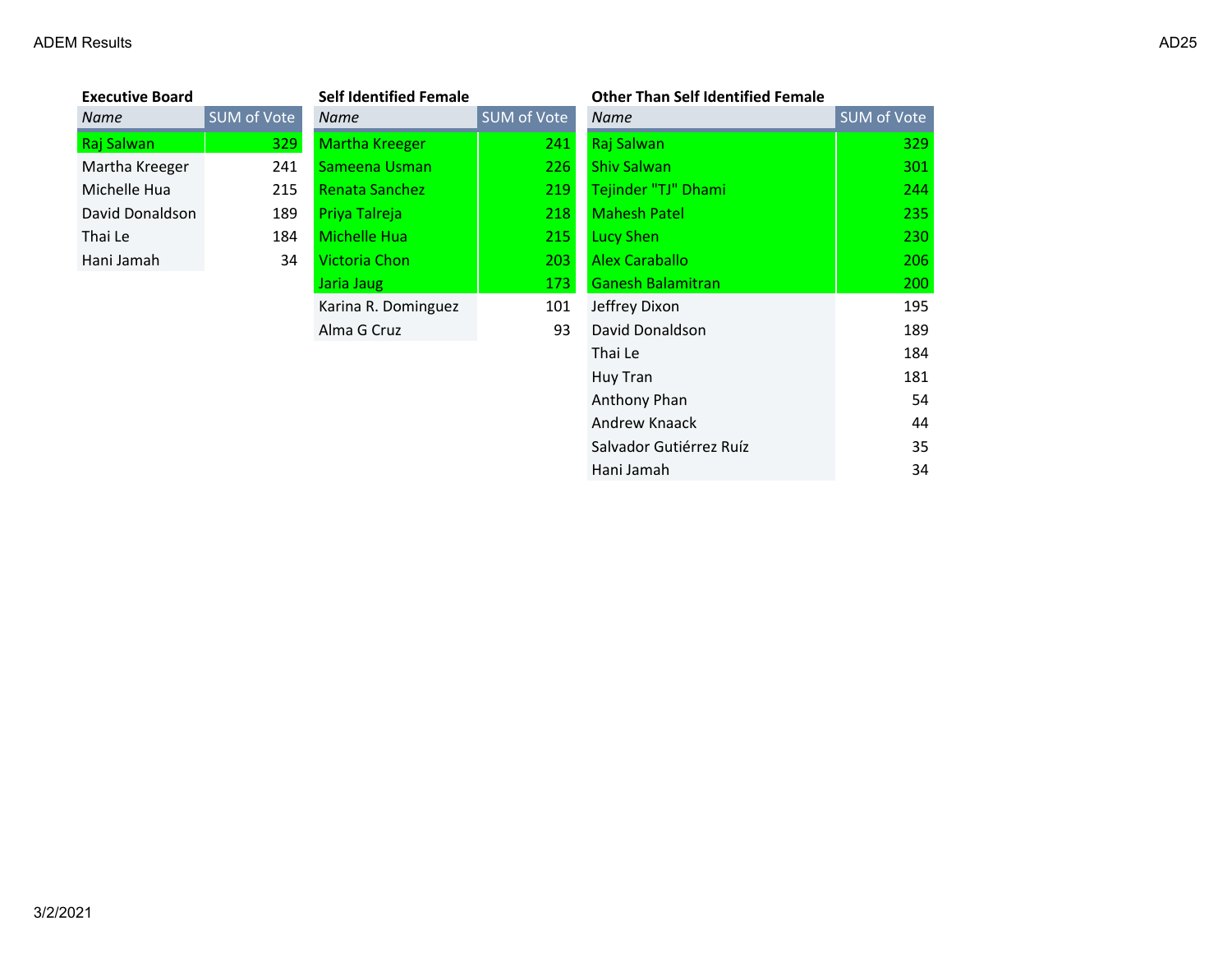×

| <b>Executive Board</b> |             | <b>Self Identified Female</b> |             | <b>Other Than Self Identified Female</b> |             |
|------------------------|-------------|-------------------------------|-------------|------------------------------------------|-------------|
| Name                   | SUM of Vote | <b>Name</b>                   | SUM of Vote | <b>Name</b>                              | SUM of Vote |
| <b>Jose Sigala</b>     | 69          | Lucia D Vazquez               | 70          | <b>Jose Sigala</b>                       | 69          |
| Elise Modrovich        | 51          | Laura Hernandez               | 59          | John Coffee                              | 64          |
| Adriana M Becerra      | 51          | <b>Elise Modrovich</b>        | 51          | Sal Cazarez                              | 62          |
| Ruben Macareno         | 49          | <b>Adriana M Becerra</b>      | 51          | <b>Brock Neeley</b>                      | 62          |
| Edith Anne La Vonne    | 49          | Edith Anne La Vonne           | 49          | Luis Sepulveda                           | 55          |
| Amelia Warthen         | 40          | Carmen Becerra                | 45          | <b>Ruben Macareno</b>                    | 49          |
| Red Cloud H. Manuel    | 32          | <b>Consuelo Diaz</b>          | 42          | <b>Cameron Josiah Forgey</b>             | 40          |
| Rachel Jordanne Eala   | 24          | Angelica Velazquez            | 40          | Danny Wojcicki                           | 36          |
| Armando Longoria       | 17          | Amelia Warthen                | 40          | Red Cloud H. Manuel                      | 32          |
|                        |             |                               |             | Marco Becerra                            | 30          |
|                        |             |                               |             | Raul Gonzalez                            | 24          |
|                        |             |                               |             | Rachel Jordanne Eala                     | 24          |

Armando Longoria 17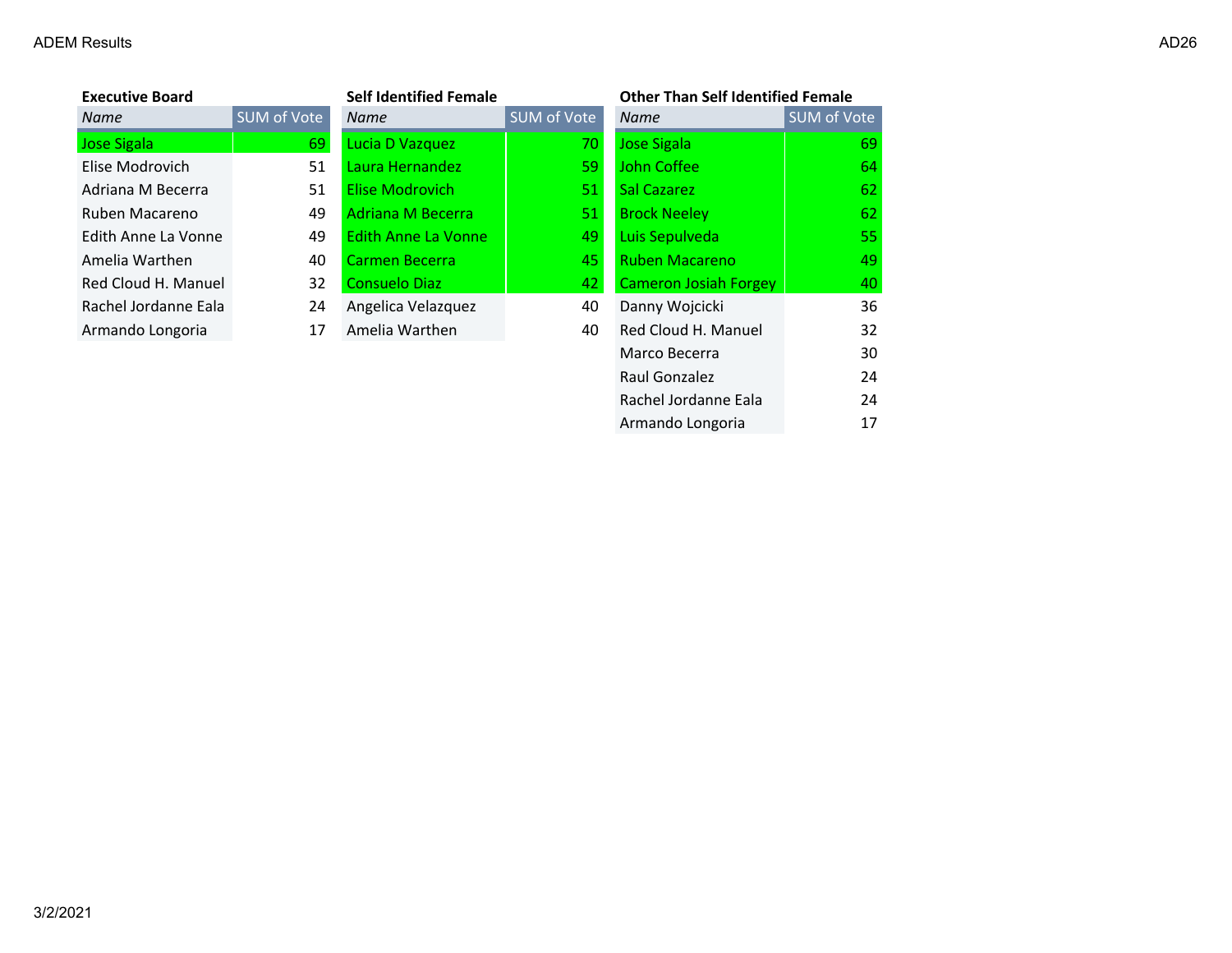| <b>Executive Board</b> |             | <b>Self Identified Female</b> |             | <b>Other Than Self Identified Female</b> |             |
|------------------------|-------------|-------------------------------|-------------|------------------------------------------|-------------|
| Name                   | SUM of Vote | <b>Name</b>                   | SUM of Vote | <b>Name</b>                              | SUM of Vote |
| Monica Kitchiner       | 126         | <b>Magdalena Carrasco</b>     | 132         | <b>Enrique Arguello</b>                  | 122         |
| Emilie Gatfield        | 78          | Jean Cohen                    | 132         | Dieu "Bruce" Huynh                       | 117         |
| Zia Karim              | 27          | <b>Monica Kitchiner</b>       | 126         | Luis Arguello                            | 108         |
|                        |             | Latoya Fernandez              | 111         | <b>Domingo Candelas</b>                  | 103         |
|                        |             | <b>Gina Gates</b>             | 97          | <b>Raymond "Ray" Mueller</b>             | 92          |
|                        |             | <b>Mara Michele Privitt</b>   | 85          | Jose R Lopez                             | 90          |
|                        |             | <b>Emilie Gatfield</b>        | 78          | <b>Will Smith</b>                        | 86          |
|                        |             | Pamela A Schure               | 36          | <b>Huascar Castro</b>                    | 57          |
|                        |             | Elizabeth Barcelos            | 34          | Angel D. Martinez                        | 52          |
|                        |             |                               |             | <b>Babu Prasad</b>                       | 51          |
|                        |             |                               |             | Zia Karim                                | 27          |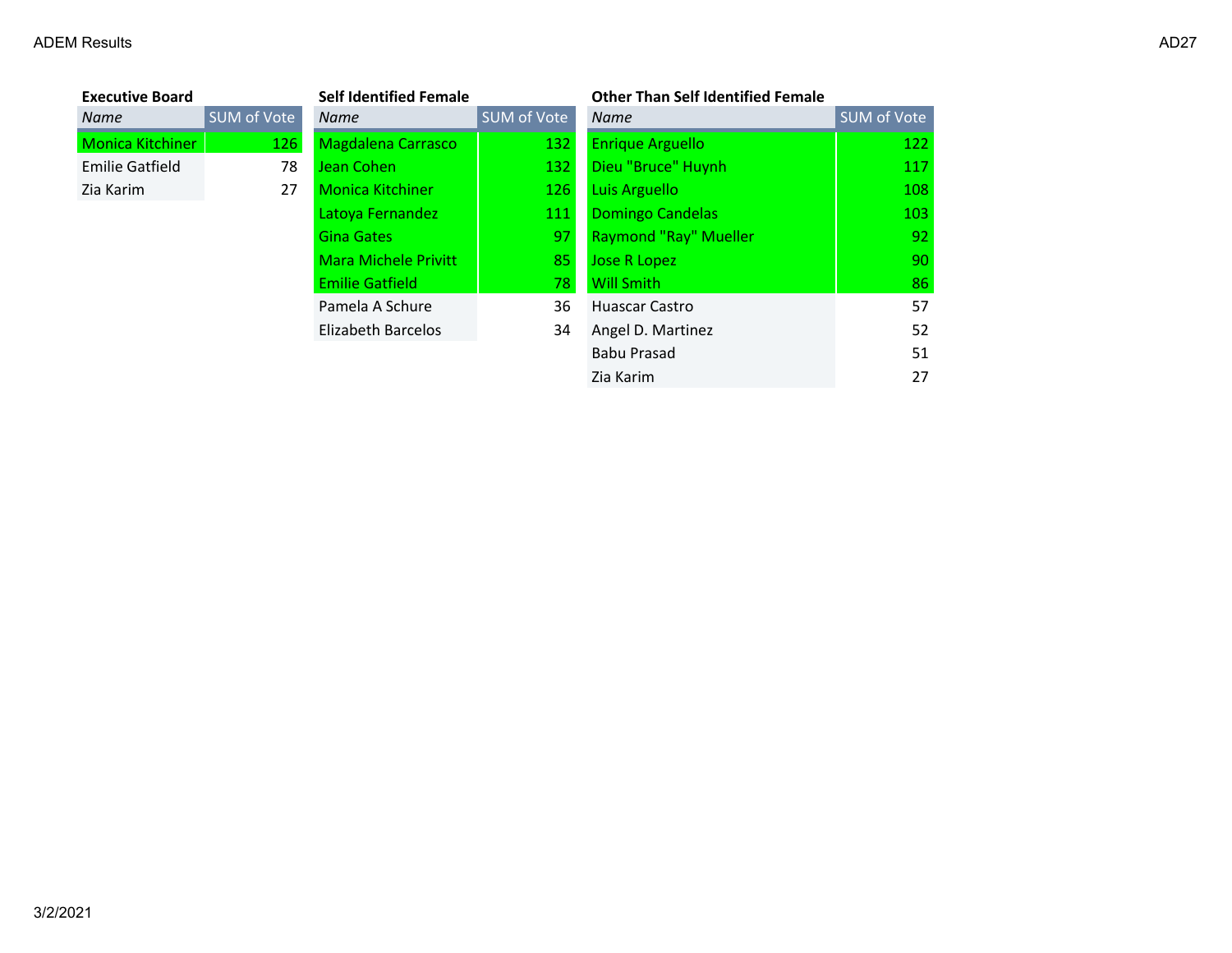# **Executive Board**<br>**Name SUM** of Vote Heather J. Wright 340 Manit Venkat Sripadam 36 Joseph James Ramsey 25

| <b>Executive Board</b> |                    | <b>Self Identified Female</b> | <b>Other Than Self Identified Female</b> |                             |             |
|------------------------|--------------------|-------------------------------|------------------------------------------|-----------------------------|-------------|
| Name                   | <b>SUM of Vote</b> | <b>Name</b>                   | <b>SUM of Vote</b>                       | <b>Name</b>                 | SUM of Vote |
| James Kim              | 372                | Olivia Navarro                | 377                                      | James Kim                   | 372         |
| Heather J. Wright      | 340                | Alexia Worsham                | 346                                      | John Comiskey               | 353         |
| Rishi Kumar            | 215                | Heather J. Wright             | 340                                      | <b>Basil Saleh</b>          | 344         |
| Manit Venkat Sripadam  | 36                 | <b>Dolly Sandoval</b>         | 322                                      | <b>Titus Lin</b>            | 334         |
| Joseph James Ramsey    | 25                 | Sera Fernando                 | 315                                      | <b>Neil Park-McClintick</b> | 333         |
|                        |                    | <b>Carly Hasbrook</b>         | 299                                      | Sameer Kausar               | 326         |
|                        |                    | <b>Marico Sayoc</b>           | 297                                      | <b>Hiwad Haider</b>         | 310         |
|                        |                    | Anusha Kondiparti             | 163                                      | Rishi Kumar                 | 215         |
|                        |                    | Priya R Shastri               | 155                                      | Rahul Vasanth               | 154         |
|                        |                    | Lakshmi Sharma                | 153                                      | Jason Isaac Park            | 149         |
|                        |                    | <b>Kitty Moore</b>            | 152                                      | Sathvik Kaliyur             | 140         |
|                        |                    | Sashikala Begur               | 151                                      | Jean-Marc Yonghui Blanchard | 130         |
|                        |                    | Linda Hutchins-Knowles        | 147                                      | Steven Scharf               | 115         |
|                        |                    | Manisha Sahasrabudhe          | 135                                      | <b>KP Naidu</b>             | 115         |
|                        |                    | Sharon Wan                    | 131                                      | Angel Omar Madero           | 61          |
|                        |                    | Esha Rao                      | 85                                       | Ray Buyco                   | 60          |
|                        |                    | Anne Souza                    | 85                                       | Manit Venkat Sripadam       | 36          |
|                        |                    | Heidi Owens                   | 67                                       | David Fradin                | 26          |
|                        |                    | Angelica Cortez Woodward      | 60                                       | Winston Vo                  | 25          |
|                        |                    | Vi Nguyen                     | 17                                       | Rajesh Khanna               | 25          |
|                        |                    |                               |                                          | Joseph James Ramsey         | 25          |
|                        |                    |                               |                                          | Rakasi Reddy                | 22          |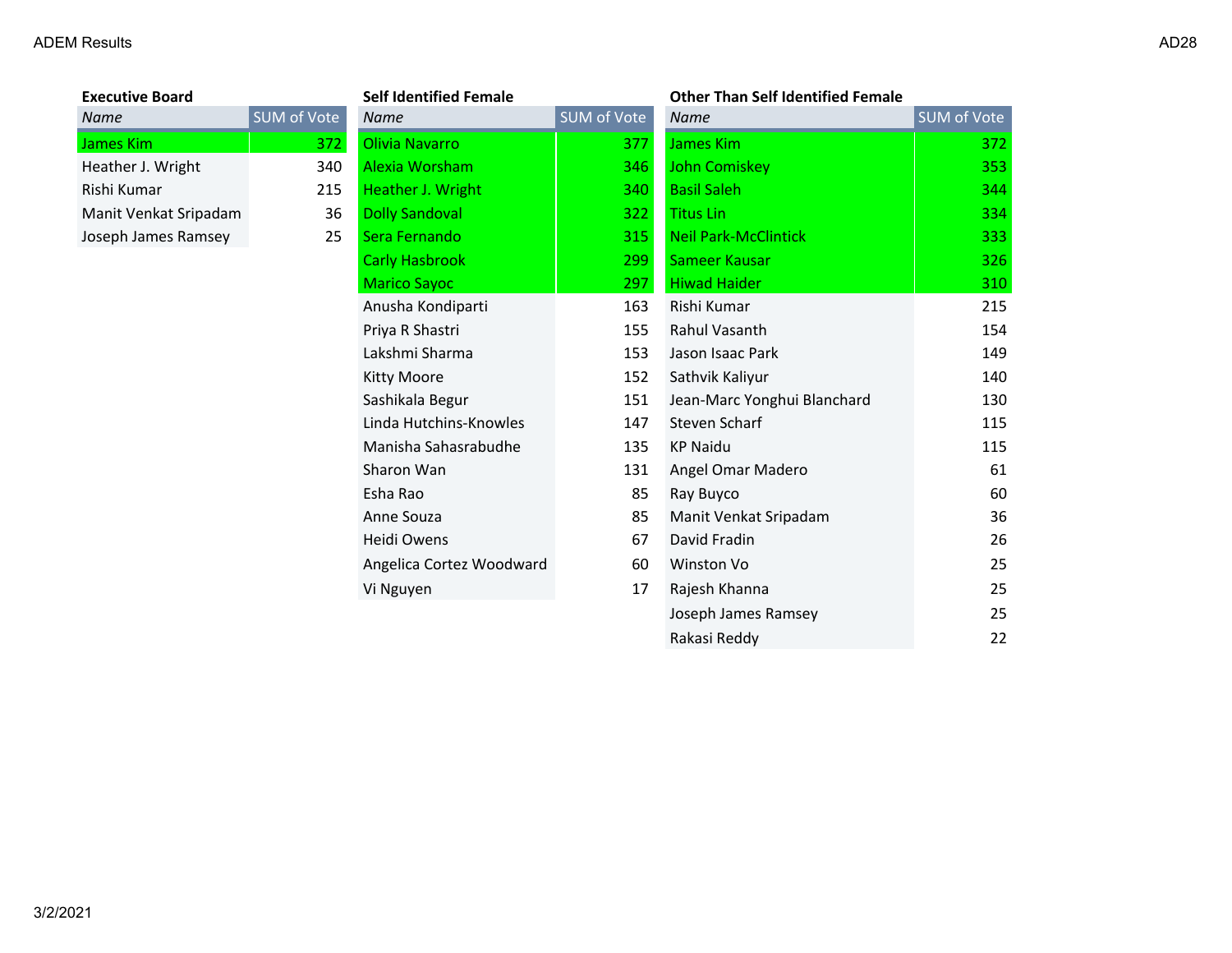| <b>Executive Board</b> |                  |
|------------------------|------------------|
| Name                   | <b>SUM of Vo</b> |
| Rene Bloch             | 3                |
| Glenn Glazer           | 2                |
| Kyle Ray Kelley        | 1                |
| Steven Earl Espinosa   | 1                |
| Jan Knippers Black     |                  |
| <b>Scott Deal</b>      |                  |
|                        |                  |

| <b>Executive Board</b> |             | <b>Self Identified Female</b> |             | <b>Other Than Self Identified Female</b> |             |
|------------------------|-------------|-------------------------------|-------------|------------------------------------------|-------------|
| Name                   | SUM of Vote | Name                          | SUM of Vote | Name                                     | SUM of Vote |
| Rene Bloch             | 320         | <b>Arlene Haffa</b>           | 310         | Rene Bloch                               | 320         |
| Glenn Glazer           | 291         | <b>Stacey Falls</b>           | 271         | <b>Glenn Glazer</b>                      | 291         |
| Kyle Ray Kelley        | 130         | <b>Stephanie McGuinness</b>   | 250         | <b>Justin Cummings</b>                   | 240         |
| Steven Earl Espinosa   | 115         | Rojina Bozorgnia              | 222         | Sean Hebard                              | 238         |
| Jan Knippers Black     | 69          | <b>Kate Daniels</b>           | 197         | <b>Tyller Williamson</b>                 | 229         |
| Scott Deal             | 54          | Jovita Dominguez              | 195         | <b>Ethan Sanchez</b>                     | 208         |
|                        |             | Katharine Bassler             | 181         | <b>Chris Krohn</b>                       | 187         |
|                        |             | Yuri Anderson                 | 158         | Rafa Sonnenfeld                          | 186         |
|                        |             | Donna Maurillo                | 137         | Kyle Ray Kelley                          | 130         |
|                        |             | Laura Gonzalez                | 128         | Steven Earl Espinosa                     | 115         |
|                        |             | Maggie Duncan-Merrell         | 125         | Darin Compton                            | 82          |
|                        |             | Gigi Kelbert                  | 119         | Scott Deal                               | 54          |
|                        |             | Kristen Petersen              | 100         |                                          |             |
|                        |             | Pauline Lopez                 | 86          |                                          |             |
|                        |             | Jan Knippers Black            | 69          |                                          |             |

| Self Identified Female                |             | Other Than Self Identified Female |             |  |
|---------------------------------------|-------------|-----------------------------------|-------------|--|
| Name                                  | SUM of Vote | <b>Name</b>                       | SUM of Vote |  |
| Arlene Haffa                          | 310         | Rene Bloch                        | 320         |  |
| <b>Stacey Falls</b>                   | 271         | <b>Glenn Glazer</b>               | 291         |  |
| <b>Stephanie McGuinness</b>           | 250         | <b>Justin Cummings</b>            | 240         |  |
| Rojina Bozorgnia                      | 222         | Sean Hebard                       | 238         |  |
| <b>Kate Daniels</b>                   | 197         | <b>Tyller Williamson</b>          | 229         |  |
| Jovita Dominguez                      | 195         | <b>Ethan Sanchez</b>              | 208         |  |
| <b>Katharine Bassler</b>              | 181         | <b>Chris Krohn</b>                | 187         |  |
| Yuri Anderson                         | 158         | Rafa Sonnenfeld                   | 186         |  |
| Donna Maurillo                        | 137         | Kyle Ray Kelley                   | 130         |  |
| Laura Gonzalez                        | 128         | Steven Earl Espinosa              | 115         |  |
| Maggie Duncan-Merrell                 | 125         | Darin Compton                     | 82          |  |
| Gigi Kelbert                          | 119         | <b>Scott Deal</b>                 | 54          |  |
| <i><u><b>Matahan Dahanaan</b></u></i> | 1 O.O       |                                   |             |  |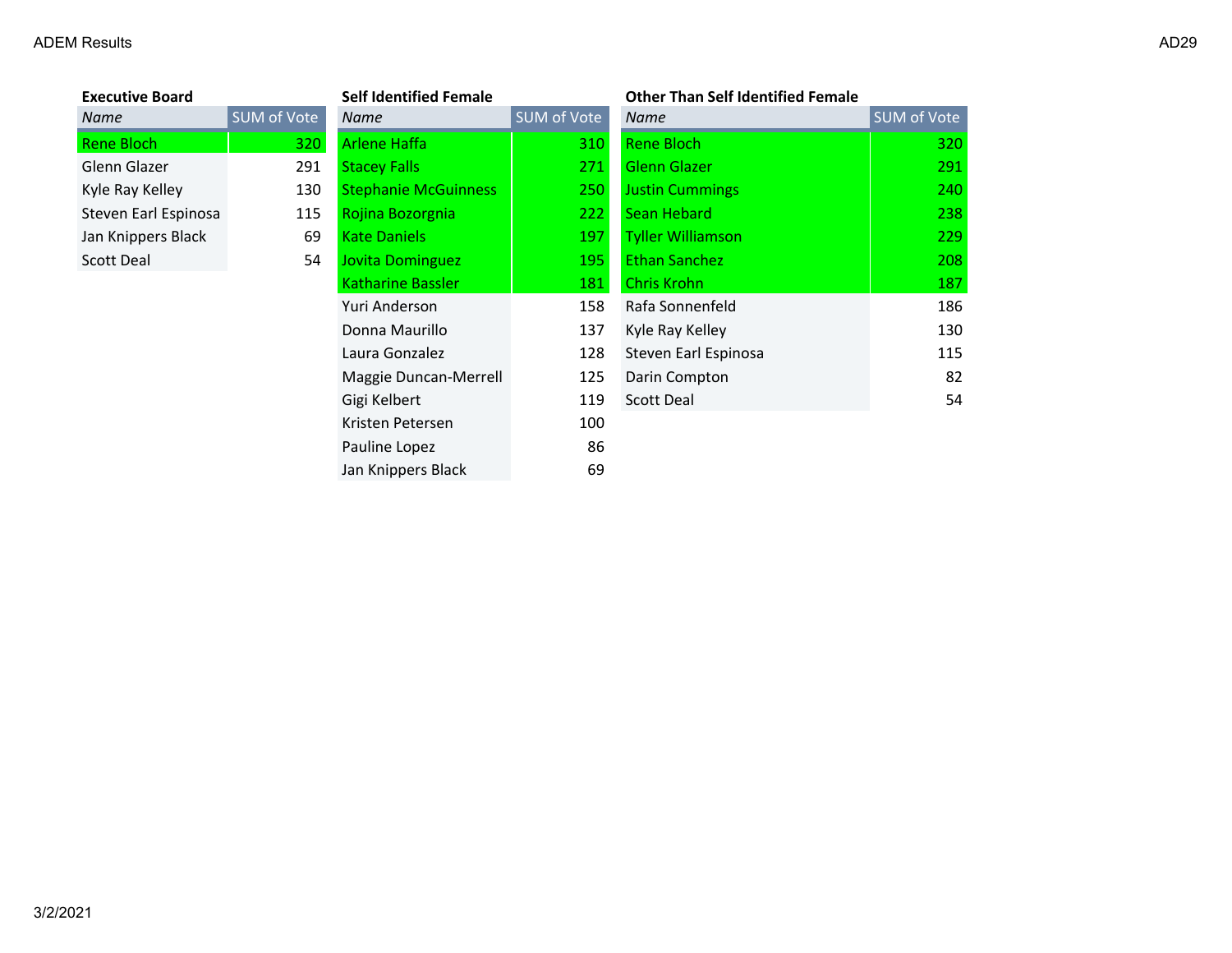| <b>Executive Board</b> |             | <b>Self Identified Female</b> |             | <b>Other Than Self Identified Female</b> |                    |
|------------------------|-------------|-------------------------------|-------------|------------------------------------------|--------------------|
| <b>Name</b>            | SUM of Vote | <b>Name</b>                   | SUM of Vote | <b>Name</b>                              | <b>SUM of Vote</b> |
| <b>Dominic Dursa</b>   | 134         | Rebeca Armendariz             | 163         | <b>Felipe Hernandez</b>                  | 137                |
| G. W. Devon Pack       | 29          | Marisela Cerda                | 147         | <b>Dominic Dursa</b>                     | 134                |
|                        |             | Carissa Purnell               | 142         | <b>Matt Huerta</b>                       | 133                |
|                        |             | Sandra Martinez               | 138         | <b>Steven P McDougall</b>                | 119                |
|                        |             | Carla Viviana Gonzalez        | 138         | <b>Kyle McElroy</b>                      | 119                |
|                        |             | Patty Padilla-Salsberg        | 134         | Juan Cabrera                             | 110                |
|                        |             | Jerrianne Hernandez           | 109         | John W Hughes                            | 80                 |
|                        |             | <b>Yvonne Martinez</b>        | 100         | David Kong                               | 70                 |
|                        |             | Claudia Rossi                 | 100         | Larry Carr                               | 35                 |
|                        |             | Dolores Hernandez Morales     | 60          | G. W. Devon Pack                         | 29                 |
|                        |             | Swanee Auna Edwards           | 53          |                                          |                    |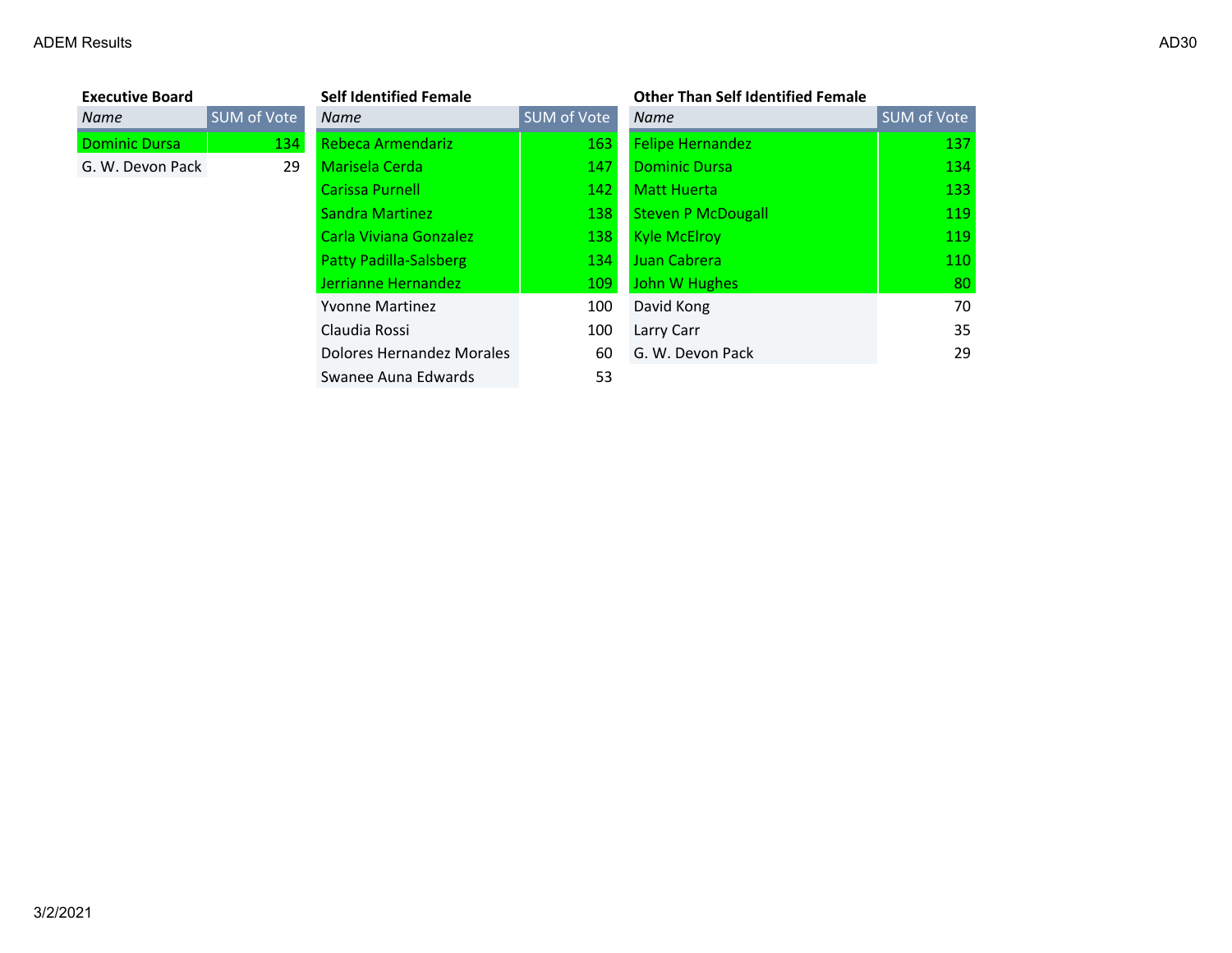# **Executive Board**<br>**Name** Alexander Grimaldi 31

| <b>Executive Board</b> |             | <b>Self Identified Female</b> |             | <b>Other Than Self Identified Female</b> |             |
|------------------------|-------------|-------------------------------|-------------|------------------------------------------|-------------|
| <b>Name</b>            | SUM of Vote | Name                          | SUM of Vote | <b>Name</b>                              | SUM of Vote |
| Doug Kessler           | 109         | Jaspreet Kaur Nagra           | 198         | <b>Navkaran Singh Gurm</b>               | 147         |
| Mayra Campa            | 82          | Jasleen Kaur Gill             | 170         | <b>Randy Villegas</b>                    | 134         |
| Lisa Y Flores          | 68          | <b>Stephanie Ocampo</b>       | 127         | <b>Gavin Garza</b>                       | 115         |
| Angel Rodriquez        | 64          | Estella Lorona Kessler        | 105         | Doug Kessler                             | 109         |
| Alexander Grimaldi     | 31          | <b>Mayra Campa</b>            | 82          | <b>Daniel Parra</b>                      | 98          |
|                        |             | <b>Alysia Bonner</b>          | 75          | Daren Miller                             | 97          |
|                        |             | Laquania Q Thompson           | 70          | <b>Moises Hernandez</b>                  | 78          |
|                        |             | Myra Coble                    | 69          | Andy Hansen-Smith                        | 72          |
|                        |             | Lisa Y Flores                 | 68          | Angel Rodriquez                          | 64          |
|                        |             | Gina Rivera                   | 67          | Marlin Dick                              | 62          |
|                        |             | Anahi Serrano                 | 67          | John Beynon                              | 46          |
|                        |             | Brenda Cabrera-Basurto        | 55          | Steven Bruce                             | 42          |
|                        |             | Mayaprimavera Flores          | 42          | <b>Blas Manuel De Luna</b>               | 33          |
|                        |             |                               |             | Alexander Grimaldi                       | 31          |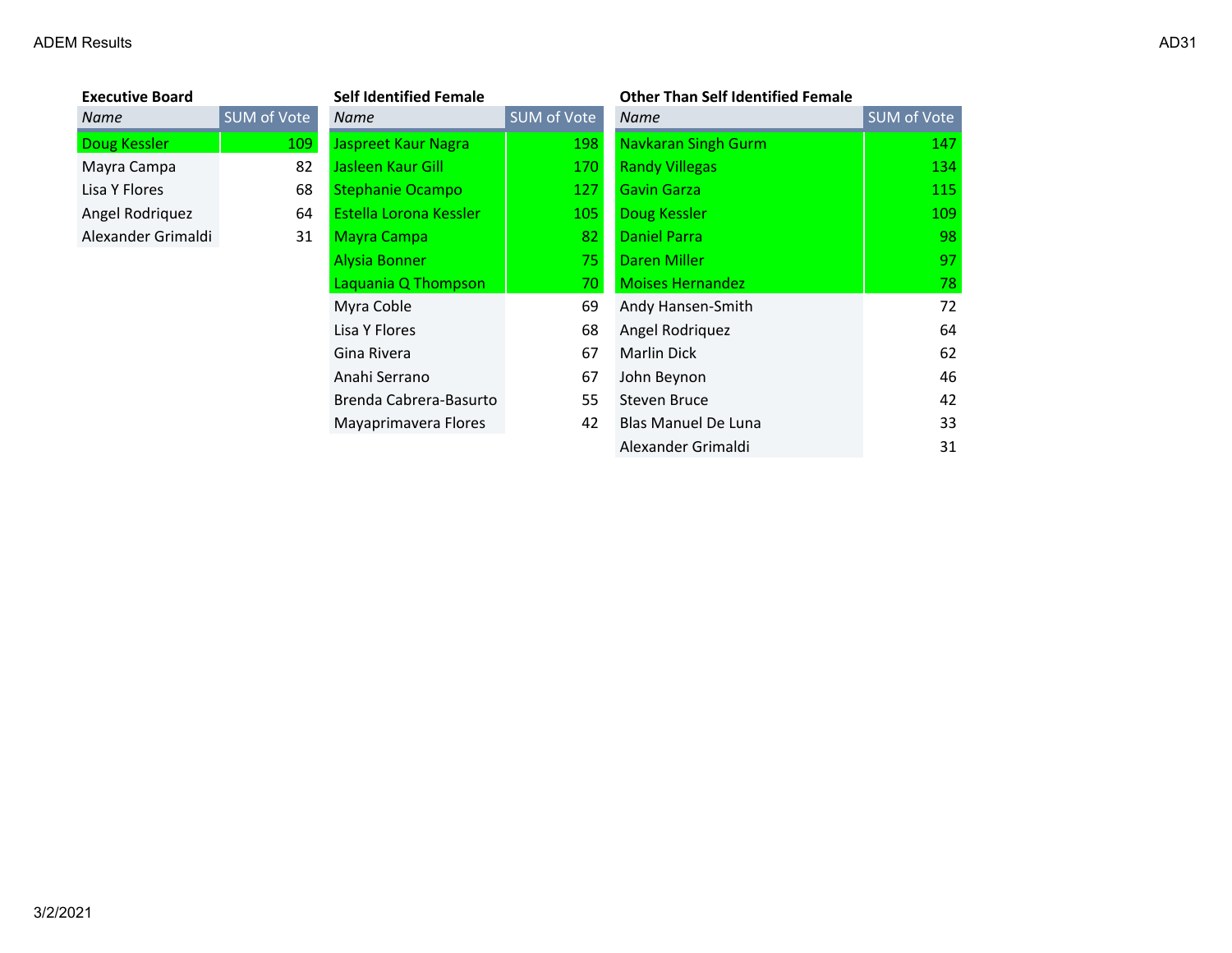| <b>Executive Board</b>                    | <b>Self Identified Female</b> |             | <b>Other Than Self Identified Female</b> |             |
|-------------------------------------------|-------------------------------|-------------|------------------------------------------|-------------|
|                                           | <b>Name</b>                   | SUM of Vote | <b>Name</b>                              | SUM of Vote |
| No Candidate eligible for Executive Board |                               |             |                                          |             |
| received enough votes to be a delegate    | <b>Veronica Vasquez</b>       | 122         | <b>Aldo Garcia</b>                       | 126         |
|                                           | Yolanda Vega                  | 121         | Jose T Gurrola Jr.                       | 109         |
|                                           | <b>Tasha L Hall</b>           | 120         | Ivan Sandoval                            | 109         |
|                                           | Yolanda A. Serna              | 115         | Oscar H Camacho                          | 108         |
|                                           | <b>Shelisa Williams</b>       | 110         | <b>Paul R Linfesty</b>                   | 106         |
|                                           | <b>Biviana Camacho</b>        | 108         | <b>Alex Garcia</b>                       | 55          |
|                                           | <b>Monike Reynozo</b>         | 106         | Jaime Mendoza                            | 45          |
|                                           | Ruth López                    | 62          | Paul H. Hardiman                         | 27          |
|                                           | Flor Olvera                   | 53          | Jordan Christopher Davis                 | 17          |
|                                           | Ana Vigil                     | 48          |                                          |             |
|                                           | <b>Maricruz Ramirez</b>       | 45          |                                          |             |
|                                           | Alicia Jacobo                 | 44          |                                          |             |
|                                           | Oralia Vallejo                | 42          |                                          |             |
|                                           | Harveen Kaur                  | 41          |                                          |             |
|                                           | Priscilla Sanchez Olivares    | 38          |                                          |             |
|                                           | Rose E Bliss                  | 28          |                                          |             |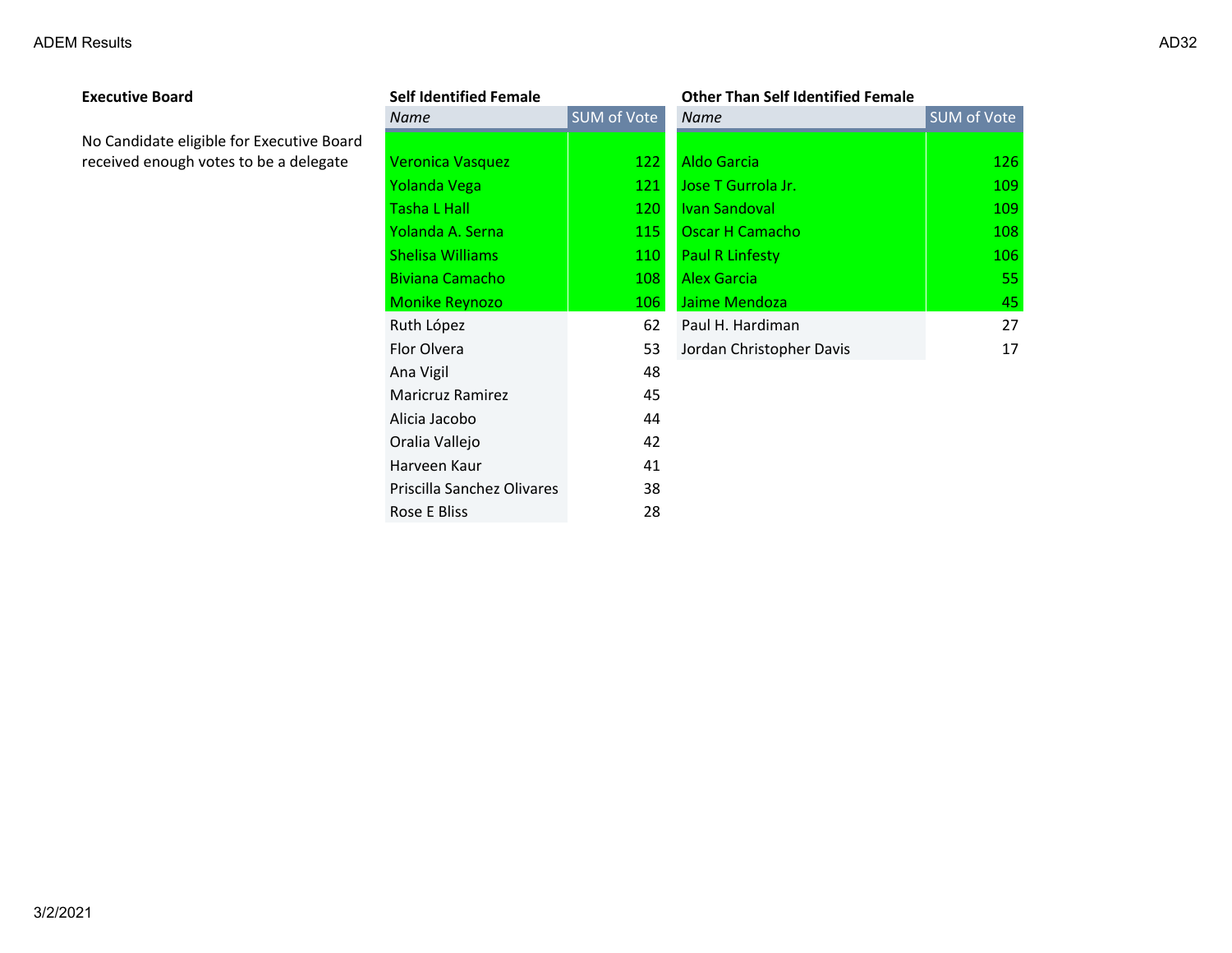| <b>Executive Board</b>    |                   |
|---------------------------|-------------------|
| Name                      | <b>SUM of Vot</b> |
| <b>Fernando Hernandez</b> | 10                |
| Lesia Oneido Louro        |                   |
| Valentin Godina           | ξ                 |
| Stevevonna Evans          |                   |
| Leslie Irving             | Ĺ                 |
| Roger La Plante           | ί                 |
| Dedrick Whitfield         | Í                 |
| Blanca Gomez              | $\ddot{\cdot}$    |
| Kellie Irving             |                   |
| Ruth Musser-Lopez         |                   |
| LeRoy Navy                |                   |
| John Dennis Coffey        |                   |
| Luke Rodriguez            |                   |
|                           |                   |

| <b>Executive Board</b>    |             | <b>Self Identified Female</b> |             | <b>Other Than Self Identified Female</b> |             |
|---------------------------|-------------|-------------------------------|-------------|------------------------------------------|-------------|
| Name                      | SUM of Vote | <b>Name</b>                   | SUM of Vote | <b>Name</b>                              | SUM of Vote |
| <b>Fernando Hernandez</b> | 107         | <b>Sabrina Cisneros</b>       | 111         | Fernando Hernandez                       | 107         |
| Lesia Oneido Louro        | 97          | Angela Mayo                   | 101         | <b>Harold Hines</b>                      | 95          |
| Valentin Godina           | 87          | Lesia Oneido Louro            | 97          | <b>Michael Brian Mayo</b>                | 94          |
| Stevevonna Evans          | 78          | <b>Valerie Little</b>         | 92          | <b>Martin Gerardo Gonzalez</b>           | 92          |
| Leslie Irving             | 44          | Stephanie "Vida" Pazarin      | 92          | <b>Valentin Godina</b>                   | 87          |
| Roger La Plante           | 39          | <b>Alexis Ileen DeJesus</b>   | 88          | <b>Mark Andrew Melendez</b>              | 85          |
| Dedrick Whitfield         | 34          | <b>Yvonne M Molles</b>        | 87          | <b>Brian Conley</b>                      | 81          |
| <b>Blanca Gomez</b>       | 33          | Stevevonna Evans              | 78          | JayShawn Johnson                         | 42          |
| Kellie Irving             | 25          | Maria Okpara                  | 50          | Roger La Plante                          | 39          |
| Ruth Musser-Lopez         | 24          | Leslie Irving                 | 44          | Dedrick Whitfield                        | 34          |
| LeRoy Navy                | 15          | Lizet Angulo                  | 38          | LeRoy Navy                               | 15          |
| John Dennis Coffey        | 15          | LaRon Whitfield               | 36          | John Dennis Coffey                       | 15          |
| Luke Rodriguez            | 8           | <b>Blanca Gomez</b>           | 33          | <b>Bob Lopez</b>                         | 12          |
|                           |             | Rita Ramirez                  | 30          | Rodney Woodard                           | 8           |
|                           |             | Jacqueline Stevenson          | 30          | Luke Rodriguez                           | 8           |
|                           |             | Kellie Irving                 | 25          | Mark Wirth                               | 6           |
|                           |             | Ruth Musser-Lopez             | 24          |                                          |             |
|                           |             | Ramla Kimbrew                 | 24          |                                          |             |
|                           |             | Dorothy M. Reina              | 19          |                                          |             |
|                           |             | Alejandra L. Diaz             | 15          |                                          |             |
|                           |             | Lesley Carver-Byerlee         | 8           |                                          |             |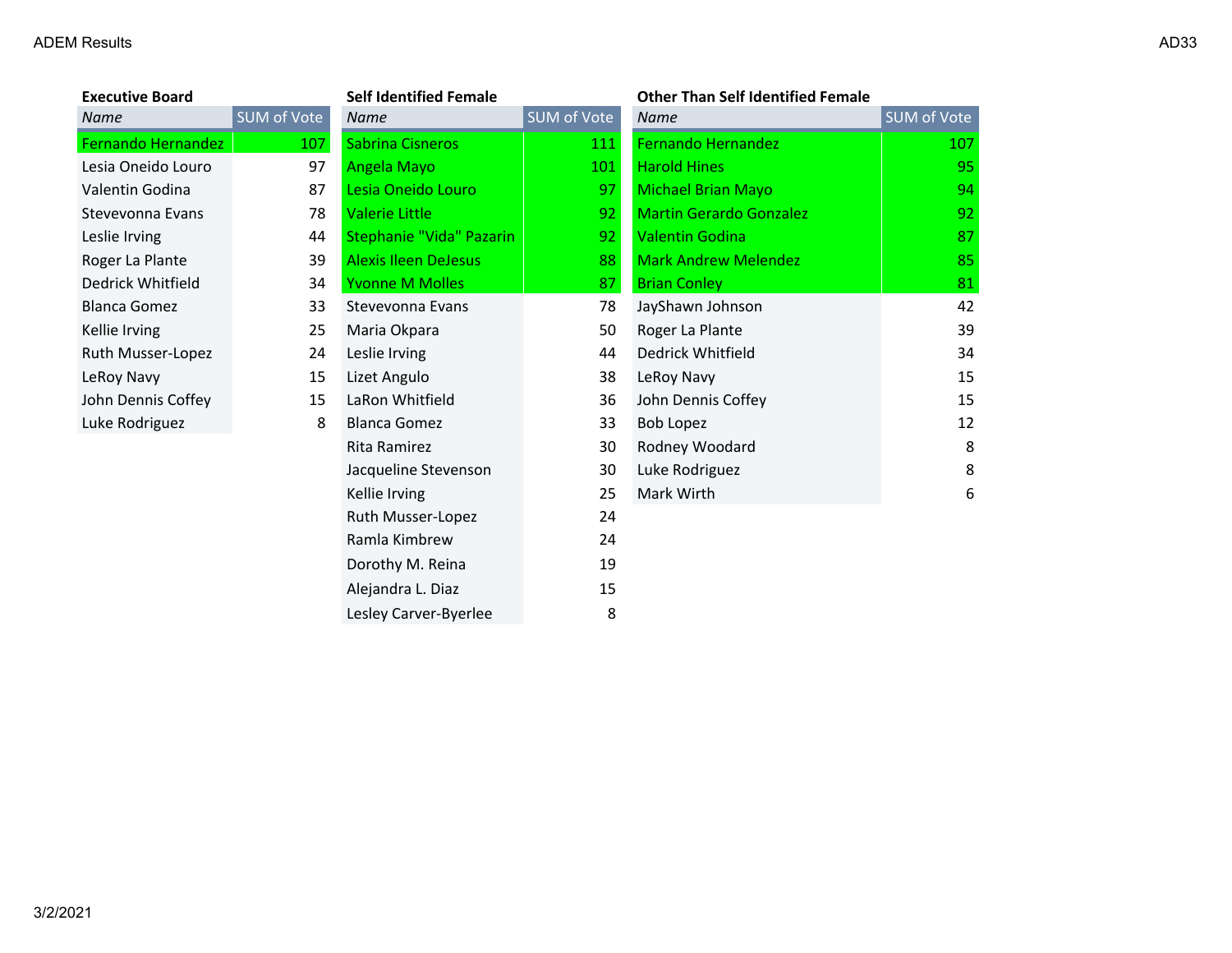| <b>Executive Board</b> |             | <b>Self Identified Female</b> |             | <b>Other Than Self Identified Female</b> |             |
|------------------------|-------------|-------------------------------|-------------|------------------------------------------|-------------|
| <b>Name</b>            | SUM of Vote | Name                          | SUM of Vote | Name                                     | SUM of Vote |
| <b>Sandy Reding</b>    | 354         | <b>Yvette Flores</b>          | 360         | Ajaib Singh Gill                         | 352         |
| David A. Torres        | 248         | <b>Sandy Reding</b>           | 354         | Neel B Sannappa                          | 345         |
| Erica Mullins          | 198         | Asha Chandy                   | 315         | Jeff Heinle                              | 332         |
| Riddhi S. Patel        | 170         | Jaswinder Ghuman              | 297         | <b>Christopher Reding</b>                | 274         |
| Hakeem Madrid          | 104         | <b>Melissa Gargan</b>         | 293         | <b>Nick White</b>                        | 273         |
| Joseph B Fry           | 78          | <b>Megan Russell</b>          | <b>290</b>  | <b>Ismael De Leon</b>                    | 264         |
| Kellie L Pollack       | 57          | <b>Chris Cruz-Boone</b>       | 257         | <b>Pat Maxwell</b>                       | 258         |
| Janet Patton           | 29          | Xochitl M Garcia              | 240         | David A. Torres                          | 248         |
|                        |             | Virginia Claiborne            | 235         | Jesse Aguilar                            | 236         |
|                        |             | Erica Mullins                 | 198         | Mark A. Martinez                         | 227         |
|                        |             | Michelle R. Shaw              | 194         | Louis Gill                               | 225         |
|                        |             | Christine Rene Holland        | 174         | Noe Garcia                               | 198         |
|                        |             | Riddhi S. Patel               | 170         | Mohammad Iranmanesh                      | 187         |

| Erica Mullins    | 198 | <b>Asha Chandy</b>      | 315 | <b>Jeff Heinle</b>        | 332 |
|------------------|-----|-------------------------|-----|---------------------------|-----|
| Riddhi S. Patel  | 170 | Jaswinder Ghuman        | 297 | <b>Christopher Reding</b> | 274 |
| Hakeem Madrid    | 104 | <b>Melissa Gargan</b>   | 293 | <b>Nick White</b>         | 273 |
| Joseph B Fry     | 78  | <b>Megan Russell</b>    | 290 | Ismael De Leon            | 264 |
| Kellie L Pollack | 57  | <b>Chris Cruz-Boone</b> | 257 | <b>Pat Maxwell</b>        | 258 |
| Janet Patton     | 29  | Xochitl M Garcia        | 240 | David A. Torres           | 248 |
|                  |     | Virginia Claiborne      | 235 | Jesse Aguilar             | 236 |
|                  |     | Erica Mullins           | 198 | Mark A. Martinez          | 227 |
|                  |     | Michelle R. Shaw        | 194 | Louis Gill                | 225 |
|                  |     | Christine Rene Holland  | 174 | Noe Garcia                | 198 |
|                  |     | Riddhi S. Patel         | 170 | Mohammad Iranmanesh       | 187 |
|                  |     | Stephanie Valenzuela    | 107 | Joel Andreesen            | 181 |
|                  |     | Evelyn Torres           | 100 | Hakeem Madrid             | 104 |
|                  |     | Kaylee Choe             | 95  | Joseph B Fry              | 78  |
|                  |     | Gabriela Facio          | 95  | Miguel Ángel Ceja         | 77  |
|                  |     | <b>Melanie R Bliss</b>  | 87  | Adrian Alfred Esquivias   | 76  |
|                  |     | Elizabeth Spavento      | 76  | Matt Burnham              | 72  |
|                  |     | Kellie L Pollack        | 57  | <b>Bridge Evans</b>       | 72  |
|                  |     | Janet Patton            | 29  | <b>Bryant Macias</b>      | 71  |
|                  |     | Sarah Kathryn Cooper    | 25  | Fabiola Orozco            | 39  |
|                  |     | Dalisia D Coppersmith   | 24  | Armando Garcia            | 29  |
|                  |     |                         |     | William S Claassen        | 16  |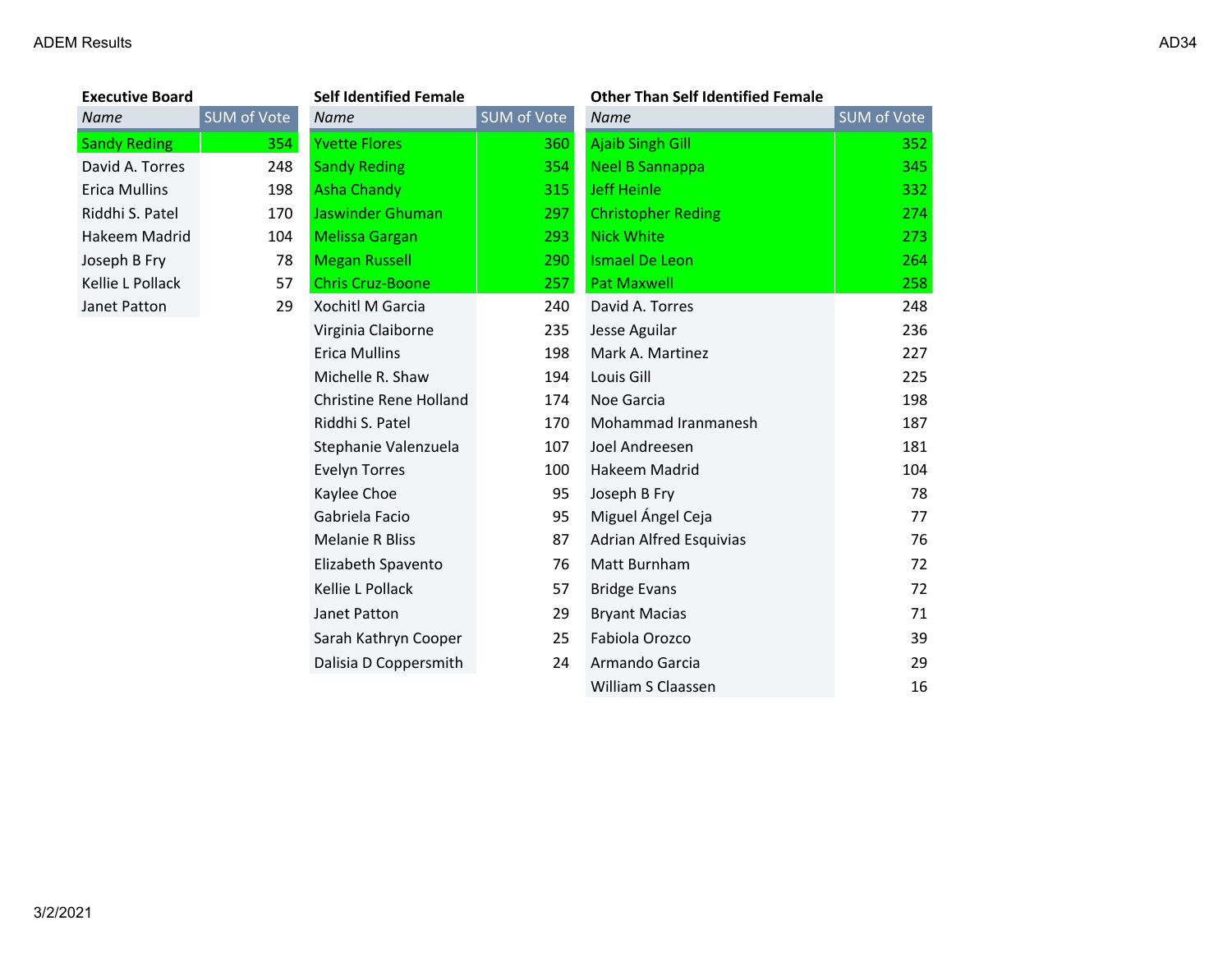# **Executive Board**<br>**Name**

| <b>Executive Board</b> |             | <b>Self Identified Female</b>  |                    | <b>Other Than Self Identified Female</b> |             |
|------------------------|-------------|--------------------------------|--------------------|------------------------------------------|-------------|
| <b>Name</b>            | SUM of Vote | Name                           | <b>SUM of Vote</b> | Name                                     | SUM of Vote |
| <b>Walter Heath</b>    | 376         | <b>Sherri Stoddard</b>         | 376                | <b>Walter Heath</b>                      | 376         |
| John Alan Connerley    | 59          | <b>Robin Wolf</b>              | 353                | <b>Tom Fulks</b>                         | 376         |
| Theresa Doutney        | 52          | Allene Villa                   | 348                | <b>Barry A Price</b>                     | 370         |
| Michael Wilson         | 33          | <b>Violet Sage Walker</b>      | 338                | <b>Brandon Messerly</b>                  | 359         |
|                        |             | <b>Paden McNiff</b>            | 330                | <b>Ethan Stan</b>                        | 334         |
|                        |             | Jamie Maraviglia               | 329                | <b>Michael Hopkins</b>                   | 322         |
|                        |             | <b>Tori Keen</b>               | 328                | <b>Daniel Holden Rushing</b>             | 292         |
|                        |             | Elena Garcia                   | 303                | Antonio Ramirez                          | 178         |
|                        |             | <b>Shannon Gonzalez</b>        | 246                | Cory Upham                               | 114         |
|                        |             | Juliana Neel                   | 204                | Stephen Scopatz                          | 100         |
|                        |             | Laura Parker                   | 199                | Carson Link                              | 99          |
|                        |             | Leah Braitman                  | 144                | John Alan Connerley                      | 59          |
|                        |             | <b>Christine Anne Williams</b> | 56                 | Michael Wilson                           | 33          |
|                        |             | Theresa Doutney                | 52                 |                                          |             |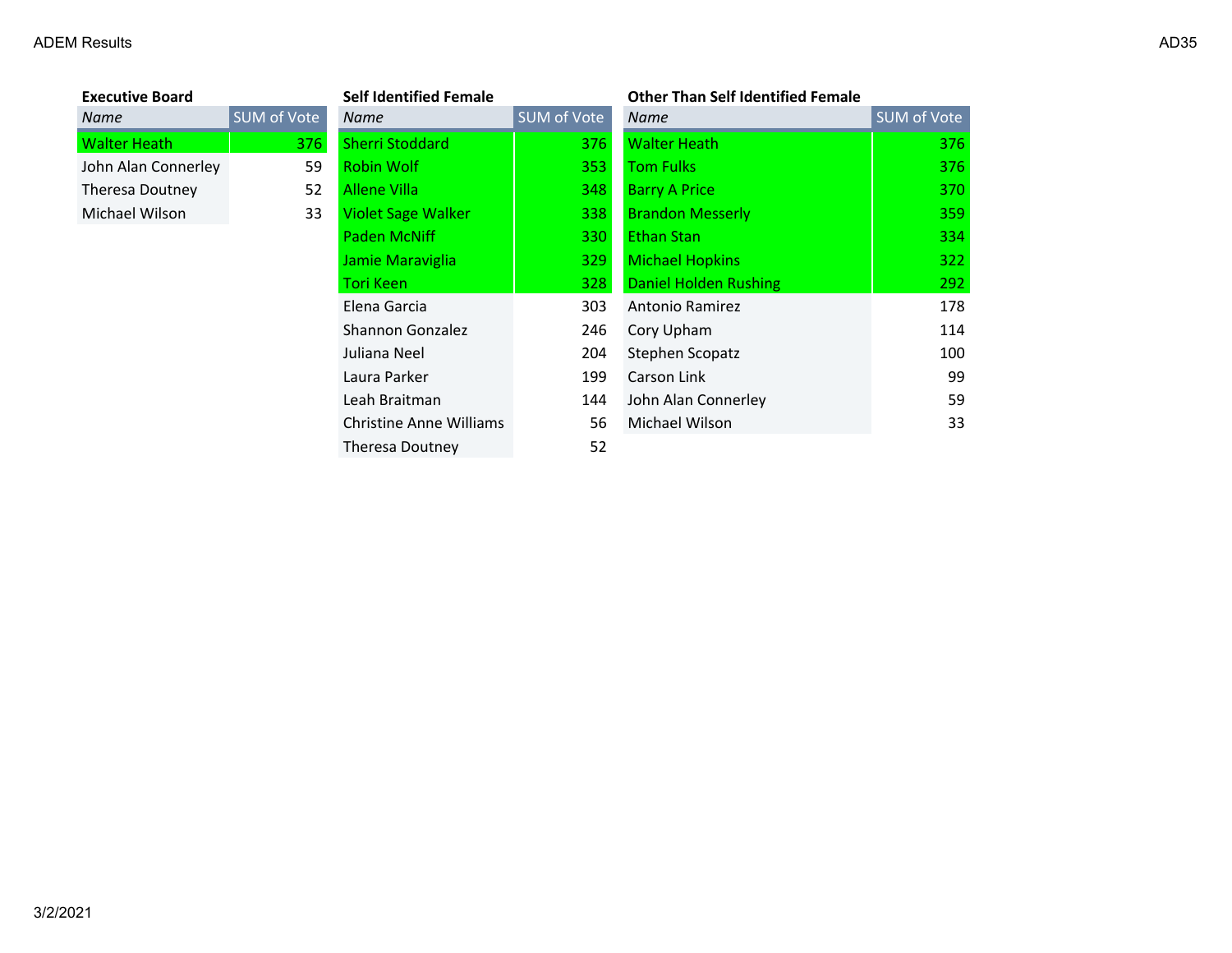| <b>Executive Board</b> |             | <b>Self Identified Female</b> |             | <b>Other Than Self Identified Female</b> |                    |
|------------------------|-------------|-------------------------------|-------------|------------------------------------------|--------------------|
| <b>Name</b>            | SUM of Vote | <b>Name</b>                   | SUM of Vote | <b>Name</b>                              | <b>SUM of Vote</b> |
| <b>Ann McKeown</b>     | 278         | <b>Ann McKeown</b>            | 278         | <b>Johnathon Ervin</b>                   | 218                |
| Johnathon Ervin        | 218         | <b>Tiffany Countryman</b>     | 252         | Christian D. Green                       | 217                |
| Christian D. Green     | 217         | <b>Waunette Cullors</b>       | 217         | <b>Eric Andrew Ohlsen</b>                | 206                |
| <b>Bob Forshay</b>     | 200         | <b>Ashley Lopez</b>           | 199         | <b>Bob Forshay</b>                       | 200                |
| Noah Sveiven           | 186         | Lilia Galindo                 | 193         | Giovanni Pope                            | 191                |
| Kim Watson             | 181         | <b>Kim Watson</b>             | 181         | <b>Noah Sveiven</b>                      | 186                |
| Doretta N Thompson     | 179         | <b>Doretta N Thompson</b>     | 179         | <b>Andy Giest</b>                        | 182                |
| Alaina Brooks          | 158         | Grisell Ariana Rodriguez      | 174         | Juan Carrillo                            | 173                |
| Lourdes T Everett      | 145         | Jeannette Moreno              | 161         | Alan Henkin                              | 172                |
| Marilyn Grunwald       | 141         | Alaina Brooks                 | 158         | Maxwell Skipworth                        | 128                |
| Nashon Mitchell        | 130         | Shanise Hart                  | 153         | Mark Alvarez                             | 113                |
| Mark Alvarez           | 113         | Raquel Derfler                | 153         | Donald Massard                           | 106                |
| Connie Slaughter       | 113         | Megan Miller                  | 150         | Alonzo Braggs                            | 91                 |
| Jaqueline Baker        | 101         | Lourdes T Everett             | 145         | <b>Vladimir Gomez</b>                    | 78                 |
| Alonzo Braggs          | 91          | Marilyn Grunwald              | 141         | Isaac Lieberman                          | 76                 |
| Isaac Lieberman        | 76          | Gloria A. Dizmang             | 137         | John E Johnson III                       | 67                 |
| Tonya Alenna Schofield | 73          | Nashon Mitchell               | 130         | Ollie M. McCaulley                       | 49                 |
| Sky Jung               | 64          | Connie Slaughter              | 113         | Scott Brown                              | 42                 |
| Ollie M. McCaulley     | 49          | <b>Carol Janette Thomas</b>   | 106         | John Goines                              | 40                 |
| Scott Brown            | 42          | Camille Dunn                  | 105         |                                          |                    |
|                        |             | Jaqueline Baker               | 101         |                                          |                    |
|                        |             | Shaneece Marian Isabel Flax   | 100         |                                          |                    |
|                        |             | Tonya Alenna Schofield        | 73          |                                          |                    |
|                        |             | Sky Jung                      | 64          |                                          |                    |
|                        |             | Anna Kumar                    | 51          |                                          |                    |
|                        |             | Toni Estaville                | 26          |                                          |                    |
|                        |             | Novel L. Carter               | 26          |                                          |                    |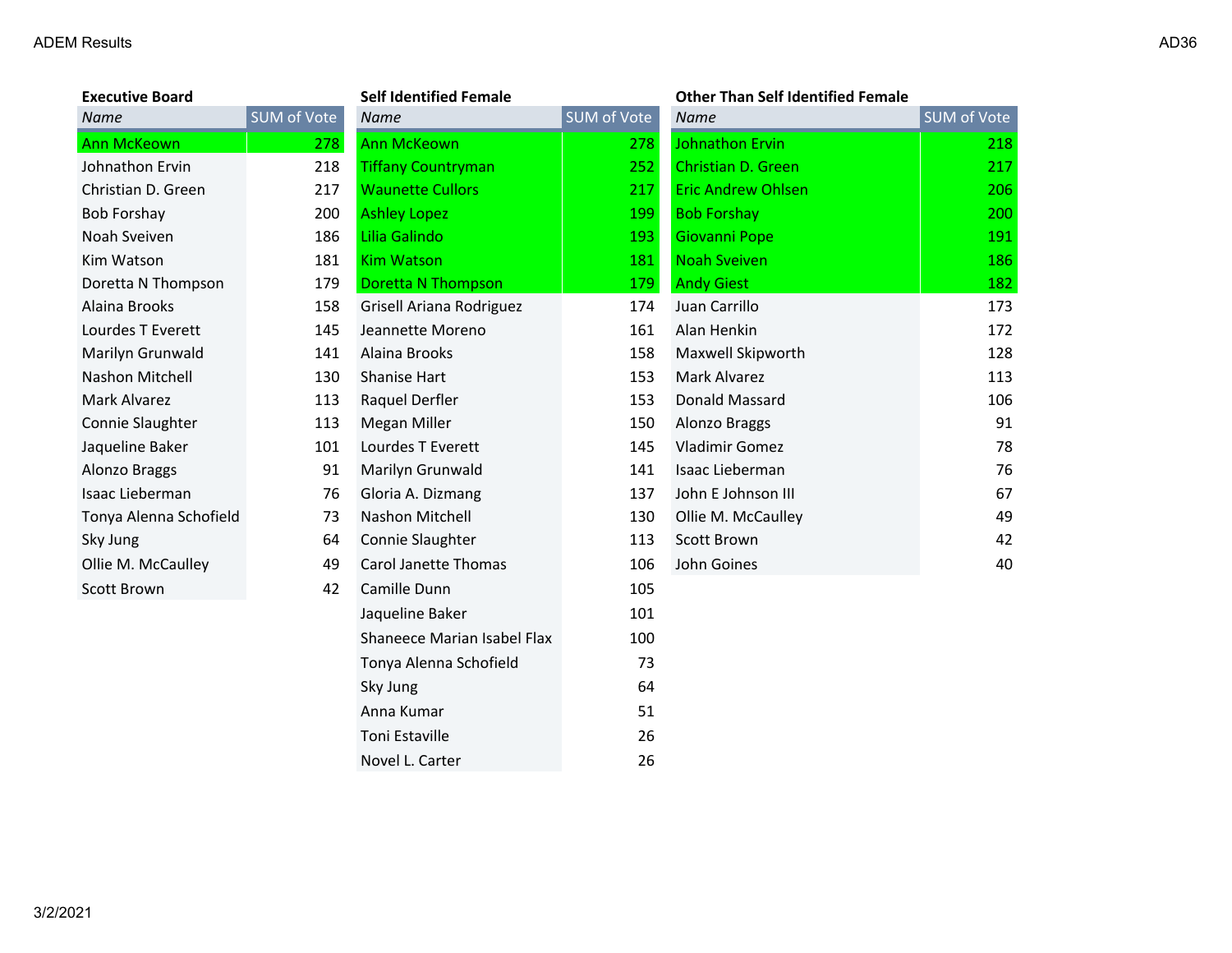| <b>Executive Board</b> |             | <b>Self Identified Female</b> |             | <b>Other Than Self Identified Female</b> |             |
|------------------------|-------------|-------------------------------|-------------|------------------------------------------|-------------|
| Name                   | SUM of Vote | Name                          | SUM of Vote | <b>Name</b>                              | SUM of Vote |
| Jonathan Abboud        | 249         | Luz Reyes-Martín              | 240         | Jonathan Abboud                          | 249         |
| Joe S. Ramirez         | 168         | Diana Sparagna                | 224         | Patricia Zavala                          | 201         |
| Michael Cheng          | 67          | <b>Chiany Dri</b>             | 199         | Jordan A. Killebrew                      | 193         |
| Micheula Fletchall     | 59          | Darlene Killgore              | 187         | Dan Mora                                 | 190         |
|                        |             | <b>Chelsea Lancaster</b>      | 177         | James Kyriaco                            | 182         |
|                        |             | Lorrie Brown                  | 176         | <b>Sam Ramirez</b>                       | 177         |
|                        |             | <b>Wendy Santamaria</b>       | 103         | Joe S. Ramirez                           | 168         |
|                        |             | Micheula Fletchall            | 59          | <b>Tyler Barth</b>                       | 145         |
|                        |             | Dana Licata                   | 49          | Michael Cheng                            | 67          |
|                        |             | Kim Mina                      | 48          | Joel F. Block                            | 38          |
|                        |             | Denise Elamin                 | 35          | Peter Wright                             | 29          |
|                        |             |                               |             | Michael Roysner                          | 24          |
|                        |             |                               |             | Nicholas Begane                          | 22          |

Vincent R. Stewart 13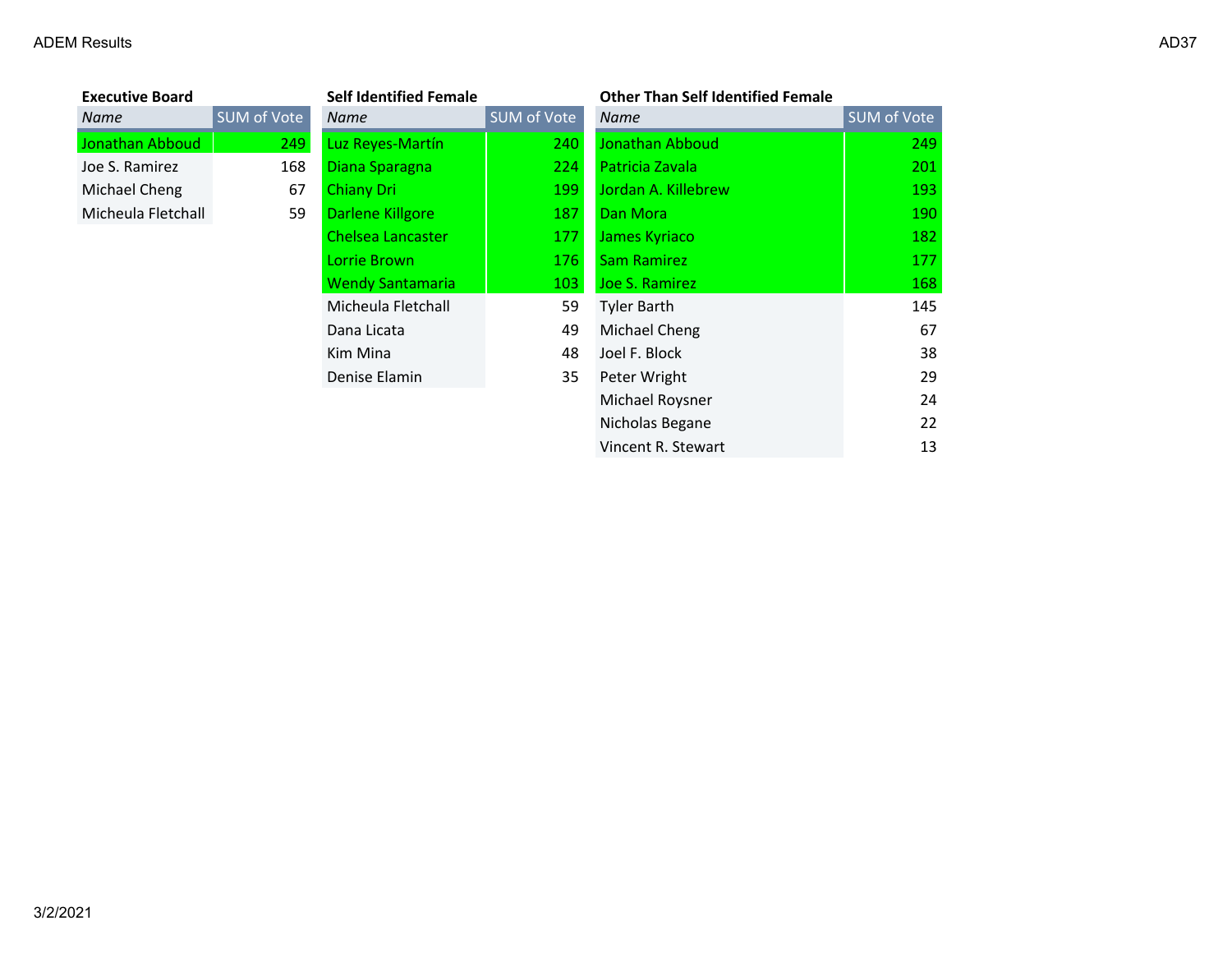# *Name* SUM of Vote Ruth Luevanos 886 Sebastian Cazares 816 Kameren Chase Neal 1102 733 Rebecca Albarran 119

| <b>Executive Board</b>   |                    | <b>Self Identified Female</b> |             | <b>Other Than Self Identified Female</b> |
|--------------------------|--------------------|-------------------------------|-------------|------------------------------------------|
| <b>Name</b>              | <b>SUM of Vote</b> | <b>Name</b>                   | SUM of Vote | <b>Name</b>                              |
| <b>Phil Loos</b>         | 1295               | Mai Nguyen Do                 | 1381        | <b>Phil Loos</b>                         |
| James Webb               | 1058               | <b>Jodie Cooper</b>           | 1136        | <b>Brandon Zavala</b>                    |
| <b>Ruth Luevanos</b>     | 886                | Michelle Kampbell             | 1127        | Jerry Danielsen                          |
| <b>Sebastian Cazares</b> | 816                | Juliana Sheldon               | 1113        | <b>Andrew Taban</b>                      |
| Kameren Chase Neal       | 733                | <b>Mary Platt</b>             | 1102        | James Webb                               |
| Rebecca Albarran         | 719                | <b>Hilary Hall</b>            | 1018        | <b>Bryan Banuelos</b>                    |
| David Barlavi            | 394                | <b>Leanna Brand</b>           | 1003        | <b>Andrew Munson</b>                     |
|                          |                    | Ruth Luevanos                 | 886         | <b>Sebastian Cazares</b>                 |
|                          |                    | Shawnee Badger                | 725         | Kameren Chase Neal                       |
|                          |                    | Rebecca Albarran              | 719         | <b>Byron Williams</b>                    |
|                          |                    | Gracie Pekrul                 | 668         | Sage G Rafferty                          |
|                          |                    | Jane Arakawa Fowler           | 647         | Ankur Patel                              |
|                          |                    | Cassandra Douglas             | 630         | David Barlavi                            |
|                          |                    | Navroop Maan                  | 620         |                                          |
|                          |                    | Andrea Nunez                  | 253         |                                          |
|                          |                    | Kaitlyn R Silvey              | 234         |                                          |
|                          |                    | Karla Mejia                   | 221         |                                          |
|                          |                    | Sandy Keaton                  | 150         |                                          |
|                          |                    | Kim Olsen                     | 120         |                                          |
|                          |                    | Dorothy O'Donnell             | 110         |                                          |
|                          |                    | Jeri Boyd                     | 98          |                                          |

| Name                 | SUM of Vote | Name                     | <b>SUM of Vote</b> | <b>Name</b>              | SUM of Vote |  |
|----------------------|-------------|--------------------------|--------------------|--------------------------|-------------|--|
| Phil Loos            | 1295        | Mai Nguyen Do            | 1381               | <b>Phil Loos</b>         | 1295        |  |
| James Webb           | 1058        | <b>Jodie Cooper</b>      | 1136               | <b>Brandon Zavala</b>    | 1175        |  |
| <b>Ruth Luevanos</b> | 886         | <b>Michelle Kampbell</b> | 1127               | Jerry Danielsen          | 1110        |  |
| Sebastian Cazares    | 816         | Juliana Sheldon          | 1113               | <b>Andrew Taban</b>      | 1061        |  |
| Kameren Chase Neal   | 733         | <b>Mary Platt</b>        | 1102               | James Webb               | 1058        |  |
| Rebecca Albarran     | 719         | <b>Hilary Hall</b>       | 1018               | <b>Bryan Banuelos</b>    | 943         |  |
| David Barlavi        | 394         | Leanna Brand             | 1003               | <b>Andrew Munson</b>     | 915         |  |
|                      |             | <b>Ruth Luevanos</b>     | 886                | <b>Sebastian Cazares</b> | 816         |  |
|                      |             | Shawnee Badger           | 725                | Kameren Chase Neal       | 733         |  |
|                      |             | Rebecca Albarran         | 719                | <b>Byron Williams</b>    | 682         |  |
|                      |             | Gracie Pekrul            | 668                | Sage G Rafferty          | 636         |  |
|                      |             | Jane Arakawa Fowler      | 647                | Ankur Patel              | 592         |  |
|                      |             | Cassandra Douglas        | 630                | David Barlavi            | 394         |  |
|                      |             |                          |                    |                          |             |  |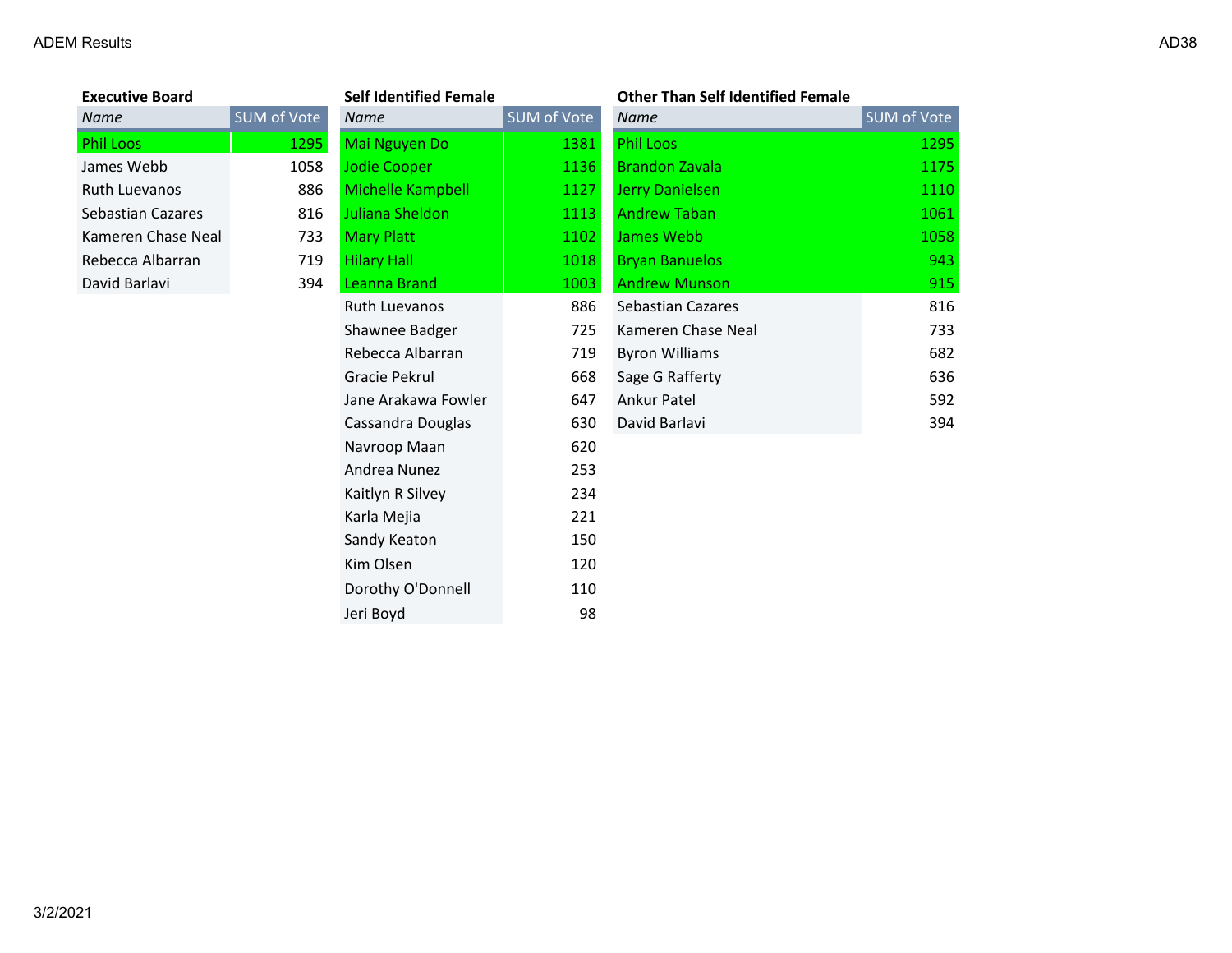| <b>Executive Board</b> |             | <b>Self Identified Female</b> |             | <b>Other Than Self Identified Female</b> |                    |
|------------------------|-------------|-------------------------------|-------------|------------------------------------------|--------------------|
| <b>Name</b>            | SUM of Vote | Name                          | SUM of Vote | <b>Name</b>                              | <b>SUM of Vote</b> |
| <b>Arturo Garcia</b>   | 478         | <b>Roxann Nazario</b>         | 520         | <b>Arturo Garcia</b>                     | 478                |
| Martha Medrano         | 275         | Yvonne Mejia Pena             | 513         | <b>Matthew Contreras</b>                 | 456                |
| David Chiapa Bernal    | 119         | Lea Gonzalez                  | 494         | <b>Gerardo Fuertes</b>                   | 446                |
| Thomas M Golden        | 74          | Xitlali Castro                | 491         | <b>Danny Navarro</b>                     | 445                |
|                        |             | Gabriela Marquez              | 487         | <b>Eric Ramos</b>                        | 440                |
|                        |             | Yvette Lopez Ledesma          | 484         | Luis Zuniga                              | 436                |
|                        |             | Lisa Elizondo                 | 463         | <b>Ackley Padilla</b>                    | 434                |
|                        |             | Martha Medrano                | 275         | Stan Moroncini                           | 155                |
|                        |             | Dennise Mejia                 | 238         | Michael Menjivar                         | 120                |
|                        |             | Michelle Boley                | 228         | David Chiapa Bernal                      | 119                |
|                        |             | Amy Sue Fall                  | 228         | Thomas M Golden                          | 74                 |
|                        |             | Taline Krikorian Arsenian     | 220         |                                          |                    |
|                        |             | Emilie Hill                   | 142         |                                          |                    |
|                        |             | Niki Mohr                     | 127         |                                          |                    |
|                        |             | Susana Carmona                | 123         |                                          |                    |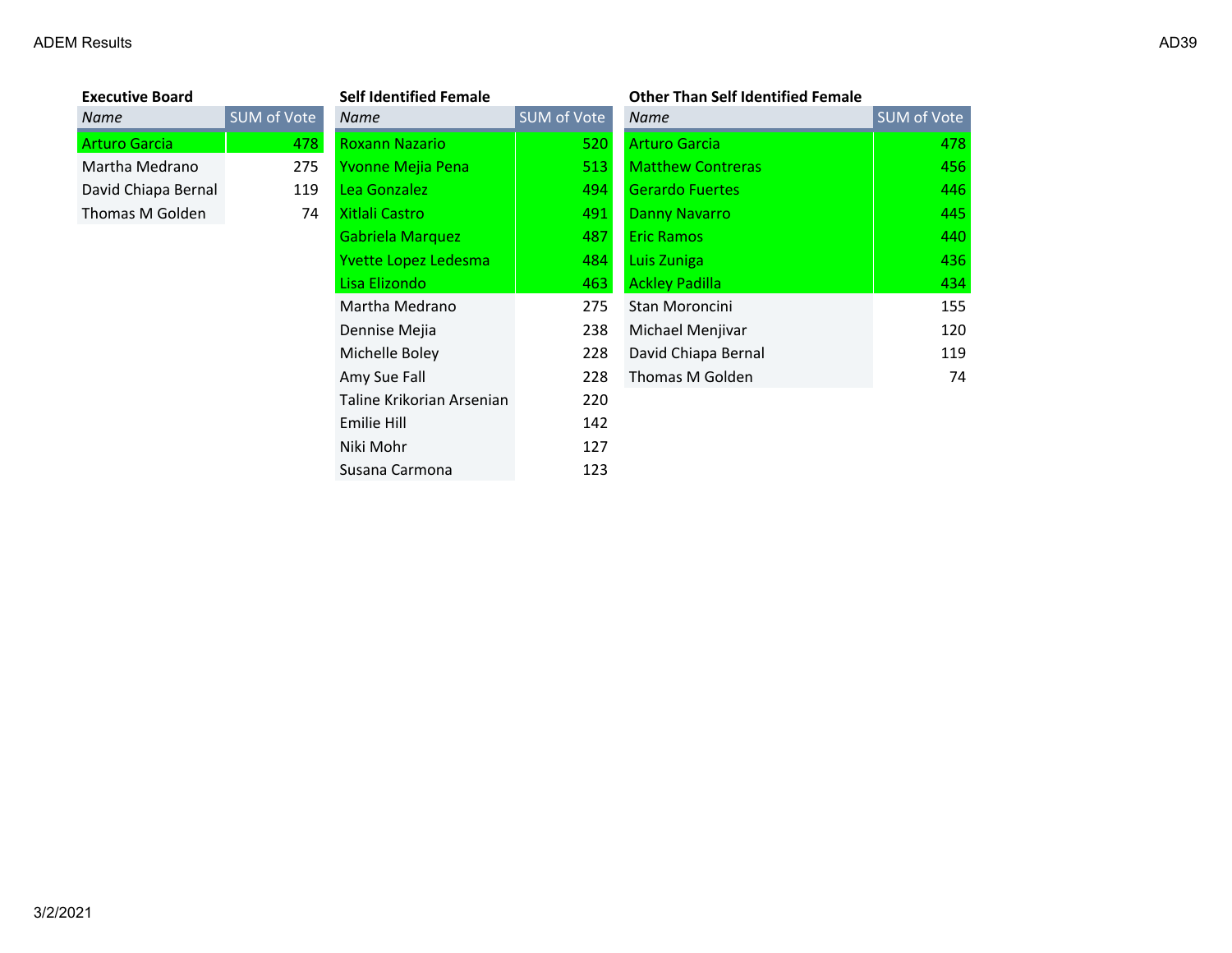| <b>Executive Board</b> |             | <b>Self Identified Female</b> |             | <b>Other Than Self Identified Female</b> |                    |
|------------------------|-------------|-------------------------------|-------------|------------------------------------------|--------------------|
| Name                   | SUM of Vote | Name                          | SUM of Vote | Name                                     | <b>SUM of Vote</b> |
| Alexandra G Beltran    | 274         | Lorraine Enriquez             | 282         | <b>Frank Garcia</b>                      | 270                |
| Erick Jimenez          | 241         | Alexandra G Beltran           | 274         | Joe Richardson                           | 258                |
| Jesus Medina           | 105         | Sonya Gray Hunn               | 251         | Mario J Saucedo                          | 243                |
| Danielle K. Little     | 88          | <b>Stephanie Liggins</b>      | 240         | <b>Erick Jimenez</b>                     | 241                |
| Leslie Udvardi         | 82          | <b>Diana Cosand</b>           | 225         | <b>Ryan Harsch</b>                       | 228                |
| <b>Tim Prince</b>      | 81          | <b>Talat Khan</b>             | 198         | <b>Curtis S Dison</b>                    | 217                |
| Treasure A Ortiz       | 79          | SanJuana Laurel               | 192         | Jacob Kleespies                          | 193                |
| Natalie Zuk            | 58          | Kris Goodfellow               | 141         | Jesus Medina                             | 105                |
| Monika Lebrecht        | 51          | Julia Vega                    | 94          | <b>Tim Prince</b>                        | 81                 |
| Wendy Whitaker         | 41          | Danielle K. Little            | 88          | Christian Thomas Shaughnessy             | 66                 |
| Mike Saifie            | 36          | Leslie Udvardi                | 82          | Pesach Lubinsky                          | 56                 |
|                        |             | <b>Treasure A Ortiz</b>       | 79          | Michael Tamony                           | 50                 |
|                        |             | Nancy J Glenn                 | 59          | Mike Saifie                              | 36                 |
|                        |             | Natalie Zuk                   | 58          | Patrick K Kahler                         | 18                 |
|                        |             | Gilda Gularte                 | 58          |                                          |                    |
|                        |             | Monika Lebrecht               | 51          |                                          |                    |
|                        |             | Wendy Whitaker                | 41          |                                          |                    |
|                        |             | Malinda Hurley                | 17          |                                          |                    |

Nazareth Tesfasilase 13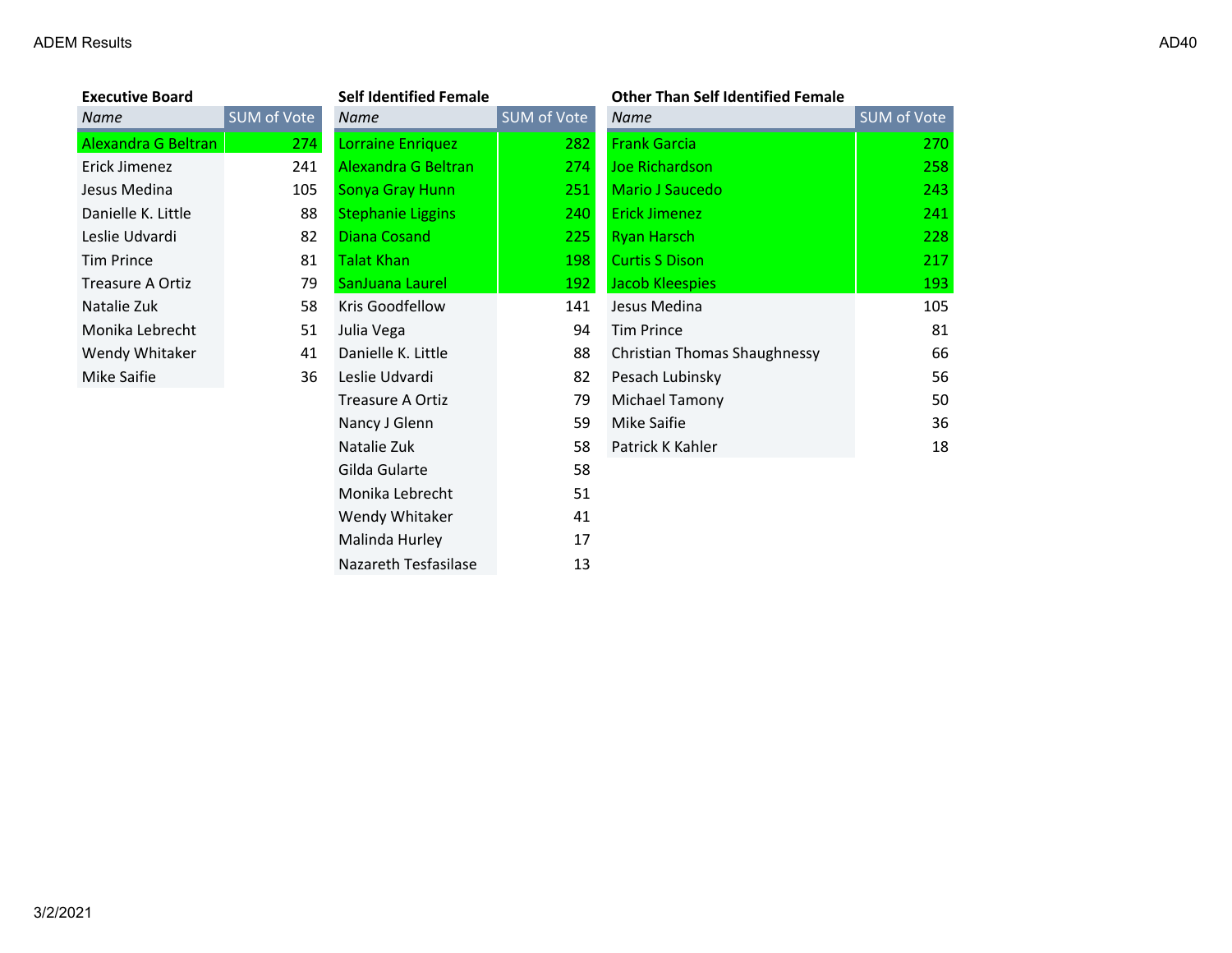# **Executive Board Self Identified Female Other Than Self Identified Female**

| <b>Name</b>                 | SUM of Vote | <b>Name</b>                 | <b>SUM of Vote</b> | <b>Name</b>           | SUM of Vote |
|-----------------------------|-------------|-----------------------------|--------------------|-----------------------|-------------|
| <b>Tina Fredericks</b>      | 614         | <b>Tina Fredericks</b>      | 614                | Robert M. Nelson      | 551         |
| Robert M. Nelson            | 551         | <b>Elizabeth Trejo</b>      | 516                | John H. Doyle II      | 502         |
| John H. Doyle II            | 502         | <b>Cindy Montoya</b>        | 507                | <b>Ryan Bell</b>      | 496         |
| <b>Charlotte Char Bland</b> | 489         | <b>Marguerite Renner</b>    | 504                | <b>Sam Berndt</b>     | 488         |
| Steven Gibson               | 464         | <b>Mindy Pfeiffer</b>       | 502                | <b>Tim Wendler</b>    | 470         |
| Marcos Holguin              | 73          | <b>Charlotte Char Bland</b> | 489                | <b>Steven Gibson</b>  | 464         |
|                             |             | Jacque Robinson             | 483                | <b>Josue Barnes</b>   | 459         |
|                             |             | Susan Castagnetto           | 475                | Joshua Ulises Marmol  | 444         |
|                             |             | Ellen Dalbey Finkelpearl    | 475                | Joe Salas             | 441         |
|                             |             | Patricia Hernandez          | 471                | Larissa Cursaro       | 436         |
|                             |             | Stephanie Schoen            | 452                | Sashary Zaroyan       | 415         |
|                             |             | Maro Kakoussian             | 447                | Jonathan C. Horton    | 411         |
|                             |             | Michelle Bertinelli         | 427                | Jordan Vannini        | 401         |
|                             |             | Phalana Tiller              | 424                | David Estrada         | 116         |
|                             |             | Monica V. Guzmán            | 381                | Marcos Holguin        | 73          |
|                             |             | Donna Baker                 | 113                | Rudy Mann             | 69          |
|                             |             | Johanna Olson-Kennedy       | 93                 | Tuan A Vo             | 67          |
|                             |             | DeJonae Marie Shaw          | 93                 | <b>Bruce Anderson</b> | 51          |
|                             |             | Maliha Noamani              | 92                 | Jim Schatte           | 12          |
|                             |             | Velma Butler                | 62                 |                       |             |
|                             |             | Savanna Salter              | 59                 |                       |             |
|                             |             | Stefanie Gray Livolsi       | 41                 |                       |             |
|                             |             | Rosie Saenz                 | 39                 |                       |             |
|                             |             | Joelle Morisseau-Phillips   | 32                 |                       |             |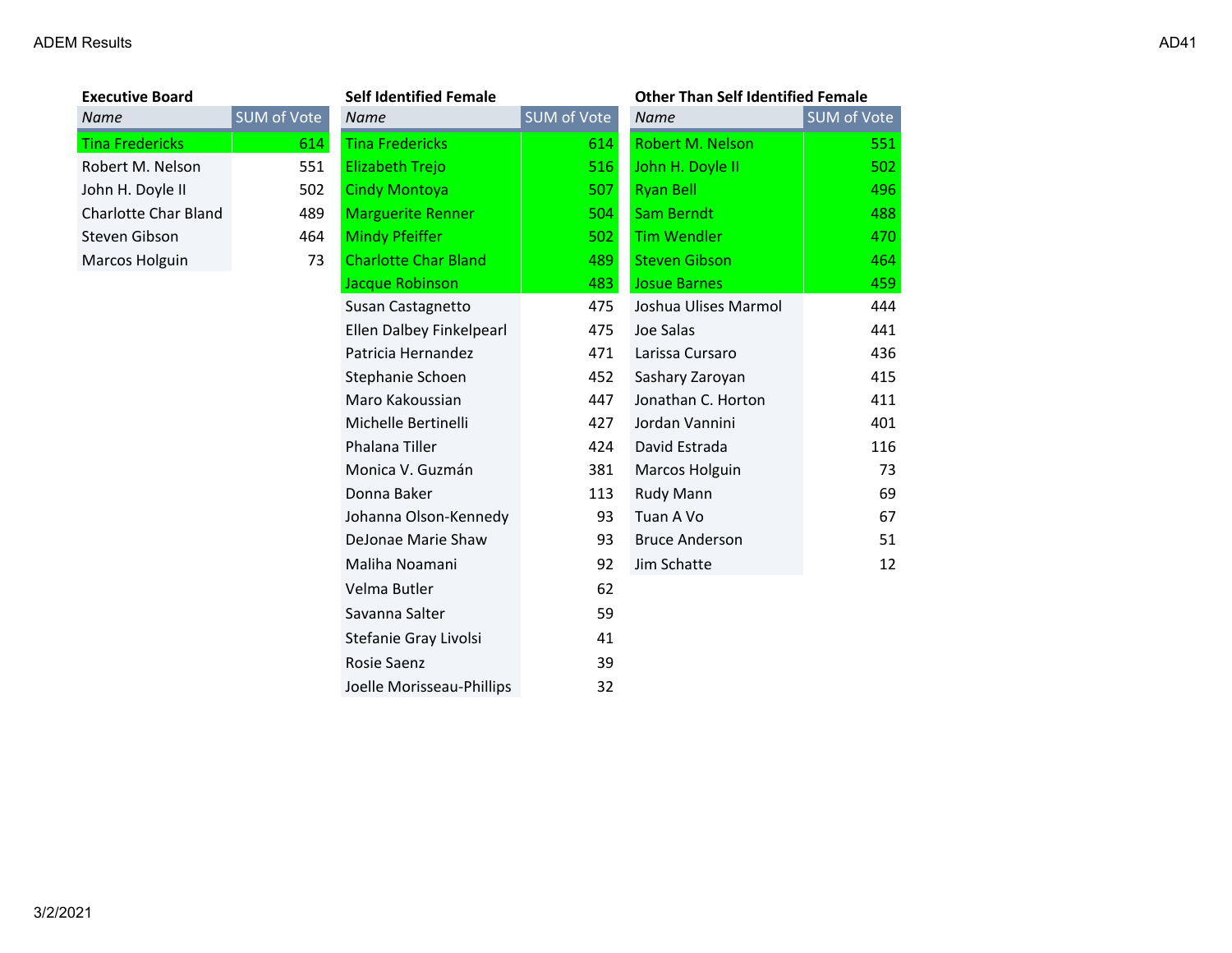|             | <b>Self Identified Female</b> |             |                            | <b>Other Than Self Identified Female</b> |  |
|-------------|-------------------------------|-------------|----------------------------|------------------------------------------|--|
| SUM of Vote | <b>Name</b>                   | SUM of Vote | <b>Name</b>                | SUM of Vote                              |  |
| 217         | Jo Ann Bollen                 | 229         | Pablo Ariza                | 217                                      |  |
| 205         | Lorraine Salas                | 203         | David A Weiner             | 205                                      |  |
| 96          | <b>Karina Quintanilla</b>     | 188         | <b>Edwin Ramoran</b>       | 186                                      |  |
|             | Ellen Kurpiewski              | 186         | Ubaldo Boido               | 185                                      |  |
|             | <b>Karalee Hargrove</b>       | 179         | <b>Patrick Weiss</b>       | 148                                      |  |
|             | Karen Ickes                   | 161         | <b>Brad Napientek</b>      | 148                                      |  |
|             | <b>Kimberly Starrs</b>        | 156         | <b>John Siegel</b>         | 135                                      |  |
|             | Dorea J Smith                 | 111         | <b>Brad Parker</b>         | 113                                      |  |
|             | Deborah Greco                 | 96          | Mark D Westwood            | 95                                       |  |
|             | Michelle Hilario              | 74          | John Lindner               | 33                                       |  |
|             | Kerri Condley                 | 74          | Stephen Dana Nelson        | 20                                       |  |
|             | Peggy Molloy                  | 57          | <b>Frank Gabriel Frary</b> | 14                                       |  |
|             | Deidre Reyes                  | 41          |                            |                                          |  |
|             | Kathryn Akkerman              | 25          |                            |                                          |  |
|             |                               |             |                            |                                          |  |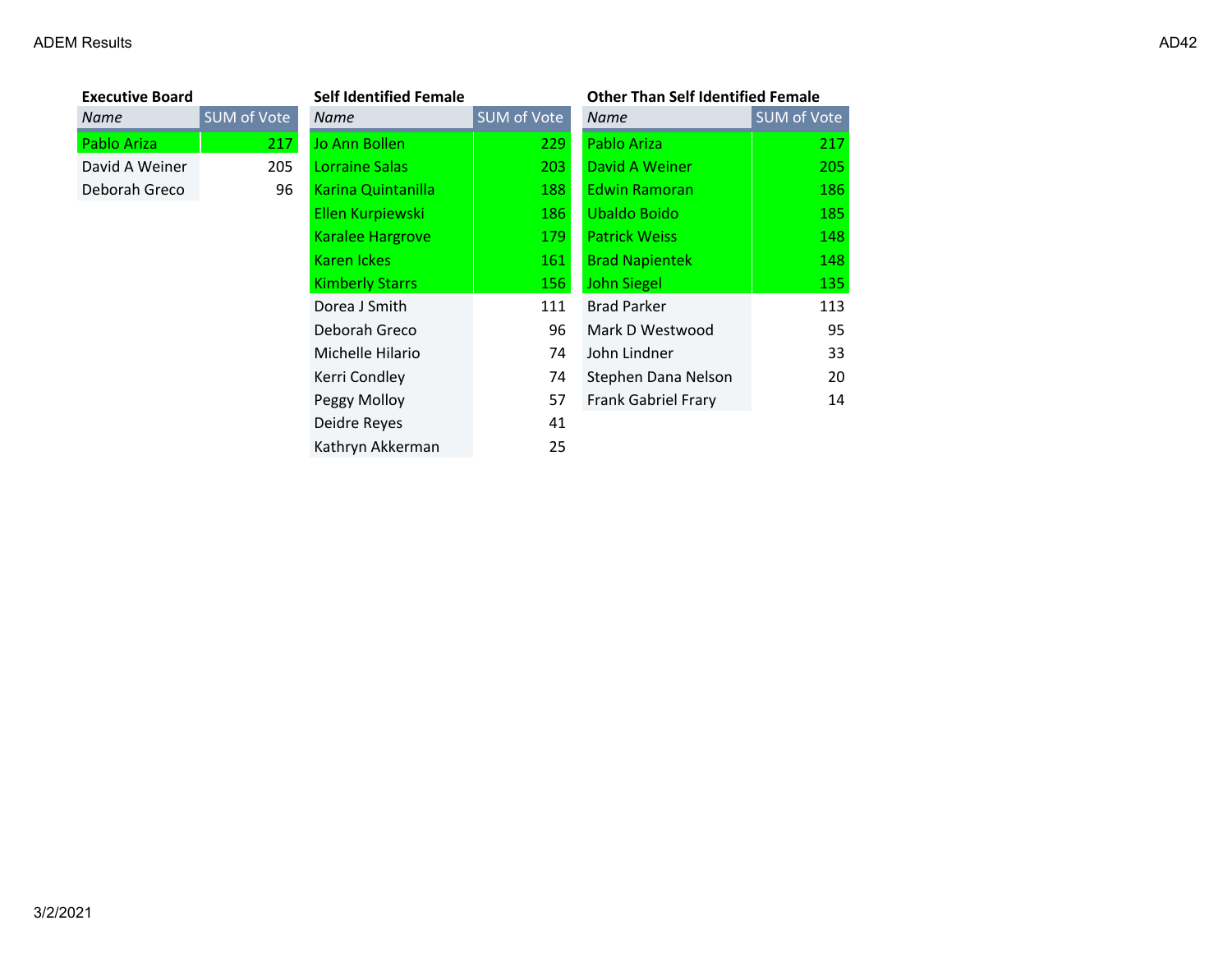| Executive Board   |                    |
|-------------------|--------------------|
| Name              | <b>SUM</b> of Vote |
| Josh Nuni         | 117                |
| Analisa Swan      | 113                |
| Sarah Kate Levy   | 50                 |
| Neda Farid        | 47                 |
| Sevana Zadorian   | 44                 |
| Joye Swan         | 30                 |
| Shawn Bush-Castro | 8                  |
| Sal Genovese      | 5.                 |
|                   |                    |

| <b>Executive Board</b> | <b>Self Identified Female</b> |                                 | <b>Other Than Self Identified Female</b> |                            |             |
|------------------------|-------------------------------|---------------------------------|------------------------------------------|----------------------------|-------------|
| Name                   | SUM of Vote                   | <b>Name</b>                     | SUM of Vote                              | <b>Name</b>                | SUM of Vote |
| Josh Nuni              | 1177                          | <b>Nicole J Perez</b>           | 1330                                     | <b>Konstantine Anthony</b> | 1292        |
| Analisa Swan           | 1136                          | <b>Margo Rowder</b>             | 1263                                     | <b>Hugo Soto</b>           | 1246        |
| Sarah Kate Levy        | 500                           | Janet Kim                       | 1195                                     | <b>Brandon Rey Ramirez</b> | 1237        |
| Neda Farid             | 476                           | <b>Analisa Swan</b>             | 1136                                     | Armen D Gendjian           | 1206        |
| Sevana Zadorian        | 446                           | <b>Desiree Portillo Rabinov</b> | 1123                                     | Sean V. Broadbent          | 1188        |
| Joye Swan              | 307                           | <b>Susan R Mastrodemos</b>      | 1106                                     | <b>Josh Nuni</b>           | 1177        |
| Shawn Bush-Castro      | 89                            | Juliette Minassian              | 809                                      | <b>Chuck Bush</b>          | 876         |
| Sal Genovese           | 55                            | Tamala Takahashi                | 565                                      | Zanku Armenian             | 425         |
|                        |                               | Tara Peterson                   | 544                                      | Manuel Magpapian           | 423         |
|                        |                               | Sarah Kate Levy                 | 500                                      | Sean Russell               | 420         |
|                        |                               | Neda Farid                      | 476                                      | <b>Telly Tse</b>           | 418         |
|                        |                               | Sevana Zadorian                 | 446                                      | Ben Ipekjian               | 406         |
|                        |                               | Diana Abasta                    | 430                                      | Alex J Parajon             | 385         |
|                        |                               | Caroline Anderson               | 423                                      | Armik Avedisian            | 376         |
|                        |                               | Aline Babaian                   | 389                                      | Sean Brandle               | 94          |
|                        |                               | Joye Swan                       | 307                                      | Shawn Bush-Castro          | 89          |
|                        |                               | <b>Emeline Davis</b>            | 66                                       | Marco Alarcon              | 56          |
|                        |                               | Ani Garibyan                    | 48                                       | Sal Genovese               | 55          |
|                        |                               | Jocelyn Urrutia                 | 35                                       | <b>Ed Stapleton</b>        | 37          |
|                        |                               | Kathleen Cannon                 | 32                                       | Adam M West                | 27          |
|                        |                               |                                 |                                          | Robert D. Avila            | 22          |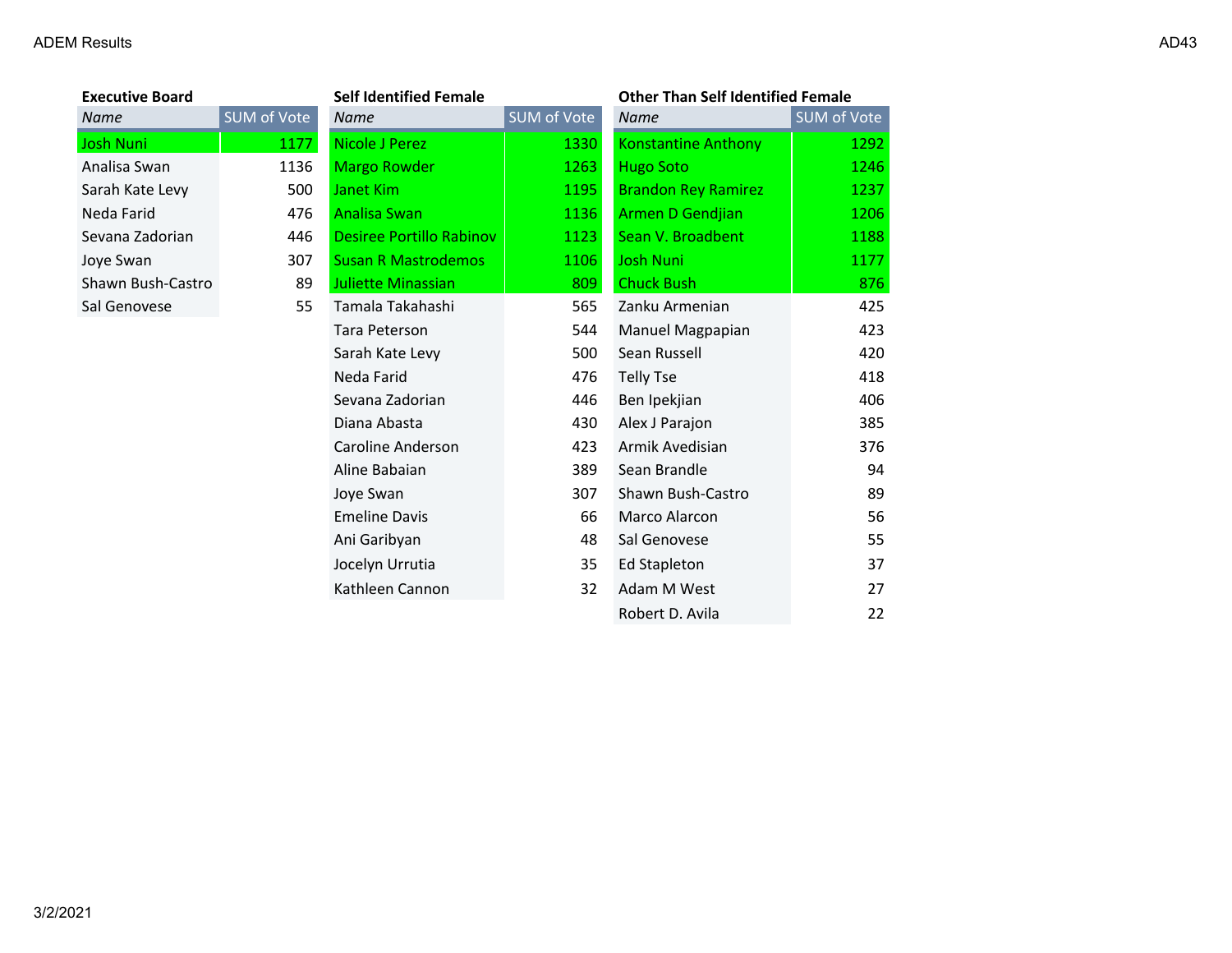| <b>Executive Board</b>     |        |
|----------------------------|--------|
| Name                       | SUM of |
| <b>Tim Allison</b>         |        |
| Arthur 'AJ' Valenzuela Jr. |        |
| Angel Garcia               |        |
| Lucy C Cartagena           |        |
| Edgar Romo                 |        |
| Nina Wells                 |        |
| Jonah Rudy                 |        |
| Rick Motawakel             |        |
|                            |        |

| <b>Executive Board</b>     |             | <b>Self Identified Female</b> | <b>Other Than Self Identified Female</b> |                             |                    |
|----------------------------|-------------|-------------------------------|------------------------------------------|-----------------------------|--------------------|
| Name                       | SUM of Vote | <b>Name</b>                   | SUM of Vote                              | <b>Name</b>                 | <b>SUM of Vote</b> |
| <b>Tim Allison</b>         | 497         | <b>Martha Martinez-Bravo</b>  | 489                                      | <b>Tim Allison</b>          | 497                |
| Arthur 'AJ' Valenzuela Jr. | 329         | <b>Gina G Muscatel</b>        | 481                                      | <b>Josh Donner</b>          | 462                |
| Angel Garcia               | 242         | <b>Karen Sher</b>             | 443                                      | <b>Henry Montalvo</b>       | 442                |
| Lucy C Cartagena           | 210         | <b>Vianey Lopez</b>           | 394                                      | <b>David Pollock</b>        | 413                |
| <b>Edgar Romo</b>          | 168         | <b>Shauna Robinson</b>        | 382                                      | <b>Orion Tripodis</b>       | 367                |
| Nina Wells                 | 105         | Michaela Perez                | 377                                      | <b>Mercy Urrea</b>          | 341                |
| Jonah Rudy                 | 66          | <b>Rebekah Sneha Daniel</b>   | 374                                      | <b>Anthony Mireles</b>      | 336                |
| <b>Rick Motawakel</b>      | 21          | Aracely Preciado              | 277                                      | Arthur 'AJ' Valenzuela Jr.  | 329                |
|                            |             | Naveed Subhan                 | 255                                      | Danny Chulack               | 281                |
|                            |             | Karen Stevens                 | 240                                      | Angel Garcia                | 242                |
|                            |             | Maria Navarro                 | 237                                      | James Patterson             | 192                |
|                            |             | Lucy C Cartagena              | 210                                      | Dan Tullis                  | 173                |
|                            |             | Leslie Madrigal               | 200                                      | Edgar Romo                  | 168                |
|                            |             | Danielle Moorea Bautista      | 193                                      | Jacob Travers               | 166                |
|                            |             | Nina Wells                    | 105                                      | Max Ghenis                  | 146                |
|                            |             | Sue Gunther                   | 63                                       | <b>Angus Taylor Simmons</b> | 94                 |
|                            |             | Rossanna Guerra               | 50                                       | Jonah Rudy                  | 66                 |
|                            |             | Erica Lundy                   | 39                                       | Alessandro Neri             | 44                 |
|                            |             | Leticia G. Pinedo             | 27                                       | <b>Richard E Gunther</b>    | 40                 |
|                            |             |                               |                                          | Michael Sheetz              | 26                 |
|                            |             |                               |                                          | <b>Rick Motawakel</b>       | 21                 |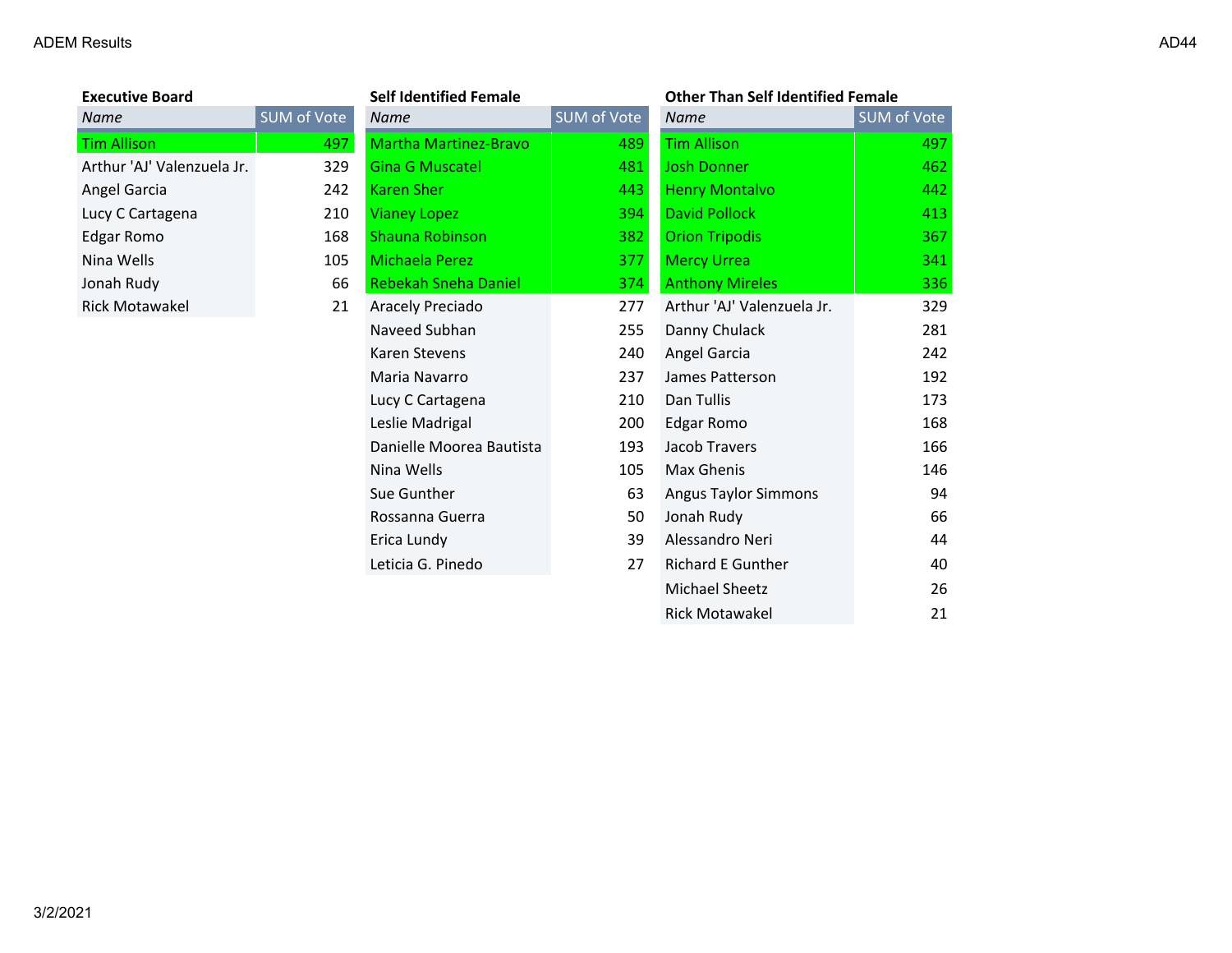| <b>Executive Board</b>    |             | <b>Self Identified Female</b> | <b>Other Than Self Identified Female</b> |                           |             |
|---------------------------|-------------|-------------------------------|------------------------------------------|---------------------------|-------------|
| <b>Name</b>               | SUM of Vote | <b>Name</b>                   | SUM of Vote                              | Name                      | SUM of Vote |
| Kiyomi Kowalski           | 366         | Kiyomi Kowalski               | 366                                      | Micha Liberman            | 363         |
| Micha Liberman            | 363         | <b>Renay Grace Rodriguez</b>  | 359                                      | <b>Gregg Solkovits</b>    | 360         |
| <b>Gregg Solkovits</b>    | 360         | <b>Doris Dent</b>             | 351                                      | CJ Berina                 | 318         |
| Renay Grace Rodriguez     | 359         | <b>Victoria Solkovits</b>     | 348                                      | <b>Christopher Manabe</b> | 312         |
| Aveista Helmandi          | 341         | Aveista Helmandi              | 341                                      | <b>Kayson Verne</b>       | 311         |
| <b>Christopher Manabe</b> | 312         | <b>Michelle Manire Fowle</b>  | 334                                      | <b>Cary Brown</b>         | 309         |
| Kayson Verne              | 311         | <b>Yasmine Pomeroy</b>        | 333                                      | Dan McCrory               | 303         |
| Cary Brown                | 309         | Erin Seinfeld                 | 279                                      | Noah Sachartoff           | 235         |
| Erin Seinfeld             | 279         | Abby Kingsley                 | 262                                      | Jeremy Oberstein          | 229         |
| Rosalba S Gonzalez        | 233         | Andra Hoffman                 | 261                                      | Vahid Khorsand            | 181         |
| Amy Wiwuga                | 166         | Rosalba S Gonzalez            | 233                                      | <b>Richard Mathews</b>    | 111         |
| <b>Richard Mathews</b>    | 111         | Morgan Currier                | 228                                      | Ethan Castillo            | 101         |
| Charne' Tunson            | 54          | Serapia Kim                   | 189                                      | Juan Becerra              | 99          |
| Daniel B. Spitzer         | 53          | Amy Wiwuga                    | 166                                      | <b>Thomas Martin</b>      | 95          |
| Nichét James-Gray         | 39          | Nishat Salsabil               | 68                                       | Mark Anthony Alcala       | 86          |
| Marc J Sanschagrin        | 21          | Charne' Tunson                | 54                                       | Michael Goldman           | 55          |
|                           |             | Nichét James-Gray             | 39                                       | Daniel B. Spitzer         | 53          |
|                           |             | Lisa Siegel                   | 38                                       | Marc J Sanschagrin        | 21          |
|                           |             |                               |                                          | Neyaz Muhaimen            | 9           |

Geoffrey D. Plourde 9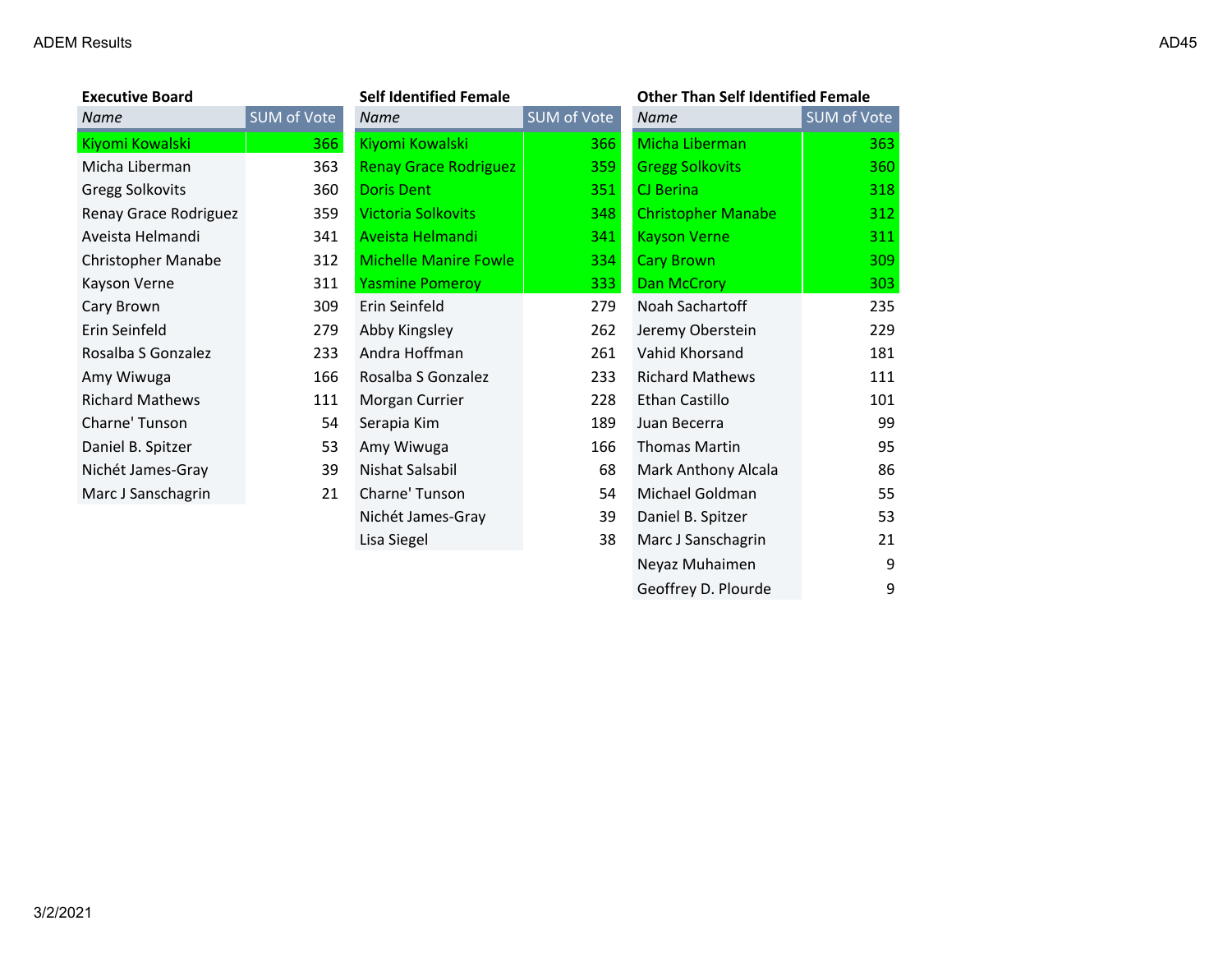| <b>Executive Board</b> |          |
|------------------------|----------|
| Name                   | SUM of \ |
| Lauren Perotti         |          |
| Adrienne Burk          |          |
| Karen Hernandez        |          |
| Lanira Murphy          |          |

| <b>Executive Board</b> |             | <b>Self Identified Female</b> |             | <b>Other Than Self Identified Female</b> |             |
|------------------------|-------------|-------------------------------|-------------|------------------------------------------|-------------|
| Name                   | SUM of Vote | Name                          | SUM of Vote | Name                                     | SUM of Vote |
| Lauren Perotti         | 585         | Lauren Perotti                | 585         | Nick Roth                                | 566         |
| Adrienne Burk          | 445         | Suju Vijayan                  | 577         | <b>Steve Pierson</b>                     | 561         |
| Karen Hernandez        | 199         | Sybil M Azur                  | 567         | Daniel Tamm                              | 559         |
| Lanira Murphy          | 54          | Samantha Dorf                 | 553         | <b>Brian Gavidia</b>                     | 518         |
|                        |             | <b>Colleen D Evanson</b>      | 534         | Lester F Aponte                          | 460         |
|                        |             | <b>Adrienne Burk</b>          | 445         | John Alford                              | 360         |
|                        |             | <b>Carolyn Chriss</b>         | 421         | <b>Michael Swords</b>                    | 341         |
|                        |             | Karen Hernandez               | 199         | Mark A. Speare                           | 91          |
|                        |             | Lauren Hoeflich               | 166         | Jose Navarrete                           | 51          |
|                        |             | Colleen Toumayan              | 140         | Gregory Wright                           | 45          |
|                        |             | <b>Yvette Chambers</b>        | 75          | Syed Hussaini                            | 21          |
|                        |             | Lanira Murphy                 | 54          | <b>Walter Rivers</b>                     | 9           |
|                        |             | Julissa Rodriguez             | 44          |                                          |             |
|                        |             | Angela Harvey                 | 40          |                                          |             |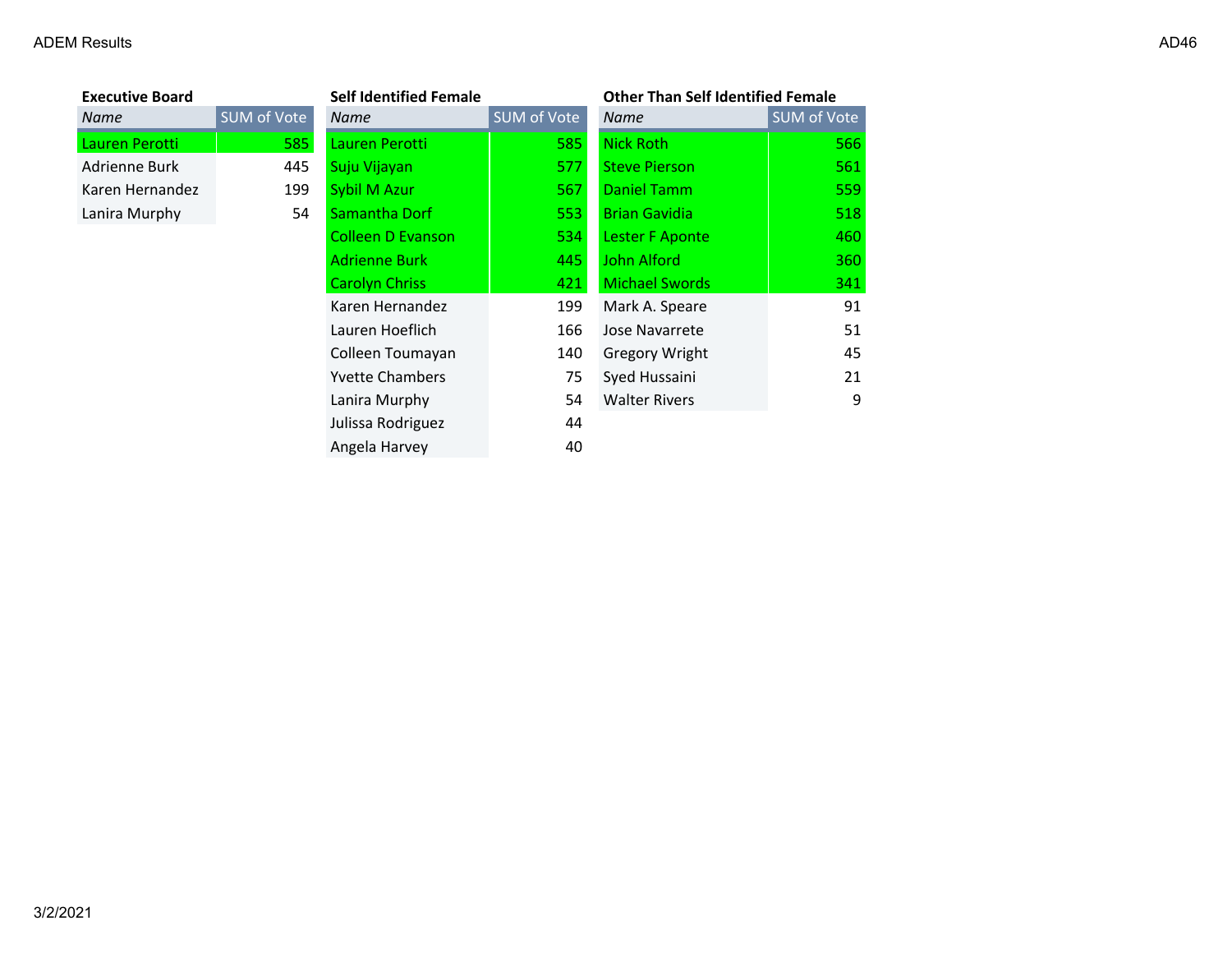| <b>Executive Board</b>     |                    | Se  |
|----------------------------|--------------------|-----|
| <b>Name</b>                | <b>SUM of Vote</b> | Nc  |
| Rafael Trujillo, Jr.       | 405                | Da  |
| Daphne Hawkins             | 400                | Lir |
| Linda Gonzalez             | 386                | Ba  |
| Rey Acosta                 | 324                | Ch  |
| Upminder Jeet Singh Sandhu | 285                | Ly  |
| Ana Gonzalez               | 258                | Ca  |
| Misael Tovar Diaz          | 85                 | La  |
| Michelle Maria Heard       | 74                 | An  |
|                            |                    | Kir |
|                            |                    |     |

| <b>Executive Board</b>     |                    | <b>Self Identified Female</b> |             | <b>Other Than Self Identified Female</b> |             |
|----------------------------|--------------------|-------------------------------|-------------|------------------------------------------|-------------|
| Name                       | <b>SUM of Vote</b> | Name                          | SUM of Vote | Name                                     | SUM of Vote |
| Rafael Trujillo, Jr.       | 405                | <b>Daphne Hawkins</b>         | 400         | Rafael Trujillo, Jr.                     | 405         |
| Daphne Hawkins             | 400                | Linda Gonzalez                | 386         | <b>Dan Flores</b>                        | 353         |
| Linda Gonzalez             | 386                | <b>BarBara L Chavez</b>       | 360         | <b>Edgar Montes</b>                      | 348         |
| Rey Acosta                 | 324                | <b>Christina Marquez</b>      | 358         | <b>Victor Quiroz</b>                     | 335         |
| Upminder Jeet Singh Sandhu | 285                | <b>Lynn Summers</b>           | 357         | <b>Rey Acosta</b>                        | 324         |
| Ana Gonzalez               | 258                | Carolina Verduzco             | 343         | Jacob Randolph                           | 300         |
| Misael Tovar Diaz          | 85                 | Laura A Mancha                | 335         | Upminder Jeet Singh Sandhu               | 285         |
| Michelle Maria Heard       | 74                 | Ana Gonzalez                  | 258         | Samuel J. Casey                          | 205         |
|                            |                    | Kimberly Calvin               | 215         | Kelvin Moore                             | 193         |
|                            |                    | Patrice Brown                 | 213         | Kareem Góngora                           | 192         |
|                            |                    | Esmeralda Vazquez             | 210         | Daniel Peeden                            | 176         |
|                            |                    | Mary B Sandoval               | 207         | Ivan Aguayo                              | 168         |
|                            |                    | Angela Wilkinson              | 195         | Johnny Ramos                             | 162         |
|                            |                    | Hafsa Sharafat                | 139         | Anthony Aguirre                          | 143         |
|                            |                    | Rocio Aguayo                  | 121         | Misael Tovar Diaz                        | 85          |
|                            |                    | Michelle Maria Heard          | 74          | <b>Edward C McMillon II</b>              | 78          |
|                            |                    |                               |             | Demedre Lane Barnes                      | 50          |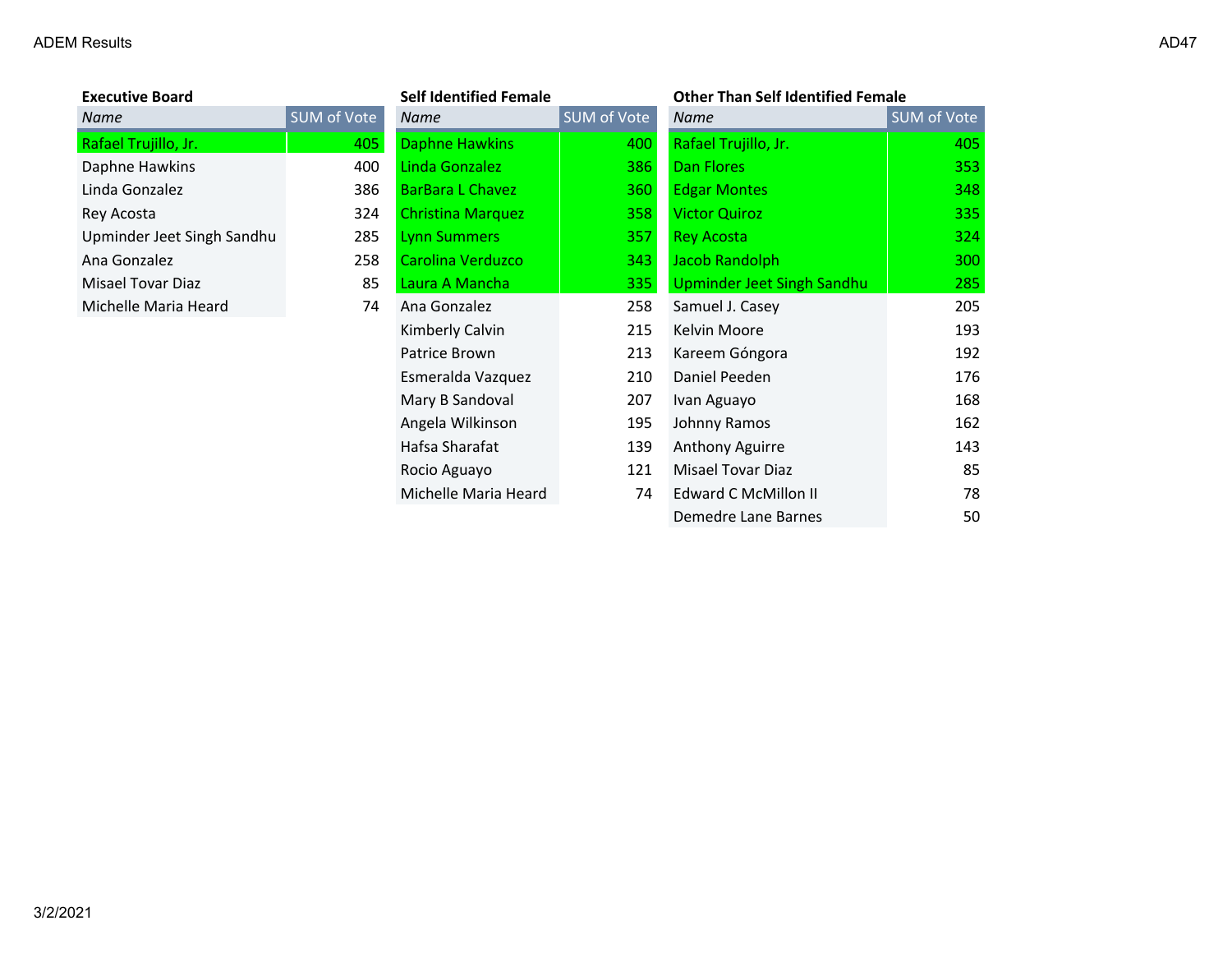| <b>Executive Board</b>       |          |
|------------------------------|----------|
| <b>Name</b>                  | SUM of ' |
| Giselle M. Sorial            |          |
| Drew Aleman                  |          |
| Andreya Garcia-Ponce De Leon |          |
| Emanuel Lawrence Gonzales    |          |

| <b>Executive Board</b>           |             | <b>Self Identified Female</b> |             | <b>Other Than Self Identified Female</b> |             |
|----------------------------------|-------------|-------------------------------|-------------|------------------------------------------|-------------|
| <b>Name</b>                      | SUM of Vote | <b>Name</b>                   | SUM of Vote | <b>Name</b>                              | SUM of Vote |
| Giselle M. Sorial                | 269         | Jazzari "Jazz" Taylor         | 278         | <b>Drew Aleman</b>                       | 265         |
| Drew Aleman                      | 265         | Laura Santos                  | 270         | Javier E. Vargas                         | 248         |
| Andreya Garcia-Ponce De Leon     | 204         | <b>Katarina M Garcia</b>      | 269         | <b>Steven Lopez</b>                      | 238         |
| <b>Emanuel Lawrence Gonzales</b> | 147         | Giselle M. Sorial             | 269         | Jacob A Gener                            | 230         |
|                                  |             | <b>Alyssa Robles</b>          | 269         | <b>Ruben Ilan</b>                        | 227         |
|                                  |             | Lisa Jimenez                  | 265         | <b>Ralph Galvan</b>                      | 224         |
|                                  |             | Jocelyn Correa                | 262         | <b>Tony Arellano</b>                     | 223         |
|                                  |             | Kristin McGuire               | 261         | Ricardo Vazques                          | 214         |
|                                  |             | Denaee Amaya                  | 251         | Francisco Gutierrez                      | 209         |
|                                  |             | Alejandra Avila               | 249         | Cesar Andres Garcia                      | 195         |
|                                  |             | Rachel Gomez                  | 245         | Mark Breceda                             | 190         |
|                                  |             | Joanna Valenzuela             | 244         | <b>Osirus Polachart</b>                  | 187         |
|                                  |             | Emylou Vergel de Dios         | 236         | Aaron Simental                           | 183         |
|                                  |             | Janet Hurtado                 | 205         | <b>Manuel Garcia</b>                     | 180         |
|                                  |             | Andreya Garcia-Ponce De Leon  | 204         | Alvaro Guadarrama                        | 174         |
|                                  |             | <b>Michelle Parias</b>        | 200         | <b>Emanuel Lawrence Gonzales</b>         | 147         |
|                                  |             | Marisa Szeps                  | 180         | <b>Todd McGuire</b>                      | 102         |
|                                  |             | Alma Nunez                    | 72          |                                          |             |
|                                  |             | <b>Frances Marie Torres</b>   | 64          |                                          |             |
|                                  |             | Nicole Mojan Pirshafiey       | 46          |                                          |             |
|                                  |             | Ashley Portillo-Baloy         | 39          |                                          |             |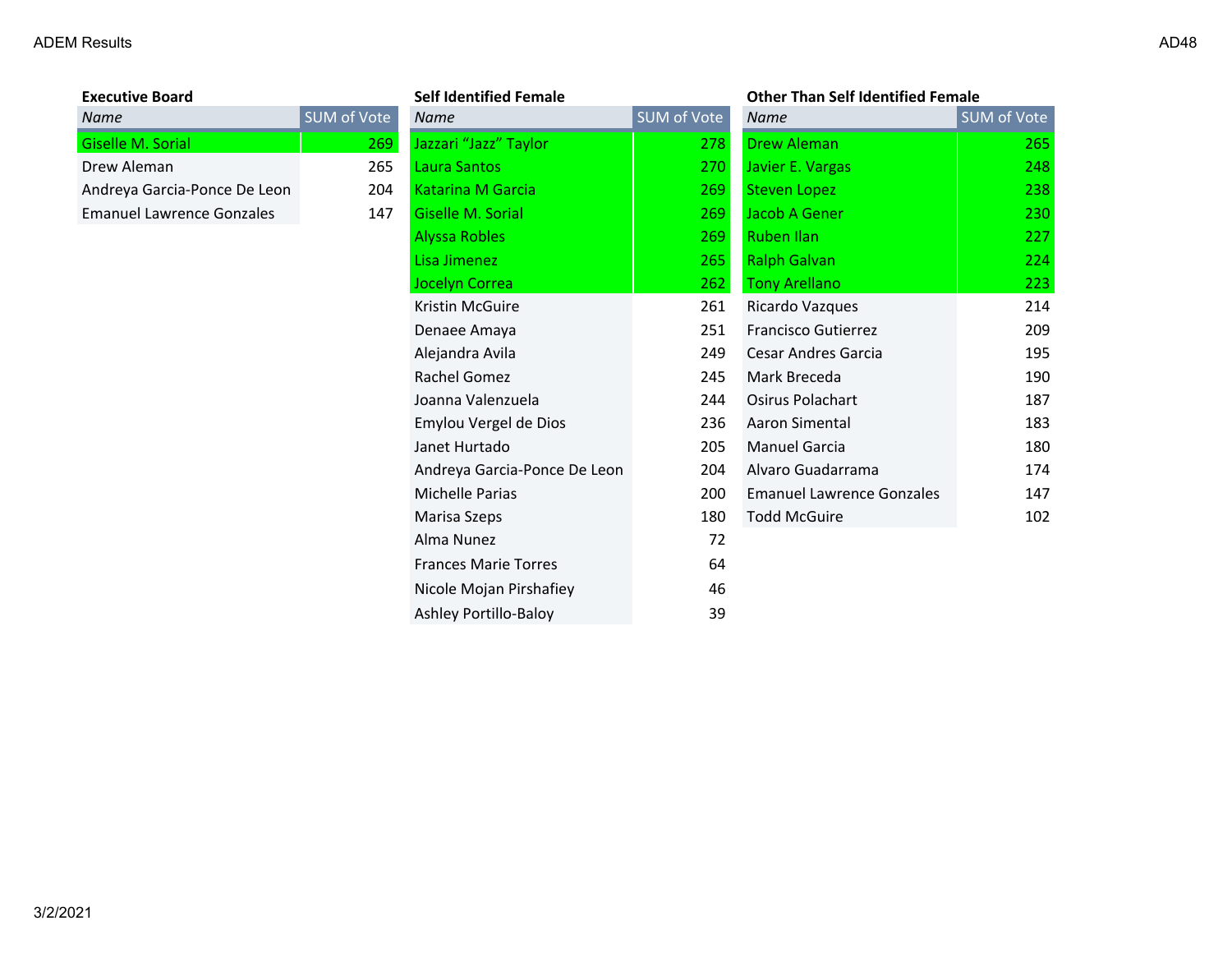| <b>Executive Board</b>       |        |
|------------------------------|--------|
| Name                         | SUM of |
| Michael Soto                 |        |
| Melissa Mia Michelson        |        |
| Nancy Armenta                |        |
| Alexander Siu                |        |
| Cecilia Maria Gomez-Gonzalez |        |
| Cindy Wu                     |        |
| Bobbie McGowan               |        |
| Heather M. Wolpert-Gawron    |        |

| <b>Executive Board</b>       |             | <b>Self Identified Female</b> |             | <b>Other Than Self Identified Female</b> |             |
|------------------------------|-------------|-------------------------------|-------------|------------------------------------------|-------------|
| Name                         | SUM of Vote | <b>Name</b>                   | SUM of Vote | <b>Name</b>                              | SUM of Vote |
| <b>Michael Soto</b>          | 345         | Amy J. Wong                   | 468         | <b>Sean Eric McMorris</b>                | 373         |
| Melissa Mia Michelson        | 293         | <b>Emily Quach</b>            | 411         | <b>Michael Soto</b>                      | 345         |
| Nancy Armenta                | 266         | <b>Maria Elena Diaz</b>       | 402         | <b>Ken Tang</b>                          | 343         |
| Alexander Siu                | 140         | <b>Maribel Castillon</b>      | 362         | Danny Woo                                | 306         |
| Cecilia Maria Gomez-Gonzalez | 139         | Leslie Chang                  | 345         | Jose A. Sanchez                          | 302         |
| Cindy Wu                     | 124         | Katie H. Chan                 | 336         | <b>David Diaz</b>                        | 288         |
| <b>Bobbie McGowan</b>        | 121         | <b>Melissa Mia Michelson</b>  | 293         | <b>Jesus Payan</b>                       | 268         |
| Heather M. Wolpert-Gawron    | 57          | Shelley Ryan                  | 273         | Mario Luke Nieto                         | 266         |
|                              |             | Irma Gorrocino                | 273         | Joseph Joshua Martinez                   | 252         |
|                              |             | Nancy Armenta                 | 266         | Gabriel Brossy de Dios                   | 243         |
|                              |             | Analu A. Fernandini           | 266         | <b>Edson Quinteros</b>                   | 226         |
|                              |             | Sandra Armenta Lopez          | 248         | Ricardo Padilla                          | 225         |
|                              |             | Stephanie Garcia              | 235         | Peter Vasquez                            | 206         |
|                              |             | Jean Balest                   | 232         | Samir M. Al-Alami                        | 204         |
|                              |             | Jasmine Cheng                 | 226         | Salvador Ramirez                         | 199         |
|                              |             | Suzie Abdou                   | 224         | Mario Martinez                           | 194         |
|                              |             | Natalie Tong                  | 223         | George E. Herrera                        | 186         |
|                              |             | Dawn Tarin                    | 200         | Luis Bobadilla                           | 167         |
|                              |             | Diana Lee                     | 195         | Aristotle Acevedo                        | 167         |
|                              |             | Tiffany Marina Aleman         | 178         | James Berry                              | 160         |
|                              |             | Felicia Sandoval              | 164         | Alexander Siu                            | 140         |
|                              |             | Cecilia Maria Gomez-Gonzalez  | 139         | Anthony R. Fellow                        | 137         |
|                              |             | Cindy Wu                      | 124         | Albert Lam                               | 122         |
|                              |             | <b>Bobbie McGowan</b>         | 121         | Lynn Marie Mierzejewski                  | 73          |
|                              |             | Heather M. Wolpert-Gawron     | 57          | Mark Licker                              | 30          |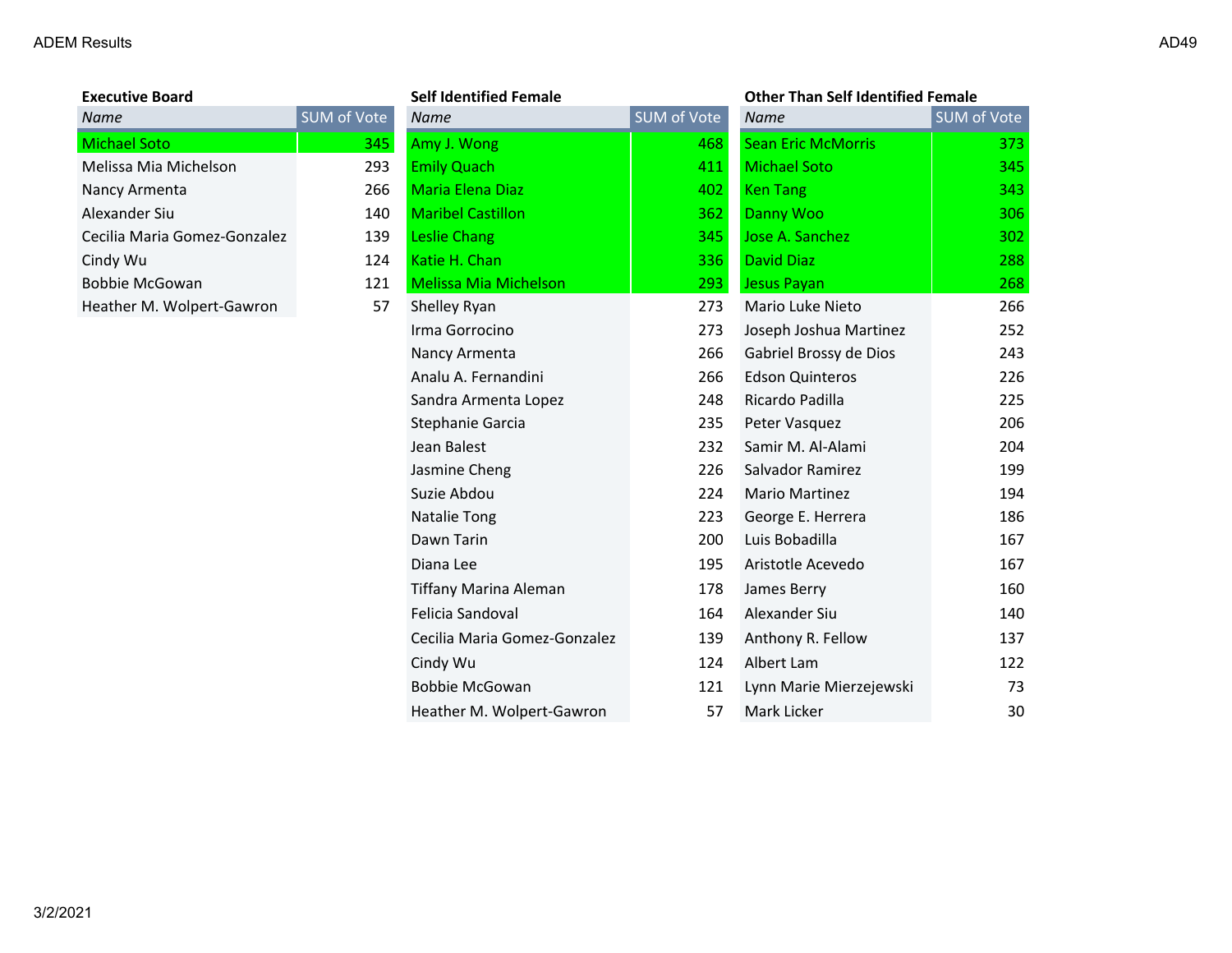3/2/2021

| <b>Executive Board</b>   |             | <b>Self Identified Female</b> |             | <b>Other Than Self Identified Female</b> |             |
|--------------------------|-------------|-------------------------------|-------------|------------------------------------------|-------------|
| <b>Name</b>              | SUM of Vote | <b>Name</b>                   | SUM of Vote | <b>Name</b>                              | SUM of Vote |
| <b>Aura Vasquez</b>      | 990         | <b>Aura Vasquez</b>           | 990         | <b>Jon Katz</b>                          | 721         |
| Tamara Melzer Levenson   | 808         | <b>Tamara Melzer Levenson</b> | 808         | <b>Steve Bott</b>                        | 688         |
| Jon Katz                 | 721         | <b>Jackie Pepper</b>          | 696         | <b>Barry A. Snell</b>                    | 676         |
| Jackie Pepper            | 696         | Andrea Morgan-Chun            | 667         | Tai Esteban Sunnanon                     | 650         |
| <b>Steve Bott</b>        | 688         | Angela D. Scott               | 663         | <b>Scott E Epstein</b>                   | 643         |
| Angela D. Scott          | 663         | Sepi Shyne                    | 654         | <b>Brian Colker</b>                      | 637         |
| Sepi Shyne               | 654         | <b>Caroline M. Torosis</b>    | 645         | <b>Charles J Taylor</b>                  | 601         |
| Tai Esteban Sunnanon     | 650         | Sue Himmelrich                | 644         | Paul Song                                | 600         |
| Sue Himmelrich           | 644         | Ana Maria Jara                | 631         | <b>Mike Rose</b>                         | 600         |
| Scott E Epstein          | 643         | <b>Isabel Storey</b>          | 630         | Sion Roy                                 | 592         |
| <b>Brian Colker</b>      | 637         | Noemi TorresCortes            | 628         | Christopher Nikhil Bowen                 | 571         |
| Ana Maria Jara           | 631         | Chelsea Byers                 | 623         | Daniel Bral                              | 547         |
| <b>Isabel Storey</b>     | 630         | Anastasia Foster              | 568         | Michael Barth                            | 528         |
| Charles J Taylor         | 601         | Elizabeth Clark               | 532         | Joshua Smith                             | 483         |
| Paul Song                | 600         | Jessica Yas Barker            | 524         | Domi Piturro                             | 447         |
| Sion Roy                 | 592         | Pamela Sparrow                | 462         | Keith Coleman                            | 444         |
| Christopher Nikhil Bowen | 571         | Jennifer Barraza              | 462         | Aaron Ordower                            | 434         |
| Anastasia Foster         | 568         | Kyna Collins                  | 458         | Murtaza Mogri                            | 425         |
| Daniel Bral              | 547         | Jennifer Miner                | 372         | Adam Harris Wolman                       | 410         |
| Elizabeth Clark          | 532         | Keysha Latrice Gwin           | 365         | David Silva                              | 404         |
| Joshua Smith             | 483         | Lenee Richards                | 323         | Jasson Crockett                          | 263         |
| Pamela Sparrow           | 462         | Karen Andros Eyres            | 128         | Mark Kelly                               | 222         |
| Domi Piturro             | 447         | Emilia M Barrosse             | 81          | Zennon Ulyate-Crow                       | 161         |
| Keith Coleman            | 444         | Marquita Yvette Thomas        | 73          | Michael Tenzer                           | 68          |
| Murtaza Mogri            | 425         | Leslie Gilbert-Lurie          | 73          | Alex C. Smith                            | 63          |
| Keysha Latrice Gwin      | 365         | Alison Rebecca Stern Simard   | 52          | Doug Boney                               | 62          |
| Jasson Crockett          | 263         | Andrea Lipton                 | 42          | Ingram Losner                            | 54          |
| Karen Andros Eyres       | 128         | Eva M. Plaza                  | 35          | <b>Alex Elliott</b>                      | 22          |
| Ingram Losner            | 54          |                               |             | Adam Britten                             | 18          |
| <b>Alex Elliott</b>      | 22          |                               |             |                                          |             |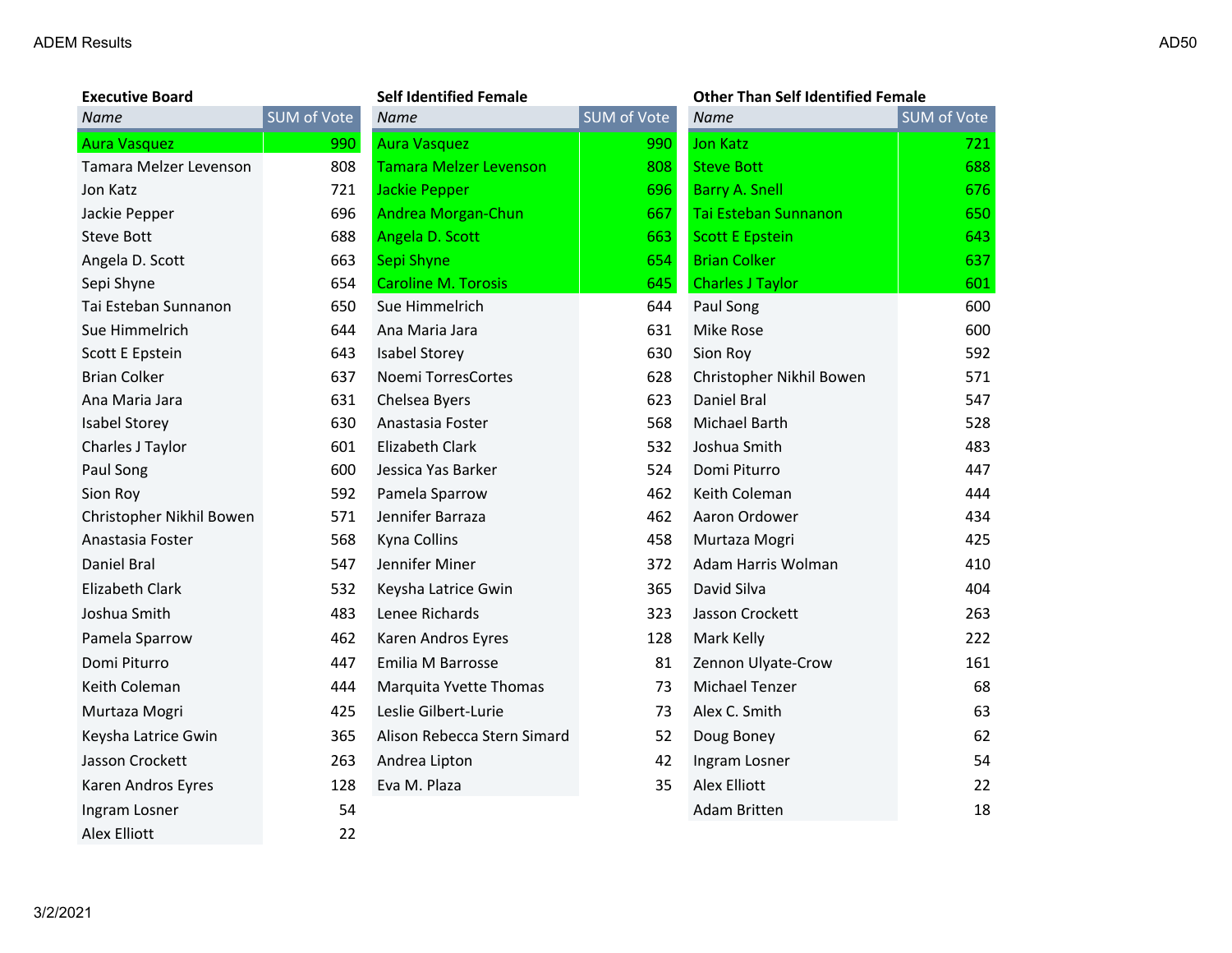3/2/2021

| <b>Executive Board</b>   | <b>Self Identified Female</b> |                              | <b>Other Than Self Identified Female</b> |                               |                    |
|--------------------------|-------------------------------|------------------------------|------------------------------------------|-------------------------------|--------------------|
| <b>Name</b>              | <b>SUM of Vote</b>            | Name                         | SUM of Vote                              | <b>Name</b>                   | <b>SUM of Vote</b> |
| Carolyn Park             | 976                           | <b>Carolyn Park</b>          | 976                                      | <b>Victor Frias</b>           | 909                |
| Selene Betancourt        | 952                           | <b>Selene Betancourt</b>     | 952                                      | <b>José Gama Vargas</b>       | 907                |
| <b>Victor Frias</b>      | 909                           | <b>Abby Austin</b>           | 902                                      | <b>Eric Pierce</b>            | 835                |
| José Gama Vargas         | 907                           | <b>Amanda Miguel Staples</b> | 884                                      | <b>Ezra Pugh</b>              | 819                |
| Abby Austin              | 902                           | Lauren Buisson               | 881                                      | <b>Jeremy Gray</b>            | 773                |
| Amanda Miguel Staples    | 884                           | Yolanda Nogueira             | 876                                      | Philip Dorsey Iglauer Jr      | 763                |
| Lauren Buisson           | 881                           | <b>Hayley Coupon</b>         | 825                                      | <b>Ismael M Parra</b>         | 580                |
| Yolanda Nogueira         | 876                           | Jamie Tijerina               | 625                                      | Victor G. Sanchez             | 562                |
| <b>Eric Pierce</b>       | 835                           | Theresa Montaño              | 610                                      | Luis Antonio Sanchez          | 524                |
| Hayley Coupon            | 825                           | Susana Lopez                 | 605                                      | Alexander De Ocampo           | 524                |
| Ezra Pugh                | 819                           | Sarah Rascon                 | 589                                      | Jesús "Chuy" García           | 508                |
| Jeremy Gray              | 773                           | Angelica Lopez Moyes         | 547                                      | <b>Francis Engler</b>         | 499                |
| Philip Dorsey Iglauer Jr | 763                           | Eileen Hatrick               | 532                                      | <b>Michael Contreras</b>      | 491                |
| Jamie Tijerina           | 625                           | Alicia Romero Perez          | 521                                      | Ben Cassorla                  | 489                |
| Theresa Montaño          | 610                           | Stephanie Maynetto-Jackson   | 508                                      | Vicente Gonzalez Reyes        | 459                |
| Susana Lopez             | 605                           | <b>Emily Spokes</b>          | 498                                      | Matt Kaczmarek                | 437                |
| Sarah Rascon             | 589                           | <b>Margaret Buckles</b>      | 483                                      | Hugh Esten                    | 437                |
| Victor G. Sanchez        | 562                           | Casey Revkin Ryan            | 482                                      | Azeen Khanmalek               | 431                |
| Angelica Lopez Moyes     | 547                           | Maggie Darett-Quiroz         | 481                                      | Paul M. McDermott             | 428                |
| Eileen Hatrick           | 532                           | Kathrina Abrot               | 472                                      | John Gallogly                 | 423                |
| Jesús "Chuy" García      | 508                           | Tessie Borden                | 462                                      | Brian Micó                    | 410                |
| Francis Engler           | 499                           | Alma Barreras                | 154                                      | J. Gabriel Castro             | 99                 |
| <b>Emily Spokes</b>      | 498                           | Mishna Hernandez             | 145                                      | Moises Vazquez                | 78                 |
| <b>Michael Contreras</b> | 491                           | Carmen Maria Perez           | 98                                       | Alexander Gruenenfelder Smith | 76                 |
| Casey Revkin Ryan        | 482                           | Erin Ploss-Campoamor         | 81                                       | James Johnson Jr              | 74                 |
| Vicente Gonzalez Reyes   | 459                           | Karla Monterroso             | 75                                       | Jose Medina                   | 69                 |
| Hugh Esten               | 437                           | Amelia Swedeen               | 60                                       | Joel Laguna                   | 60                 |
| John Gallogly            | 423                           | Ash Kramer                   | 28                                       | Jonathan D Klein              | 52                 |
| J. Gabriel Castro        | 99                            |                              |                                          | Gerald Troy Carbajal          | 45                 |
| James Johnson Jr         | 74                            |                              |                                          | Thomas S Irwin                | 37                 |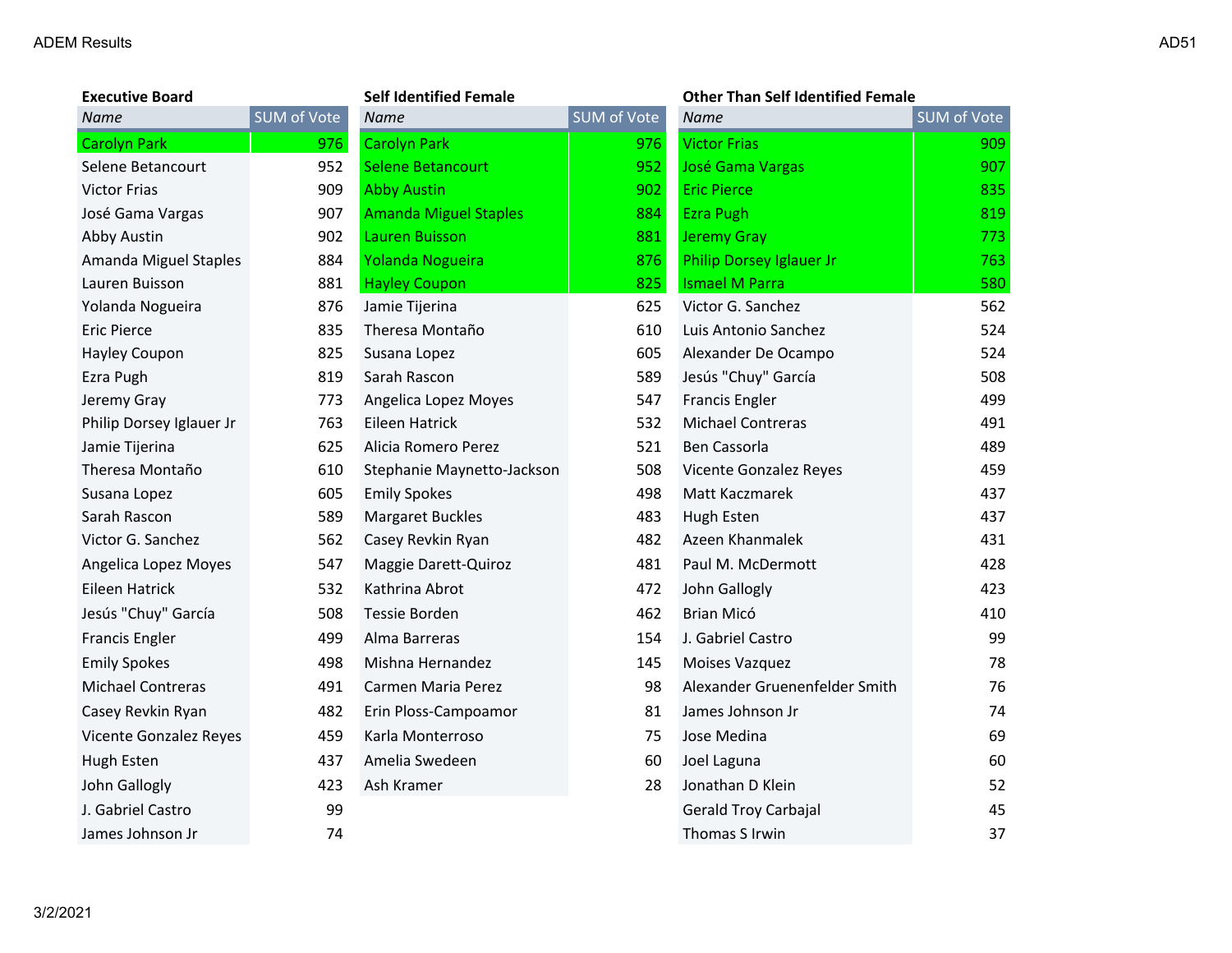| Amelia Swedeen    | 60                      | Joseph David Seal | $\sim$<br>-- |
|-------------------|-------------------------|-------------------|--------------|
| Joseph David Seal | $\mathbin{\lnot}$<br>၁၁ |                   |              |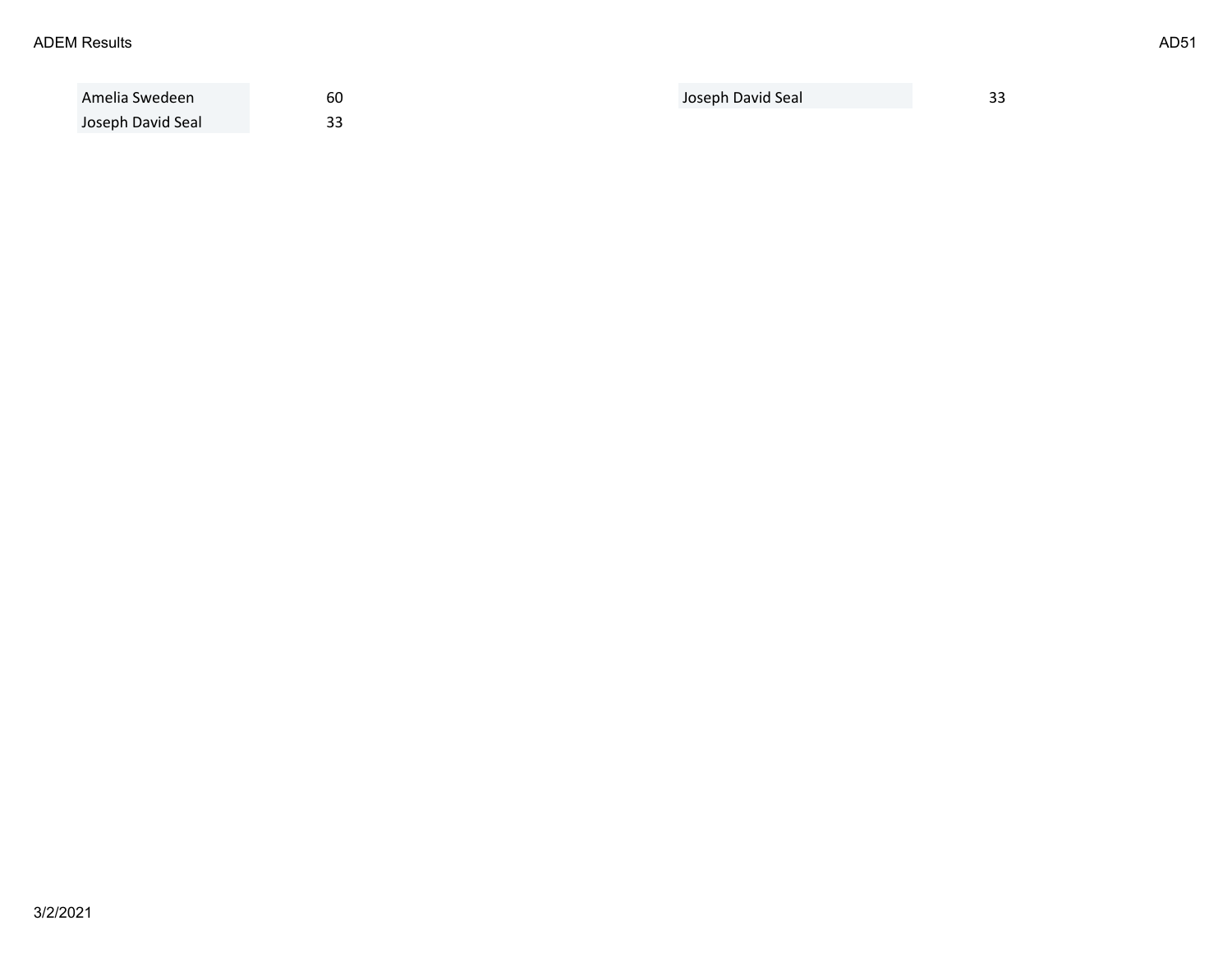| <b>Executive Board</b> |                    | <b>Self Identified Female</b> |                    | <b>Other Than Self Identified Female</b> |                    |
|------------------------|--------------------|-------------------------------|--------------------|------------------------------------------|--------------------|
| <b>Name</b>            | <b>SUM of Vote</b> | <b>Name</b>                   | <b>SUM of Vote</b> | <b>Name</b>                              | <b>SUM of Vote</b> |
| <b>Octavio Guerra</b>  | 383                | Jacqueline Elizalde           | 397                | Octavio Guerra                           | 383                |
| Marisa Victoria Ortega | 208                | Elvia Rivas                   | 397                | <b>Miguel Garcia Ramos</b>               | 379                |
| Victor Preciado        | 206                | Socorro Enriquez              | 392                | <b>Matthew Torres</b>                    | 379                |
| Frank C. Guzman        | 51                 | <b>Brenda Morris Shultz</b>   | 383                | David Angel                              | 378                |
| Angela Miramontes      | 45                 | Jocelyn Betancourt Herrada    | 382                | <b>Raymundo Gonzalez</b>                 | 372                |
| Melissa May            | 43                 | Esmeralda Santos              | 378                | <b>Eric Angel</b>                        | 372                |
| <b>Ruth Goldman</b>    | 41                 | <b>Mansi Patel</b>            | 374                | <b>Richard Enriquez</b>                  | 371                |
| Ahjamu Makalani        | 40                 | Sonia Alvarado                | 214                | Victor Preciado                          | 206                |
| Diane Boudreaux        | 34                 | Natalie Chaidez               | 212                | Ruben Duran                              | 204                |
|                        |                    |                               |                    |                                          |                    |

| 43<br><b>Esmeralda Santos</b><br>378<br><b>Eric Angel</b><br>Melissa May<br>Ruth Goldman<br>41<br><b>Mansi Patel</b><br>374<br><b>Richard Enriquez</b><br>Ahjamu Makalani<br>Sonia Alvarado<br>Victor Preciado<br>40<br>214 | 372<br>371<br>206<br>204<br>203 |
|-----------------------------------------------------------------------------------------------------------------------------------------------------------------------------------------------------------------------------|---------------------------------|
|                                                                                                                                                                                                                             |                                 |
|                                                                                                                                                                                                                             |                                 |
|                                                                                                                                                                                                                             |                                 |
| Natalie Chaidez<br>212<br>Diane Boudreaux<br>34<br>Ruben Duran                                                                                                                                                              |                                 |
| John Mendoza<br>208<br>29<br>Marisa Victoria Ortega<br>Phillip Meza                                                                                                                                                         |                                 |
| Lisa Kanani Sarish<br>Chara Nicole Swodeck<br>201<br>27<br>Sergio Diaz                                                                                                                                                      | 197                             |
| Eduardo Cabrera<br>200<br>16<br><b>Noel Wiggins</b><br>J. Steve Garcia                                                                                                                                                      | 196                             |
| Eva Thielmaiz<br>195<br>Stephano Padilla                                                                                                                                                                                    | 180                             |
| F Marian Arguello<br>159<br>Ron Wall                                                                                                                                                                                        | 171                             |
| Crisol Mena<br>62<br><b>Randall Ceniceros</b>                                                                                                                                                                               | 53                              |
| Vivian Yoshioka<br>46<br>Frank C. Guzman                                                                                                                                                                                    | 51                              |
| 45<br>Ahjamu Makalani<br>Angela Miramontes                                                                                                                                                                                  | 40                              |
| Frank Carlos Guzman Jr.<br>43<br>Melissa May                                                                                                                                                                                | 39                              |
| Ruth Goldman<br>41<br>John Mendoza                                                                                                                                                                                          | 29                              |
| Diane Boudreaux<br>Eduardo Cabrera<br>34                                                                                                                                                                                    | 16                              |
| Julissa Espinoza<br>29                                                                                                                                                                                                      |                                 |
| Lisa Kanani Sarish<br>27                                                                                                                                                                                                    |                                 |
| 26<br>Denise Ellis                                                                                                                                                                                                          |                                 |

# **In Self Identified Female**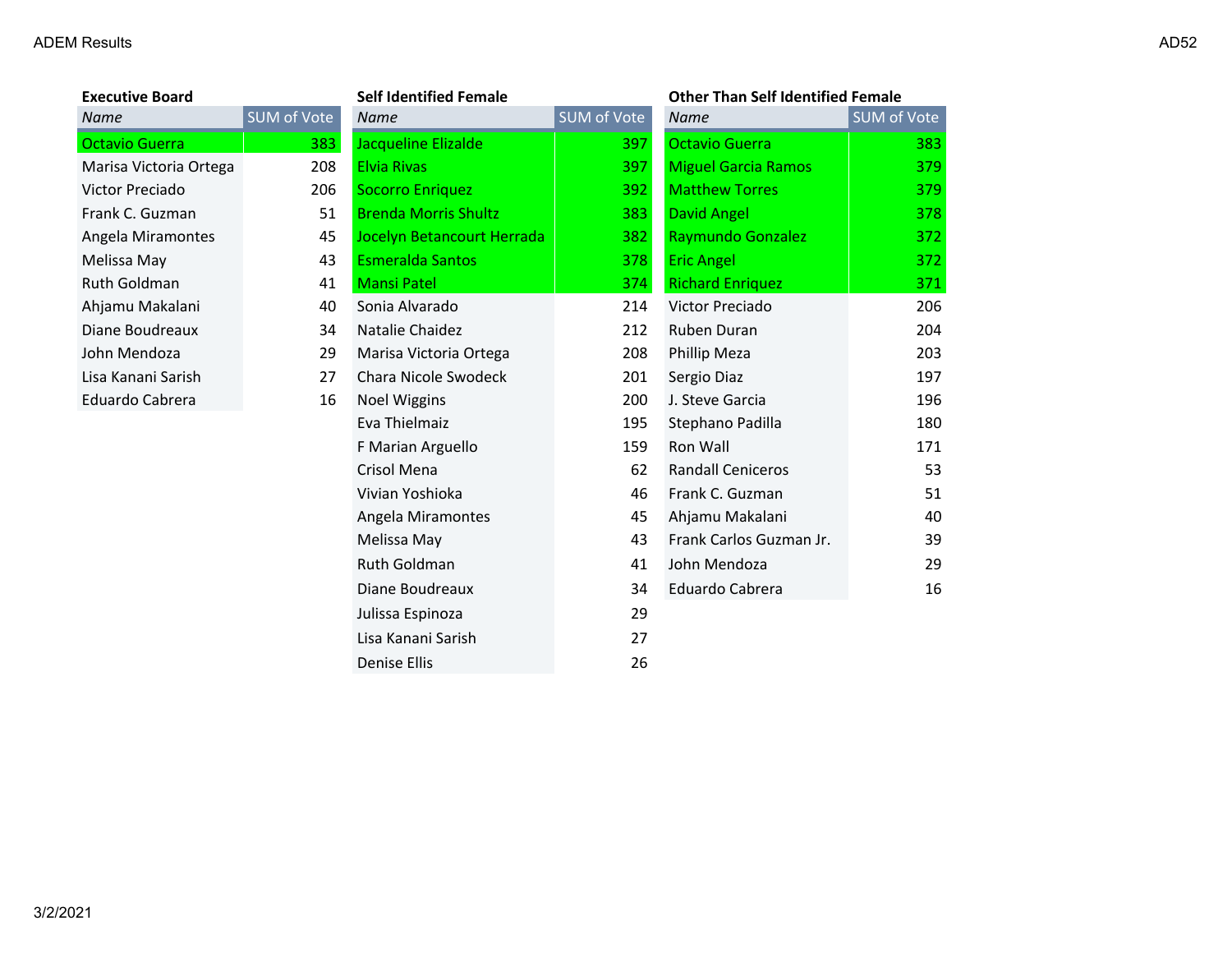| <b>Executive Board</b>   |             | <b>Self Identified Female</b> |             | <b>Other Than Self Identified Female</b> |             |
|--------------------------|-------------|-------------------------------|-------------|------------------------------------------|-------------|
| Name                     | SUM of Vote | <b>Name</b>                   | SUM of Vote | <b>Name</b>                              | SUM of Vote |
| Kristina S Wong          | 542         | Kristina S Wong               | 542         | David Kim                                | 546         |
| Mike Dickerson           | 506         | Lynn "Jeong" Stransky         | 504         | <b>Mike Dickerson</b>                    | 506         |
| Lynn "Jeong" Stransky    | 504         | <b>Angie Brown</b>            | 496         | Juan Portillo Jr                         | 498         |
| Juan Portillo Jr         | 498         | Sara Eastwood                 | 486         | <b>Fabian Fuertes</b>                    | 483         |
| Sara Eastwood            | 486         | Lauren Batten                 | 474         | <b>Michael Daurio</b>                    | 482         |
| Michael Daurio           | 482         | <b>Ellary Allis</b>           | 444         | Carlos Feliciano Estrada                 | 477         |
| Carlos Feliciano Estrada | 477         | <b>Sherin Varghese</b>        | 388         | <b>Tom Bellino</b>                       | 458         |
| Tom Bellino              | 458         | Graciela Ortiz                | 342         | John Yi                                  | 271         |
| Veronica Casarez         | 334         | Veronica Casarez              | 334         | Eduardo "Eddie" Martinez                 | 269         |
| <b>Audrey Martinez</b>   | 250         | Leslie Hee-Yeon Shim          | 300         | Antonio Gallo                            | 267         |
| Vicente Cadena           | 74          | Veronica Polanco-Moreno       | 296         | Andy Bryan Galan                         | 249         |
| Johnny Echavarria        | 54          | Marilyn Sanabria              | 287         | Richard Zaldivar                         | 233         |
| Konstantin A. Hatcher    | 31          | Daisy Chavez                  | 279         | Joe Diaz                                 | 233         |
|                          |             | <b>Audrey Martinez</b>        | 250         | Steve Kang                               | 229         |
|                          |             | Lisa Cassandra                | 122         | Felipe Agredano                          | 96          |
|                          |             | Lorena T. Valenzuela          | 99          | Vicente Cadena                           | 74          |
|                          |             | Nicole Reese                  | 53          | Johnny Echavarria                        | 54          |

Jake Itzkowitz 47 Konstantin A. Hatcher 31 Galen Williams 17 Ali Tweini 14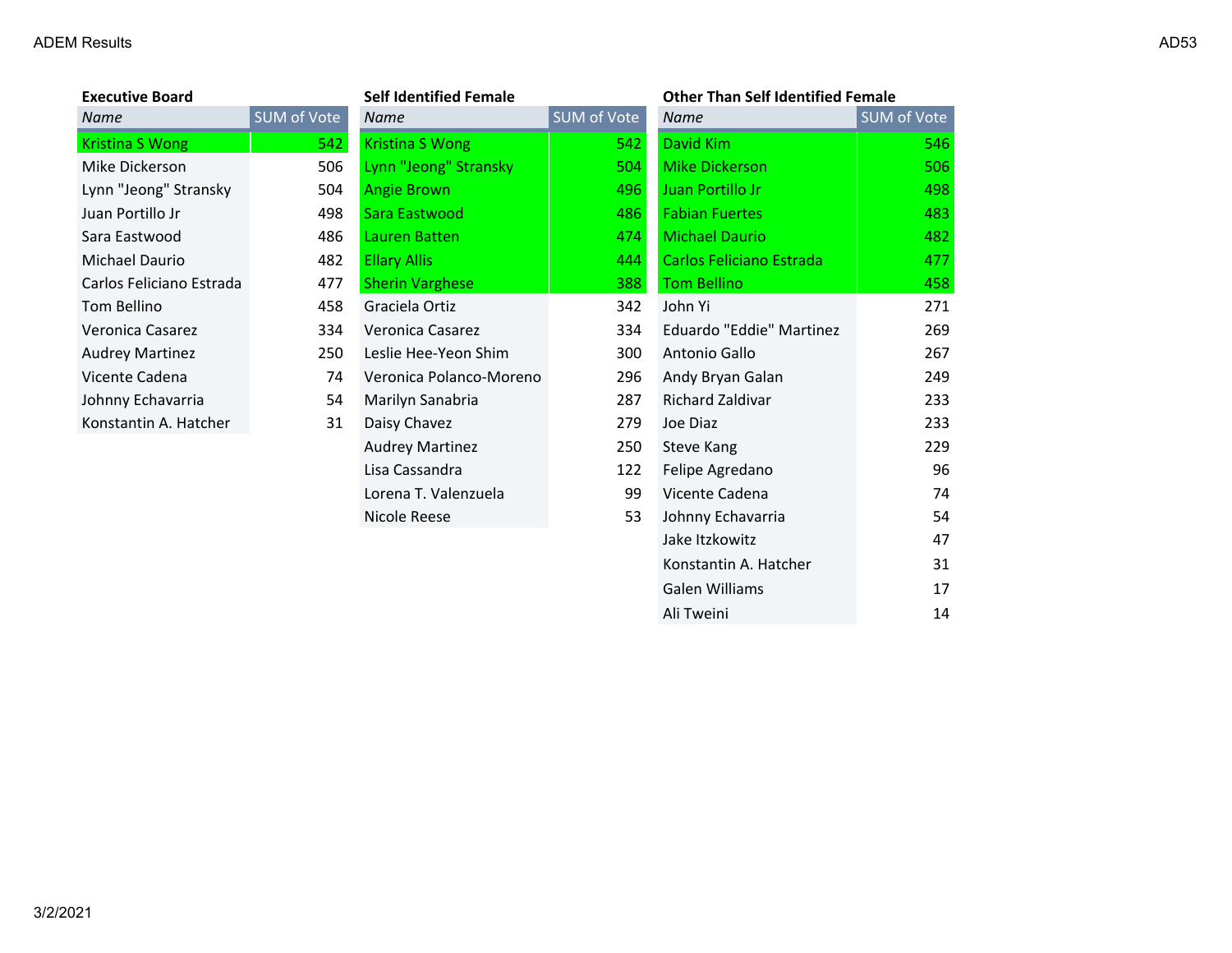3/2/2021

| <b>Executive Board</b>   |            |
|--------------------------|------------|
| Name                     | <b>SUM</b> |
| <b>Greg Bartlett</b>     |            |
| Gabrielle N. Dawkins     |            |
| Trina Roberts            |            |
| Yolanda Davis-Overstreet |            |
| Jay David Greenstein     |            |
| Kimberly Y Johnson       |            |
| Kennisha Green           |            |
| Atra Flemons             |            |
| Brian Jordan             |            |
| Bridgett Rashaun Fowler  |            |
| Max Kanin                |            |
|                          |            |

| <b>Executive Board</b>   |                    | <b>Self Identified Female</b> |             | <b>Other Than Self Identified Female</b> |                    |
|--------------------------|--------------------|-------------------------------|-------------|------------------------------------------|--------------------|
| Name                     | <b>SUM of Vote</b> | <b>Name</b>                   | SUM of Vote | <b>Name</b>                              | <b>SUM of Vote</b> |
| <b>Greg Bartlett</b>     | 551                | <b>Elina Antoniou</b>         | 572         | <b>Patrick MacFarlane</b>                | 593                |
| Gabrielle N. Dawkins     | 161                | Shannon "Ziggy" Theus         | 566         | <b>Freddy Puza</b>                       | 569                |
| <b>Trina Roberts</b>     | 128                | Cynthia Hart                  | 565         | <b>Greg Bartlett</b>                     | 551                |
| Yolanda Davis-Overstreet | 113                | Leah Pressman                 | 559         | <b>Will Herrera</b>                      | 540                |
| Jay David Greenstein     | 92                 | Naomi Goldman                 | 480         | <b>Javier Moro</b>                       | 475                |
| Kimberly Y Johnson       | 67                 | <b>Michele Reed</b>           | 444         | <b>Wayne Liebman</b>                     | 426                |
| Kennisha Green           | 66                 | <b>Shetarrah Byfield</b>      | 436         | Herman D. Jones II                       | 407                |
| Atra Flemons             | 49                 | Gabrielle N. Dawkins          | 161         | <b>Greg Gabrellas</b>                    | 239                |
| Brian Jordan             | 26                 | Kristian M Huling             | 158         | Jay David Greenstein                     | 92                 |
| Bridgett Rashaun Fowler  | 22                 | Kelli Nicole Poole            | 141         | Brian Jordan                             | 26                 |
| Max Kanin                | 4                  | Monique Ford Earl             | 133         | Max Kanin                                | $\overline{4}$     |
|                          |                    | Adjoa Jones                   | 133         |                                          |                    |
|                          |                    | <b>Trina Roberts</b>          | 128         |                                          |                    |
|                          |                    | Lauren Jagnow                 | 115         |                                          |                    |
|                          |                    | Yolanda Davis-Overstreet      | 113         |                                          |                    |
|                          |                    | Connye Thomas                 | 77          |                                          |                    |
|                          |                    | Kendra Burns-Edel             | 72          |                                          |                    |
|                          |                    | Kimberly Y Johnson            | 67          |                                          |                    |
|                          |                    | Kennisha Green                | 66          |                                          |                    |
|                          |                    | Khin Khin Gyi                 | 62          |                                          |                    |
|                          |                    | <b>Atra Flemons</b>           | 49          |                                          |                    |
|                          |                    | Kathy Williamson              | 47          |                                          |                    |
|                          |                    | Victoria Moran                | 44          |                                          |                    |
|                          |                    | Elizabeth Jansma Sharma       | 44          |                                          |                    |
|                          |                    | Jacquelyn Walker              | 30          |                                          |                    |
|                          |                    | Bridgett Rashaun Fowler       | 22          |                                          |                    |
|                          |                    | Lynn Harvey                   | 12          |                                          |                    |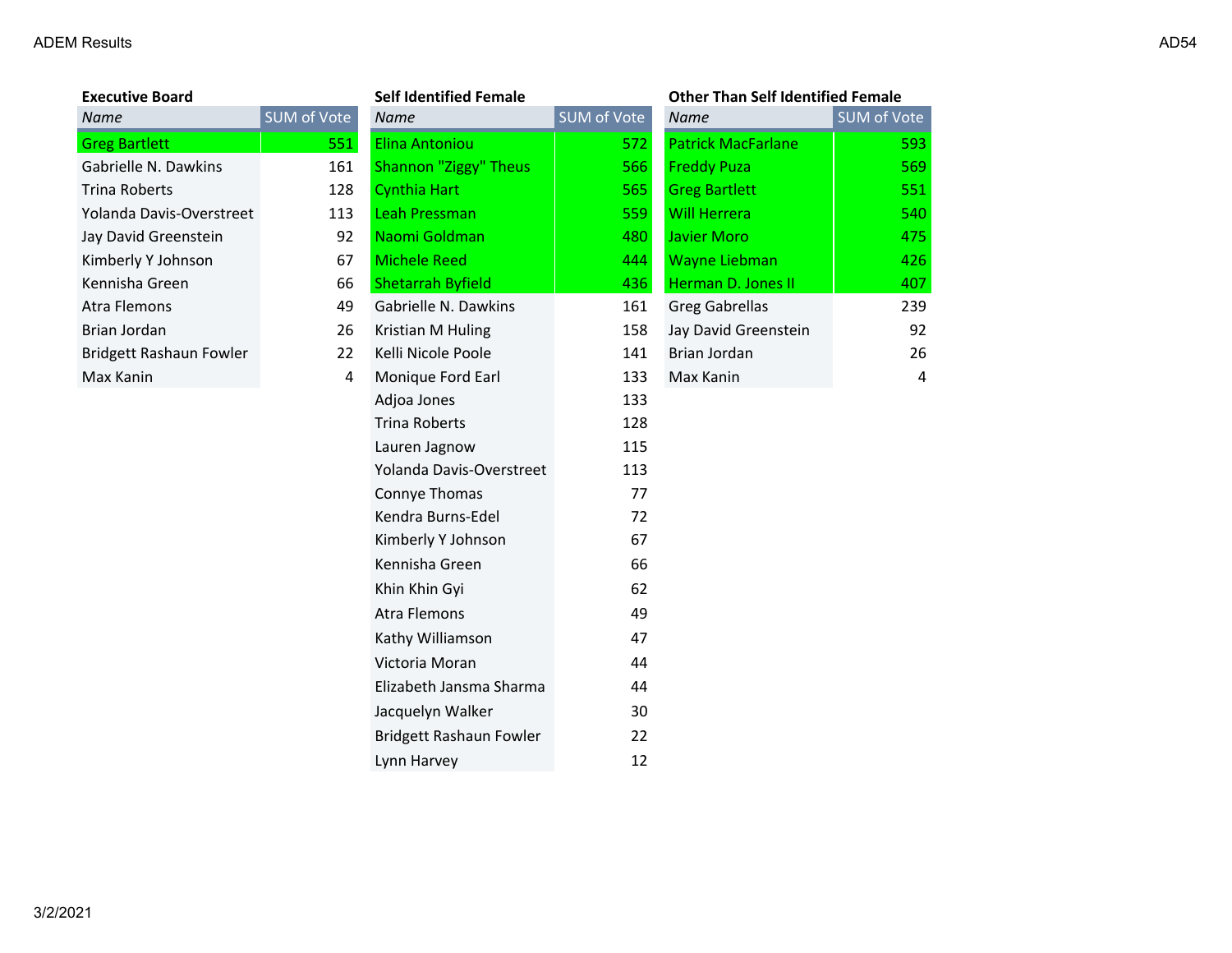| <b>Executive Board</b>    |                   |
|---------------------------|-------------------|
| Name                      | <b>SUM of Vot</b> |
| <b>James Gallagher</b>    | 21                |
| <b>Verronica Clements</b> | ۶                 |
| <b>Gregg Fritchle</b>     | ۶                 |
| Andrew Fahmy              |                   |
| J.B. Afoh-Manin           |                   |

| <b>Executive Board</b> |                    | <b>Self Identified Female</b> |             | <b>Other Than Self Identified Female</b> |             |
|------------------------|--------------------|-------------------------------|-------------|------------------------------------------|-------------|
| Name                   | <b>SUM of Vote</b> | <b>Name</b>                   | SUM of Vote | <b>Name</b>                              | SUM of Vote |
| James Gallagher        | <b>250</b>         | Priya J. Shah                 | 283         | Kevin T. Hayakawa                        | 257         |
| Verronica Clements     | 85                 | <b>Sanobar Baig</b>           | 266         | <b>James Gallagher</b>                   | 250         |
| Gregg Fritchle         | 80                 | Layla Abou-Taleb              | 257         | <b>Andrew Chou</b>                       | 243         |
| Andrew Fahmy           | 31                 | Iris Mann                     | 249         | <b>Bill Rawlings</b>                     | 241         |
| J.B. Afoh-Manin        | 13                 | <b>Rachel Kirk</b>            | 245         | <b>Gabriel Alfaro</b>                    | 211         |
|                        |                    | <b>Allison Thuang</b>         | 242         | <b>Mansfield Collins</b>                 | 209         |
|                        |                    | Linda Freedman                | 241         | <b>Jerry Knox</b>                        | 203         |
|                        |                    | <b>Verronica Clements</b>     | 85          | <b>Gregg Fritchle</b>                    | 80          |
|                        |                    | Keri Kropke                   | 77          | Wesley J Smith                           | 67          |
|                        |                    | Lyndsey Lefebvre              | 75          | Andrew Fahmy                             | 31          |
|                        |                    | Natalie Estrada               | 67          | Jon Portez                               | 20          |
|                        |                    | Ana Maria Rodriguez           | 54          | J.B. Afoh-Manin                          | 13          |
|                        |                    | Diane Kanne                   | 42          | Emmett A. Brock                          | 10          |
|                        |                    | Lauren Barnes                 | 29          |                                          |             |
|                        |                    |                               |             |                                          |             |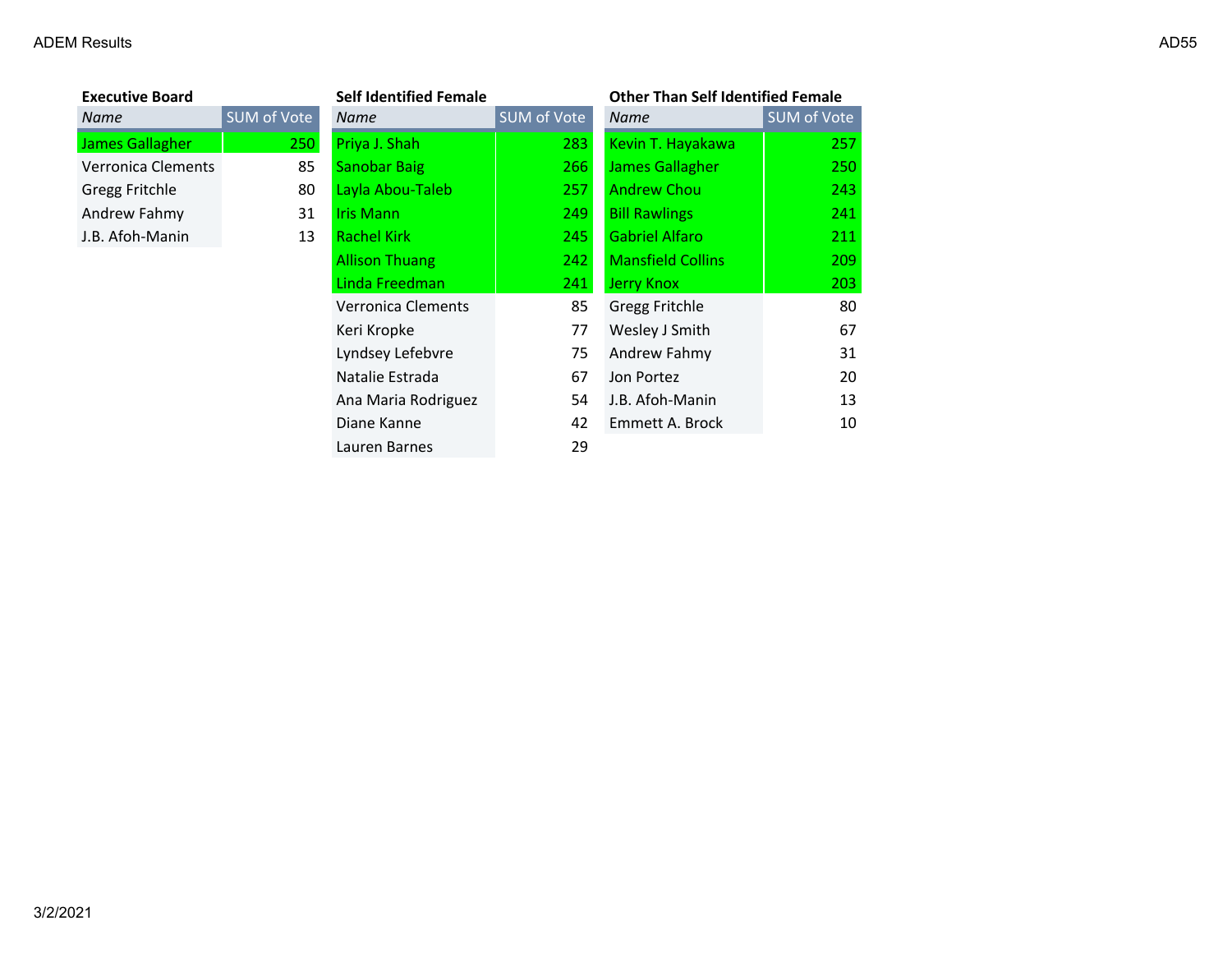| Name                   | SUM d |
|------------------------|-------|
| <b>Erin Teran</b>      |       |
| Natalia Gonzalez       |       |
| Jacqueline Marie López |       |
| Megan Beaman Jacinto   |       |
| <b>Ruth Duarte</b>     |       |
| Kevin M Turman         |       |

| <b>Executive Board</b> |                    | <b>Self Identified Female</b> |             | <b>Other Than Self Identified Female</b> |             |
|------------------------|--------------------|-------------------------------|-------------|------------------------------------------|-------------|
| Name                   | <b>SUM of Vote</b> | Name                          | SUM of Vote | <b>Name</b>                              | SUM of Vote |
| Erin Teran             | 392                | <b>Erin Teran</b>             | 392         | <b>Ruben Perez</b>                       | 336         |
| Natalia Gonzalez       | 354                | <b>Kimberly Barraza</b>       | 365         | Adonis Galarza-Toledo                    | 334         |
| Jacqueline Marie López | 215                | Natalia Gonzalez              | 354         | <b>Tomas Oliva</b>                       | 312         |
| Megan Beaman Jacinto   | 203                | <b>Kimberly Miranda</b>       | 341         | <b>Ramon Castro</b>                      | 307         |
| <b>Ruth Duarte</b>     | 61                 | Yurii A. Camacho              | 338         | <b>Frank Salazar</b>                     | 303         |
| Kevin M Turman         | 43                 | Katia Lopez                   | 332         | <b>Alexis Galarza</b>                    | 302         |
|                        |                    | Haydee Rodriguez              | 292         | <b>Isauro Meza-Rendon</b>                | 300         |
|                        |                    | Lesly Figueroa                | 231         | Frank Figueroa                           | 114         |
|                        |                    | Jacqueline Marie López        | 215         | Christopher Cardona                      | 88          |
|                        |                    | Megan Beaman Jacinto          | 203         | Christian Billson                        | 78          |
|                        |                    | Yosmin Gomez Nunez            | 173         | <b>Edward Holzhauer</b>                  | 53          |
|                        |                    | Paulina Angel                 | 166         | Kevin M Turman                           | 43          |
|                        |                    | Yurema J. Arvizu              | 165         |                                          |             |
|                        |                    | Claudia Lua Alvarado          | 157         |                                          |             |
|                        |                    | <b>Ruth Duarte</b>            | 61          |                                          |             |
|                        |                    | Paula J. Marvin               | 57          |                                          |             |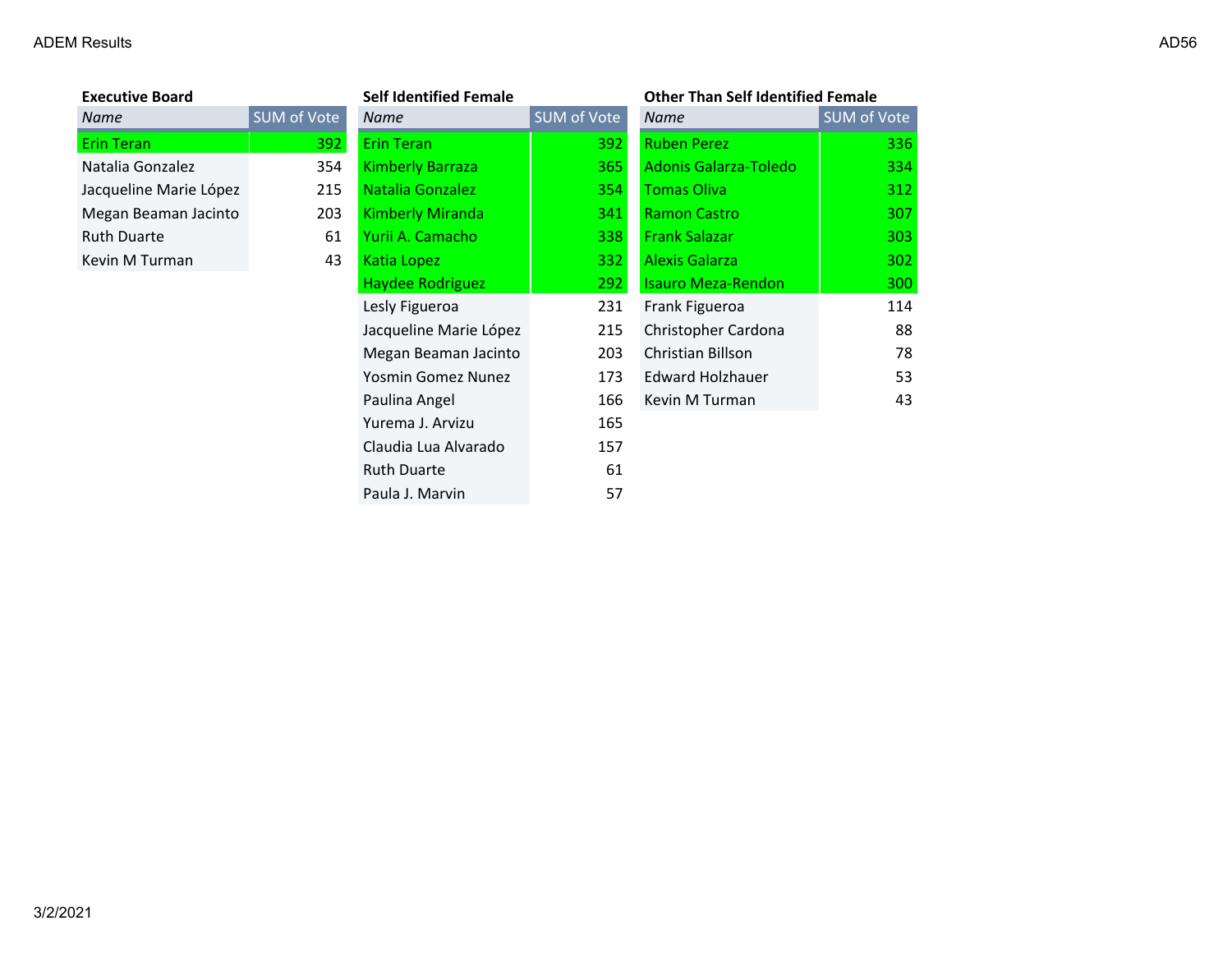# ADEM Results and the control of the control of the control of the control of the control of the control of the control of the control of the control of the control of the control of the control of the control of the contro

| ×<br>۰. |
|---------|
|---------|

| <b>Executive Board</b> |                    |  |  |
|------------------------|--------------------|--|--|
| <b>Name</b>            | <b>SUM</b> of Vote |  |  |
| Henry P. Huerta        | 331                |  |  |
| Angie Medina           | 317                |  |  |
| Gabriel Marquez R.     | 58                 |  |  |

| <b>Executive Board</b> |                    | <b>Self Identified Female</b>   |             | <b>Other Than Self Identified Female</b> |             |
|------------------------|--------------------|---------------------------------|-------------|------------------------------------------|-------------|
| Name                   | <b>SUM of Vote</b> | Name                            | SUM of Vote | Name                                     | SUM of Vote |
| Henry P. Huerta        | 331                | <b>Angie Medina</b>             | 317         | Henry P. Huerta                          | 331         |
| Angie Medina           | 317                | Annabella Acosta                | 311         | Tim Phan                                 | 281         |
| Gabriel Marquez R.     | 58                 | <b>Stephanie Marie Terrazas</b> | 308         | <b>Louis Reyes</b>                       | 281         |
|                        |                    | Josefina E. Canchola            | 303         | <b>Apolonio Morales</b>                  | 277         |
|                        |                    | Cindi Duran                     | 299         | <b>Alexis Rios</b>                       | 276         |
|                        |                    | <b>Christine Helen Salazar</b>  | 296         | Christian Israelian                      | 271         |
|                        |                    | <b>Margie Granado</b>           | 290         | <b>Alberto Ruiz</b>                      | 271         |
|                        |                    | Dora Sandoval                   | 290         | Gino Kwok                                | 270         |
|                        |                    | Jennifer Portillo               | 289         | Ryan Quevedo                             | 264         |
|                        |                    | Margarita Rios                  | 287         | Gabe Robbie Montoya                      | 253         |
|                        |                    | Sarah Matlock                   | 280         | Kyle Miller                              | 250         |
|                        |                    | Christine Singer-Luna           | 280         | Jonathan Cordova                         | 244         |
|                        |                    | Tammy Ortuno                    | 269         | Gabriel Marquez R.                       | 58          |
|                        |                    | Christina "Tina" Johannsen      | 250         | Jeff Brauckmann                          | 25          |
|                        |                    | Ivette Sanchez                  | 54          | John Mitchell                            | 23          |
|                        |                    | Beatriz Ricartti                | 45          |                                          |             |
|                        |                    | Ellen L. Gervase                | 35          |                                          |             |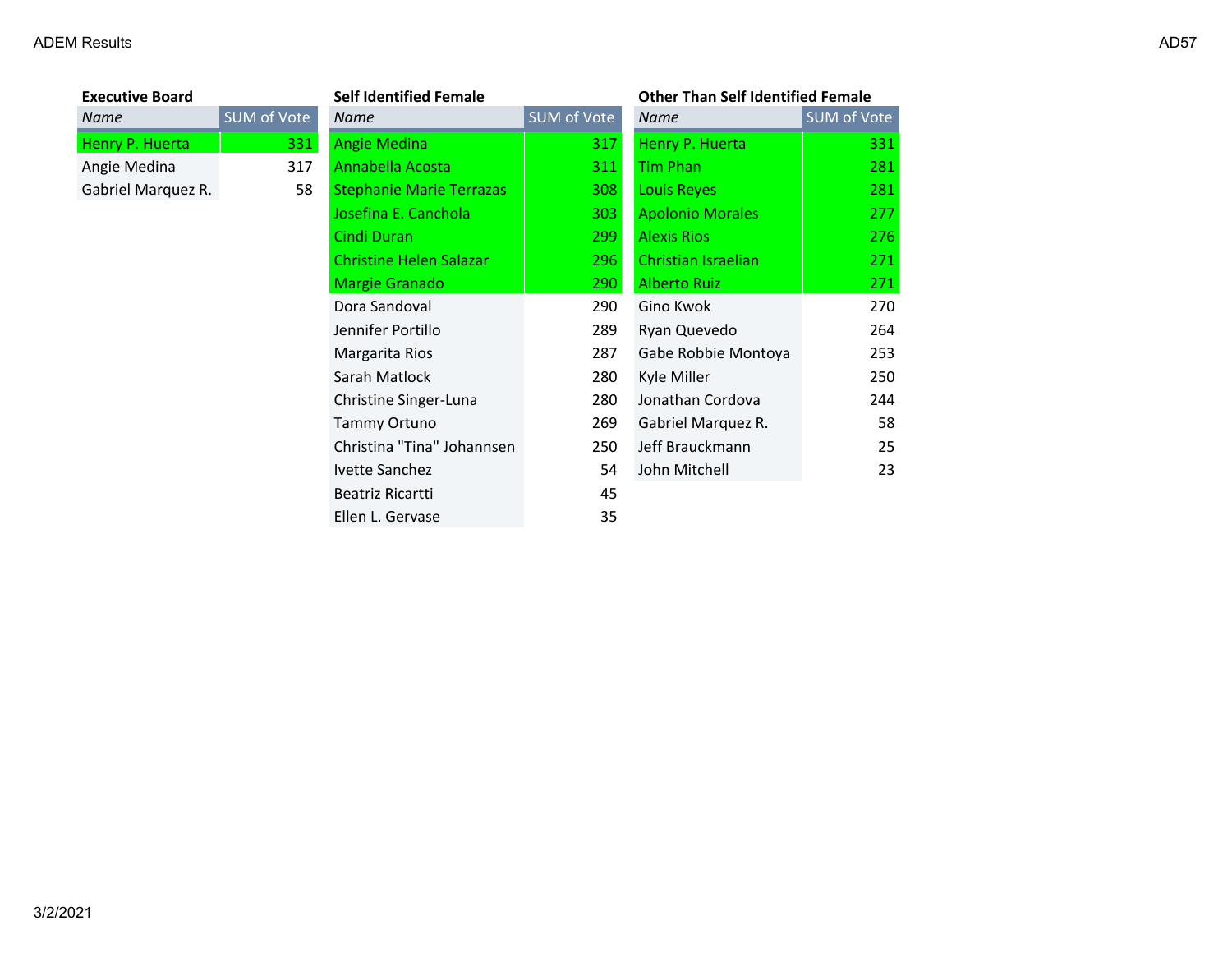| <b>Executive Board</b>    |        |
|---------------------------|--------|
| Name                      | SUM of |
| <b>Emily Chen Darnell</b> |        |
| Victor Manalo             |        |
| Alejandra Cortez          |        |
| Sylvester Ani             |        |
| Mariela Alexandra Barajas |        |
|                           |        |

| <b>Executive Board</b>    |             | <b>Self Identified Female</b> |             | <b>Other Than Self Identified Female</b> |             |
|---------------------------|-------------|-------------------------------|-------------|------------------------------------------|-------------|
| Name                      | SUM of Vote | <b>Name</b>                   | SUM of Vote | <b>Name</b>                              | SUM of Vote |
| <b>Emily Chen Darnell</b> | <b>276</b>  | <b>Scarlet Peralta</b>        | 292         | <b>Matthew Scammahorn</b>                | 254         |
| Victor Manalo             | 184         | <b>Emily Chen Darnell</b>     | 276         | <b>Miguel Canales</b>                    | 246         |
| Alejandra Cortez          | 183         | <b>Blanca Pacheco</b>         | 250         | <b>Naheim Banks</b>                      | 227         |
| Sylvester Ani             | 102         | <b>Elizabeth Cabrera</b>      | 238         | Jason Gardea Stinnett                    | 210         |
| Mariela Alexandra Barajas | 34          | <b>Vanessa Stinnett</b>       | 232         | <b>Adan Espiridion Alvarez</b>           | 205         |
|                           |             | Martha Estrada                | 227         | <b>Aric L. Martinez</b>                  | 197         |
|                           |             | <b>Tonia C McMillian</b>      | 211         | <b>Austin Lynch</b>                      | 194         |
|                           |             | Delia Lopez                   | 188         | Ali Sajjad Taj                           | 193         |
|                           |             | Alejandra Cortez              | 183         | Victor Manalo                            | 184         |
|                           |             | Ayde Bravo                    | 157         | Salvador Melendez                        | 183         |
|                           |             | <b>Nelly Nieblas</b>          | 156         | Art Montoya                              | 157         |
|                           |             | Norma Velia Williamson        | 154         | Rafael Gutierrez                         | 156         |
|                           |             | Martha Camacho Rodriguez      | 141         | Alex Hilke                               | 137         |
|                           |             | Kristina Agnes Paulo          | 136         | Oscar L Boado Jr.                        | 128         |
|                           |             | <b>Frances Cardenas</b>       | 49          | Alexandria Contreras                     | 111         |
|                           |             | Mariela Alexandra Barajas     | 34          | Sylvester Ani                            | 102         |
|                           |             |                               |             | Juan Martinez                            | 88          |
|                           |             |                               |             | Jocelyne Flores                          | 69          |
|                           |             |                               |             | Kenneth Glenn                            | 34          |
|                           |             |                               |             | Donald E LaPlante                        | 31          |

Alfonso Alfaro Parrales 21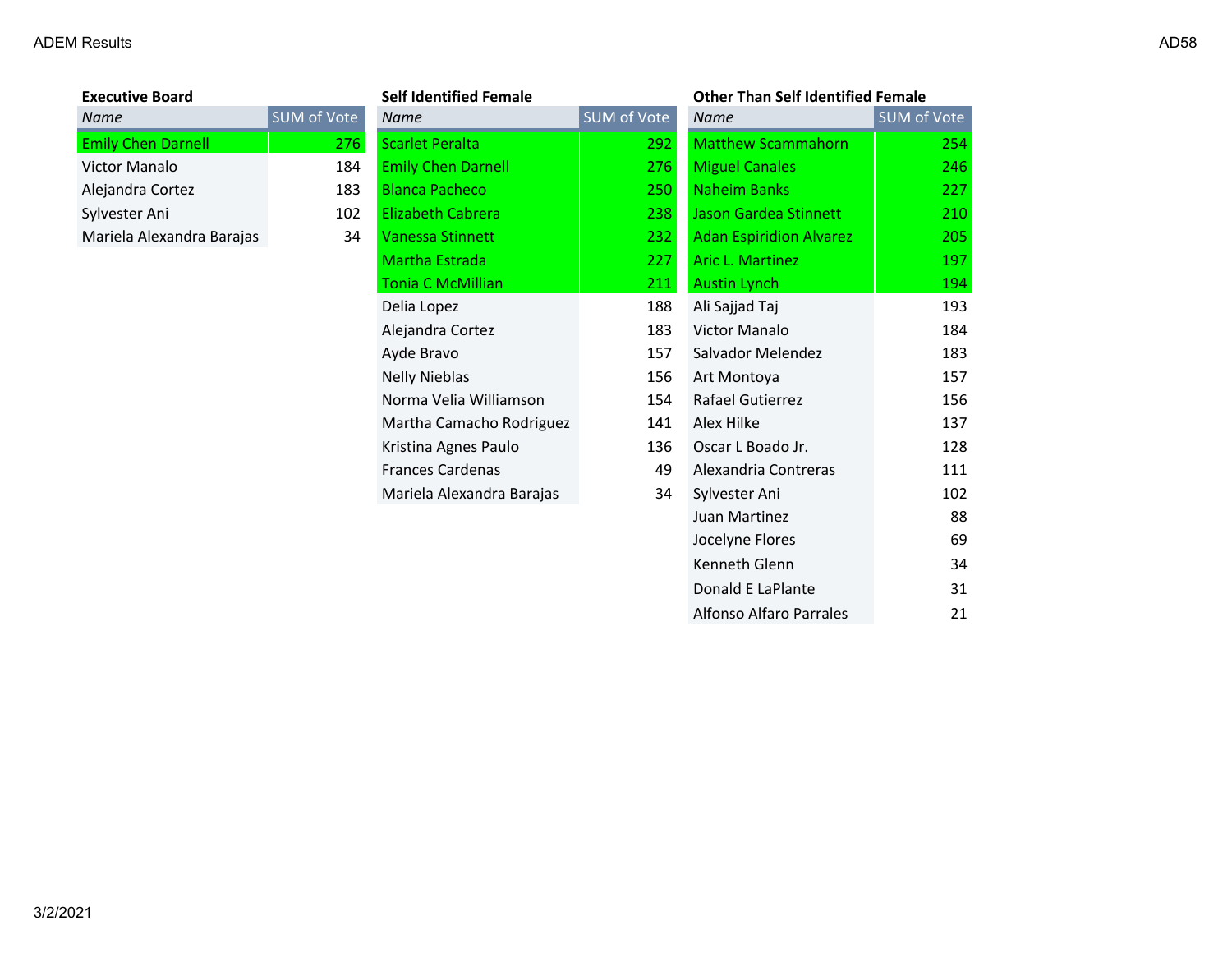| <b>Executive Board</b>        |                    | <b>Self Identified Female</b> |             | <b>Other Than Self Identified Female</b> |             |
|-------------------------------|--------------------|-------------------------------|-------------|------------------------------------------|-------------|
| Name                          | <b>SUM of Vote</b> | Name                          | SUM of Vote | <b>Name</b>                              | SUM of Vote |
| <b>Veronica Salas</b>         | 753                | <b>Veronica Salas</b>         | 753         | <b>Arturo Flores</b>                     | 729         |
| Esmeralda Castillo De La Cruz | 737                | <b>Monica Molina</b>          | 749         | <b>Pedro Flores</b>                      | 711         |
| <b>Arturo Flores</b>          | 729                | Esmeralda Castillo De La Cruz | 737         | Julio C. Esperias, Jr.                   | 696         |
| Armida Reyes                  | 729                | <b>Armida Reyes</b>           | 729         | David Cunningham                         | 674         |
| Pedro Flores                  | 711                | Delia Acedo                   | 707         | <b>Brendon Cooper</b>                    | 665         |
| Delia Acedo                   | 707                | Kennia Escareno Nava          | 688         | <b>Francisco Iturbe</b>                  | 660         |
| Julio C. Esperias, Jr.        | 696                | <b>Jaileen Perez</b>          | 679         | <b>Isaac Canal</b>                       | 637         |
| Kennia Escareno Nava          | 688                | Luz Arely Portillo            | 335         | Salvador Diaz                            | 303         |
| Jaileen Perez                 | 679                | Liz Melendrez                 | 332         | <b>Marcial R Romero</b>                  | 282         |
| David Cunningham              | 674                | Adriana Cabrera               | 327         | <b>Edgar Campos</b>                      | 272         |
| <b>Brendon Cooper</b>         | 665                | Natali Cabrera                | 309         | Joe Rose                                 | 261         |
| <b>Isaac Canal</b>            | 637                | Nicole Walker                 | 294         | Leslie Hagan-Morgan                      | 247         |
| Luz Arely Portillo            | 335                | Sandi Cook                    | 292         | <b>Ruffin Patterson</b>                  | 224         |
| Liz Melendrez                 | 332                | Janet Kelly                   | 291         | Franklin Pedro Andres                    | 216         |
| Adriana Cabrera               | 327                | Yadira D. Hernandez Herrera   | 122         | Christopher Castillo                     | 110         |
| Natali Cabrera                | 309                | Victoria Mackey               | 99          | <b>Robert Ramires</b>                    | 96          |
| Nicole Walker                 | 294                | <b>Astrid Campos</b>          | 88          | Brian R. Romero                          | 95          |
| Sandi Cook                    | 292                | Ida M Woods                   | 83          | Derek Bryson                             | 64          |
| Janet Kelly                   | 291                | Frances Braham                | 55          |                                          |             |
| <b>Marcial R Romero</b>       | 282                |                               |             |                                          |             |
| <b>Edgar Campos</b>           | 272                |                               |             |                                          |             |
| Joe Rose                      | 261                |                               |             |                                          |             |
| Leslie Hagan-Morgan           | 247                |                               |             |                                          |             |
| <b>Franklin Pedro Andres</b>  | 216                |                               |             |                                          |             |
| Brian R. Romero               | 95                 |                               |             |                                          |             |
| Derek Bryson                  | 64                 |                               |             |                                          |             |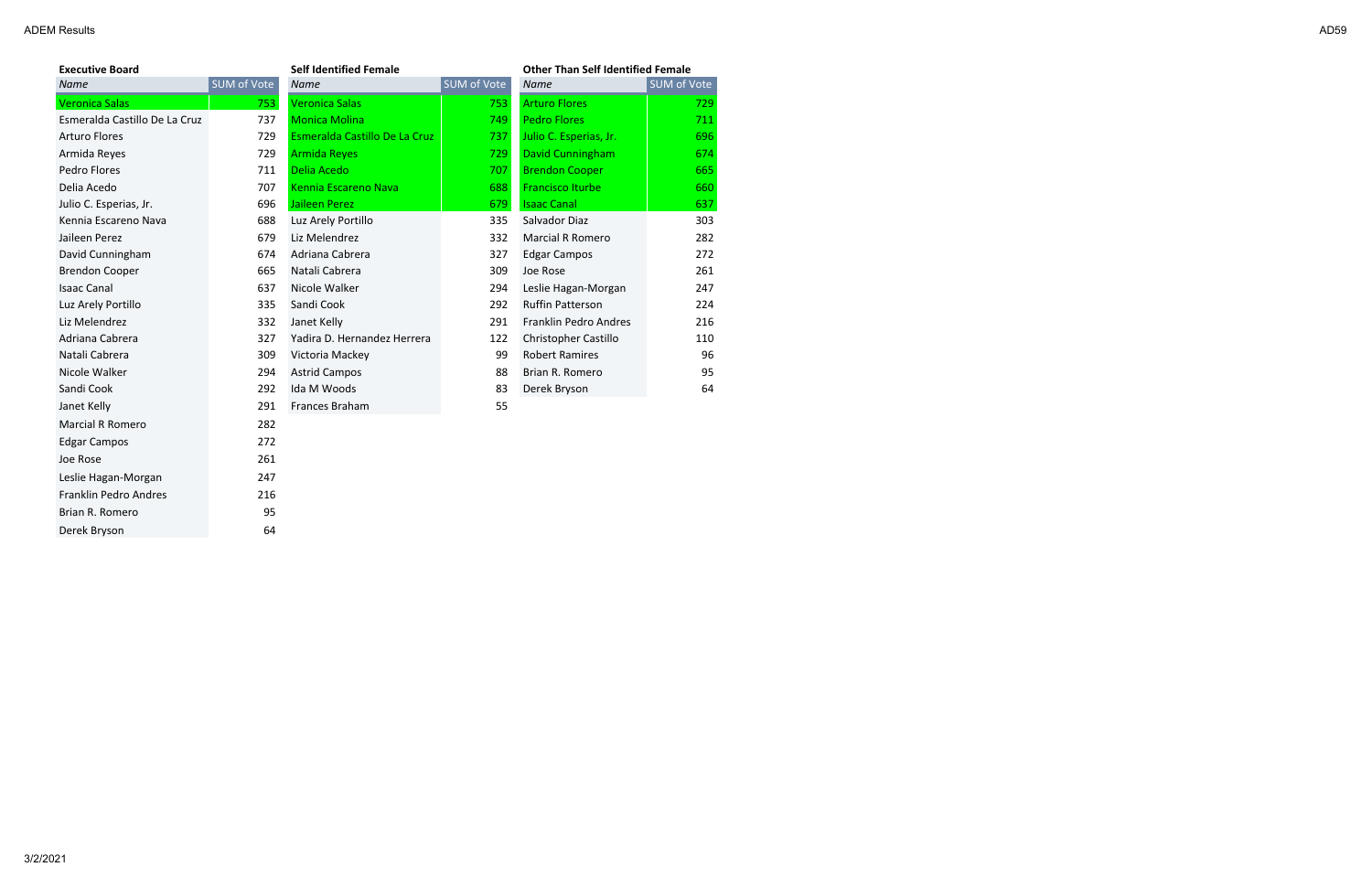| <b>Executive Board</b> |             | <b>Self Identified Female</b> |             | <b>Other Than Self Identified Female</b> |                    |
|------------------------|-------------|-------------------------------|-------------|------------------------------------------|--------------------|
| Name                   | SUM of Vote | <b>Name</b>                   | SUM of Vote | <b>Name</b>                              | <b>SUM of Vote</b> |
| Yousuf Bhaghani        | 159         | Jacque Casillas               | 155         | Yousuf Bhaghani                          | 159                |
| Raj Singh              | 33          | Jocelyn Yow                   | 151         | <b>Hussam Ayloush</b>                    | 135                |
| Princess Murray        | 20          | <b>Belinda H Becerra</b>      | 149         | Jessie Garcia                            | 131                |
|                        |             | <b>Mindy Hyman</b>            | 140         | <b>Edgar Castelan</b>                    | 131                |
|                        |             | Cassandra Kester              | 131         | Oliver Unaka                             | 126                |
|                        |             | Destiny M. Ibarra             | 29          | <b>William Kester</b>                    | 117                |
|                        |             | <b>Princess Murray</b>        | 20          | <b>Brandon Benjamin</b>                  | 112                |
|                        |             | Robin B Gardner               | 13          | Faraz Rizvi                              | 88                 |
|                        |             |                               |             | Raj Singh                                | 33                 |
|                        |             |                               |             | Guillermo Gonzalez                       | 15                 |
|                        |             |                               |             | Ryan Schavrien                           | 13                 |
|                        |             |                               |             | Rafael Sanchez III                       | 12                 |
|                        |             |                               |             | Omar Villa                               | 11                 |

George B Danielson 11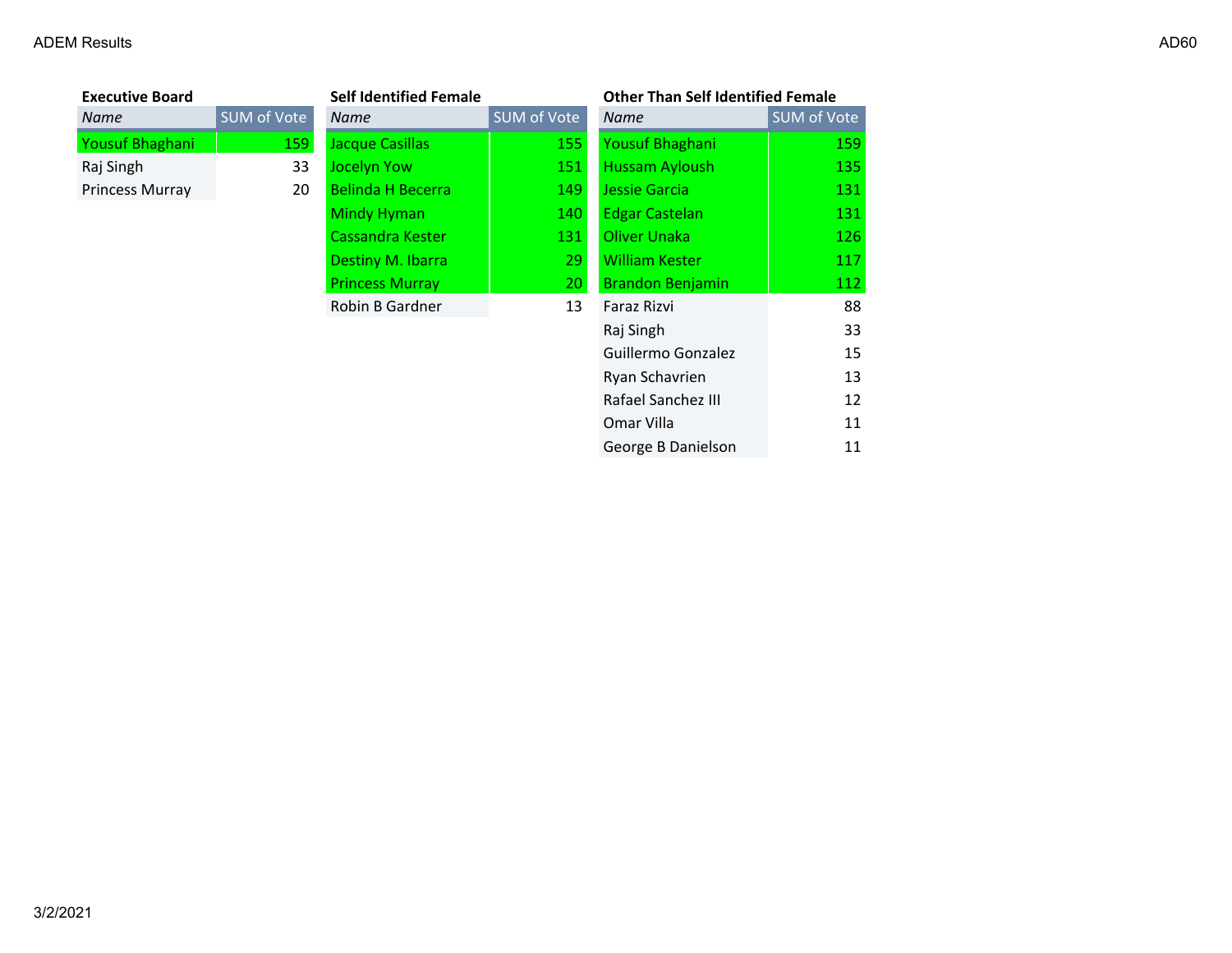| <b>Executive Board</b> |                    | <b>Self Identified Female</b> |                    | <b>Other Than Self Identified Female</b> |             |
|------------------------|--------------------|-------------------------------|--------------------|------------------------------------------|-------------|
| Name                   | <b>SUM of Vote</b> | <b>Name</b>                   | <b>SUM of Vote</b> | <b>Name</b>                              | SUM of Vote |
| Corey Jackson          | 51                 | <b>Christine Roberts</b>      | 53                 | Angelo Farooq                            | 58          |
| Ricardo Cisneros       | 50                 | <b>Anabel Nevarez</b>         | 51                 | Corey Jackson                            | 51          |
| Maya Rodriguez         | 21                 | <b>Mitzi Archer</b>           | 45                 | <b>Ricardo Cisneros</b>                  | 50          |
| Nina Ramos Hiers       | 20                 | <b>Blanca Lopez</b>           | 44                 | <b>Jonny Miller</b>                      | 48          |
| Virginia Cheney        | 6                  | Jamie Azpeitia-Sachs          | 43                 | <b>Gregory Hutchins</b>                  | 47          |
|                        |                    | <b>Brandy Quarles-Clark</b>   | 43                 | Darrell A. Peeden                        | 43          |
|                        |                    | Alma Ruiz                     | 40                 | <b>Erlan Gonzalez</b>                    | 36          |
|                        |                    | Maya Rodriguez                | 21                 | Gregory A. Hagans                        | 8           |
|                        |                    | Nina Ramos Hiers              | 20                 | Benjamin Soto                            | 1           |
|                        |                    | Virginia Cheney               | 6                  |                                          |             |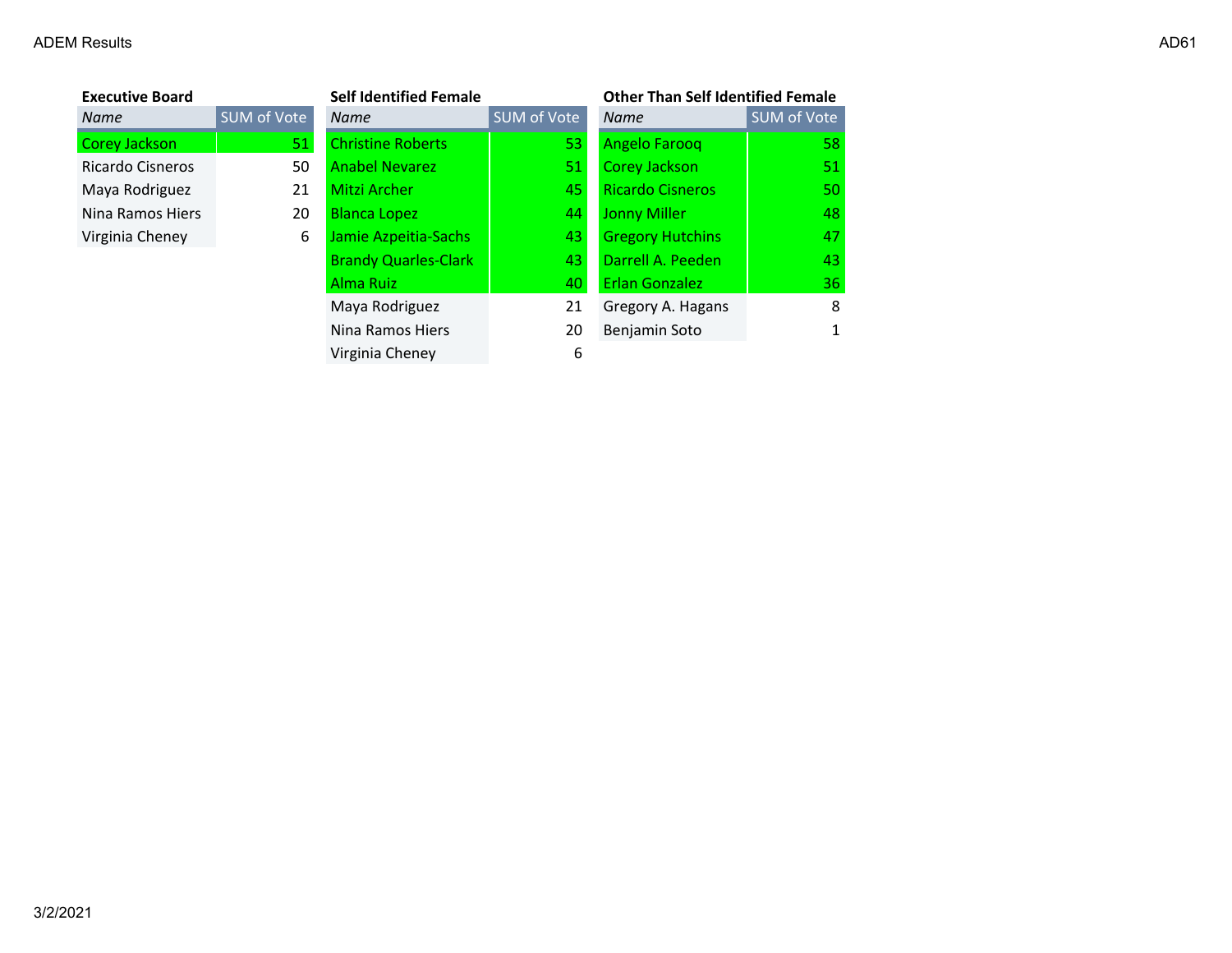| <b>Executive Board</b> |          |
|------------------------|----------|
| Name                   | SUM of \ |
| Deana J Becker         |          |
| Michael Anthony Guynn  |          |
| Mezhgan Samady         |          |
| Carma Chinyere Love    |          |
| Daniel J Coles         |          |
|                        |          |

| <b>Executive Board</b> |                    | <b>Self Identified Female</b> |             | <b>Other Than Self Identified Female</b> |                    |
|------------------------|--------------------|-------------------------------|-------------|------------------------------------------|--------------------|
| Name                   | <b>SUM of Vote</b> | <b>Name</b>                   | SUM of Vote | <b>Name</b>                              | <b>SUM of Vote</b> |
| Deana J Becker         | 222                | M. Ahmanise Sanati            | 287         | <b>Jose A Cuevas</b>                     | 167                |
| Michael Anthony Guynn  | 81                 | Deana J Becker                | 222         | <b>Robert Pullen-Miles</b>               | 156                |
| Mezhgan Samady         | 79                 | Elissa Underwood              | 220         | <b>Greg Dina</b>                         | 156                |
| Carma Chinyere Love    | 68                 | <b>Shannon Thomas Allen</b>   | 214         | <b>Ernesto Castillo</b>                  | 139                |
| Daniel J Coles         | 48                 | <b>Duane Muller</b>           | 188         | <b>Marc Saltzberg</b>                    | 135                |
|                        |                    | <b>Estefany Castaneda</b>     | 187         | Nate Kaplan                              | 121                |
|                        |                    | Linda C Lucks                 | 179         | Nilo Vega Michelin                       | 111                |
|                        |                    | Dionne Faulk                  | 165         | Nickolas R Ballard                       | 97                 |
|                        |                    | <b>Betsy Butler</b>           | 159         | Gary A. Farwell                          | 85                 |
|                        |                    | Karla Salazar                 | 138         | Michael Anthony Guynn                    | 81                 |
|                        |                    | Jillian Hegedus               | 104         | LaMarr Deuce Lubin                       | 63                 |
|                        |                    | Mezhgan Samady                | 79          | Daniel J Coles                           | 48                 |
|                        |                    | Carma Chinyere Love           | 68          | David Rogers                             | 35                 |
|                        |                    | Jody Little                   | 40          |                                          |                    |
|                        |                    | Rahwa GhebreAb                | 25          |                                          |                    |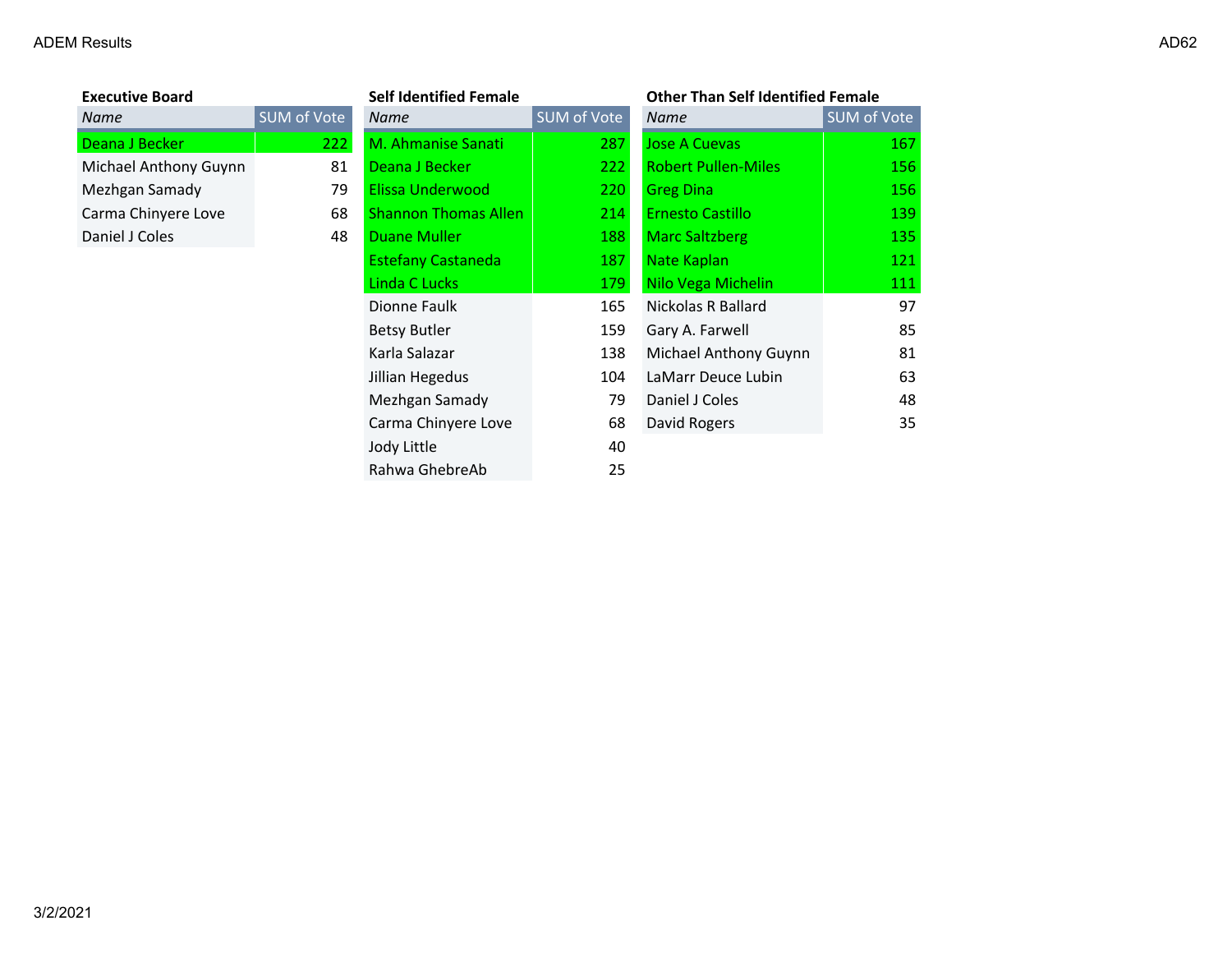| <b>Executive Board</b>       |             | <b>Self Identified Female</b> |             | <b>Other Than Self Identified Female</b> |             |
|------------------------------|-------------|-------------------------------|-------------|------------------------------------------|-------------|
| Name                         | SUM of Vote | Name                          | SUM of Vote | Name                                     | SUM of Vote |
| <b>Monica Arroyo</b>         | 141         | <b>Monica Arroyo</b>          | 141         | <b>Fidencio Joel Gallardo</b>            | 128         |
| Fidencio Joel Gallardo       | 128         | <b>Brenda Olmos</b>           | 126         | Antonio Chapa, Veteran                   | 127         |
| Edwin Saucedo                | 123         | Patricia Camacho              | 122         | <b>Edwin Saucedo</b>                     | 123         |
| Patricia Camacho             | 122         | <b>Hilda Gaytan</b>           | 118         | Jose Gonzalez                            | 120         |
| Jose Gonzalez                | 120         | Maria Teresa Del Rio          | 117         | Jose De La Paz                           | 117         |
| Hilda Gaytan                 | 118         | <b>Flor Aguiluz</b>           | 115         | <b>Mark Flores</b>                       | 103         |
| Maria Teresa Del Rio         | 117         | <b>Charity Chandler-Cole</b>  | 107         | <b>Terry Joseph Cole</b>                 | 101         |
| Jose De La Paz               | 117         | Jennifer Osorio               | 87          | Nestor Enrique Valencia                  | 84          |
| Flor Aguiluz                 | 115         | Christina Montalvo            | 87          | Natividad Castillo                       | 78          |
| <b>Charity Chandler-Cole</b> | 107         | Maria Estrada                 | 84          | Edwin R. Jacinto                         | 72          |
| Nestor Enrique Valencia      | 84          | Tevina Quintana               | 81          | Joe Cabrera Zermeno                      | 71          |
| Maria Estrada                | 84          | Linda George                  | 75          | Carlos Juan Alvarez                      | 69          |
| Edwin R. Jacinto             | 72          | Kali Muralidharan             | 69          | Ulises Aldahir Medina                    | 68          |
| Lynn V Dymally               | 22          | Lynn V Dymally                | 22          | Robert Montalvo                          | 67          |
| Lee Haywood                  | 17          | <b>Hattie Herring</b>         | 14          | Tom Henkenius                            | 19          |
| <b>Hattie Herring</b>        | 14          | Janine Schaefer               | 13          | Lee Haywood                              | 17          |
| Malcolm Johnson              | 11          |                               |             | Malcolm Johnson                          | 11          |
|                              |             |                               |             | Robert L. Burke                          | 10          |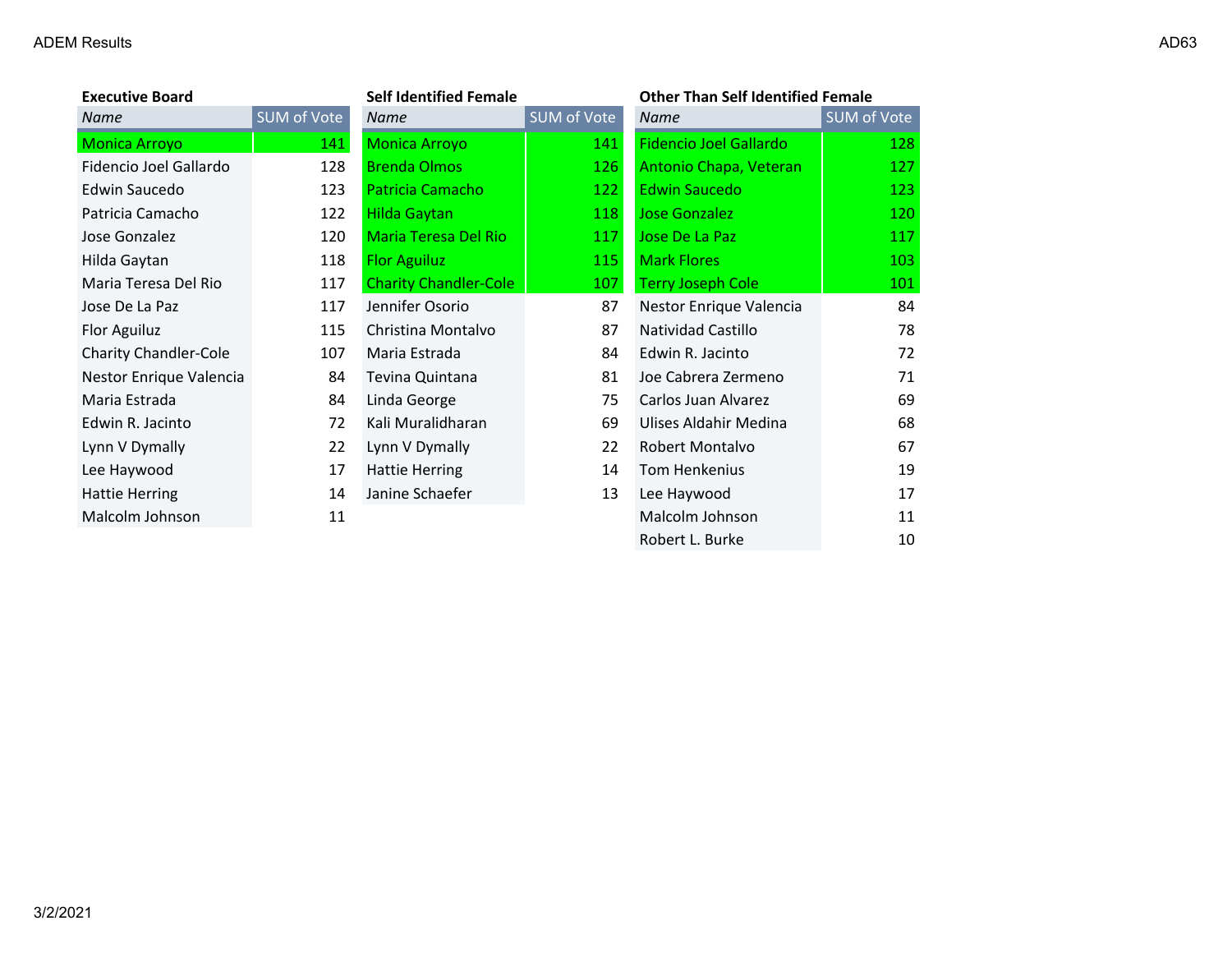| <b>Executive Board</b>        |                    | <b>Self Identified Female</b> |             | <b>Other Than Self Identified Female</b> |                    |
|-------------------------------|--------------------|-------------------------------|-------------|------------------------------------------|--------------------|
| Name                          | <b>SUM of Vote</b> | <b>Name</b>                   | SUM of Vote | <b>Name</b>                              | <b>SUM of Vote</b> |
| Fatima Iqbal-Zubair           | 366                | Fatima Iqbal-Zubair           | 366         | Joseph Luis Piñon                        | 313                |
| Karyssa Harris                | 344                | <b>Karyssa Harris</b>         | 344         | <b>Julian Burger</b>                     | 307                |
| Joseph Luis Piñon             | 313                | <b>Alene Harris</b>           | 339         | <b>Carson R Malbrough</b>                | 306                |
| Dinorah Hernandez             | 311                | <b>Tiffanie Noelle Smith</b>  | 319         | <b>Hernaldo Gutierrez</b>                | 300                |
| Julian Burger                 | 307                | Dinorah Hernandez             | 311         | <b>Brandon Molina Berrios</b>            | 295                |
| Carson R Malbrough            | 306                | <b>Esperanza Romero</b>       | 302         | <b>Micah Silver</b>                      | 279                |
| Esperanza Romero              | 302                | Katherine Huynh               | 294         | <b>Eric Scotty Palmer DiMaggio</b>       | 279                |
| Hernaldo Gutierrez            | 300                | Emma Sharif                   | 208         | Jawane Hilton                            | 233                |
| <b>Brandon Molina Berrios</b> | 295                | Yvonne Wheeler                | 203         | Victor Ibarra                            | 168                |
| Katherine Huynh               | 294                | Ayanna E. Davis               | 183         | John Jones III                           | 149                |
| Eric Scotty Palmer DiMaggio   | 279                | Irene Huerta                  | 170         | K.W. Tulloss                             | 148                |
| Jawane Hilton                 | 233                | <b>Michelle Chambers</b>      | 168         | Marvin J. Stovall                        | 144                |
| Elias Acevedo                 | 45                 | Elvira (Vera) Robles DeWitt   | 165         | Moises Aglipay                           | 131                |
|                               |                    | Margaret Hernandez            | 150         | Jesus Alex Cainglet                      | 123                |
|                               |                    | Nicole J. Jones               | 87          | Shannon W. Lawrence                      | 51                 |
|                               |                    | Nancy Salas Silva             | 37          | Robert Todd Emmanual Jackson             | 51                 |
|                               |                    |                               |             | <b>Ricky Hicks</b>                       | 49                 |
|                               |                    |                               |             | Elias Acevedo                            | 45                 |
|                               |                    |                               |             | Ernesto Villaseñor, Jr.                  | 35                 |

Dante Valenzuela 32 Angelo Cartas 25 Johnny Baeza 21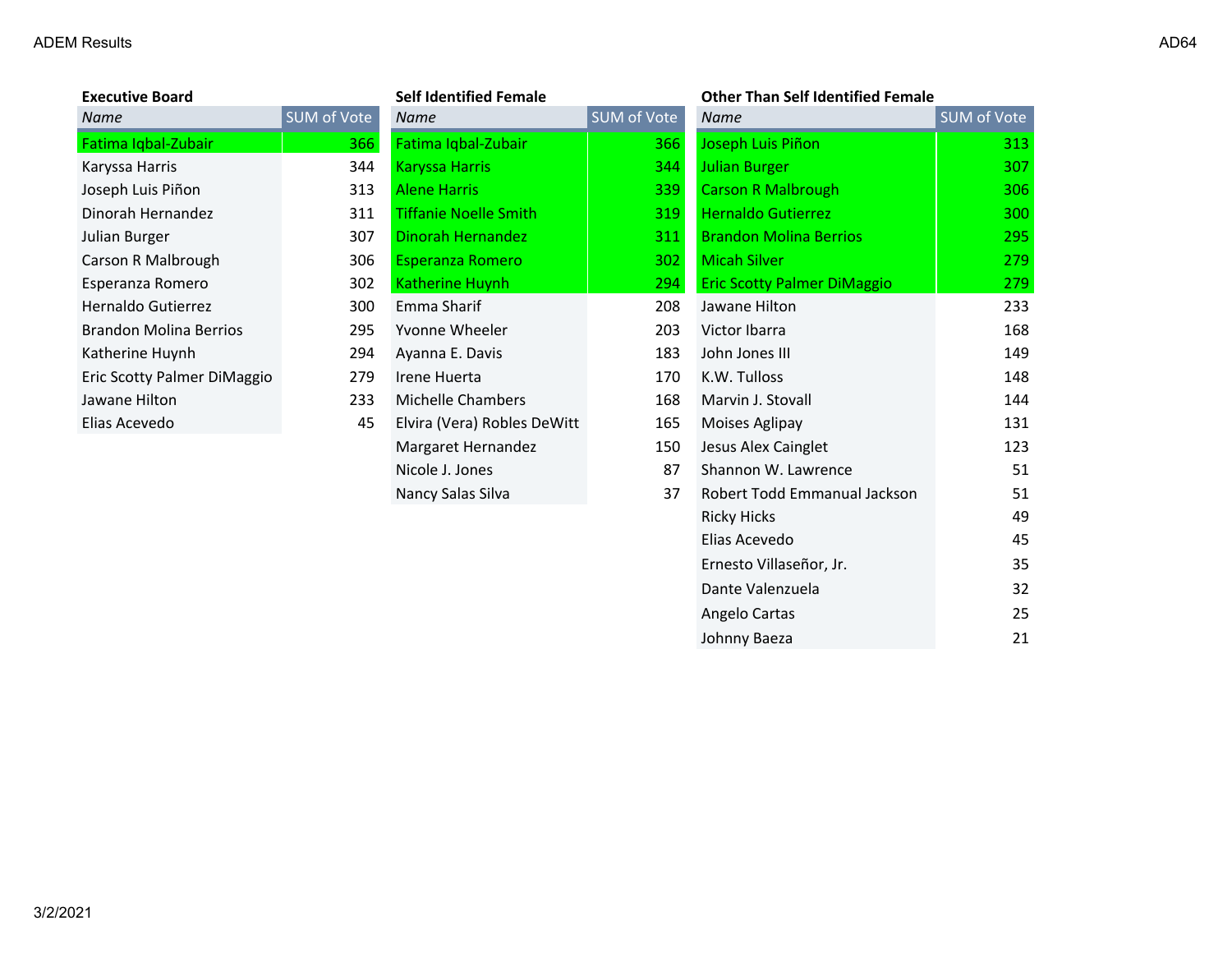| <b>Executive Board</b> |             | <b>Self Identified Female</b> |             | <b>Other Than Self Identified Female</b> |                    |
|------------------------|-------------|-------------------------------|-------------|------------------------------------------|--------------------|
| Name                   | SUM of Vote | <b>Name</b>                   | SUM of Vote | <b>Name</b>                              | <b>SUM of Vote</b> |
| <b>Bobbi-Lee Smart</b> | 244         | Pamela Thakur                 | 253         | <b>Faisal Qazi</b>                       | 256                |
| John Vassiliades       | 215         | <b>Monique C Davis</b>        | 247         | <b>Miguel Alvarez</b>                    | 249                |
| Saara Suliman          | 71          | <b>Bobbi-Lee Smart</b>        | 244         | Aaron Wodka                              | 222                |
|                        |             | <b>Patricia Tutor</b>         | 235         | John Vassiliades                         | 215                |
|                        |             | <b>Barbara Standley</b>       | 225         | Izeah R. Garcia                          | 214                |
|                        |             | <b>Allison N Guzman</b>       | 220         | <b>Eric Barlow</b>                       | 203                |
|                        |             | Senorina Estrada              | 205         | Jesus Beltran                            | 198                |
|                        |             | Carolina Mendez               | 132         | Jose Trinidad Castaneda                  | 144                |
|                        |             | Rebecca Kovacs-Stein          | 129         | Michael Rodriguez                        | 131                |
|                        |             | Saara Suliman                 | 71          | Alfredo Heredia                          | 109                |
|                        |             | April Madison                 | 68          | Aaruni Thakur                            | 66                 |
|                        |             |                               |             | Mesbah M Islam                           | 56                 |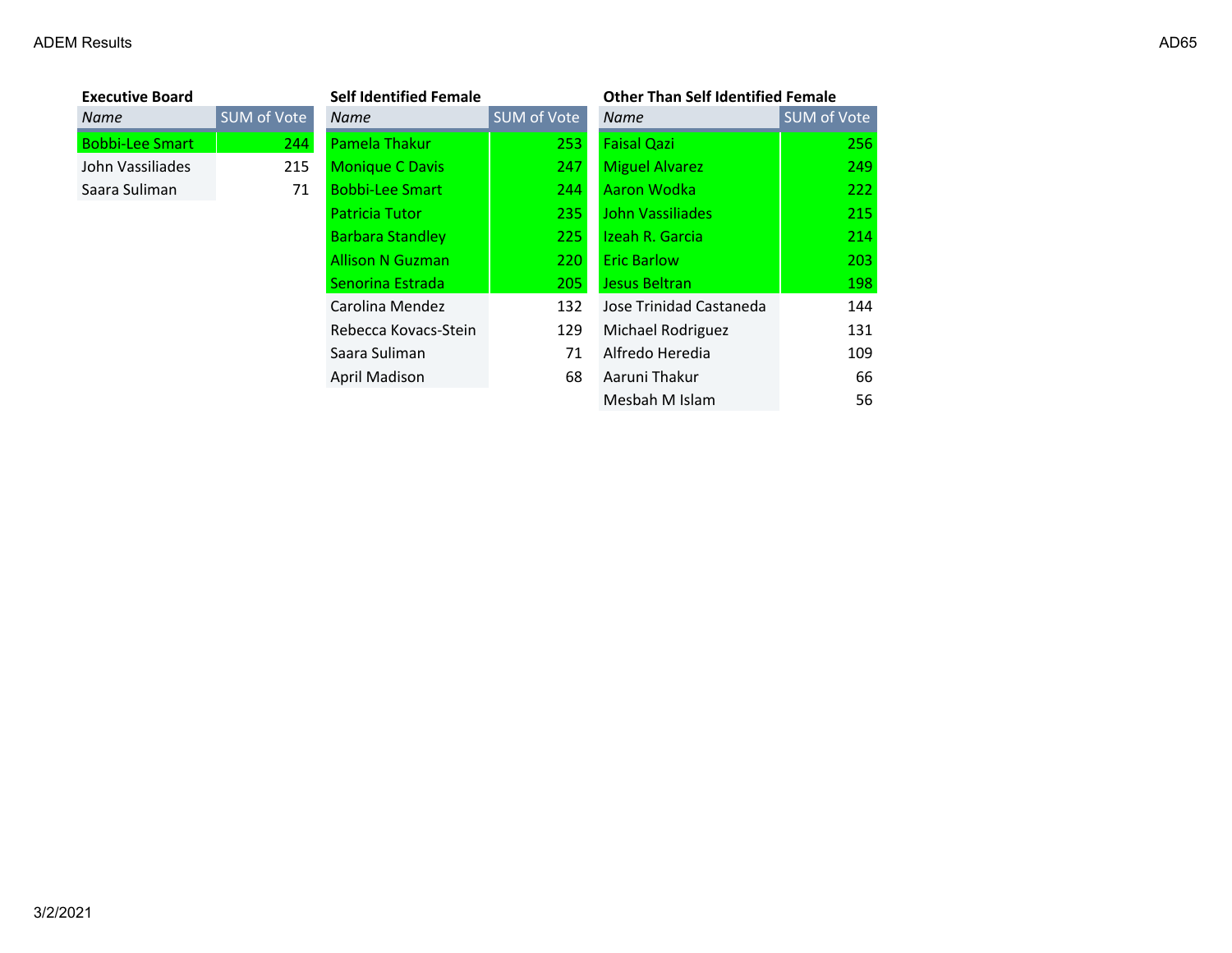| <b>Executive Board</b> |            |
|------------------------|------------|
| Name                   | <b>SUM</b> |
| <b>Tony Hale</b>       |            |
| Kenia Itzel Tello      |            |
| Diane Wallace          |            |
| Dina Sayegh Doll       |            |
| <b>Timothy Beyer</b>   |            |
| Adam Schwartz          |            |
| <b>Brian Carolus</b>   |            |
| Thithien Cao Nguyen    |            |
| Alexander Clark        |            |

| <b>Executive Board</b> |                    | <b>Self Identified Female</b> |                    | <b>Other Than Self Identified Female</b> |             |
|------------------------|--------------------|-------------------------------|--------------------|------------------------------------------|-------------|
| Name                   | <b>SUM of Vote</b> | <b>Name</b>                   | <b>SUM of Vote</b> | <b>Name</b>                              | SUM of Vote |
| <b>Tony Hale</b>       | <b>395</b>         | <b>Amy Howorth</b>            | 384                | <b>Tony Hale</b>                         | 395         |
| Kenia Itzel Tello      | 297                | Sara H. Deen                  | 355                | <b>Andrew DeBlock</b>                    | 326         |
| Diane Wallace          | 251                | <b>Susan Goodlerner</b>       | 353                | Peter E Aziz                             | 313         |
| Dina Sayegh Doll       | 209                | <b>Jane Affonso</b>           | 348                | <b>Bill Reynolds</b>                     | 310         |
| <b>Timothy Beyer</b>   | 191                | <b>Alyssa T Watanabe</b>      | 339                | <b>Jimmy Gow</b>                         | 284         |
| Adam Schwartz          | 147                | <b>Susan Brooks</b>           | 318                | Richard H. Huynh                         | 280         |
| <b>Brian Carolus</b>   | 136                | Kenia Itzel Tello             | 297                | <b>Anil Muhammed</b>                     | 255         |
| Thithien Cao Nguyen    | 27                 | Marium Navid                  | 263                | Vinnie Malcolm                           | 253         |
| Alexander Clark        | 27                 | Diane Wallace                 | 251                | Mark E. Henderson                        | 212         |
|                        |                    | Lorraine E Geittmann          | 241                | Courtney Jerome Williams                 | 211         |
|                        |                    | Kathleen Bradford             | 222                | <b>Tony Salvaggio</b>                    | 192         |
|                        |                    | Ashley Tull                   | 215                | <b>Timothy Beyer</b>                     | 191         |
|                        |                    | Dina Sayegh Doll              | 209                | John C Nelson Jr                         | 185         |
|                        |                    | Cathy Familathe               | 197                | Allen Kirschenbaum                       | 158         |
|                        |                    | R.G. Wong                     | 184                | Adam Schwartz                            | 147         |
|                        |                    | Kathleen Paralusz             | 175                | <b>Brian Carolus</b>                     | 136         |
|                        |                    | Elsa Gerard                   | 169                | Jon E. Munoz                             | 123         |
|                        |                    | Argentina Rodriguez           | 162                | Nicolas Gardner Serna                    | 119         |
|                        |                    | Katherine Venn                | 141                | <b>Brian Huang</b>                       | 86          |
|                        |                    | Rachel Pearl Bracker          | 95                 | Ben Tarzynski                            | 53          |
|                        |                    |                               |                    | Michael Hobbs                            | 39          |
|                        |                    |                               |                    | Thithien Cao Nguyen                      | 27          |
|                        |                    |                               |                    | Alexander Clark                          | 27          |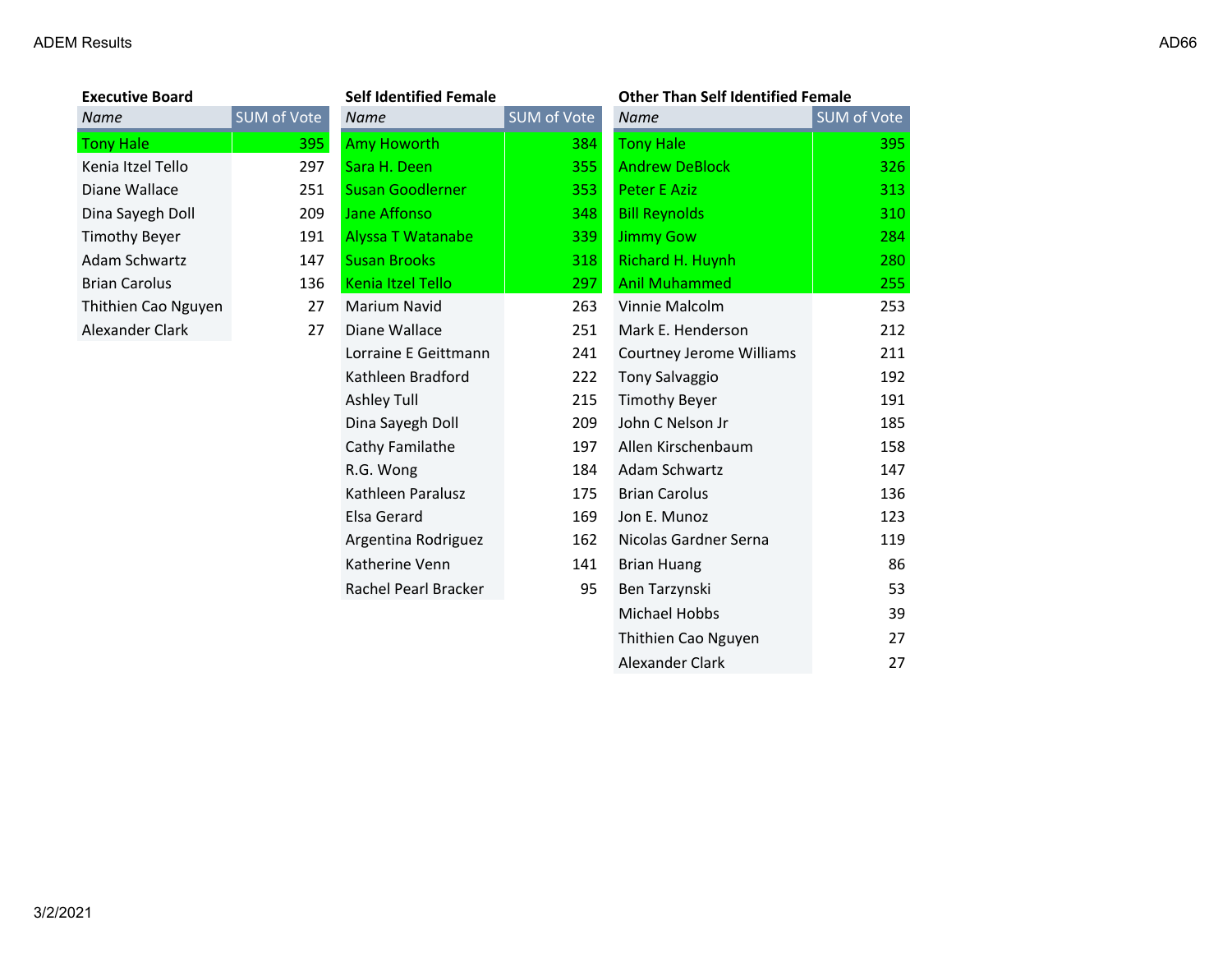| <b>Executive Board</b> |             | <b>Self Identified Female</b> |             | <b>Other Than Self Identified Female</b> |                    |
|------------------------|-------------|-------------------------------|-------------|------------------------------------------|--------------------|
| <b>Name</b>            | SUM of Vote | <b>Name</b>                   | SUM of Vote | <b>Name</b>                              | <b>SUM of Vote</b> |
| Lisa Andres            | 96          | <b>Michelle Singleton</b>     | 100         | <b>Morgan Singleton II</b>               | 96                 |
|                        |             | Maliha Waqar Williamson       | 98          | Jorge Lopez                              | 95                 |
|                        |             | Nancy Young                   | 96          | <b>Timothy J Sheridan</b>                | 89                 |
|                        |             | Lisa Andres                   | 96          | <b>Colin Whittington</b>                 | 81                 |
|                        |             | Angela B Nevin                | 86          | <b>Spencer Freeman</b>                   | 78                 |
|                        |             | Jennifer Scharf               | 85          | <b>Dylan Scharf</b>                      | 77                 |
|                        |             | Amber M. Lane                 | 77          | <b>Joseph Pflugh</b>                     | 63                 |
|                        |             | Darla J. Gordon               | 34          | Felipe de Pierola                        | 39                 |
|                        |             | Mia Rose San Angelo           | 25          | David X. Kolk                            | 18                 |
|                        |             | Kelly Thorisson               | 25          | Jacob Hughes                             | 13                 |
|                        |             | Ramona Hillis                 | 13          |                                          |                    |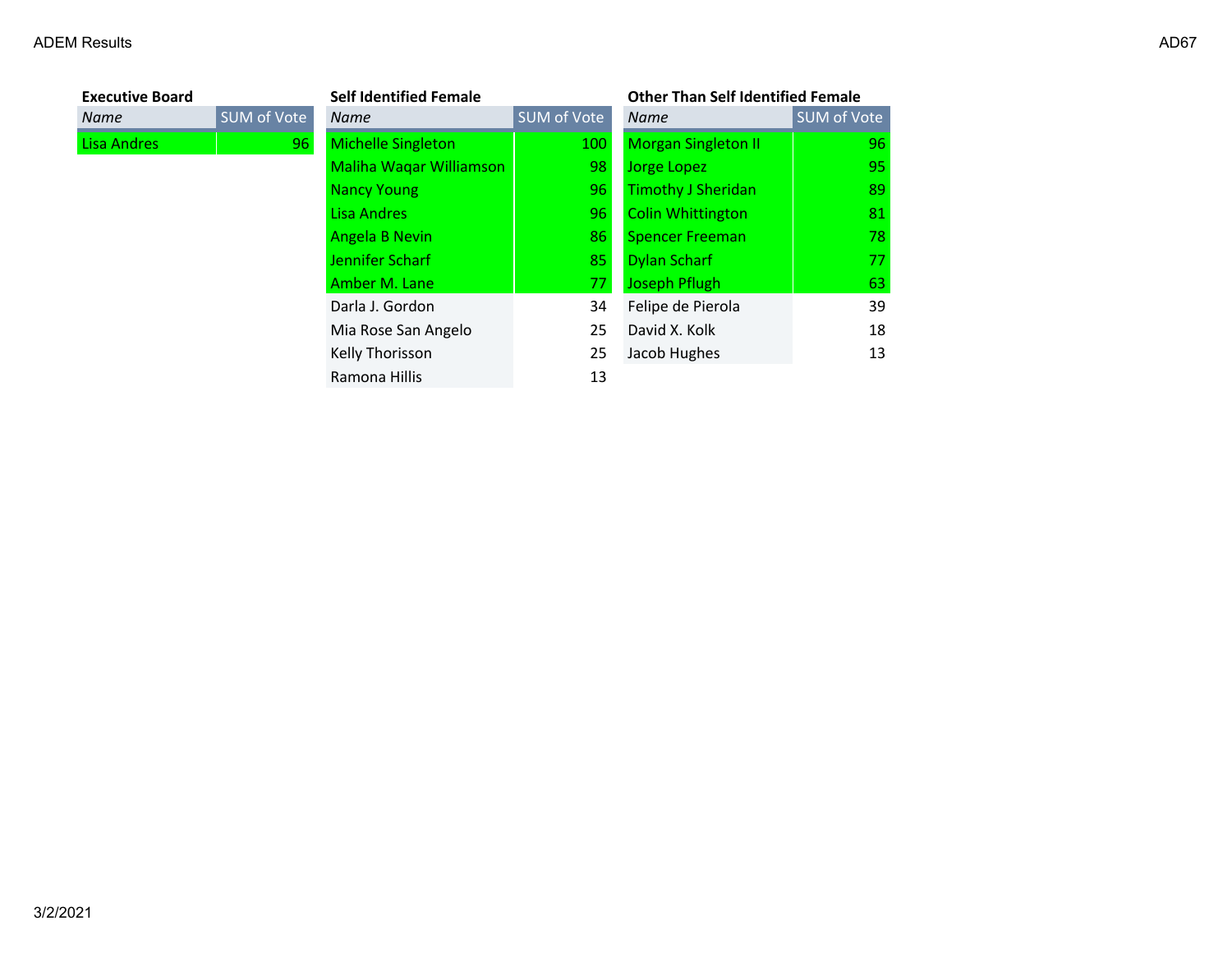| <b>Executive Board</b> |             | <b>Self Identified Female</b> |             | <b>Other Than Self Identified Female</b> |             |
|------------------------|-------------|-------------------------------|-------------|------------------------------------------|-------------|
| Name                   | SUM of Vote | Name                          | SUM of Vote | <b>Name</b>                              | SUM of Vote |
| Lee Fink               | 402         | <b>Naz Hamid</b>              | 374         | Lee Fink                                 | 402         |
| Nina Baldwin           | 289         | <b>Ashleigh Aitken</b>        | 366         | <b>Ted Perle</b>                         | 290         |
| Jenny Lynn             | 275         | Patty Yoo                     | 358         | Franz Christopher Can Ki                 | 281         |
| Danett Abbott-Wick     | 274         | Sabrina "Sav" Quezada         | 337         | Ajay Mohan                               | 278         |
| Kate Wasson            | 217         | <b>Marissa Waldman</b>        | 309         | Julio F. Morales                         | 271         |
| Kyler Asato            | 216         | <b>Melanie Weir</b>           | 299         | <b>Avinder Chawla</b>                    | 248         |
| Andrew Swetland        | 212         | Nina Baldwin                  | 289         | <b>Mani Kang</b>                         | 247         |
| Larua Bratton          | 205         | Jenny Lynn                    | 275         | <b>Grant Henninger</b>                   | 241         |
| Luis Manuel Huang      | 173         | Elizabeth Galindo             | 275         | Kyler Asato                              | 216         |
| Christina Dillard      | 171         | Danett Abbott-Wicker          | 274         | <b>Andrew Swetland</b>                   | 212         |
| Michael A. Polay       | 90          | Anat Herzog                   | 224         | David R Sonneborn                        | 196         |
|                        |             | Kate Wasson                   | 217         | Luis Manuel Huang                        | 173         |
|                        |             | Larua Bratton                 | 205         | Gabriel Orea                             | 136         |
|                        |             | Christina Dillard             | 171         | Satinder Singh                           | 126         |
|                        |             | Gurpeet K Singh               | 160         | Michael A. Polay                         | 90          |
|                        |             | Darlene Futrel                | 86          | Raj Sawhney                              | 44          |
|                        |             | Myra Deister                  | 39          | Greg Goodlander                          | 44          |
|                        |             | Devon Biagan                  | 38          | David Lee Ambrose                        | 42          |
|                        |             |                               |             | Joe McLaughlin                           | 40          |
|                        |             |                               |             | Pradeep Kumar Madaan                     | 23          |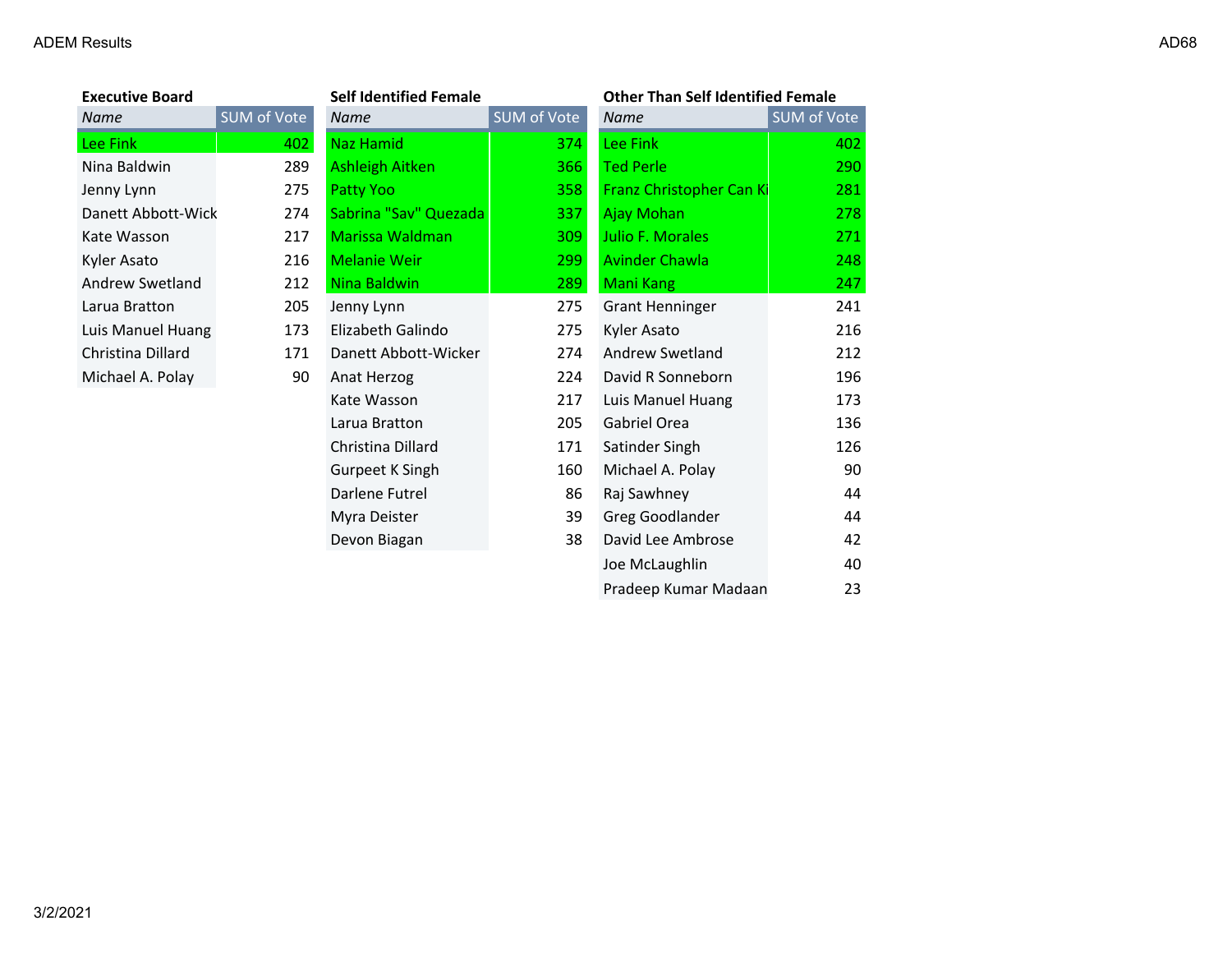| <b>Executive Board</b> |                    | <b>Self Identified Female</b> |             | <b>Other Than Self Identified Female</b> |             |
|------------------------|--------------------|-------------------------------|-------------|------------------------------------------|-------------|
| Name                   | <b>SUM of Vote</b> | Name                          | SUM of Vote | Name                                     | SUM of Vote |
| Gloria Alvarado        | 243                | Thai Viet Phan                | 280         | Martin G. Lopez                          | 238         |
| Yenni Diaz             | 156                | <b>Daisy Campos</b>           | 272         | <b>LuisAndres Perez</b>                  | 237         |
|                        |                    | <b>Monica Munguia</b>         | 247         | <b>Richard Santana</b>                   | 229         |
|                        |                    | Gloria Alvarado               | 243         | James Gil                                | 204         |
|                        |                    | Cassandra J Perez             | 231         | <b>Ryan Friesen</b>                      | 201         |
|                        |                    | Valeria Sandoval              | 222         | <b>Brian Germain</b>                     | 201         |
|                        |                    | <b>Adalgisa Tamayo Jones</b>  | 222         | <b>Thomas Drennan</b>                    | 199         |
|                        |                    | Yenni Diaz                    | 156         | Benjamin Vazquez                         | 143         |
|                        |                    | Lori Karaguezian              | 33          | Joese Hernandez                          | 137         |
|                        |                    | Tanya Golden                  | 29          | Paul Gonzales                            | 136         |
|                        |                    | Kimberly Cantrell             | 23          | Jorge Gavino                             | 135         |
|                        |                    |                               |             | Jestin Samson                            | 135         |
|                        |                    |                               |             | Robert Tucker                            | 110         |
|                        |                    |                               |             | Ivan Enriquez                            | 91          |
|                        |                    |                               |             | <b>Bulmaro "Boomer" Vicente</b>          | 75          |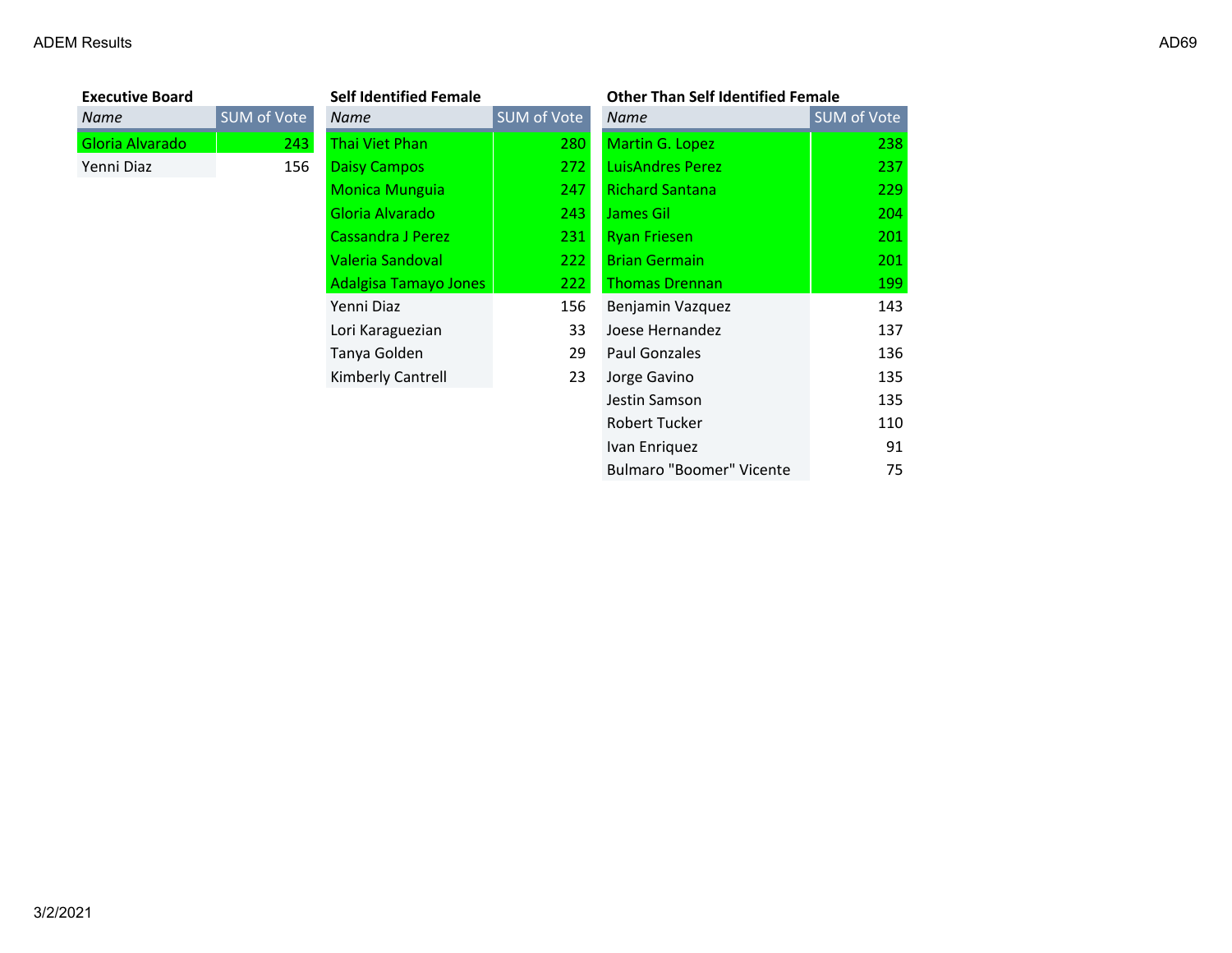| <b>Executive Board</b>  |        |
|-------------------------|--------|
| Name                    | SUM of |
| <b>Vanndearlyn Vong</b> |        |
| Megan Kerr              |        |
| Jeannine M Pearce       |        |
| Antonia Raquel Rios     |        |
| Louis Dominguez         |        |
| Chris Duvali            |        |
| Datosha R. Williams     |        |
| Olivia Reck             |        |
| Sherri Jefferson        |        |

| <b>Executive Board</b> |                    | <b>Self Identified Female</b> |             | <b>Other Than Self Identified Female</b> |             |
|------------------------|--------------------|-------------------------------|-------------|------------------------------------------|-------------|
| Name                   | <b>SUM of Vote</b> | <b>Name</b>                   | SUM of Vote | Name                                     | SUM of Vote |
| Vanndearlyn Vong       | 651                | <b>Vanndearlyn Vong</b>       | 651         | <b>Charles Song</b>                      | 582         |
| Megan Kerr             | 553                | <b>Herlinda Chico</b>         | 602         | <b>Wayne Chaney</b>                      | 497         |
| Jeannine M Pearce      | 441                | <b>Marisol Barajas</b>        | 560         | <b>Tim Patton</b>                        | 493         |
| Antonia Raquel Rios    | 392                | <b>Megan Kerr</b>             | 553         | <b>Connor Lock</b>                       | 472         |
| Louis Dominguez        | 372                | Jennifer Kumiyama             | 546         | <b>Keir Jones</b>                        | 470         |
| Chris Duvali           | 359                | Elaine Villanueva Bernal      | 531         | <b>Vincent Vo</b>                        | 464         |
| Datosha R. Williams    | 126                | Sabrina K. Sanders            | 523         | Joshua De Leon                           | 451         |
| Olivia Reck            | 49                 | Marina Escobedo               | 479         | Jerry Garcia                             | 440         |
| Sherri Jefferson       | 34                 | Danielle Duryea               | 442         | Benjamin Hauck                           | 439         |
|                        |                    | Jeannine M Pearce             | 441         | Mickey Chavez                            | 413         |
|                        |                    | Nicole Rosen                  | 429         | William Moses Summerville                | 404         |
|                        |                    | Alexa D Victoriano            | 403         | Lukas Walczak                            | 394         |
|                        |                    | Nancy S Felixson              | 395         | Louis Dominguez                          | 372         |
|                        |                    | Antonia Raquel Rios           | 392         | Chris Duvali                             | 359         |
|                        |                    | Datosha R. Williams           | 126         | Marshall Blesofsky                       | 134         |
|                        |                    | Stephanie Rosenblatt          | 56          | Patrick Swymer                           | 119         |
|                        |                    | Olivia Reck                   | 49          | <b>Brandon Easton</b>                    | 55          |
|                        |                    | Samantha Weiss                | 44          | Pedro Spindler-Ruiz                      | 54          |
|                        |                    | Nitzan Harel                  | 44          | Mark Mandujano                           | 43          |
|                        |                    | April Marie O'Connor          | 40          | Ryan Patrick McGuirk                     | 42          |
|                        |                    | Sherri Jefferson              | 34          | William M. Vega                          | 38          |
|                        |                    |                               |             | David Alpern                             | 38          |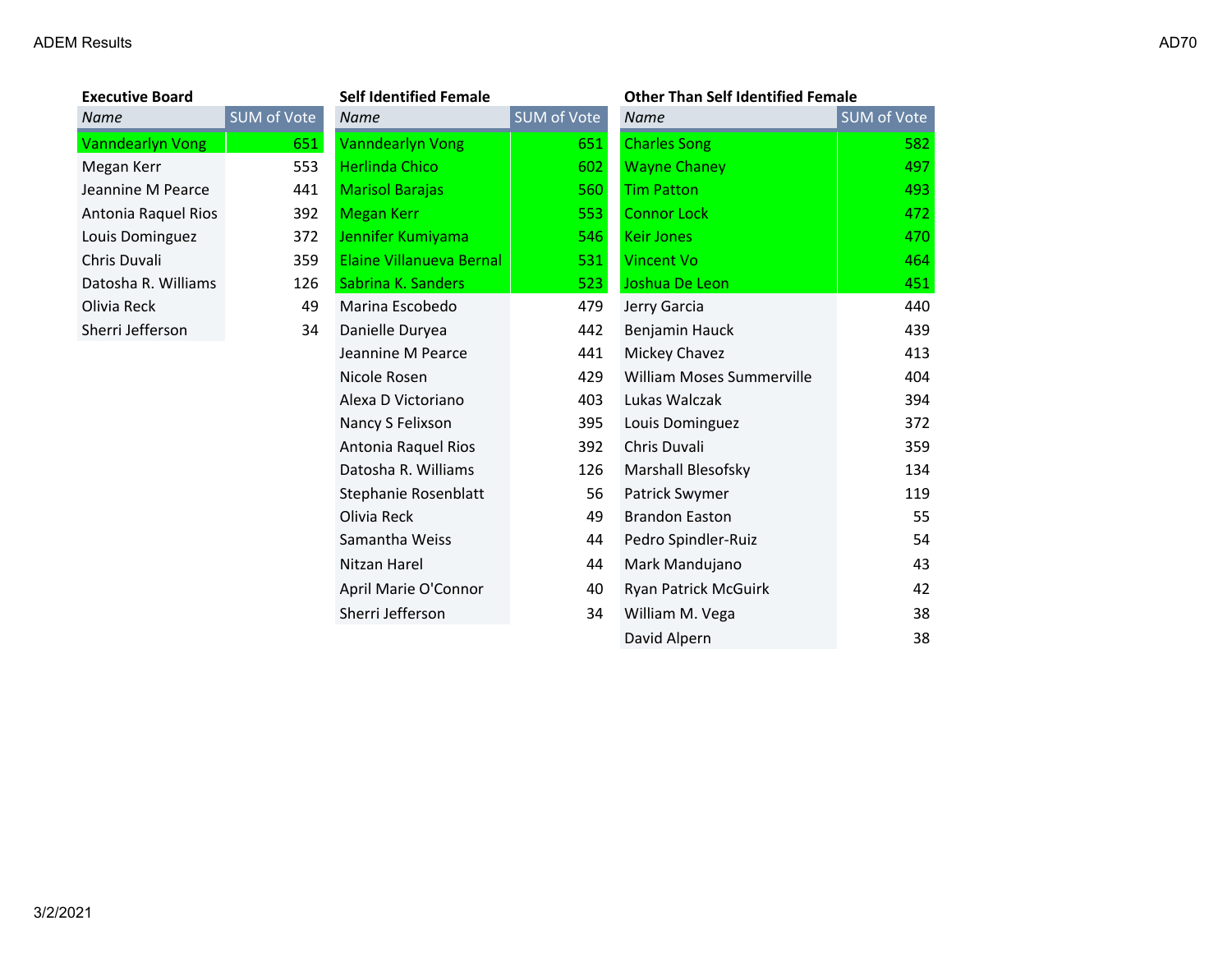**Executive Board**<br>**Name** 

| <b>Executive Board</b>  |             | <b>Self Identified Female</b> |             | <b>Other Than Self Identified Female</b> |                    |
|-------------------------|-------------|-------------------------------|-------------|------------------------------------------|--------------------|
| <b>Name</b>             | SUM of Vote | Name                          | SUM of Vote | <b>Name</b>                              | <b>SUM of Vote</b> |
| Kenya L. Taylor         | 221         | Kenya L. Taylor               | 221         | J. Scott Shaffer                         | 182                |
| Kyra R. Greene          | 212         | Kyra R. Greene                | 212         | <b>Tom Lemmon</b>                        | 173                |
| <b>Tiffany Maple</b>    | 204         | <b>Tiffany Maple</b>          | 204         | <b>Ryan Darsey</b>                       | 168                |
| Peggy Weaver            | 198         | <b>Peggy Weaver</b>           | 198         | Enrique T. Diaz                          | 152                |
| Ryan Darsey             | 168         | Ilka Weston                   | 150         | Juan Carlos Mercado                      | 136                |
| Ilka Weston             | 150         | <b>Yasmeen Obeid</b>          | 137         | <b>Sanders Fabares</b>                   | <b>129</b>         |
| Juan Carlos Mercado     | 136         | <b>Adiam Haile Rufael</b>     | 123         | <b>Braulio Sanabria</b>                  | 129                |
| <b>Braulio Sanabria</b> | 129         | Andrea L McNew                | 107         | Pete Beauregard                          | 79                 |
| Mark A Jones            | 9           | Estela De Los Rios            | 80          | <b>Malik Thornton</b>                    | 76                 |
|                         |             | Loralee Rios                  | 67          | J. Eric Hereford                         | 72                 |
|                         |             | Suzanne Till                  | 65          | Zachary Bunshaft                         | 64                 |
|                         |             | Monica Hinton                 | 64          | Chris Pearson                            | 61                 |
|                         |             | Josan Feathers                | 62          | <b>Robert Grand</b>                      | 57                 |
|                         |             | Wadad B Dubbelday             | 53          | <b>William Dudley</b>                    | 51                 |
|                         |             | Linda Mount Nickerson         | 49          | Oday Yousif, Jr.                         | 50                 |
|                         |             | Melissa Carpenter             | 27          | Nikolas Slater                           | 48                 |
|                         |             | Michelle Marie Marcotte       | 9           | <b>Richard Young</b>                     | 45                 |
|                         |             | Diane S. Gonzalez             | 8           | Gerald Green                             | 23                 |
|                         |             |                               |             | Justin Tyre                              | 17                 |
|                         |             |                               |             | <b>Edison Gomez-Krauss</b>               | 17                 |
|                         |             |                               |             | Mark A Jones                             | 9                  |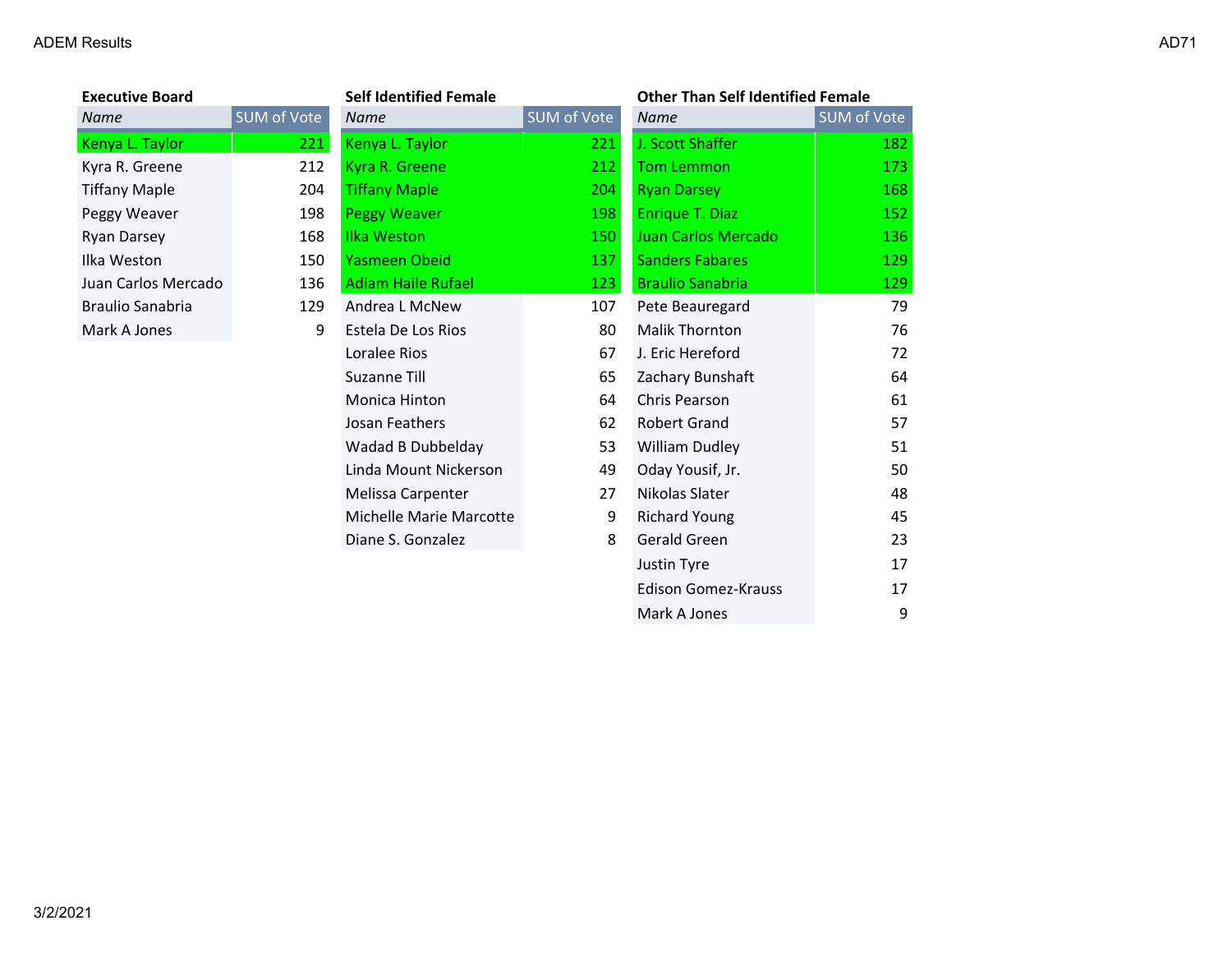| <b>Executive Board</b> |             | <b>Self Identified Female</b> |             | <b>Other Than Self Identified Female</b> |                    |
|------------------------|-------------|-------------------------------|-------------|------------------------------------------|--------------------|
| Name                   | SUM of Vote | <b>Name</b>                   | SUM of Vote | <b>Name</b>                              | <b>SUM of Vote</b> |
| Tracy La               | 218         | <b>Tracy La</b>               | 218         | <b>Steve Lathus</b>                      | 215                |
| Mai Khanh Tran         | 147         | <b>Gina Clayton-Tarvin</b>    | 197         | <b>Nathan Searles</b>                    | 181                |
| Trung Ta               | 101         | <b>Mary Tromp</b>             | 177         | Vincent P. Tran                          | 180                |
| <b>Rick Foster</b>     | 82          | <b>Maria Ortiz</b>            | 173         | <b>Stephen Einstein</b>                  | 166                |
| <b>Ashley Tindall</b>  | 43          | Niki Nguyen                   | 170         | Dan Ma                                   | 152                |
|                        |             | <b>Mai Khanh Tran</b>         | 147         | Khoa Le                                  | 135                |
|                        |             | <b>Gina Tiffany</b>           | 142         | Bijan Mohseni Calderón                   | 102                |
|                        |             | Lisa Marquise                 | 90          | Trung Ta                                 | 101                |
|                        |             | <b>Ashley Tindall</b>         | 43          | <b>Edward Ray Chavez</b>                 | 100                |
|                        |             |                               |             | Phong Ly                                 | 90                 |
|                        |             |                               |             | <b>Rick Foster</b>                       | 82                 |
|                        |             |                               |             | Jared Wallace                            | 68                 |

Martin Grayson 48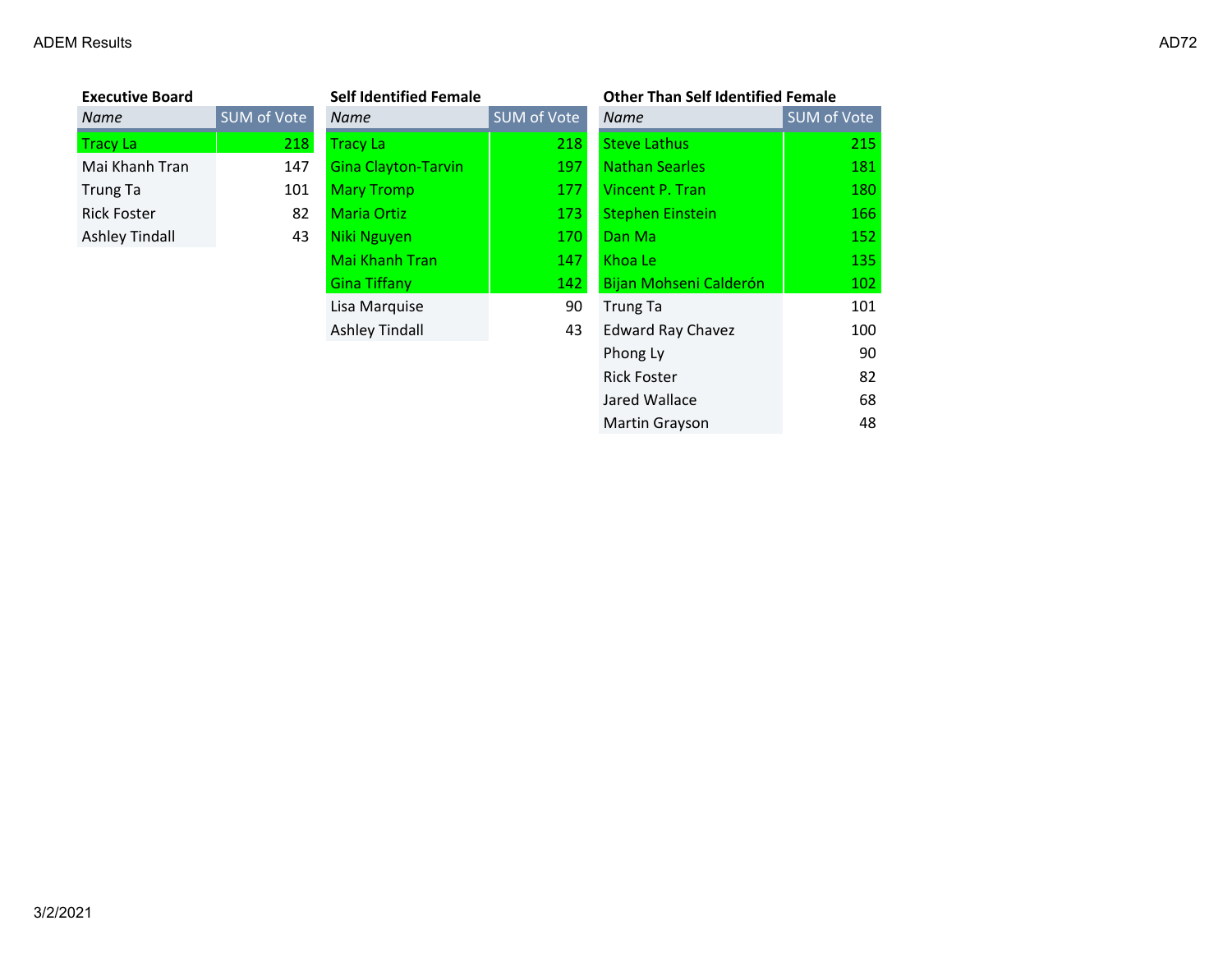| <b>Executive Board</b> |             | <b>Self Identified Female</b> |             | <b>Other Than Self Identified Female</b> |             |
|------------------------|-------------|-------------------------------|-------------|------------------------------------------|-------------|
| Name                   | SUM of Vote | <b>Name</b>                   | SUM of Vote | <b>Name</b>                              | SUM of Vote |
| <b>Richard Hurt</b>    | 619         | <b>Stephanie Oddo</b>         | 631         | <b>Richard Hurt</b>                      | 619         |
| Perry Meade            | 617         | <b>Vivian Frerichs</b>        | 576         | <b>Perry Meade</b>                       | 617         |
| Alan Fenning           | 602         | Jeri Fromme                   | 561         | <b>Alan Fenning</b>                      | 602         |
| Christopher Aitken     | 501         | Deborah Lima                  | 553         | <b>Chris Duncan</b>                      | 506         |
| Sudi Farokhnia         | 319         | <b>Cynthia Ashley</b>         | 506         | <b>Christopher Aitken</b>                | 501         |
| Parshan Khosravi       | 265         | Aimee Renee Monahan           | 481         | Dan Horgan                               | 499         |
| Jenna Beck             | 206         | <b>Cathy Udovch</b>           | 476         | <b>Gary D Newkirk</b>                    | 469         |
| James D Bacon          | 142         | Sudi Farokhnia                | 319         | Parshan Khosravi                         | 265         |
| Octavia Tuohey         | 135         | Jenna Beck                    | 206         | Jose Preciado                            | 180         |
| Neilan Chaturvedi      | 96          | Linda May                     | 193         | <b>Thomas Fleming</b>                    | 145         |
| Jenna Kohnke           | 90          | Octavia Tuohey                | 135         | James D Bacon                            | 142         |
| Darlyn Elaine Regan    | 61          | Denise Bradford               | 109         | Ron Brooks                               | 118         |
| Eric V Traut           | 60          | Lidia Corey                   | 108         | Michael Getto                            | 101         |
| Lenore Albert          | 55          | Karen M Ridley                | 98          | Neilan Chaturvedi                        | 96          |
| Syed Waqas Ahmed       | 44          | Citlali Mosqueda              | 92          | Cody Eckert                              | 88          |
|                        |             | Jenna Kohnke                  | 90          | Eric V Traut                             | 60          |
|                        |             | Margaret Dubel                | 77          | Syed Waqas Ahmed                         | 44          |
|                        |             | Darlyn Elaine Regan           | 61          | Joseph Kerr                              | 39          |
|                        |             | Lenore Albert                 | 55          |                                          |             |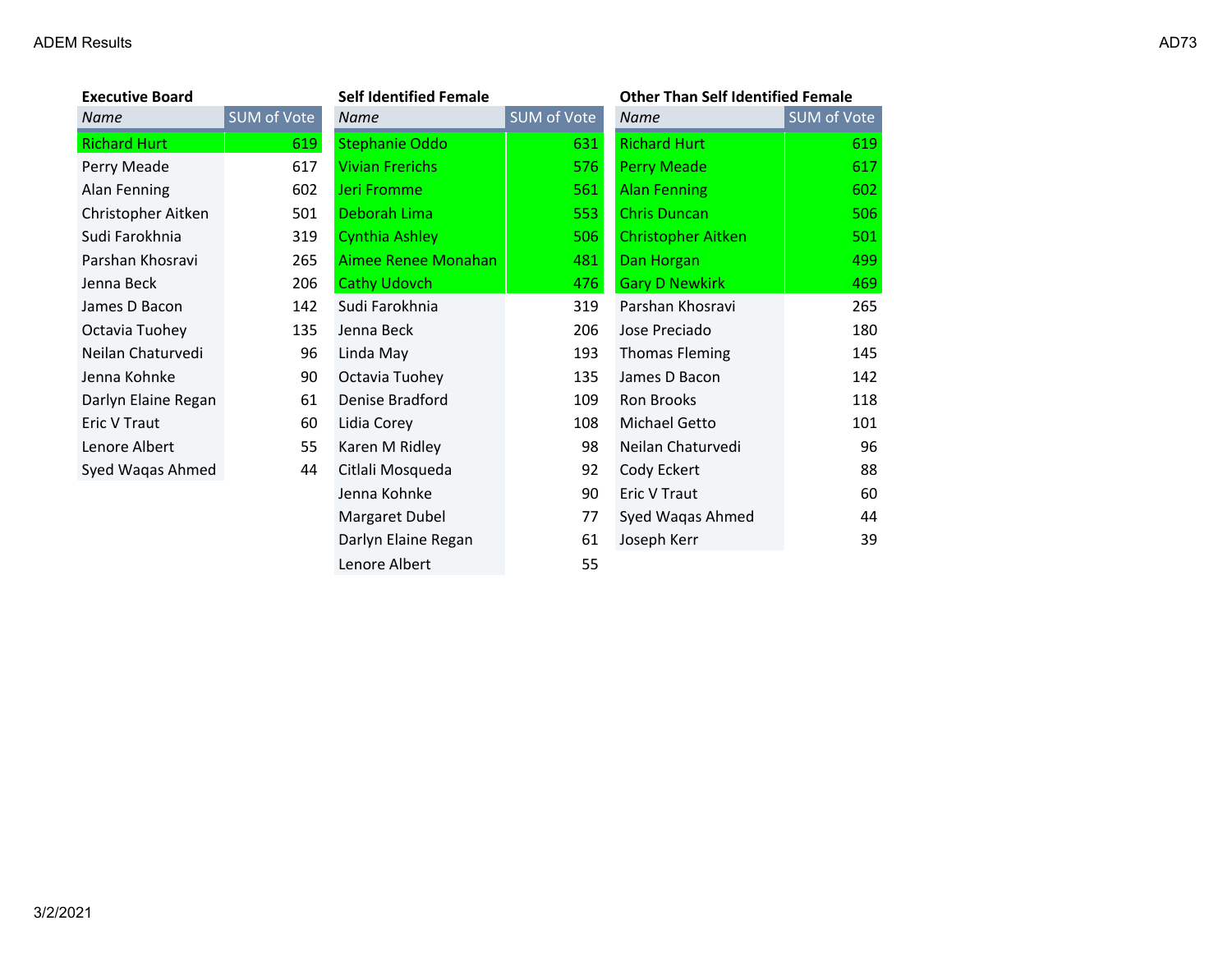| <b>Executive Board</b>    |                   |
|---------------------------|-------------------|
| Name                      | <b>SUM of Vot</b> |
| Lauren Johnson-Norris     | 44                |
| Michele E Bell            | 30                |
| Hanieh Jodat              | 26                |
| Anne Mohr                 | 25                |
| Lamba Najib               | 20                |
| Dariush Haghighat         | 12                |
| <b>Rick Eugene Norris</b> | 11                |
|                           |                   |

| <b>Executive Board</b>    |             | <b>Self Identified Female</b> |             | <b>Other Than Self Identified Female</b> |             |
|---------------------------|-------------|-------------------------------|-------------|------------------------------------------|-------------|
| Name                      | SUM of Vote | <b>Name</b>                   | SUM of Vote | <b>Name</b>                              | SUM of Vote |
| Lauren Johnson-Norris     | 441         | Lauren Johnson-Norris         | 441         | <b>Kev Abazajian</b>                     | 378         |
| Michele E Bell            | 304         | <b>Bethany Webb</b>           | 349         | <b>Martin Salgado</b>                    | 329         |
| Hanieh Jodat              | 269         | Mari Fujii                    | 326         | Jesús Gamboa                             | 323         |
| Anne Mohr                 | 253         | <b>Theresa Sorey</b>          | 320         | Robert "Bob" Hartman                     | 263         |
| Lamba Najib               | 209         | Lynne Riddle                  | 309         | <b>Dennis Bress</b>                      | 259         |
| Dariush Haghighat         | 129         | Michele E Bell                | 304         | <b>Ron Varasteh</b>                      | 239         |
| <b>Rick Eugene Norris</b> | 114         | Hanieh Jodat                  | 269         | <b>John Stephens</b>                     | 213         |
|                           |             | Anne Mohr                     | 253         | Dean Inada                               | 210         |
|                           |             | Laura Robinson Oatman         | 246         | Cory Johnson                             | 152         |
|                           |             | Chelsea Guo                   | 217         | Dariush Haghighat                        | 129         |
|                           |             | Lamba Najib                   | 209         | <b>Rick Eugene Norris</b>                | 114         |
|                           |             | Nancy Hensel                  | 197         | Jaime Gomez                              | 84          |
|                           |             | Marlene De la Cruz            | 133         | Ariya Haghighat                          | 77          |
|                           |             | Paola Lima                    | 79          |                                          |             |
|                           |             | Natalie Bayer                 | 76          |                                          |             |
|                           |             | Mary Clifford                 | 67          |                                          |             |
|                           |             | Mary Gretchen Bayer           | 58          |                                          |             |
|                           |             | Sonia Fernandez               | 55          |                                          |             |
|                           |             | Leslie Ozuna                  | 34          |                                          |             |
|                           |             | Michelle Gasparovic           | 24          |                                          |             |
|                           |             | Mollee Munson                 | 20          |                                          |             |

| <i>ivame</i>              | <b>SUIVEOL VOLE</b> |
|---------------------------|---------------------|
| <b>Kev Abazajian</b>      | 378                 |
| <b>Martin Salgado</b>     | 329                 |
| Jesús Gamboa              | 323                 |
| Robert "Bob" Hartman      | 263                 |
| <b>Dennis Bress</b>       | 259                 |
| Ron Varasteh              | 239                 |
| <b>John Stephens</b>      | 213                 |
| Dean Inada                | 210                 |
| Cory Johnson              | 152                 |
| Dariush Haghighat         | 129                 |
| <b>Rick Eugene Norris</b> | 114                 |
| Jaime Gomez               | 84                  |
| Ariya Haghighat           | 77                  |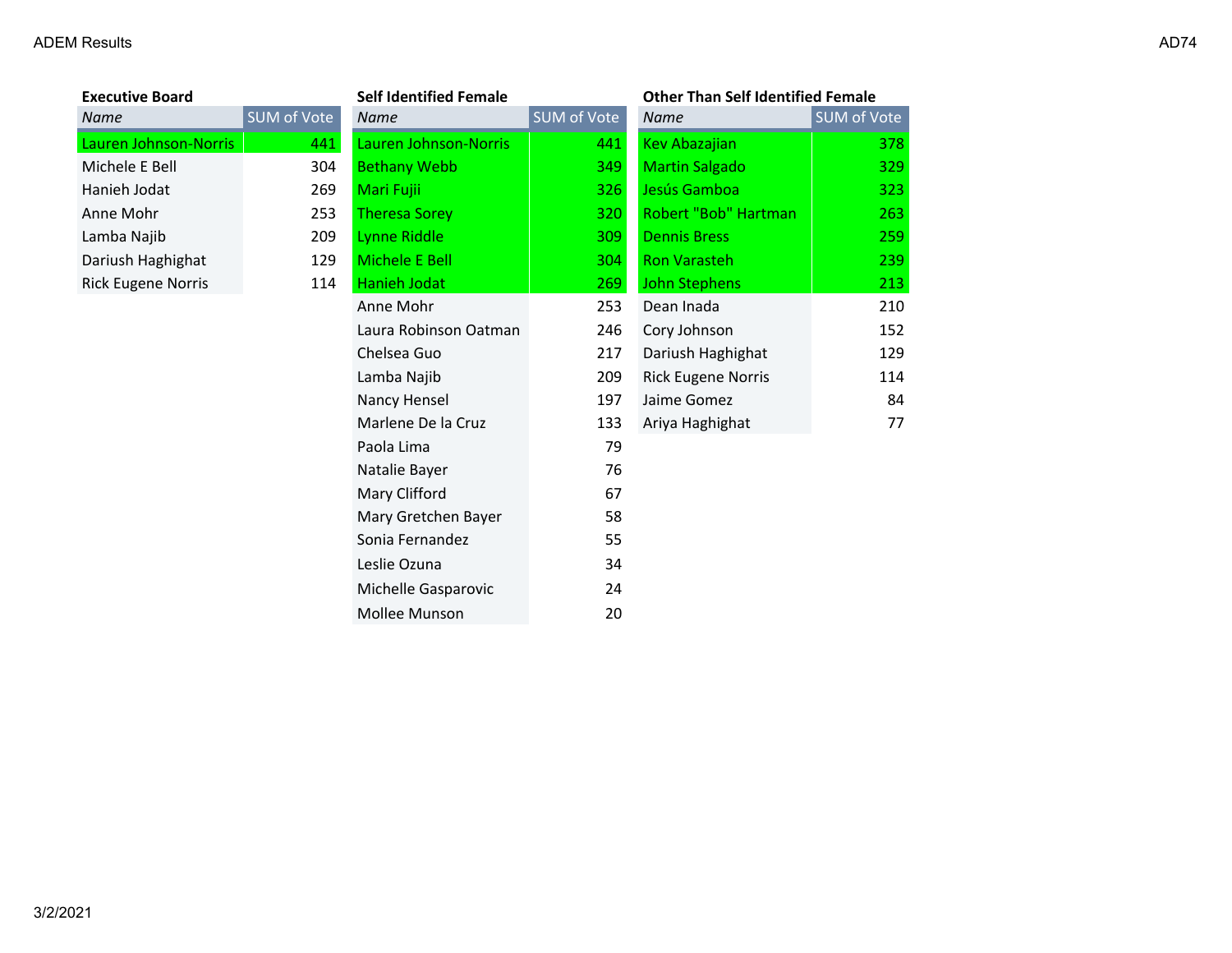| <b>Executive Board</b>    |             | <b>Self Identified Female</b> |             | <b>Other Than Self Identified Female</b> |             |
|---------------------------|-------------|-------------------------------|-------------|------------------------------------------|-------------|
| Name                      | SUM of Vote | Name                          | SUM of Vote | Name                                     | SUM of Vote |
| Alan Geraci               | 322.        | <b>Arcela NunezAlvarez</b>    | 289         | <b>Alan Geraci</b>                       | 322         |
| Arcela NunezAlvarez       | 289         | <b>Joy Frew</b>               | 280         | Ross L. Pike                             | 228         |
| Ami Admire                | 203         | Ami Admire                    | 203         | <b>Juan Manuel Vargas</b>                | 190         |
| Matthew Cappiello         | 173         | <b>Allison Donahoe-Beggs</b>  | 192         | <b>Matthew Cappiello</b>                 | 173         |
| Justin Domecillo          | 172         | <b>Gloriani Weiss</b>         | 189         | <b>Justin Domecillo</b>                  | 172         |
| Georgine M Tomasi         | 137         | <b>Danielle Polson</b>        | 150         | <b>Wayne Lu</b>                          | 141         |
| George Majeed Afif Khoury | 133         | <b>Georgine M Tomasi</b>      | 137         | <b>George Majeed Afif Khoury</b>         | 133         |
| Neil Kramer               | 102         | Ruth Van Hasselt              | 129         | Penn Diehl                               | 125         |
| Rena Marrocco             | 98          | Rena Marrocco                 | 98          | George Van Hasselt                       | 122         |
| Sheryl Brown              | 83          | Sheryl Brown                  | 83          | Neil Kramer                              | 102         |
| Sarah Cohen               | 48          | Alisha Wilkins                | 69          | Thomas A Larossi                         | 90          |
| M Ronald Cohen            | 41          | Liliana Ortiz Hernandez       | 55          | Jim Nielsen                              | 88          |
| Roger Garcia              | 37          | Sarah Cohen                   | 48          | Drew Tippin                              | 81          |
| <b>Richard Corrales</b>   | 36          |                               |             | <b>Mohammed Suhail</b>                   | 64          |
| <b>Matt Corrales</b>      | 36          |                               |             | M Ronald Cohen                           | 41          |
|                           |             |                               |             | Roger Garcia                             | 37          |
|                           |             |                               |             | <b>Richard Corrales</b>                  | 36          |
|                           |             |                               |             | <b>Matt Corrales</b>                     | 36          |

Jeffrey Marcus 20 Jon Rines 13 Kevin McClelland 8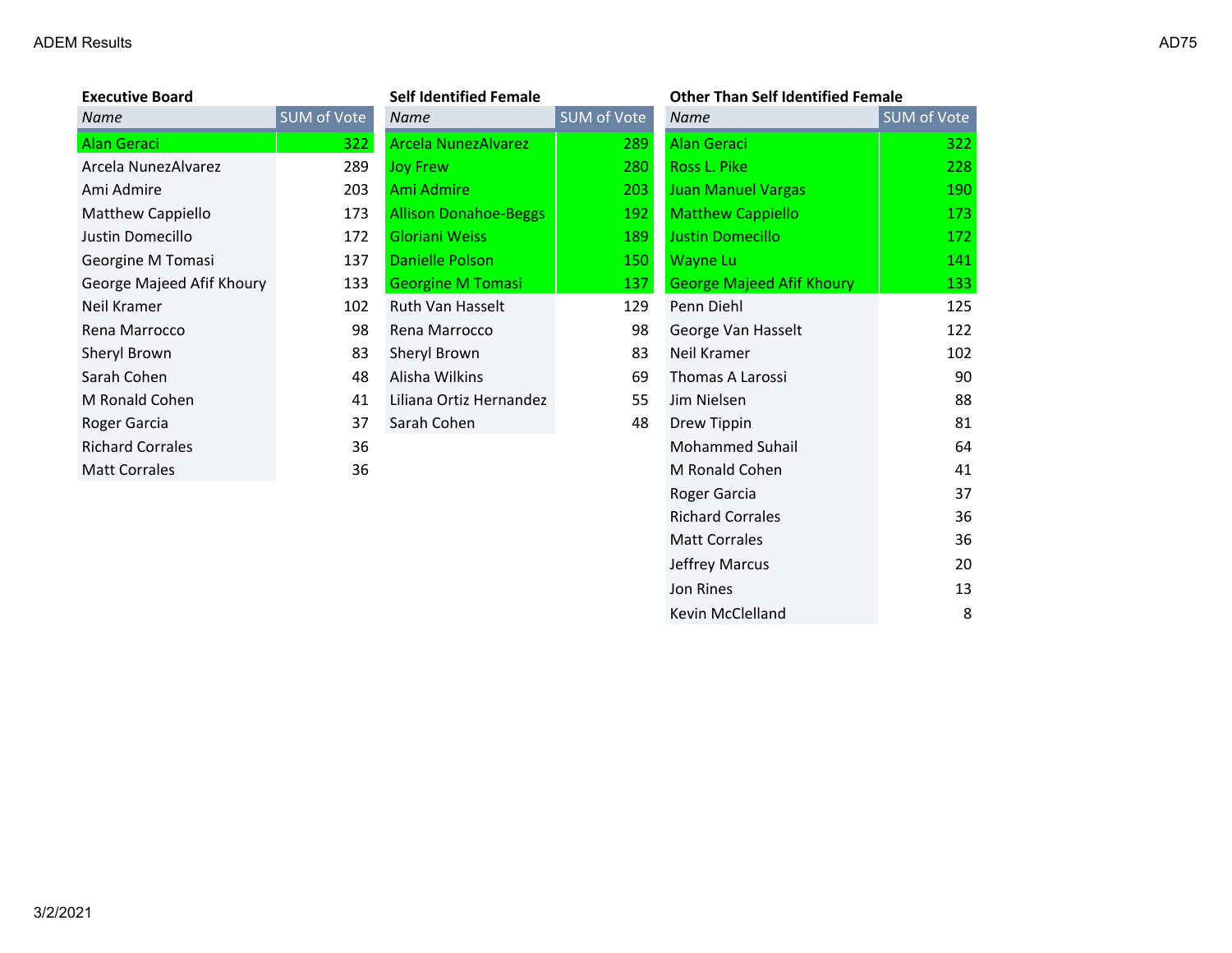| <b>Executive Board</b> |             | <b>Self Identified Female</b> |             | <b>Other Than Self Identified Female</b> |             |
|------------------------|-------------|-------------------------------|-------------|------------------------------------------|-------------|
| Name                   | SUM of Vote | <b>Name</b>                   | SUM of Vote | <b>Name</b>                              | SUM of Vote |
| <b>Robert Howard</b>   | 639         | <b>Catherine Blakespear</b>   | 597         | <b>Robert Howard</b>                     | 639         |
| Marlon Taylor          | 496         | Cori Schumacher               | 591         | Kyle Krahel-Frolander                    | 544         |
| <b>Polly Counts</b>    | 474         | <b>Diana Aguirre</b>          | 556         | <b>Marlon Taylor</b>                     | 496         |
| Kevin Sabellico        | 474         | <b>Cecily Resnick</b>         | 521         | <b>Roberto Rodriguez</b>                 | 487         |
| Mustafa Nizam          | 360         | <b>Kathy Rallings</b>         | 506         | <b>Kevin Sabellico</b>                   | 474         |
| Jennifer lanoale       | 275         | <b>Nancy Hardwick</b>         | 491         | Al Goodman                               | 449         |
| David M Burleson       | 60          | <b>Polly Counts</b>           | 474         | <b>Harold Standerfer</b>                 | 439         |
| Sybille Muller         | 26          | Martha Alvarado               | 304         | Mustafa Nizam                            | 360         |
|                        |             | Jennifer Ianoale              | 275         | Daniel R.F. O'Donnell                    | 219         |
|                        |             | Elizabeth Perez               | 274         | <b>Catherine C Melendez</b>              | 219         |
|                        |             | Sarah S Spinks                | 249         | Alexander Han                            | 218         |
|                        |             | Ashley Bridgewater            | 180         | Alireza Mosallaie                        | 182         |
|                        |             | Susan Sherod                  | 161         | Jim Riggenbach                           | 168         |
|                        |             | Dinah Poellnitz               | 151         | Jason Rosenberg                          | 97          |
|                        |             | Marge Kealey                  | 149         | Mike Bullock                             | 89          |
|                        |             | Elizabeth Warren              | 125         | Sudesh Kumar                             | 64          |
|                        |             | Mali Woods                    | 85          | David M Burleson                         | 60          |
|                        |             | Rhonda Guaderrama             | 84          |                                          |             |
|                        |             | Linda Miller                  | 63          |                                          |             |
|                        |             | Margarita Baca                | 49          |                                          |             |
|                        |             | Sybille Muller                | 26          |                                          |             |
|                        |             | Kristi De Maria               | 26          |                                          |             |
|                        |             | Sueli Gwiazdowski             | 13          |                                          |             |

Grisel Razon 12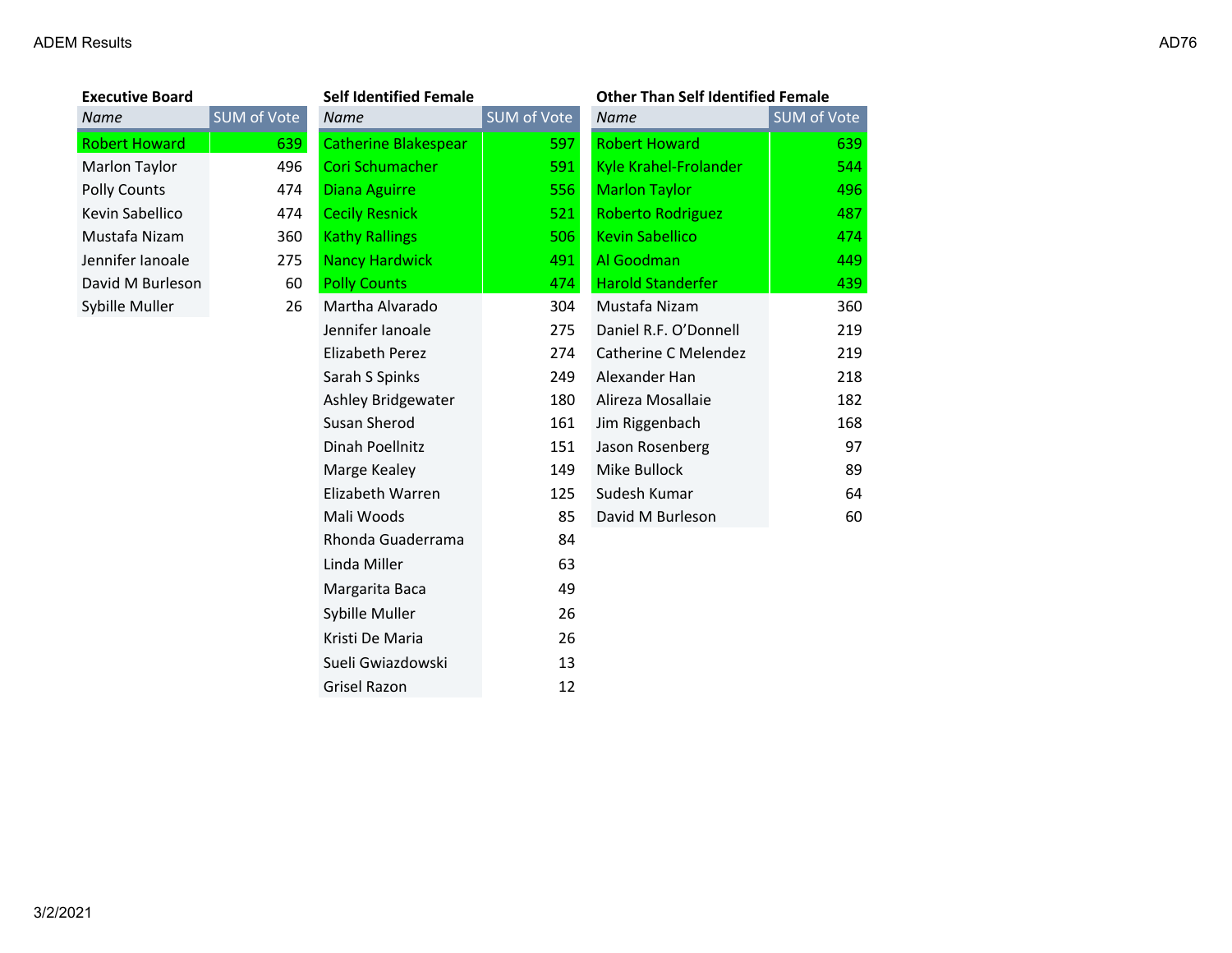### ADEM Results and the control of the control of the control of the control of the control of the control of the control of the control of the control of the control of the control of the control of the control of the contro

| <b>Executive Board</b> |             | <b>Self Identified Female</b> |             | <b>Other Than Self Identified Female</b> |             |
|------------------------|-------------|-------------------------------|-------------|------------------------------------------|-------------|
| Name                   | SUM of Vote | <b>Name</b>                   | SUM of Vote | <b>Name</b>                              | SUM of Vote |
| <b>Ehab Shehata</b>    | 459         | Aleena Jun Nawabi             | 424         | <b>Ehab Shehata</b>                      | 459         |
| Aleena Jun Nawabi      | 424         | Darshana Patel                | 303         | <b>Jimmy Karam</b>                       | 250         |
| Jimmy Karam            | 250         | Amna Zuberi                   | 243         | <b>Indroneal Banerjee</b>                | 243         |
| Indroneal Banerjee     | 243         | <b>Corinne Wilson</b>         | 236         | John Finkelman                           | 212         |
| Katelyn Hailey         | 213         | Ria Otero                     | 222         | <b>William M Moore</b>                   | 206         |
| John Finkelman         | 212         | <b>Emily Wier</b>             | 218         | <b>Paul Sasso</b>                        | 192         |
| Jason Bercovitch       | 184         | <b>Katelyn Hailey</b>         | 213         | Jason Bercovitch                         | 184         |
| Andrea Schneider       | 141         | Doreen Govari                 | 177         | Sol R Allen                              | 176         |
| Greg Hodosevich        | 25          | Lynn E Gerson                 | 156         | Andrew T Boyd                            | 33          |
|                        |             | Andrea Schneider              | 141         | Greg Hodosevich                          | 25          |
|                        |             | <b>Torrey Powers</b>          | 131         |                                          |             |
|                        |             | Kourtney Jones                | 54          |                                          |             |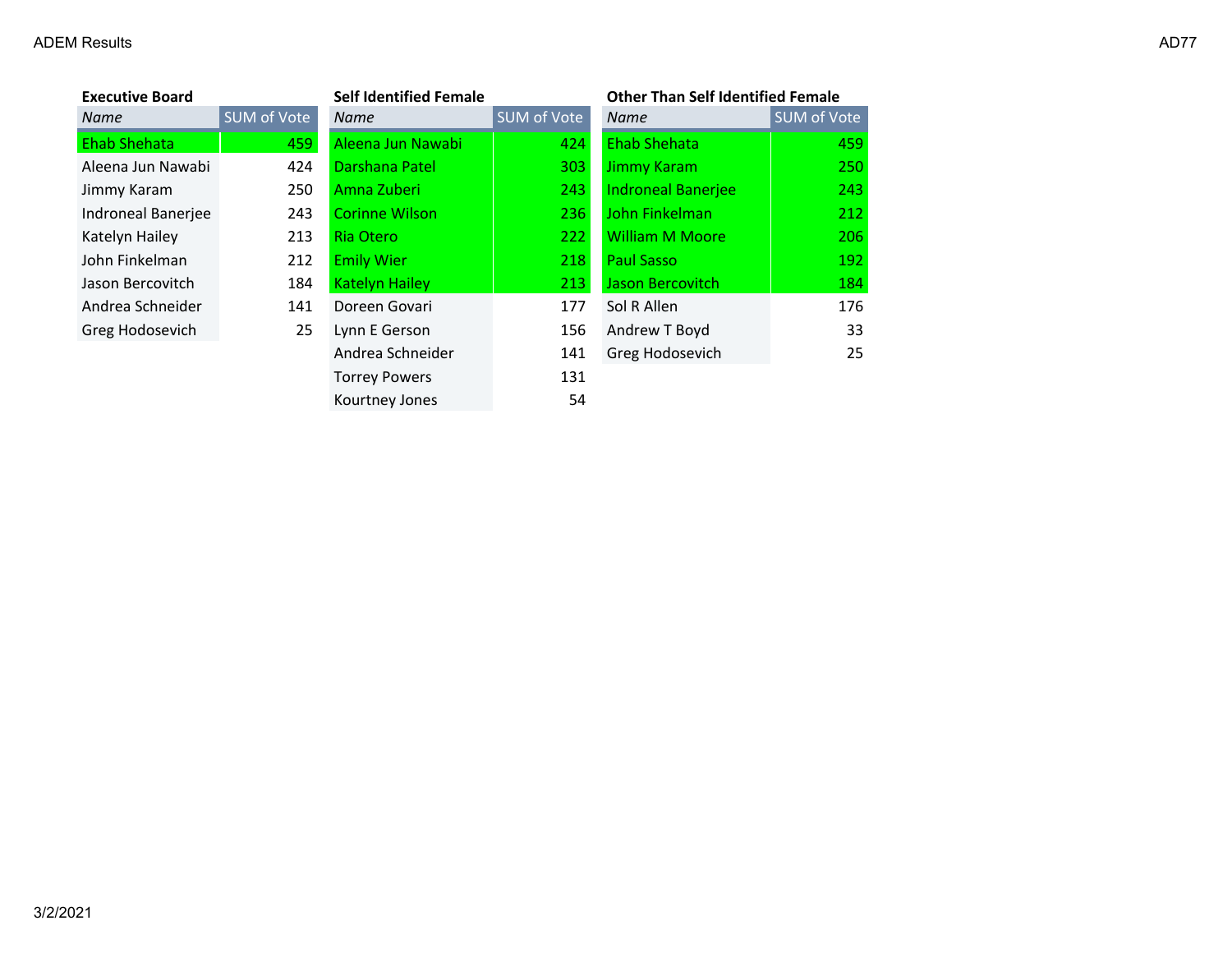| <b>Executive Board</b> |                    |  |  |  |  |
|------------------------|--------------------|--|--|--|--|
| Name                   | <b>SUM of Vote</b> |  |  |  |  |
| Kylie Taitano          | 481                |  |  |  |  |
| Oren Robinson          | 421                |  |  |  |  |
| Carol Kim              | 382                |  |  |  |  |
| Gretchen Newsom        | 368                |  |  |  |  |
| Katie Meyer            | 365                |  |  |  |  |
| Jess Durfee            | 362                |  |  |  |  |
| Josie Caballero        | 356                |  |  |  |  |
| <b>Rick Bates</b>      | 337                |  |  |  |  |
|                        |                    |  |  |  |  |

| <b>Executive Board</b> |             | <b>Self Identified Female</b> |             | <b>Other Than Self Identified Female</b> |             |
|------------------------|-------------|-------------------------------|-------------|------------------------------------------|-------------|
| Name                   | SUM of Vote | Name                          | SUM of Vote | Name                                     | SUM of Vote |
| <b>Kylie Taitano</b>   | 481         | <b>Kylie Taitano</b>          | 481         | Jean-Huy Tran                            | 554         |
| Oren Robinson          | 421         | <b>Wedad S Schlotte</b>       | 452         | <b>Micah Perlin</b>                      | 517         |
| Carol Kim              | 382         | <b>Melissa Marie Elder</b>    | 435         | <b>Matthew Vasilakis</b>                 | 449         |
| Gretchen Newsom        | 368         | Loxie Gant                    | 435         | <b>Oren Robinson</b>                     | 421         |
| Katie Meyer            | 365         | Janessa Goldbeck              | 431         | <b>Kevin Lourens</b>                     | 408         |
| Jess Durfee            | 362         | Vianni Ledesma                | 413         | <b>Marcelo Marco Ramirez</b>             | 401         |
| Josie Caballero        | 356         | Czeska Cabuhat                | 407         | <b>Jess Durfee</b>                       | 362         |
| <b>Rick Bates</b>      | 337         | Carol Kim                     | 382         | Matthew Howland                          | 358         |
|                        |             | Gretchen Newsom               | 368         | <b>Rick Bates</b>                        | 337         |
|                        |             | Katie Meyer                   | 365         | Matt Yagyagan                            | 334         |
|                        |             | Josie Caballero               | 356         | Ramon Espinal                            | 316         |
|                        |             | Maya Rosas                    | 355         | Jordan Beane                             | 309         |
|                        |             | Morgan Thornberry             | 345         |                                          |             |
|                        |             | LaTanya Cline                 | 303         |                                          |             |
|                        |             | Anna Webb                     | 95          |                                          |             |
|                        |             | Aurea Bolanos Perea           | 94          |                                          |             |
|                        |             | Dawniel Carlock Stewart       | 47          |                                          |             |
|                        |             | <b>Tracey Magnuson</b>        | 42          |                                          |             |

# **Exercise Boarding**

| l | Name                     | <b>SUM of Vote</b> |
|---|--------------------------|--------------------|
| l | Jean-Huy Tran            | 554                |
| 2 | <b>Micah Perlin</b>      | 517                |
| 5 | <b>Matthew Vasilakis</b> | 449                |
| 5 | <b>Oren Robinson</b>     | 421                |
| ı | Kevin Lourens            | 408                |
| 3 | Marcelo Marco Ramirez    | 401                |
| 7 | <b>Jess Durfee</b>       | 362                |
| 2 | Matthew Howland          | 358                |
| 3 | <b>Rick Bates</b>        | 337                |
| 5 | Matt Yagyagan            | 334                |
| 5 | Ramon Espinal            | 316                |
| 5 | Jordan Beane             | 309                |
|   |                          |                    |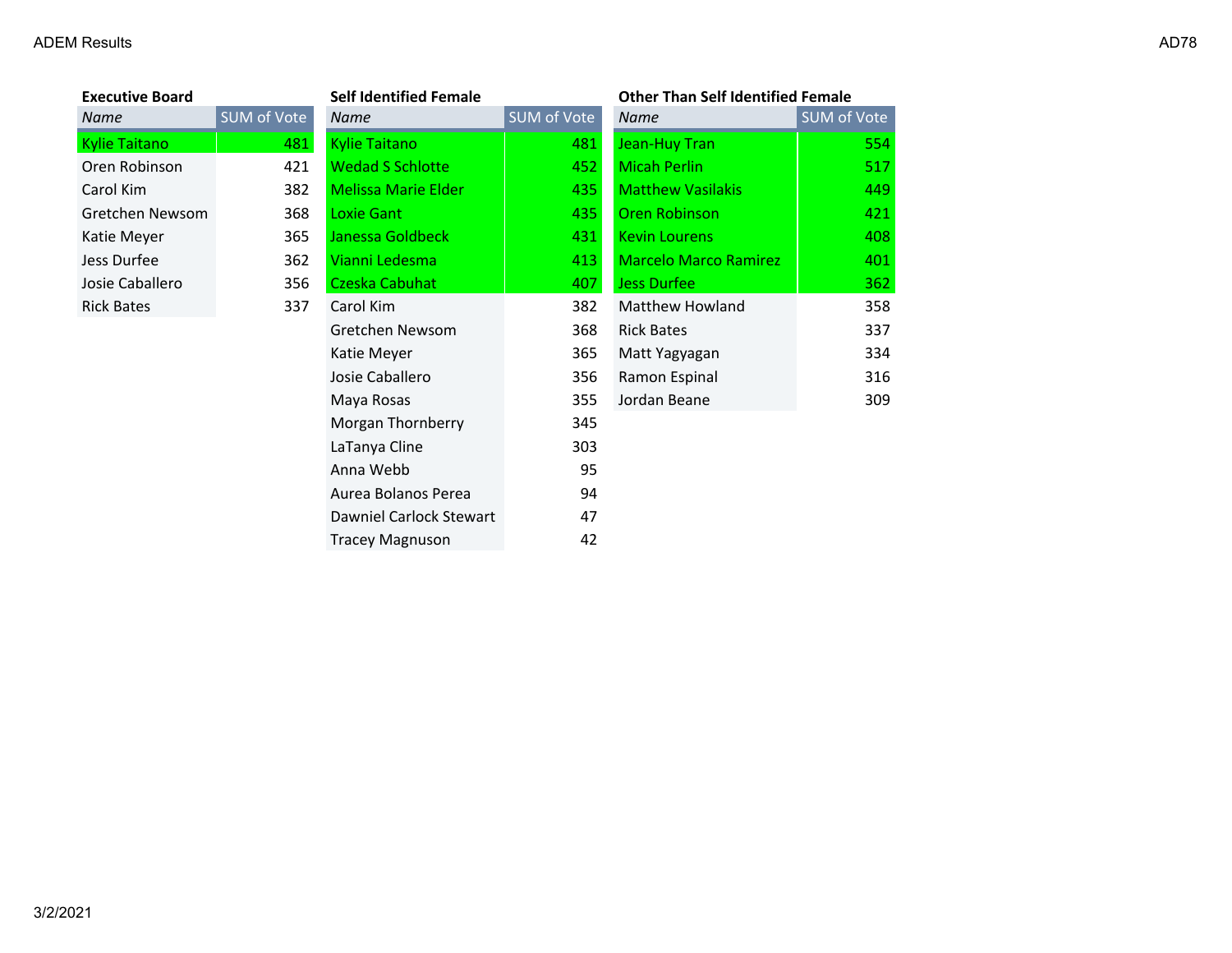| <b>Executive Board</b> |             | <b>Self Identified Female</b> |             | <b>Other Than Self Identified Female</b> |             |
|------------------------|-------------|-------------------------------|-------------|------------------------------------------|-------------|
| Name                   | SUM of Vote | <b>Name</b>                   | SUM of Vote | Name                                     | SUM of Vote |
| Temika M. Cook         | 170         | Temika M. Cook                | 170         | <b>David Myers</b>                       | 136         |
| LaWana Richmond        | 147         | <b>Akilah Weber</b>           | 165         | Dan Castillo                             | 119         |
| Aeiramique Glass Blake | 133         | Ismahan Abdullahi             | 154         | <b>Shane Parmely</b>                     | 115         |
| Cheryl Robertson       | 125         | LaWana Richmond               | 147         | <b>Art Scott</b>                         | 95          |
| Mejgan Afshan          | 119         | Aeiramique Glass Blake        | 133         | J. Lee Hill, Jr.                         | 89          |
| Shane Parmely          | 115         | <b>Cheryl Robertson</b>       | 125         | Michael Jackson                          | 88          |
| Michael Jackson        | 88          | Mejgan Afshan                 | 119         | <b>Chris Lopez</b>                       | 88          |
| Andrea Beth Damsky     | 73          | Nicole Jones                  | 118         | Ajani Brown                              | 76          |
| Rajali Walker          | 23          | <b>Tiffany Gonzalez</b>       | 117         | Samuel Merrill                           | 72          |
| Alex Mario Aguilar     | 10          | Nadia Kean-Ayub               | 114         | Edmond J. Perkins                        | 70          |
| Solomon White          | 7           | Angela de Joseph              | 98          | Mark Gracyk                              | 53          |
|                        |             | Chaunteal Webb Candler        | 95          | Nate Fairman                             | 42          |
|                        |             | Andrea Beth Damsky            | 73          | Ryan Fallica                             | 26          |
|                        |             | Elvia Estrella                | 40          | Rajali Walker                            | 23          |
|                        |             | Miriam Kanter Plotkin         | 29          | Mitch Wagner                             | 15          |
|                        |             | Susan E Walsh                 | 10          | Gilbert Brown                            | 15          |
|                        |             | Sandra White-Stevens          | 8           | Romero A. Maratea                        | 12          |
|                        |             | Catherine C Appel             | 7           | Alex Mario Aguilar                       | 10          |

Solomon White 7 7